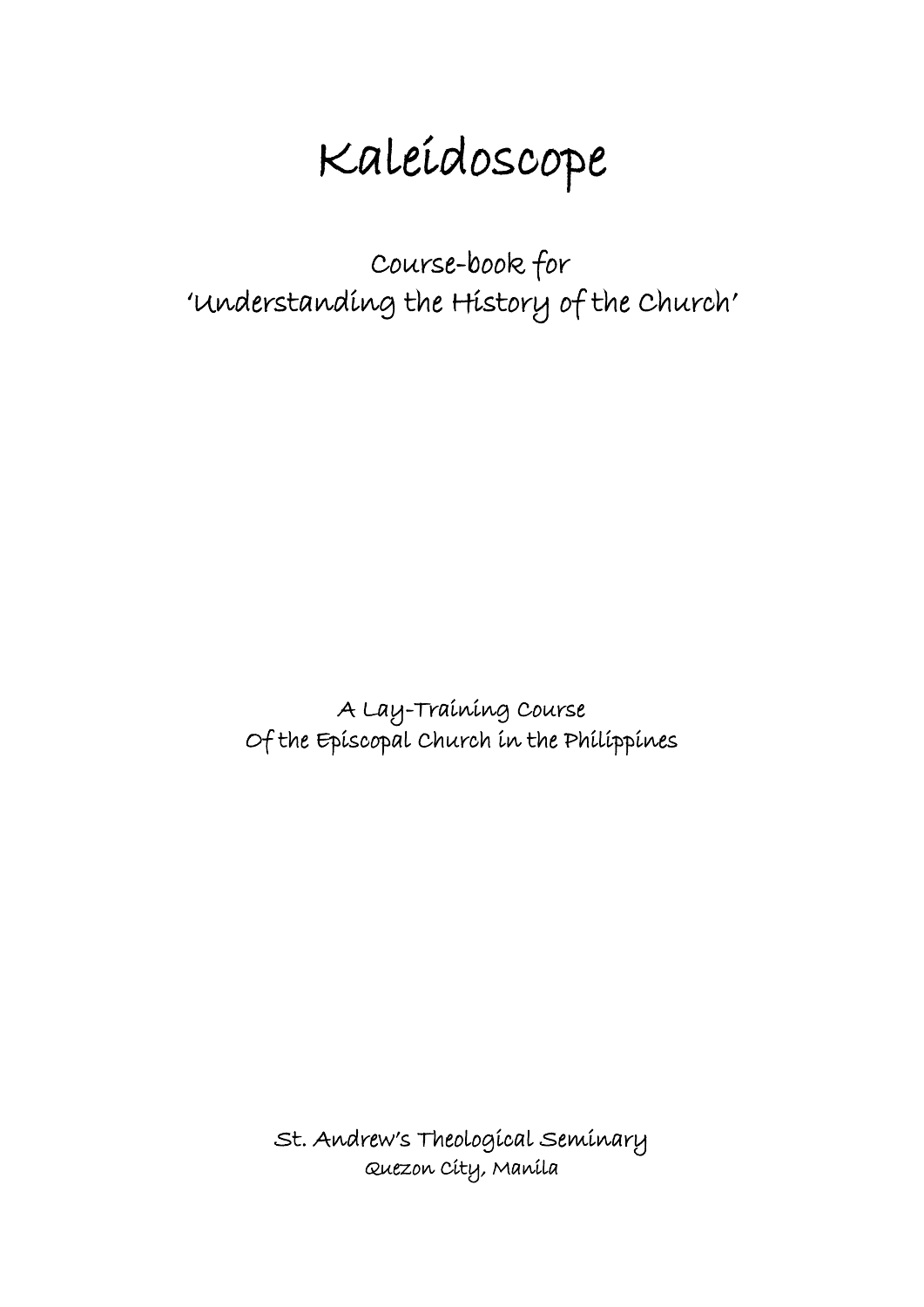#### **Preface**

This course-book was produced for the Lay-Training program offered by St. Andrew's Seminary from November 2006. The contents are drawn from the notes I used for teaching General Church History 1  $\&$  2 in 2003-4 with supplementary material. The longer chapters include material on the same subject delivered at perhaps three or even four classes.

I am most grateful to include, with their permission, as:

- ch. 27 Fr. Apolonio Ranche's historical sketch of the IFI as found in the current IFI website, and
- ch. 28 Bishop Edward Malecdan's notes on the history of the ECP as found in the church's Centennial brochure, published in 2001.

In the summer of 2007 I revised the course-book, correcting typographical and factual errors, augmenting the contents of various chapters and adding three entirely new ones: 'Some Important Post-Nicene Fathers', 'Scholasticism' and 'The Methodists', all of which cried out for attention. I am most grateful to Dr. Joseph Frary for kindly reading my earlier chapter on 'America's Spiritual Development' and suggesting how the information on the Episcopal Church might be supplemented.

Now, for this third edition, I have added a chapter on 'Early British Christianity' which seems an important topic for those wishing to trace the roots of Anglicanism, and updated as best I can the statistics in chapter 26.

There is considerably too much material in this book for a course of 16-18 weeks. The course leader will therefore need to select which chapters s/he thinks essential and ask the members of the group to choose others that particularly interest them. The leader must decide his or her own teaching method but perhaps a good approach would be to ask the group to read beforehand the chapter for the next session noting down questions and comments for discussion.

> Andrew Daunton-Fear July 2010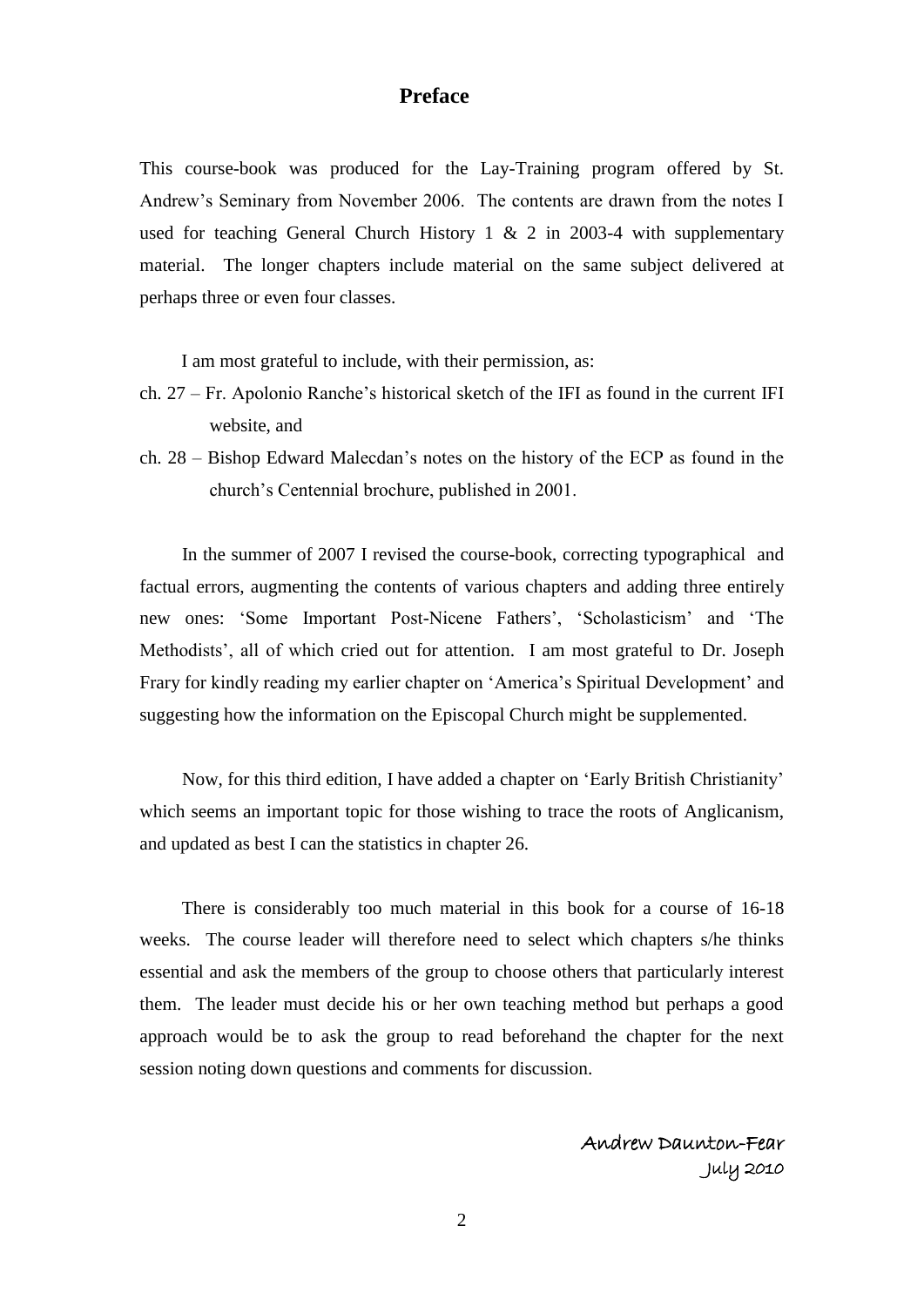# **Contents**

## **The Early Church**

| Chapter 1 | The birth of the Church in the Fullness of Time | 5. |
|-----------|-------------------------------------------------|----|
| Chapter 2 | The Second Century: Challenge and Development   | 6  |
| Chapter 3 | The Third Century: Growth and Persecution       | 10 |
| Chapter 4 | Constantine and the End of Persecution          | 13 |
| Chapter 5 | The Origin of the Nicene Creed                  | 16 |
| Chapter 6 | <b>Some Important Post-Nicene Fathers</b>       | 19 |
| Chapter 7 | Early British Christianity                      | 21 |

## **The Medieval Church**

| Chapter 8  | The Development of Monasticism | 26 |
|------------|--------------------------------|----|
| Chapter 9  | The Holy Roman Empire          | 31 |
| Chapter 10 | The Development of Papal Power | 34 |
| Chapter 11 | Scholasticism                  | 40 |
| Chapter 12 | Islam and the Crusades         | 43 |
| Chapter 13 | Eastern Orthodoxy              | 47 |

## **The Church in the Modern Age**

| Chapter 14 | The Reformation $-I$ Continental Europe | 50 |
|------------|-----------------------------------------|----|
| Chapter 15 | The Reformation – II Britain            | 58 |
| Chapter 16 | The Catholic Reformation                | 60 |
| Chapter 17 | The Making of the Modern Worldview      | 63 |
| Chapter 18 | America's Spiritual Development         | 66 |
| Chapter 19 | The Methodists                          | 76 |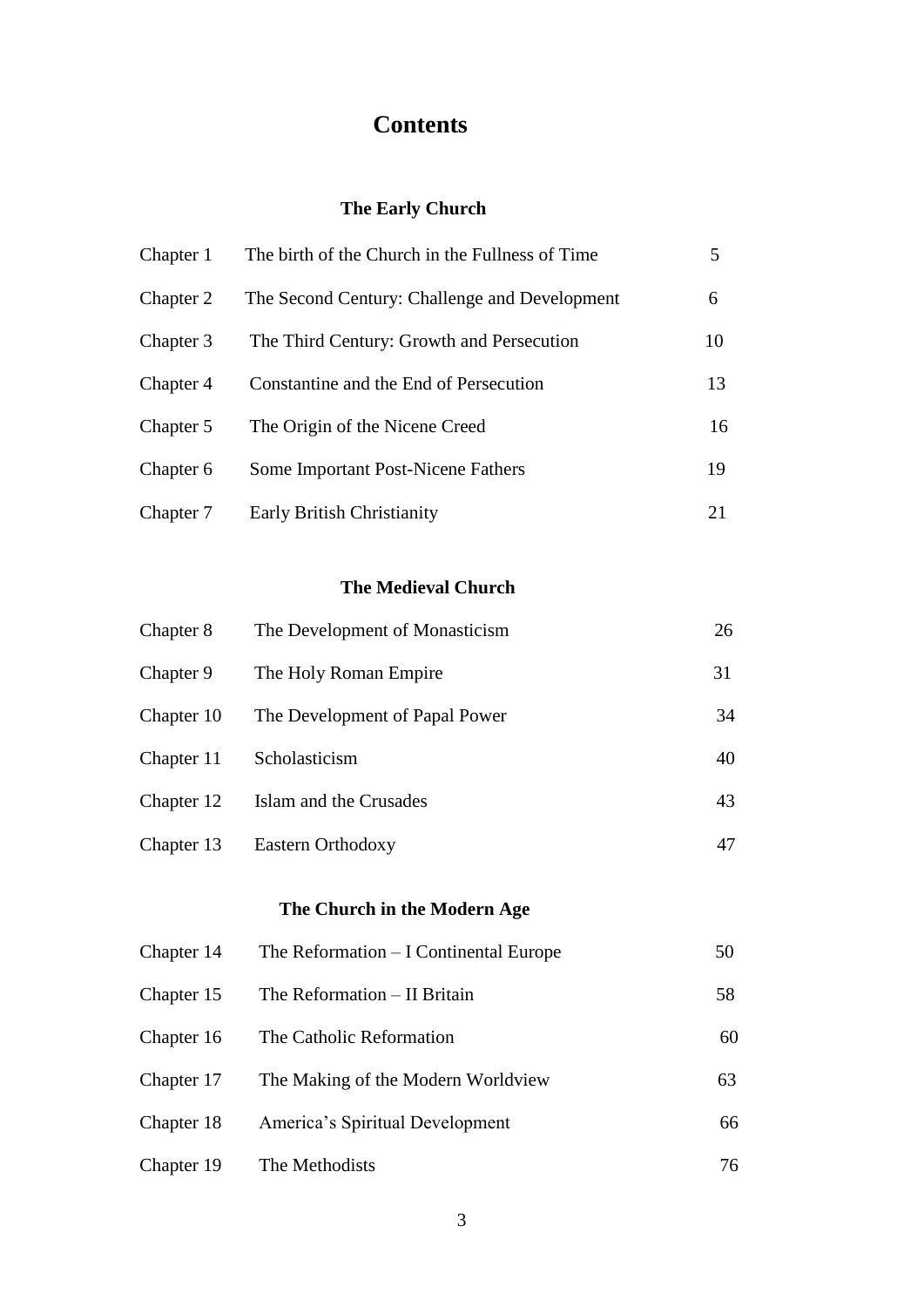| Chapter 20 | The Church of England in the Nineteenth Century | 78  |
|------------|-------------------------------------------------|-----|
| Chapter 21 | The Missionary Movement                         | 89  |
| Chapter 22 | Eastern Orthodoxy to the Present Day            | 97  |
| Chapter 23 | Modern Roman Catholicism                        | 101 |
| Chapter 24 | The Ecumenical Movement                         | 108 |
| Chapter 25 | Pentecostalism and the Charismatics             | 111 |
| Chapter 26 | Churches of the Third World Take the Lead       | 114 |
| Chapter 27 | Iglesia Filipina Independiente                  | 117 |
| Chapter 28 | The Episcopal Church in the Philippines         | 120 |
|            |                                                 |     |

# **Bibliography** 129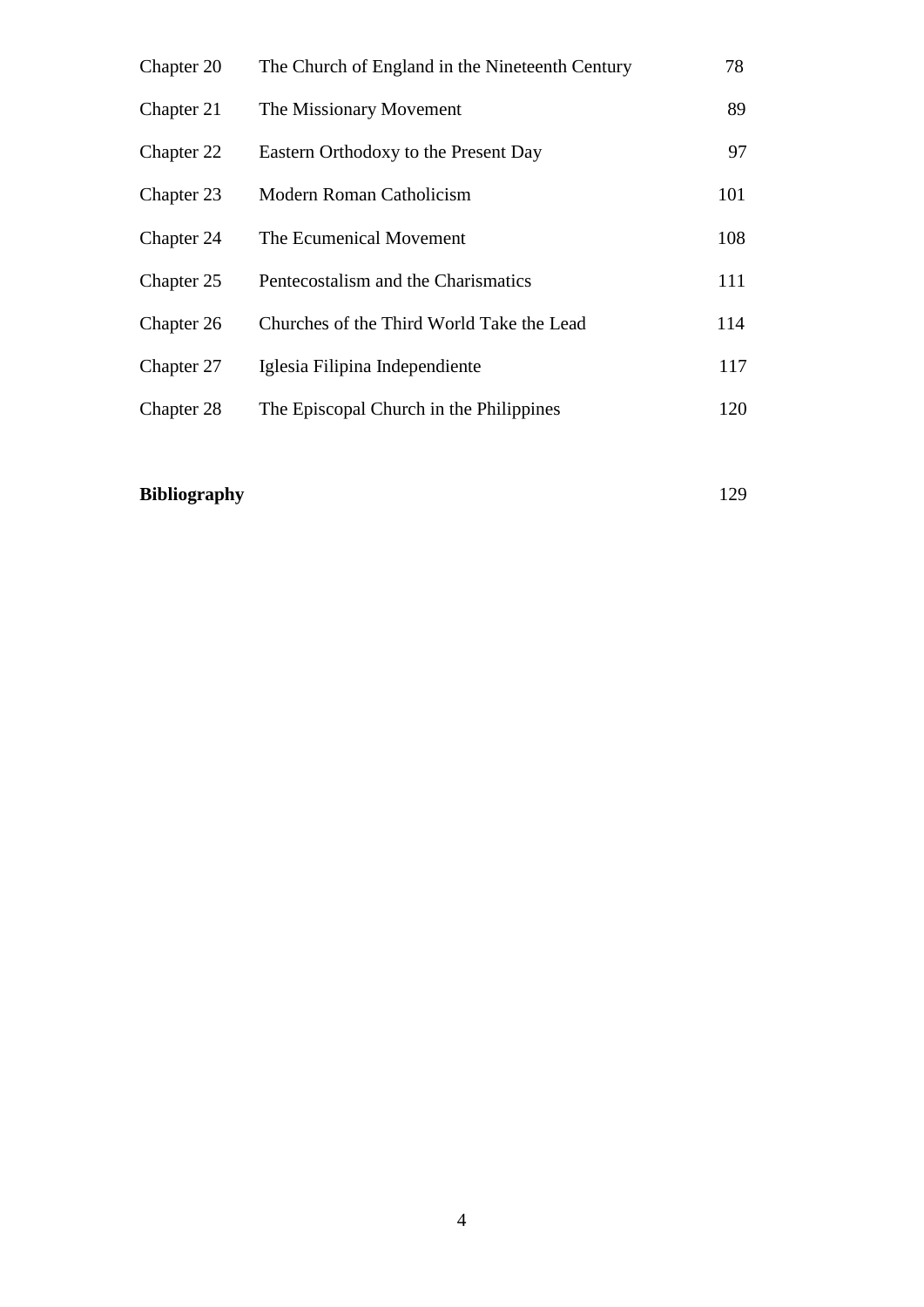# **The Early Church**

## Ch.1 **The Birth of the Church in the Fullness of Time**

## Gal.4.3-5

'In the fullness of time', when everything was ready, God chose to fulfil many ancient prophecies:

- A child to be born of a virgin (Is.7:14, LXX) called Immanuel
- A Davidic ruler who was also divine (Is.9, 11)
- God would come and bring healing to the sick  $(Is.35.5-6)$
- God's servant would suffer in the place of many sinners (Is.53)
- The establishment of a new covenant (Jer. 31:31; cf. 1 Cor. 11:25)

Jesus ministered almost entirely to the Jews (Mt.15:24) but his 'Great Commission' was to make disciples of all nations (Mt.28.19), for which they would need his constant presence in the form of the Holy Spirit, whose coming fulfilled yet another prophecy (Joel 2:28-9, Acts 2).

If the birth of Christ was in God's perfect timing, so was the birth of the Church. When it set out on its daunting task of world evangelism it found:

- A common language throughout the Eastern Mediterranean world and beyond: Greek spread by the  $4<sup>th</sup>$  C. BC conquests of Alexander the Great (356-323)
- Peace, law and order and fine straight roads established by the Romans throughout their Empire
- Jewish Colonies (Dispersion) far and wide, presenting an excellent starting point for mission. These had a large fringe of Gentile 'God-fearers' delighted to find in Christianity all the benefits of Judaism (monotheism, ancient books, fine moral laws) without its drawbacks (nationalism, circumcision and so much legal 'red tape') – Acts 13:43-5 etc.

## **First-Century Church (New Testament)**

Characterised by:

- Missionary zeal, bringing both success and hostility
- Missionary strategy : follow the Holy Spirit's direct guidance when given (Ac.13:2; 16:6-10), otherwise make for strategic centers: Ephesus, Corinth, Rome etc from where the Gospel could percolate out to surrounding areas; visit the synagogues first
- Simple, clear message: Jesus is the promised Messiah before whom all will be judged, who died to save now all who turn to him in repentance and faith and are baptized (speeches of Acts e.g. Acts 2:22-40, 17:30-1, 1 Cor.15:3-4)
- Shared possessions  $(Ac.2:44-5, 4:32-end, Phil.4:15-16 etc)$
- Facing an array of problems posed by living in a pagan world (1 Cor. various; Gal. – breaking away from legalistic Judaism; Col. – early heresy; etc) as well as Christ's delayed return -2 Thess.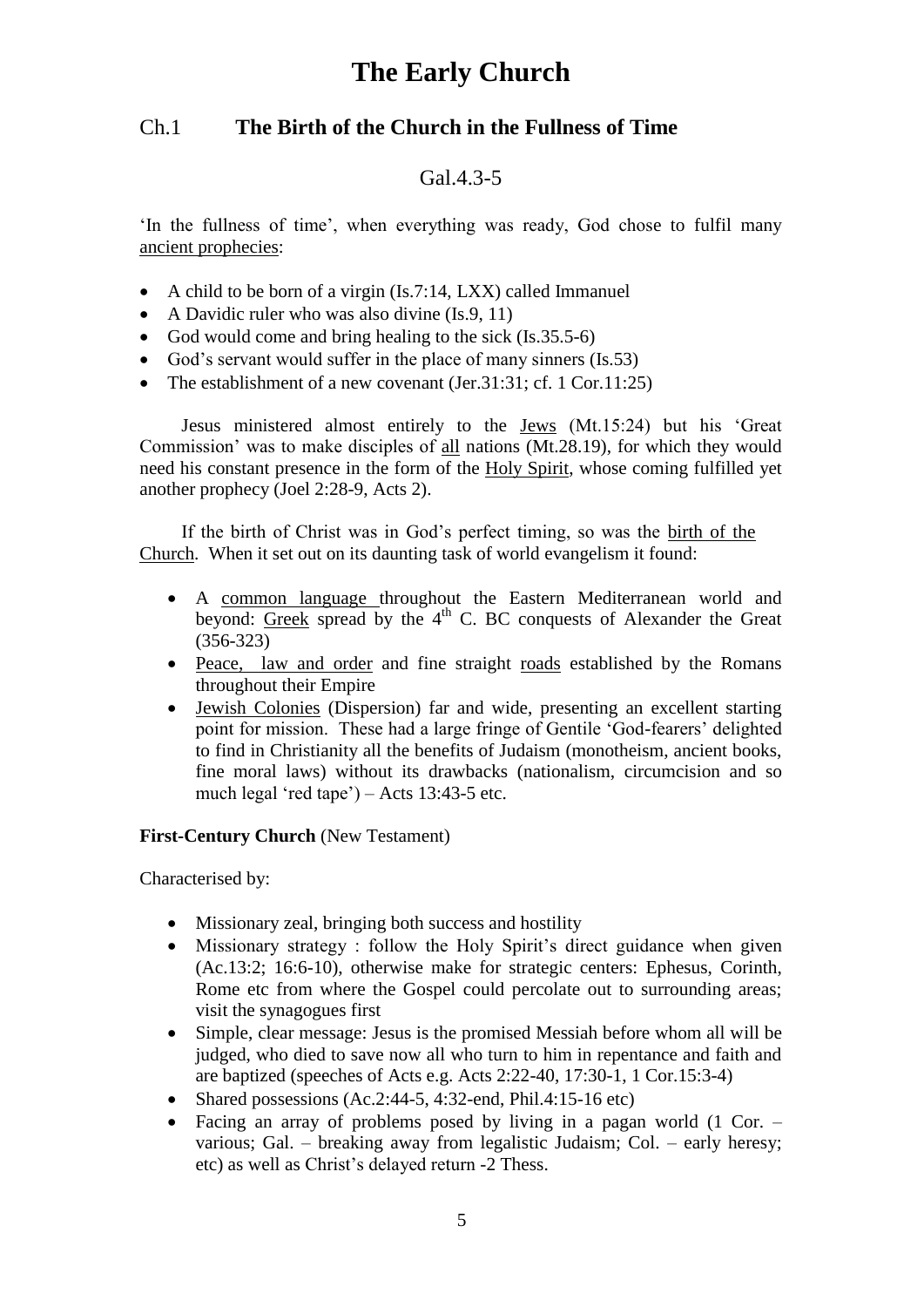## Ch.2 **Second Century – Challenge and Development**

## **1. Roman Writings on Early Christianity**

- a) Tacitus about the Fire of Rome, AD 64 (*Annals* 15.44; written about 50 years later): Christians in Rome were hated for their 'crimes', tortured to death as Nero's scapegoats for the fire. The passage acknowledges that their founder was Christ, put to death by Pontius Pilate in the reign of Tiberius Caesar.
- b) Pliny's letter to Emperor Trajan, c. AD 112:

There are so many Christians here (Bythinia, N. Asia Minor) that pagan temples are being deserted. Some people are being accused to me of being Christians, including in an anonymous pamphlet. I have put to death those who persisted and refused to worship the gods and curse Christ. Such of their activities as I have been able to investigate seem quite innocent. Trajan's reply: You have done right, but anonymous accusations must be disregarded.

#### **2. Christian Writers and Writings**

a) The Apostolic Fathers : Christian writings from the first 50 years after the apostles; include:

#### (1) First Epistle of Clement (of Rome), AD 97

(Rather tedious to read because packed with OT quotations.) Clement as head of the Church in Rome, it seems (though not calling himself 'bishop'), is writing to the Church of Corinth to protest that they have no right to dismiss from the office of presbyter-bishop those appointed by the apostles and their successors.

#### (2) Didache, c.AD 100, Syria

The earliest 'church order' – includes regulations on baptism, fasting, prayer, prophets…

#### (3) Letters of Ignatius of Antioch, c.AD 107

Written on his way across Asia Minor to martyrdom in Rome; addressed to churches along route and to Polycarp, young bishop of Smyrna. His letters display his vigorous spirituality and passionate desire for martyrdom.

#### (4) The Shepherd of Hermas, c.AD 140?

 A complex work of Christian prophecy consisting of 5 Visions, 12 Instructions on Christian behaviour and 10 Parables about Christian principles. Very popular for a while but a bit obscure.

## b) The Apologists

Philosophically educated Greek Christians who, in the second half of the  $2<sup>nd</sup>$ century, addressed their defences of the Christian faith to the Roman emperors, but also had a far wider audience in view. The most important apologist is Justin Martyr. Their aims were: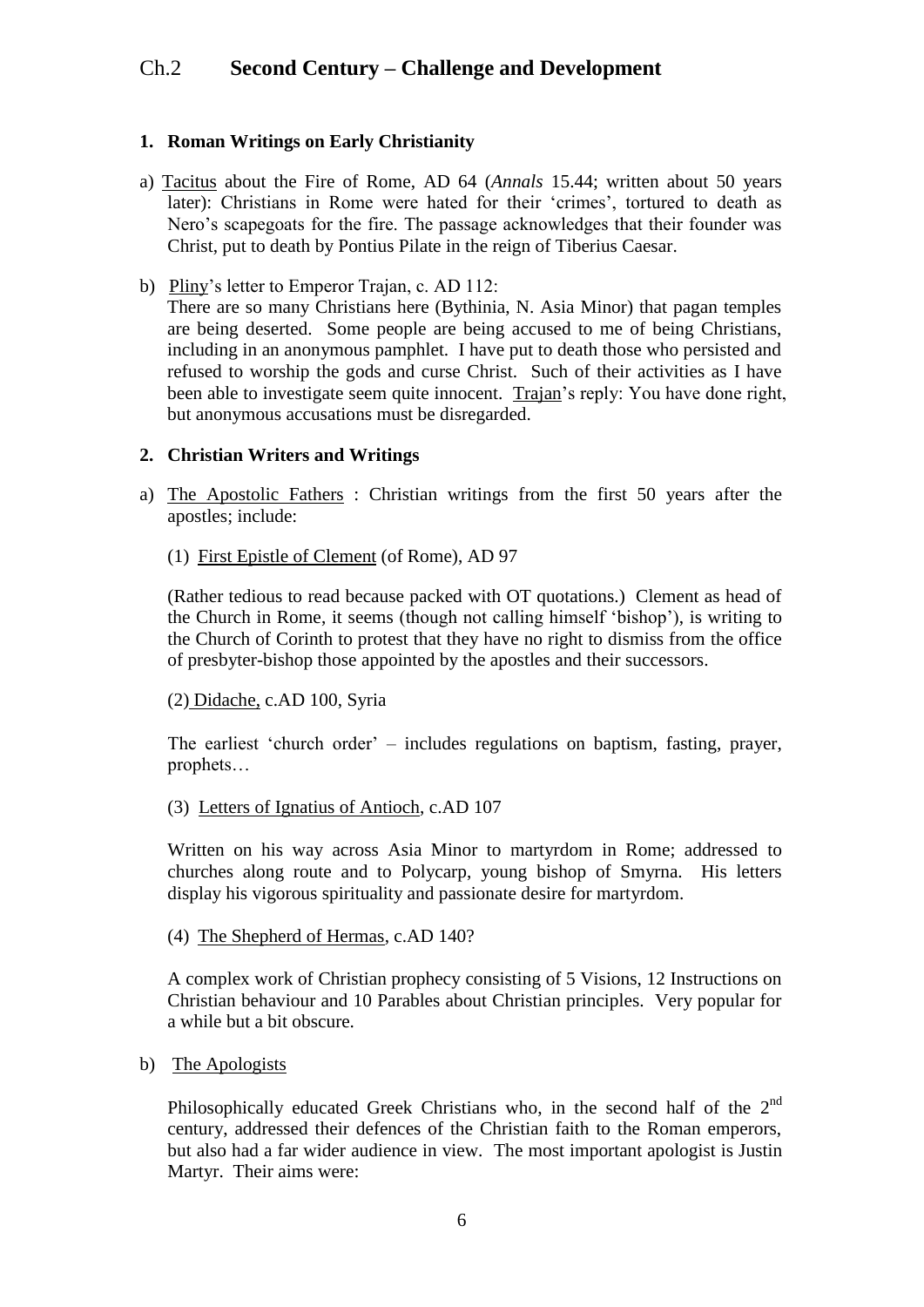- To refute the charges being levelled at the Church and show that in fact Christians are exemplary in behaviour and a benefit to society
- To expose the absurdities of paganism, and
- To present Christianity as the supreme truth.

Justin Martyr (c.AD 100-165)

 Born of pagan parents in Samaria. As a young man, in his quest for truth, he investigated a number of Greek philosophies before one day falling into discussion with an elderly Christian, who directed him to read the OT prophets. This played a major part in his conversion to Christ. He then, as a Christian philosopher, taught the faith in Ephesus and then Rome. Of his writings we have two *Apologies* and a *Dialogue with Trypho the Jew*. The *Apologies* give a reasoned defence of the faith to pagans, the *Dialogue* deals with Jewish criticisms. The other main apologists were Athenagoras of Athens, Tatian the Syrian (once a student of Justin; later in Syria he produced a harmony of the 4 gospels, the *Diatessaron*, and practised an extreme, ascetic form of Christianity), and Theophilus,  $6<sup>th</sup>$  bishop of Antioch in Syria. These three writers do not mention the name of Jesus but refer to him as the Logos (Word) of God.

c) Irenaeus (c.140-200)

A native of Smyrna in Asia Minor, it seems, where, as a youth, he listened to the elderly Polycarp. He became bishop of Lyons in 177. He was the most important theologian of the 2nd C. Of his writings *Refutation and Overthrow of Falsely Called Knowledge* and *Demonstration of the Apostolic Teaching* survive. He came from a church of martyrs, believed the Holy Spirit to be central to the life of the Church and spoke of the use of the charismatic gifts including healing, and he is our major source of information about the Gnostics against which he delivered a powerful blow.

## **3. Developments in the Church**

(a) The Ministry

In the earliest Church, like the parts of a body, every member had a ministry. St. Paul (c.AD 53) gives a list of apparently the most important in 1 Cor. 12:28: apostles, prophets, teachers, healers, (other) miracle workers, carers, administrators and speakers in tongues. A little later (c.AD 63) in Eph.4:11 he lists as God's gifts to the Church: apostles, prophets, evangelists, pastors and teachers to equip Church members for ministry themselves. In the local churches the apostles founded we hear they appointed presbyters (elders) as leaders (Acts 14:23). This followed the pattern of leadership in the Jewish synagogues. We also hear of local officers called bishops ('overseers') and deacons ('servants'). In NT times the terms 'presbyter' and 'bishop' referred to the same office (Titus 1:5, 7).

At the end of the  $1<sup>st</sup>$  C Clement of Rome still uses these terms interchangeably (1) *Clem.* 44.1). However, about this time, in some places at least, the leading presbyter appears to have become known as bishop. Time and again Ignatius in his letters speaks of the three-fold office of bishop, presbyters and deacons (*Eph.* 3-6 etc). The bishop as single leader was to be the focus of unity of the local church, and the preserver of true apostolic teaching. (*Magn.* 6) etc. Irenaeus,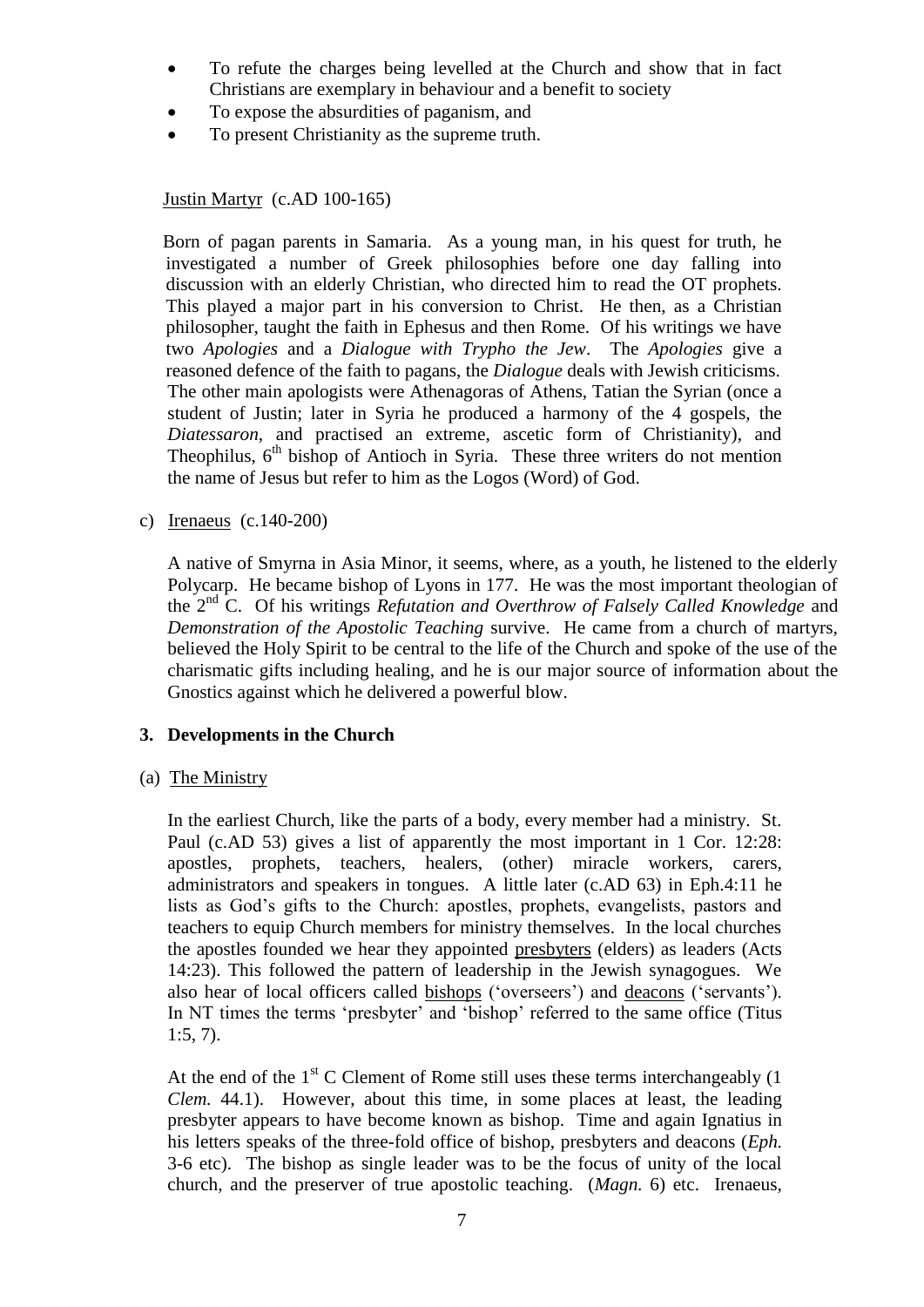much later in the century, goes a stage further. He speaks of a succession of bishops in local churches guaranteeing apostolic teaching in them. (*Haer.*3.3.4)

- (b) The Sacraments
- (1) Baptism: *Didache* 7: Immerse candidates, if possible, otherwise sprinkle them 'in the Name of the Father, Son and Holy Spirit'. Candidate, minister and perhaps others are to fast for a day or two before.

 Justin *(1 Apol.* 61): Faith, commitment, fasting (implying penitence) and prayer are needed before baptism. The candidate is born again through washing in the three-fold Name.

(2) Eucharist: *Didache* 9: Gives preliminary prayers to be said over the chalice and bread. Only the baptized are allowed to partake. There is a post-communion prayer.

 Justin (*1 Apol.* 65-7): On Sundays Christians gather from a wide area. There are readings from 'the memoirs' of the apostles or the writings of the prophets, then a sermon by the president based on these. Then all stand and pray together. Kiss of peace. President's extempore prayer of thanksgiving over the bread and mixed cup. All respond at the end with 'Amen'. Deacons then distribute to those present and take to the absent. It is called the 'Eucharist'. Only baptized believers may partake because it is not ordinary bread and drink but the flesh and blood of Jesus.

(c) The Canon of Scripture

'Canon' (Gk. 'measuring rod') came to mean an authorised list (of books). The books ultimately put in our NT were those believed to be written by the Apostles or their close associates. Some of our NT books were quoted respectfully by the Apostolic Fathers and Justin. Clearly they were read at the Eucharist. A trigger for forming an authorised list was clearly the heretic Marcion, son of a bishop in Pontus. He joined the Church in Rome c.140, came under the influence of the Gnostic Cerdo, developed a further standpoint of his own and was expelled from the Church in 144. He believed that the just and jealous god of the OT is much inferior to the good God revealed by Jesus Christ. He therefore rejected the OT and drew up his own canon of Scripture: St. Luke's Gospel, edited to remove references to the OT, and a collection of ten of St. Paul's epistles. Irenaeus (Gaul, c.180) and later Christian writers set about refuting him. The Muratorian Canon (c.200 or earlier, Rome) lists all our NT except Hebrews, James, 1 & 2 Peter and mentions just a 'couple' of letters of John, adds one or two extra items and excludes the Shepherd of Hermas and various heretical works. (Bettenson, II.III.III) Irenaeus speaks of the 'New Testament' as on a par with the 'Old Testament'.

(d) Martyrdom

The statements of Tacitus and Pliny reveal that, from very early in the life of the Church, it was illegal to be a Christian and punishable by death. There was not continuous persecution, but there were sporadic outbursts, as from time to time Christians were reported to the Roman authorities. Some Christians faced death with outstanding courage and the blood of the martyrs proved to be 'the seed of the Church'. Justin's trial and condemnation (165) is recorded, as are the arena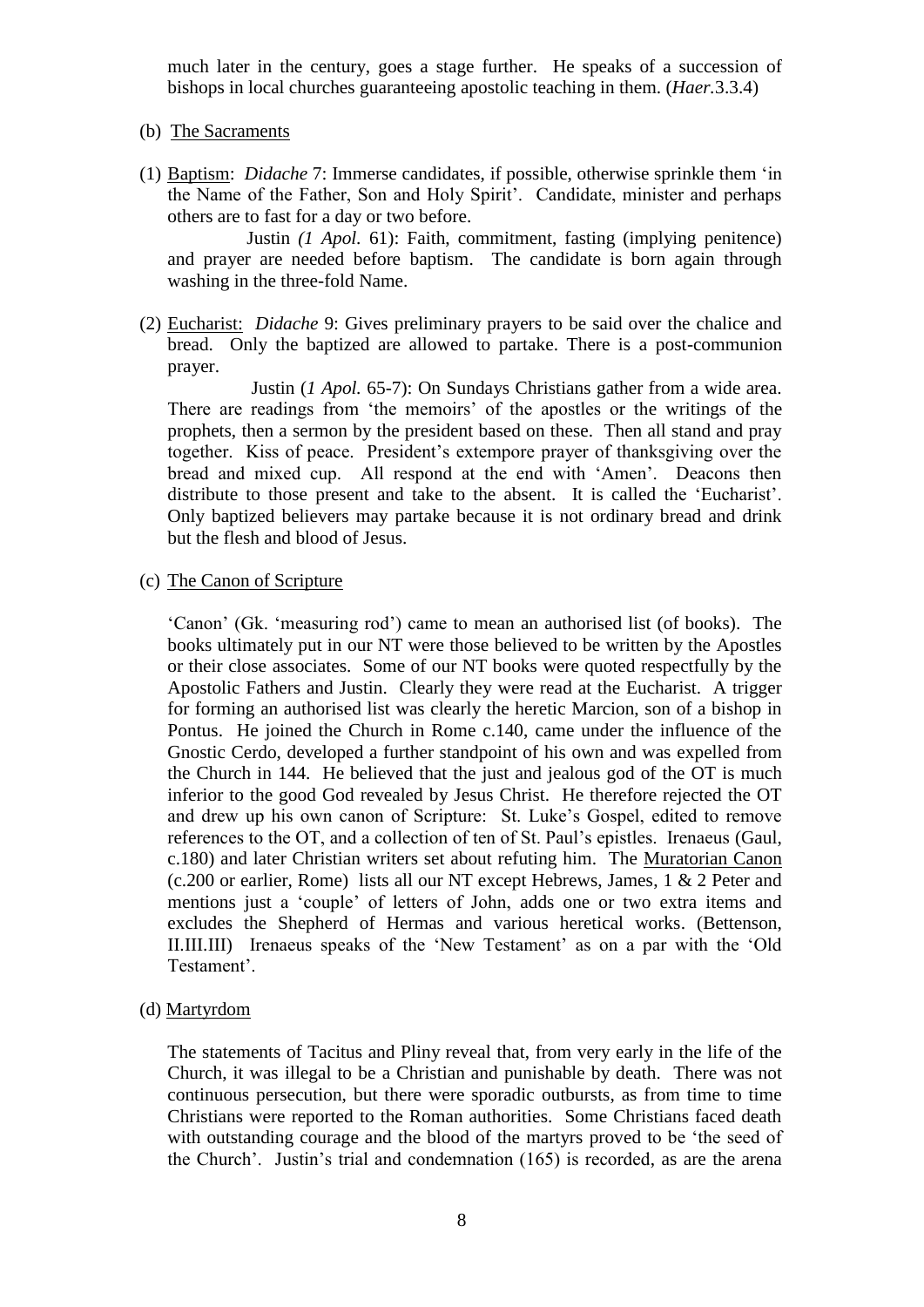deaths of the elderly Polycarp (155) and the martyrs of Lyons and Vienne (177) – the last two are in Bettenson.

*What do we suffer for our allegiance to Christ in comparison?*

(e) Heresy

'Heresy' is departure from the true faith of the Church, either by the exaggerated use of human reason or through a claimed special revelation. Some early heresies:

- (1) Docetism (Gk. *dokeo* 'I seem'): Jesus only *seemed* to be a real man, or to die on the Cross. The Apostle John knew of such views (1 Jn.4:1-3). Ignatius attacked such views. Often combined with other heresies.
- (2) Ebionites (Heb. 'poor ones'): Jewish 'Christians' who said Jesus was only the human son of Joseph and Mary, inspired by the Holy Spirit at his baptism. They stressed that the whole Jewish law was still binding.
- (3) Montanists: Followers of Montanus and his two prophetesses Priscilla and Maximilla in Phrygia, central Asia Minor. Montanus claimed to be the fulfilment of the promises of the Paraclete ('Comforter' etc) in Jn.14 -16. He and his prophetesses went into trance and prophesied the imminent end of the world, practised rigid asceticism and encouraged martyrdom. In recent times charismatics, feminists and others have seen them as genuine Christians but misunderstood by the increasingly mundane mainline of the Church.
- (4) Gnostics

'Gnosticism' (from Gk. *gnōsis*, 'knowledge') embraces a large and varied movement from the  $2<sup>nd</sup>$  C. Each Gnostic sect had its own myth about the origin of the world, but perhaps one may summarize their general approach:

In the beginning the Supreme First Cause existed alone. Then from him came out a series of spiritual powers ('aeons'), cooling off, as it were, in goodness and power as they moved from him. The lowest of these, led by the wrathful god of the Jews were hostile to him. Man was their creation. Yet man (or certain chosen ones) had within a spark of light. To awaken this to its true nature a Redeeemer was sent by the Supreme Cause. If a man received his teaching (gnosis) and joined the sect, he was assured of ultimate release from his material body at death, rising by uttering correct passwords through the various spiritual realms up to the Supreme One.

 In their contempt for matter some Gnostic sects were flagrantly immoral. Others were strongly ascetic and forbade marriage. None would suffer martyrdom for his belief. The origins of Gnosticism lay in a 'pick and mix' approach combining the philosophy of Plato, Iranian religion, Babylonian astrology, anti-Judaism and, from Christianity, the idea of a redeemer. Though the refutations of Irenaeus and others effectively separated them from the Church, they persisted for several centuries, their teachings evolving as time passed.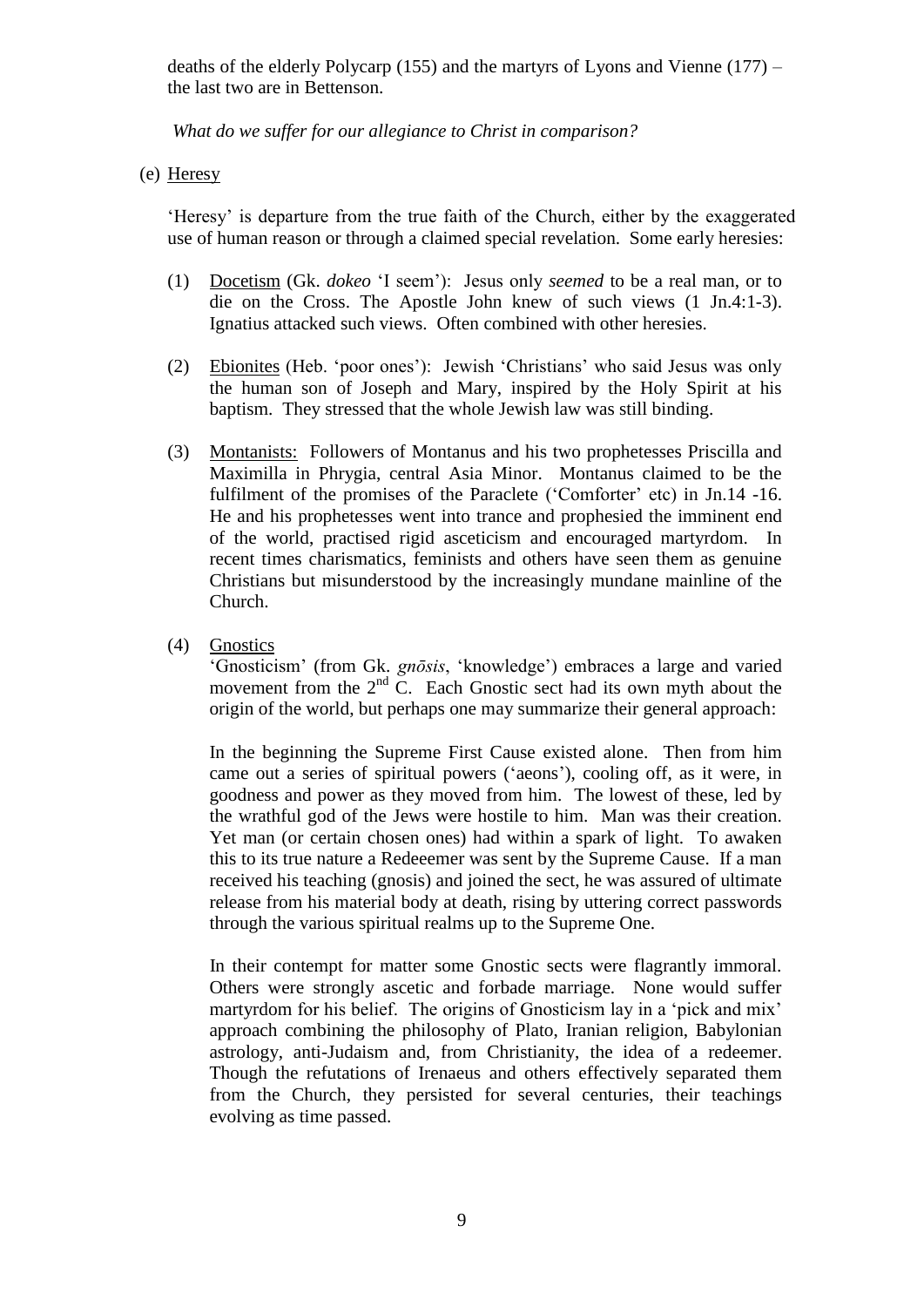## Ch.3 **The Third Century : Growth and Persecution**

## **Christian Life at the Turn of the 2nd Century**

In his famous *Apology* (c.197) the North African writer Tertullian reveals there was a price to be paid for being a Christian. Christians were mocked for their 'foolish' beliefs. Yet their services as exorcists were valued, they prayed for the well-being of the emperor, and they were renowned for their care for one another. So, do your worst in persecuting us, he challenges the magistrates, "The blood of Christians is the seed of the church."!

#### **Worship**

The *Apostolic Tradition* (Rome, c.215) tells us about:

Baptism: there is preliminary exorcism; the children receive baptism first with parents or another family member making promises for them; adults recite something close to our Apostles' Creed in answer to three questions about their faith; the laying on of the bishop's hand and anointing are part of the complex ceremony.

Eucharist: (less than a full description, e.g. no words of institution)

Other aspects of the Christian Life: Ordination of clergy, fasting, prayer, the agape, making the sign of the cross 'if you are tempted'…

#### **Persecution**

The emperor Trajan's policy about Christians remained in force into the  $3<sup>rd</sup>$  C. There were only occasional and local persecutions. In 202, however, the emperor Septimus Severus, finding Christians and Jews would not simply merge in with other religions, may have passed an edict forbidding the making of new converts on pain of death, for there were some prominent martyrdoms: the wealthy Perpetua and her servant Felicitas in Carthage, Origen's father in Alexandria. Under Maximin there was a brief persecution in Rome which saw the death of leading figures Hippolytus and Pontian. But in 250 the emperor Decius, a traditionalist who thought the welfare of the empire depended on the favour of the Roman gods, ordered an empire-wide sacrifice to the gods in which *all* must take part. Those who did so were given certificates. A number of prominent Church leaders were exemplary: Bishop Fabian of Rome and the Bishop of Antioch were tried and executed and the Bishop of Jerusalem died in prison. In North Africa Bishop Cyprian went into hiding, but it appears the vast majority of Christians sacrificed. It was similar in Alexandria. In 251 Decius was killed in battle by the Goths and the persecution stopped. Then came the problem of dealing with the lapsed. In 257 the emperor Valerian turned upon the Christians again, ordering compliance with the traditional religion. Some Church leaders were arrested including Cyprian, who courageously professed his faith and was martyred in 258. In 260 Valerian was captured by the Persians at Edessa.

#### **Facing the Plague**

In Alexandria, after the persecution came the plague. Bishop Dionysius, in his 263 Easter letter, points out the valiant care of Christians, tending their sick and dead though this might mean they themselves also were struck down. How this contrasted with the pagans, who threw their sick onto the streets and left their dead unburied! (Eusebius, *H.E.*7.22)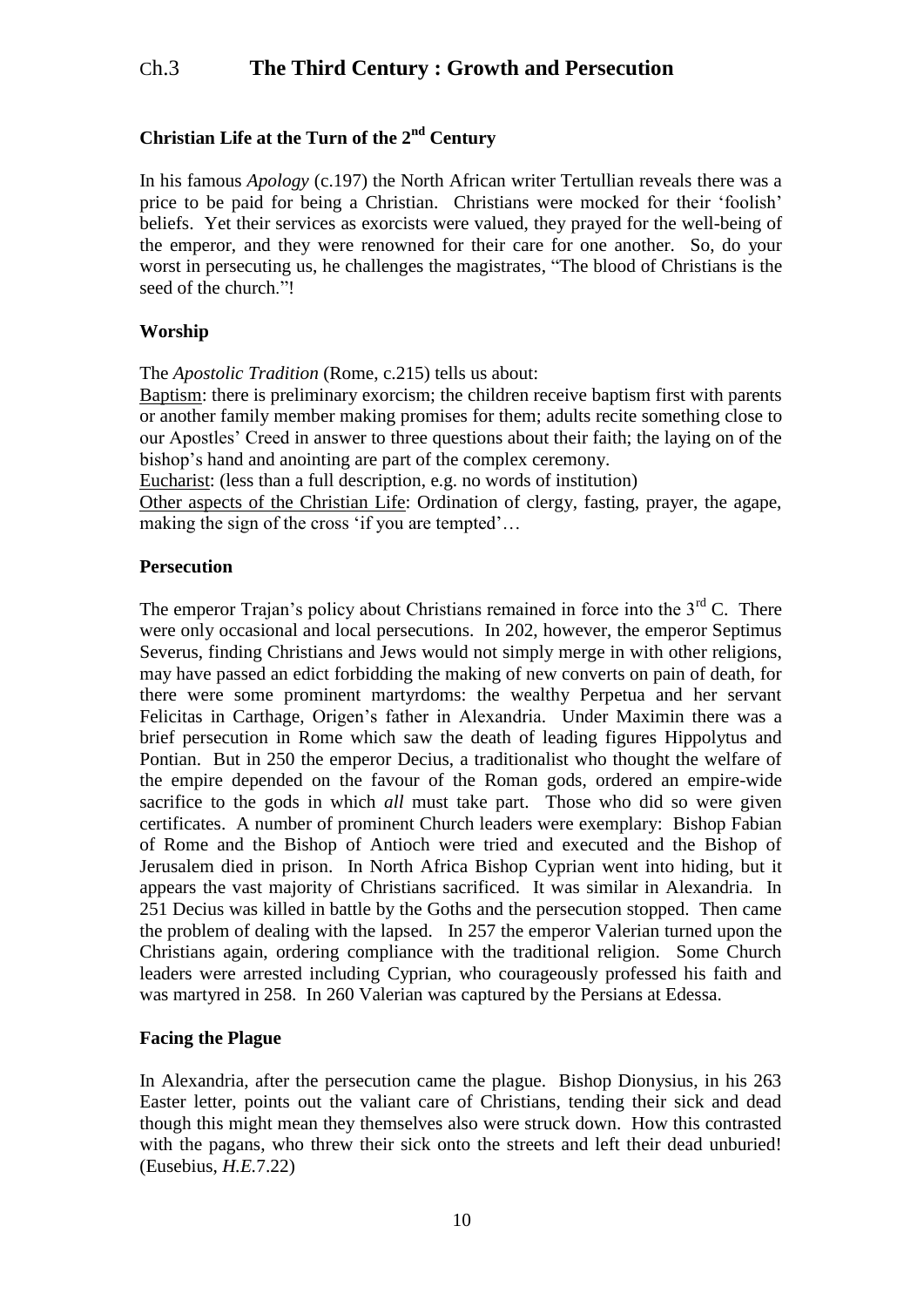#### **Some Important Fathers**

(a) Tertullian  $(c.160 - 230)$ 

An adult convert with an acute legal mind, who wrote in Latin and Greek, he is the first theologian of the North African church and coined the term 'trinity' for the Godhead. He wrote prolifically on a wide range of subjects: from short works on patience, prayer and baptism to a masterful 5-volume refutation of Marcion. In time his admiration of the charismatic gifts and his extreme asceticism led him to become a Montanist and his later writings betray a degree of bitterness as he defends their prophets against the view of the mainstream Church. It is doubtful whether he made a complete break from the Church as his writings were preserved and his earlier works, particularly his *Apology* (197), were recognised as effective in promoting the welfare of the Church.

(b) Hippolytus (c.170-236)

The most important  $3<sup>rd</sup>$  C theologian of the Church in Rome. His wide interests are shown in the many diverse writings attributed to him. His most important appears to have been a *Refutation of All Heresies.* Of great interest too is the *Apostolic Tradition*, a church order written c. 215, edited by others later. A presbyter in Rome, he would not accept the teaching of Pope Zephyrinus or of his successor Callistus, whom he rejected as a heretic, and against whom he seems to have allowed himself to be elected as a rival Bishop of Rome. He remained in schism it seems until both he and his rival Pontian were sent by the emperor Maximin in 235 to Sardinia, where it is believed they were reconciled before being martyred. In 1551 a statue of Hippolytus seated with the titles of some of his writings listed on its base was discovered in Rome.

(c) Cyprian (c.200-258)

From a wealthy land-owning family in North Africa, Cyprian was converted c.246. Soon after baptism he was ordained presbyter and, in 249, elected bishop of Carthage. He was much influenced by the writings of Tertullian whom, Jerome says, he viewed as his teacher. His own writings were largely brief and pastoral. His collected letters (65 by himself and 16 replies) give remarkable insight into the life of the North African Church in the mid- $3^{rd}$  C, a time of persecution, apstasy and plague. He was martyred in 258.

(d) Origen (c.185-254)

Origen is generally recognised today as the greatest theologian of the Eastern Patristic Church. Details of his life are given by Eusebius in *H.E*.6.1-39. Born into a strongly Christian family in Alexandria Origen received a good education both in the Scriptures and in secular Greek writings. Before he was 17 his father was martyred… By 18 he had been made head of the catechetical school in Alexandria. By 212 he began work on what was to be the *Hexapla…* He was a strict ascetic who took Mt.19.12 literally, mutilating himself. He also wrote a number of massive Bible commentaries and the first work of systematic theology *On First Principles,* which is rather speculative in speaking of the preexistence of souls, but also explains Origen's view that Scripture should be read at three levels: the literal (for 'simple' Christians), the moral and the spiritual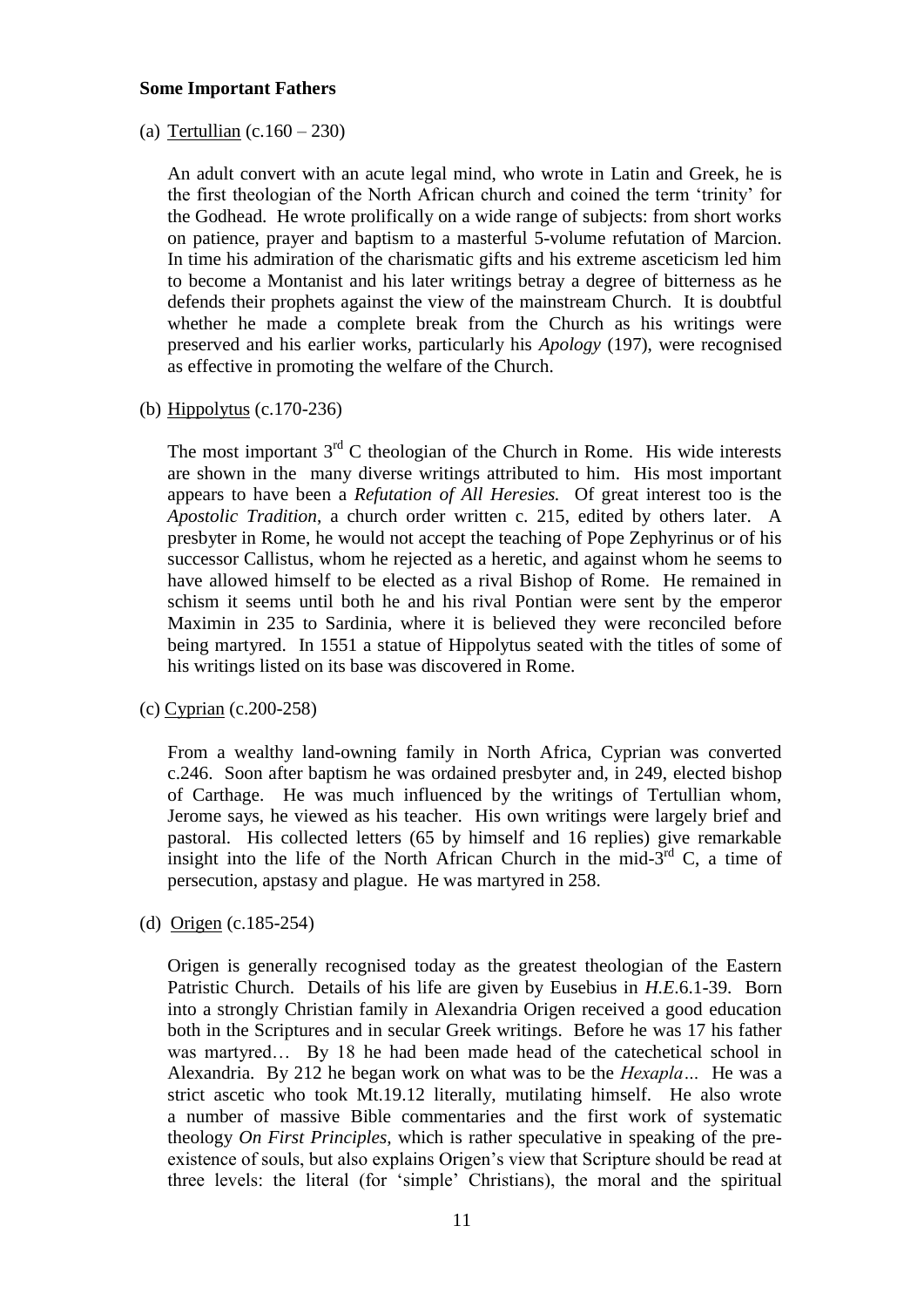(allegorical). His fame as a scholar spread far and wide and he travelled abroad. On one such trip to Palestine c.230 he was ordained presbyter which antagonised his bishop in Alexandria. By 232 he had moved to Caesarea where he established another catechetical school and worked further on his commentaries and other books and preached perhaps 500 sermons, over half of which survive, most in Latin translation. In 248 he wrote an important apology *Against Celsus* refuting the earlier work of that anti-Christian writer, *The True Doctrine* (c.180). In the Decian persecution of 250 he was arrested and cruelly tortured, dying c.254 at Tyre.

#### (e) Eusebius of Caesarea (c.260-339)

Eusebius spent his youth in Palestine and became a pupil of Pamphilus through whom he had access to an excellent library and from whom he developed a great love of Origen. When Pamphilus was martyred in 310 Eusebius fled to Tyre and then to Egypt where he was imprisoned for some months. By 315 he was Bishop of Caesarea. He became a supporter of Arius and was condemned by the Council of Antioch (324) but exonerated at the Council of Nicea (325). A great admirer of Constantine, he delivered the public oration in 336 in honor of the thirtieth anniversary of the emperor's accession to power. He died in 339.

Like Origen, Eusebius was a prolific writer but is best known for his *Ecclesiastical History* (completed and revised by 325), notable for its extensive quotation of original documents. Scarcely less important are his massive *Preparation for the Gospel* and *Demonstration of the Gospel,* written 312-318 as a massive apology for Christianity, again characterised by massive quotation from other writers.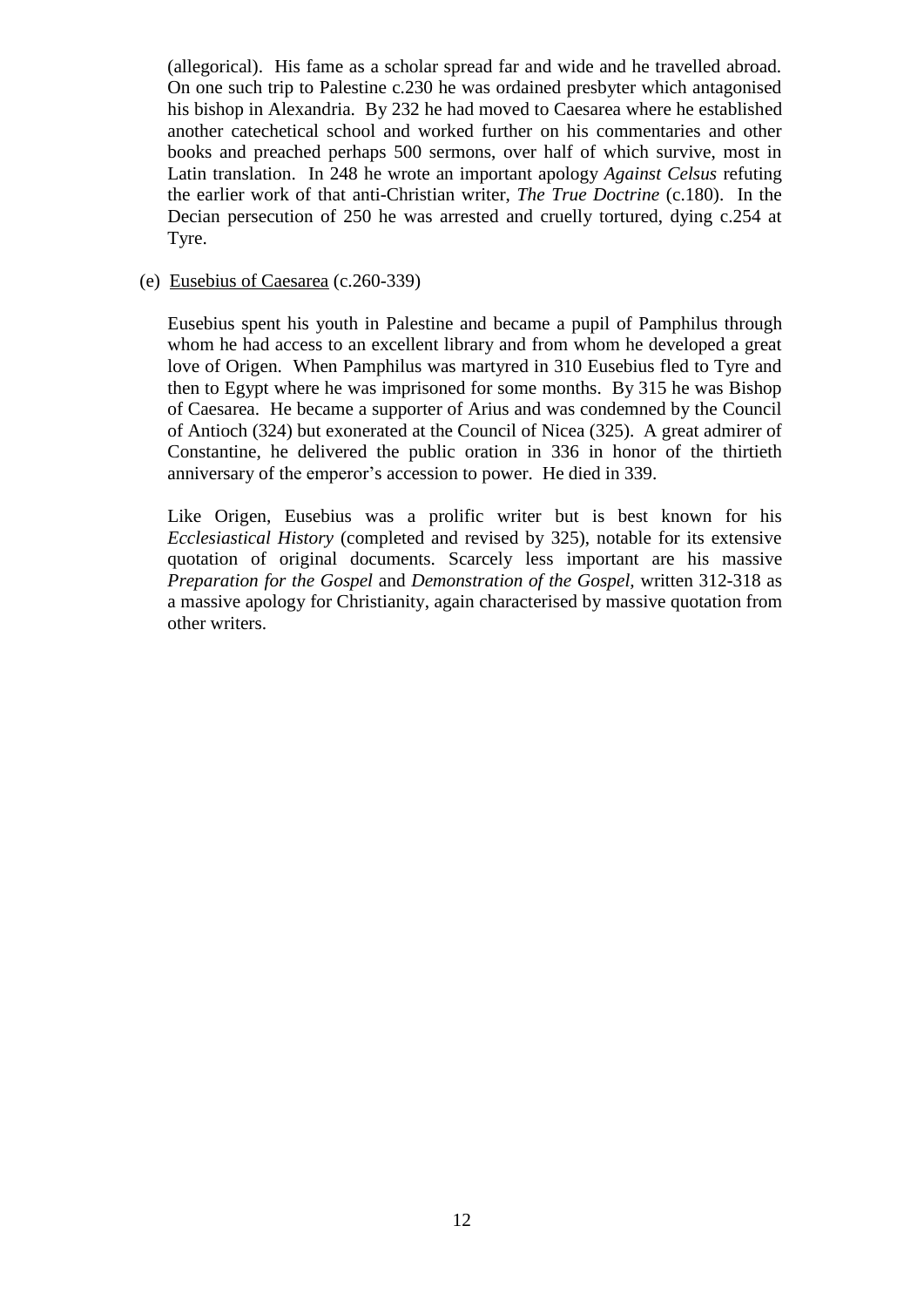## Ch.4 **Constantine and the End of the Persecution**

After the dreadful disgrace of or the Roman emperor Valerian's capture (and presumably execution) by the Persians in 260 his son Gallienus, who succeeded him, immediately issued an edict of toleration granting bishops back their churches and cemeteries. But he and his successors had short reigns. The Empire was plagued by inflation and attacks by hordes of barbarian raiders. Only with the accession of the emperor Diocletian in 284 did stability return. He shared power at first with one other, Maximian, whom, in 286, he made Augustus of the West of the empire and then, in 293, he made Galerius his Caesar (assistant) in the East and Constantius Caesar for the West. Each had his own area of military oversight. Many battles were fought in the next few years bringing Roman victories concluding with that of Galerius over the Persians in 298. Diocletian also set about stabilising the currency and, in 301, issued an edict of fixed prices, though it soon became a dead letter. He was a prudent man but also a strong supporter of the traditional Roman religion, and, influenced by the less prudent Galerius, became a persecutor of the Church.

On February  $23<sup>rd</sup>$  303, the Feast of Terminalia, the campaign to terminate the Christians began. The Christian cathedral opposite the imperial palace at Nicomedia was razed to the ground. Soon an edict was published for churches throughout the Empire to be destroyed, Scriptures to be burnt, Christians who held high offices to lose their privileges, and others in the public service to be removed from their jobs. In the summer a second edict required all bishops to be imprisoned and compelled by all means to sacrifice. The prisons could not cope! Some leaders complied; more, it seems, refused. During the winter of 303-4 Diocletian became ill and effective control of the Empire fell to Galerius. In 304 he ordered a day of general sacrifice throughout the Empire. The penalty for non-compliance was death or the mines. Some showed tremendous faith and courage in defying the order, others complied.

On May  $1<sup>st</sup>$  305 Diocletian abdicated, forcing an unwilling Maximian to do likewise. Constantius and Galerius became Augusti and Severus and Maximin Daia (Galerius' nephew) were appointed new Caesars. Thereafter Maximin Daia assumed the role of chief persecutor of the Church. In 306 he issued another edict to sacrifice. He rebuilt pagan temples in every city under his control and appointed priests and high priests. Forged *Acts of Pilate* were produced, full of blasphemy against Christ. They were widely circulated and taught to children in school. In 311 Galerius, clearly dying, issued an edict of toleration, allowing Christians to meet again unmolested and requesting them to pray for him. After his death soon afterwards, however, Maximin encouraged pagan councils to petition him against the Christians. So persecution resumed.

In the West, however, persecution ceased with the abdication of Maximian. In Gaul and Britain, the area ruled by Constantius, only a few churches had been destroyed. In 306, as he was dying, his son Constantine managed to escape from the court of Galerius and travel to be with him in York. When Constantius died his troops proclaimed Constantine the new Augustus. Galerius said he could be Caesar. Meanwhile in Rome Maximian's son Maxentius was proclaimed Augustus by the Praetorian Guard. Constantine moved slowly into Gaul, then Spain. He received support from old Maximian and married his daughter Fausta. When later Maximian rebelled he forced him to commit suicide. In 312 Constantine invaded Italy. But how was he to defeat Maxentius, well fortified in Rome? In urgent need he implored the Sun(god) whom his father worshipped to tell him who he was and to help him. As he was still praying, shortly after noon, a cross of light appeared in the sky above the sun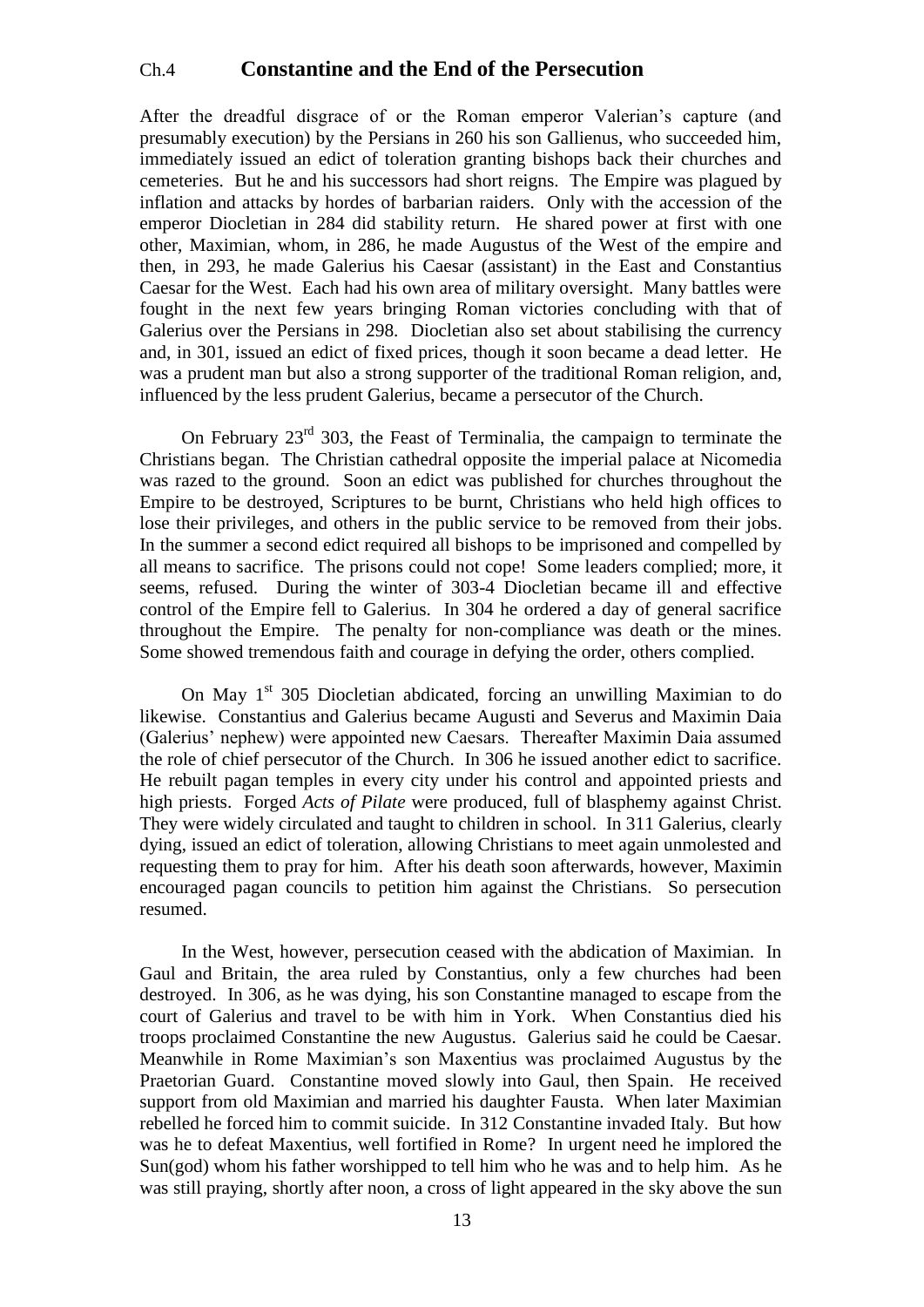with the inscription 'Conquer by this' attached to it. He and his army were amazed. The following night Christ appeared to him with the sign and instructed him to make it into a military standard to use in all his battles<sup>1</sup>. Having done this he won the Battle of the Milvian Bridge, Maxentius being drowned in the Tiber. The following year, deeply grateful to the Christians' God, Constantine met with Licinius, now also an Augustus, and signed the Edict of Milan, making Christianity *for the first time* a fully legal religion. Licinius moved against Maximin Daia who fled, was defeated in battle, and died the same year. Licinius then took charge of the East. But soon there was friction between the two Augusti. Licinius, aware of Constantine's ambition to rule the entire Empire, and that in this he was supported by the prayers of the Christians, took on the role of persecutor. Ultimately he was defeated in battle in 324 by Constantine, who always went into battle under the emblem of the Christian God, at Chrysopolis, east of the Bosphorus and was put to death. Thus Constantine brought peace to the Empire. He also gave it economic stability. His gold *solidus* remained the currency of the Mediterranean world for centuries.

#### **Constantine as a Christian**

Constantine's victory at Milvian Bridge drew his allegiance to the God of the Christians, but for some time he seems to have been uncertain how to relate this to his previous worship of the Unconquered Sun. Coins minted at one mint continued to honour this deity till 323. Such ambiguity changed after his victory over Licinius. From much earlier he was convinced the Christian God had a special role for him. In 314 writing to Aelafius, Vicar of Africa, he speaks of himself as one 'to whose care, by his (God's) heavenly decree, he has entrusted the direction of all human affairs' (J. Stevenson, *New Eusebius,* 273). Eusebius reports that he once remarked to a gathering of bishops at a banquet, 'You are bishops of those within the Church, but I am perhaps a bishop appointed by God over those outside.' (*Life* 4.24) Some of his legislation bears this out. He made grants of money, food and clothing available from public funds for poor parents so that they need not to sell or expose their children. The branding of slaves on the face was forbidden because 'man was made in the image of God'. Crucifixion was abolished. Christian soldiers were allowed time off on Sundays to go to church, whilst the rest Constantine marched out to recite together a prayer he had composed! (*Life* 4.18-20)

He elevated quite a few Christians to high office, though others posed as Christians to reap the benefits. He exempted clergy from public office and its accompanying taxation. He gave large sums of public money for building splendid churches, including three in the Holy Land. He was horrified when he found division within the Church and made every effort to cure it.

Constantine was not, though, perfect. He was ruthless to potential rivals. Also, when his eldest son Crispus was implicated in a charge of adultery with his wife Fausta both were killed. Perhaps then it is not surprising that Constantine delayed his baptism until just a few days before his death. He was buried in a magnificent shrine in his Church of the Twelve Apostles in his new city Constantinople.

But is A.H.M. Jones (*Constantine and the Conversion of Europe)* right when he says that the effect on the Church of Constantine's support was largely bad?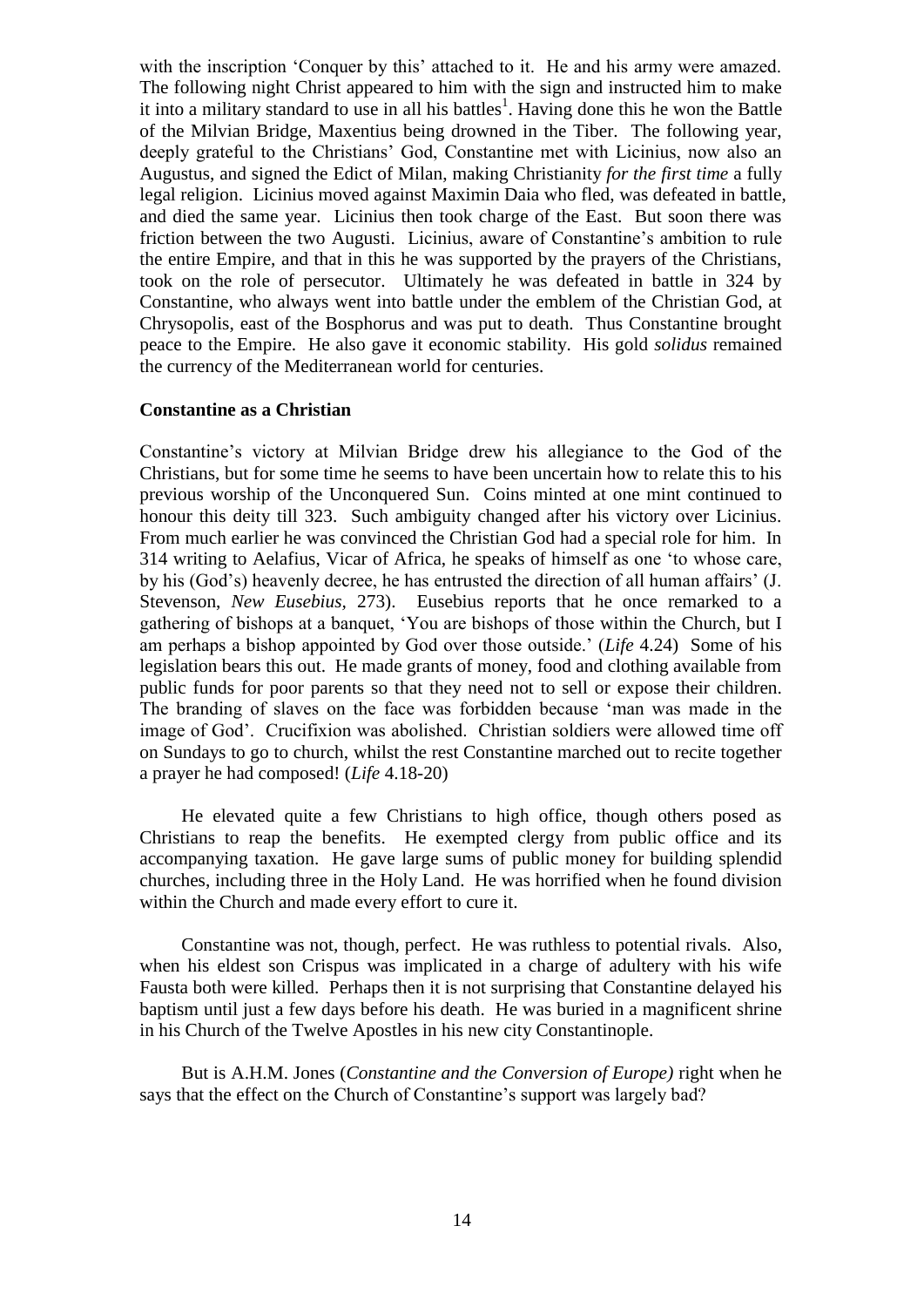#### **The Beginnings of Monasticism**

Jesus taught his disciples to be in the world but not of it. He did not shun it, but mixed with all strata of society, accepted invitations to dinner, drank wine, etc. While of course he set aside considerable times for solitude with the Father, he was not a rigorous ascetic.

Many Christians, however, have felt unable to preserve a mental attitude of detachment from the world without practising also a certain *physical* detachment. By and large being a member of the persecuted Church meant that one was well aware of detachment from the world. When persecution stopped and it became respectable to be a Christian this detachment could too easily be forgotten. In the  $3<sup>rd</sup>$  C Christian nominalism grew. After Constantine embraced the Church it seems there were mass 'conversions' and much nominalism. Could better spirituality be found *outside* the regular life of the church? Hence the birth of Christian monasticism. Its cradle was the desert surrounding the Nile valley in Egypt. The desert was thought to be the special abode of demons (cf. Mt.4, Lk.4). Through solitude, prayer, Bible memorisation and ascetic practices the monks believed they could conquer the flesh and its desires, vanquish demons, and enter the deepest communion with God. Broadly speaking there were two types of monk:

- 1. the hermits (from *erēmos* 'desert') who lived independently, and
- 2. the cenobites (from *koinos* 'common' and *bios* 'life) who lived in communities bound by a common discipline or rule.

The founder of eremetical (hermit-type) monasticism is generally considered to the Copt **Antony** (c.251-356), well known through a biography by Athanasius; the founder of cenobitic monasticism is considered to be **Pachomius** (c.290-346), a former soldier. Bishop **Basil** of Caesarea (c.330-379) added to the aim of growing in holiness the complementary aim of rendering service to society. He drew up a rule and established communities of  $30 - 40$  monks. They met for prayer six times during the day and twice at night. No extremes of asceticism were allowed. Houses were established in towns as well as the country so that monks could staff schools and hospitals. Each house was placed under the control of the local bishop. The *Rule* of St. Basil is preserved in longer and shorter forms and is the basis of Orthodox monasticism to this day.

In the cooler climate of the Western Europe monasticism took root and spread more slowly. To begin with it was largely an upper class movement. **Martin** (d.397) founded a monastery at Tours in Gaul (now France) which became a major center of missionary endeavor in Gaul and Britain. **Ambrose**, **Jerome**, **Augustine**, and **John Cassian** (c.360 – 435) were all important figures in developing such monasticism.

#### **Note**

1. Eusebius, *Life of Constantine*, 1.26-9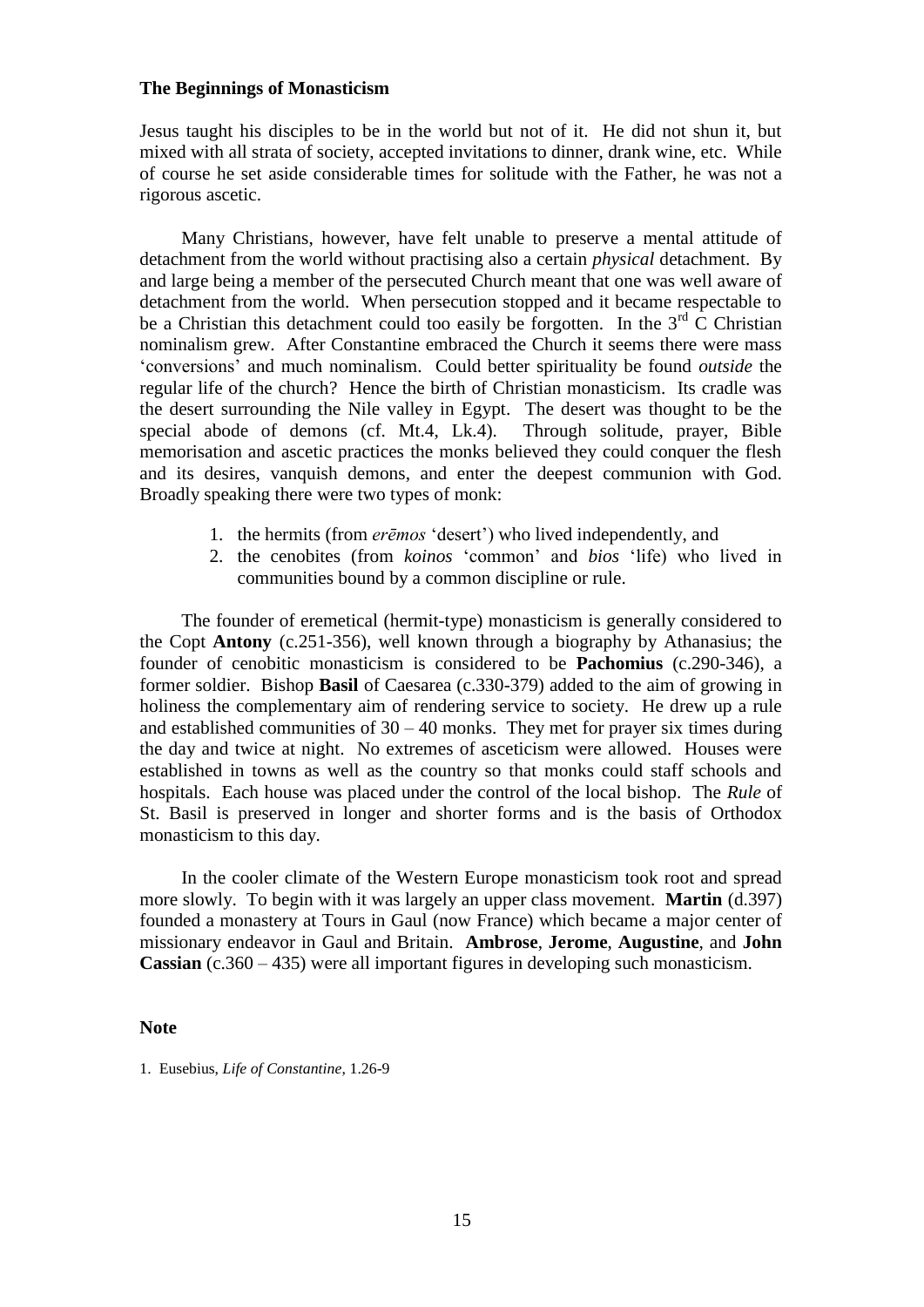#### **Arius**

Arius (d.336) from Antioch in Syria, was by the early  $4<sup>th</sup>$  C a member of the Church of Alexandria. He was respected as an expert logician. At first he was a supporter of the rigorist Melitius of Lycopolis, then he changed sides and was ordained presbyter by Achillas, Bishop of Alexandria. He proved a popular preacher. According to  $5<sup>th</sup>$  C historian Socrates, a dispute broke out when one day (c.319) Pope Alexander was lecturing his clergy on 'Unity in Trinity'. Arius, thinking him to be propounding the heresy of Sabellius (who, in the  $3<sup>rd</sup>$  C, taught that God had appeared successively in different modes) put forward a radically different view:

'If the Father begat the Son, he that was begotten has a beginning of existence; and from this it is evident that there was when the Son was not. It therefore necessarily follows that he had his essence from the non-existent.' (Socrates, *H.E.*1.5)

God was for Arius emphatically the God of the Platonists. He wrote to Alexander that the traditional faith he received was: 'We acknowledge one God, alone unbegotten, alone everlasting…alone wise …unalterable and unchangeable.'

If the Father is one, his essence cannot be shared with any other.

As the Father is alone unbegotten, the Son is begotten – there was a beginning of his existence.

As the Father is alone wise, the Son cannot fully understand him.

As the Father is unchangeable, the Son is susceptible to change and even sin.

Arius' doctrines caused a major stir in his home diocese. Alexander summoned a council of nearly 100 Egyptian bishops who condemned the obdurate presbyter. Arius appealed to other Eastern bishops including Eusebius of Nicomedia who chided Alexander. The controversy split Eastern Christendom. Constantine, having united the empire militarily, hoped a united Church would ensure its prosperity. He was horrified to find it so divided. First he sent his Western envoy, Hosius of Cordova, with a letter pleading with Alexander and Arius to be reconciled. When this failed Hosius convened a council at Antioch which sided with Alexander, condemned Arius and provisionally excommunicated Eusebius of Caesarea and two other bishops. Hearing this Constantine summoned 250 - 300 bishops to an Ecumenical Council at Nicea.

#### **The Council of Nicea**

It was opened with considerable pomp by the Emperor himself on May  $20<sup>th</sup> 325$ . The East was widely represented but there were only about five bishops from the West and two Roman presbyters. The debate was fierce. Eusebius of Caesarea presented the baptismal creed of his church and was cleared of heresy. The Emperor sought to be a calming influence and himself proposed the term *homoousios* ('of the same substance') and, though many present felt this had the taint of Sabellianism, they dared not challenge him. The final Statement of Faith of the Council closed with a series of anathemas against false doctrines. All bishops signed the statement except two Egyptians who, with Arius were condemned and exiled. Two bishops who refused to sign the anathemas were banished to Gaul until 327. Whilst Constantine was pleased with the general success of the Council it seems most bishops, still harbouring Arian sympathies, were dissatisfied with it and interpreted the Creed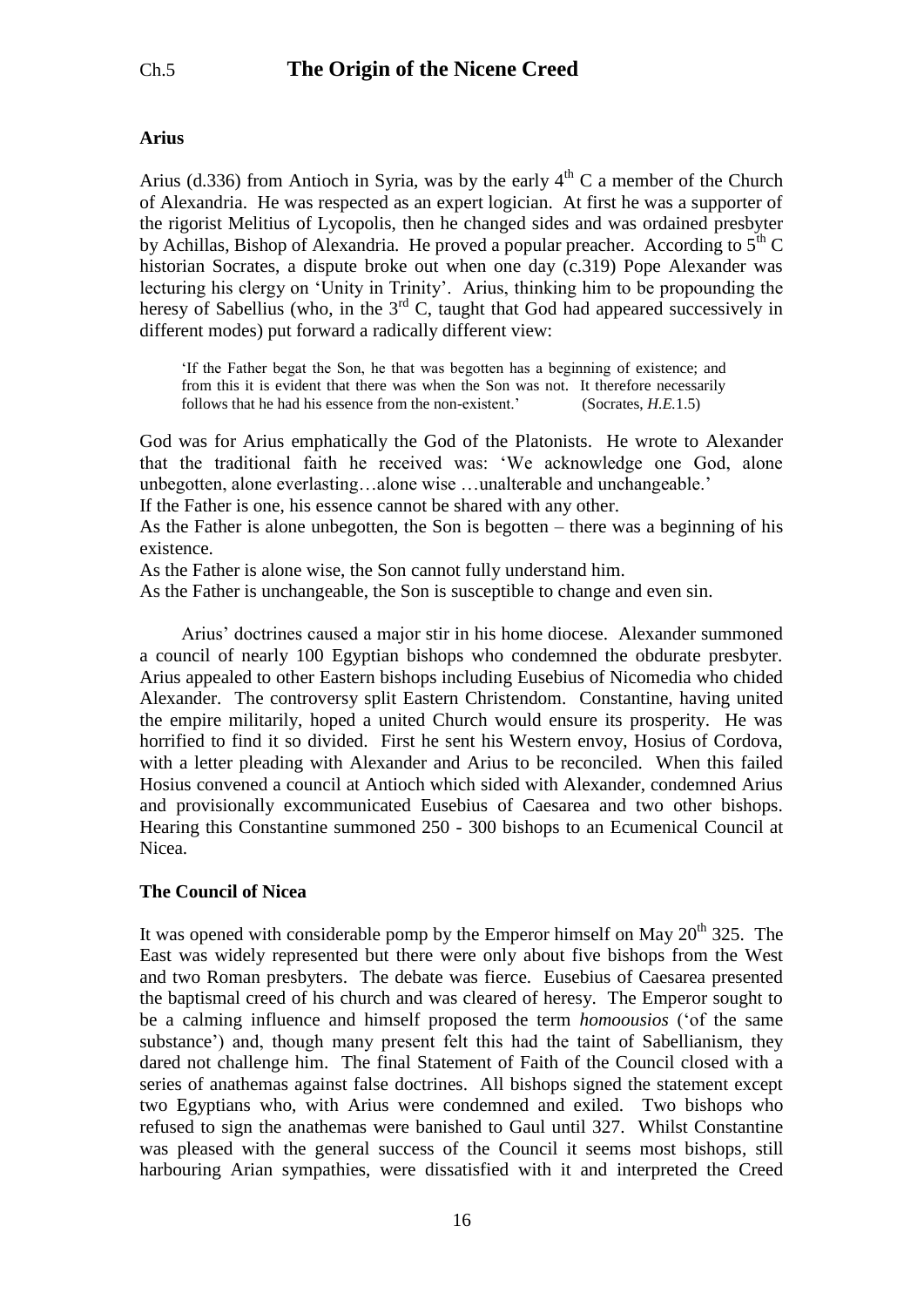according to their own views. The doctrinal uniformity it achieved was thus paper thin.

## *Why was Arian doctrine dangerous?*

Athanasius, who attended the Council as a deacon, in his later Anti-Arian Treatises gave 3 reasons:

- 1. Arianism undermined the doctrine of God by presupposing the divine Triad was not eternal, and virtually reintroduced polytheism.
- 2. Arianism made nonsense of established liturgical traditions baptism in the Son's name as well as the Father's; offering prayer to the Son.
- 3. Arianism undermined the doctrine of redemption since only if the mediator was divine could he re-establish fellowship with God, imparting divine life to men.

#### **After the Council**

The victors of Nicea could not long enjoy their success. Athanasius, who had been elected bishop of Alexandria upon the death of Alexander in 328, aroused the animosity of a number of bishops and was pronounced deposed by a council in Tyre in 335. He appealed to Constantine and was receiving a sympathetic hearing until his opponents urged that he had threatened to prevent the corn fleet from sailing from Alexandria, upon which in fury the Emperor banished him to Gaul. With the death of Constantine in 337 Athanasius returned to his see, but intrigues continued.

The Empire was divided between the three sons of Constantine. They quarrelled and fought. Eventually, in 353 Constantius II emerged victorious, but he was under the influence of the Arian bishop Valens of Mursa. Four Christological parties vied for the supremacy of Christendom:

- 1. The Homoousians, led by Athanasius, who stood by the Nicene Creed.
- 2. The Homoiousians, who said Christ was 'of like substance to' (*homoiousios)* the Father.
- 3. The Anomoeans, who said Christ was 'unlike' (*anomoios)* the Father. (An extreme position)
- 4. The Homoeans , who said Christ was 'like' (*homoios)* the Father. (Valens of Mursa's view)

At twin councils in 359: Ariminum in the West and Seleucia in the East Valens of Mursa's view prevailed. As Jerome was later to comment, 'The whole world groaned and wondered to find itself Arian.' But this radical victory led the first two parties to explore common ground. Complete reconciliation was, however, only brought about by a group of theologians known as 'the Cappadocian Fathers': Basil of (Neo-) Caesarea (c.330-379), his friend Gregory of Nazianzus (c.329-390), and Basil's younger brother Gregory of Nyssa (c.330-395).

#### *Cappadocian Contributions to Theology*

1. They defined *homoousios* in a way acceptable to the majority of Eastern bishops by making a hard and fast distinction between *ousia* (the essence of the Godhead shared by all three Persons) and *hupostasis* (the identifying quality of each of three Persons, i.e. 'fatherhood', 'sonship', 'sanctification').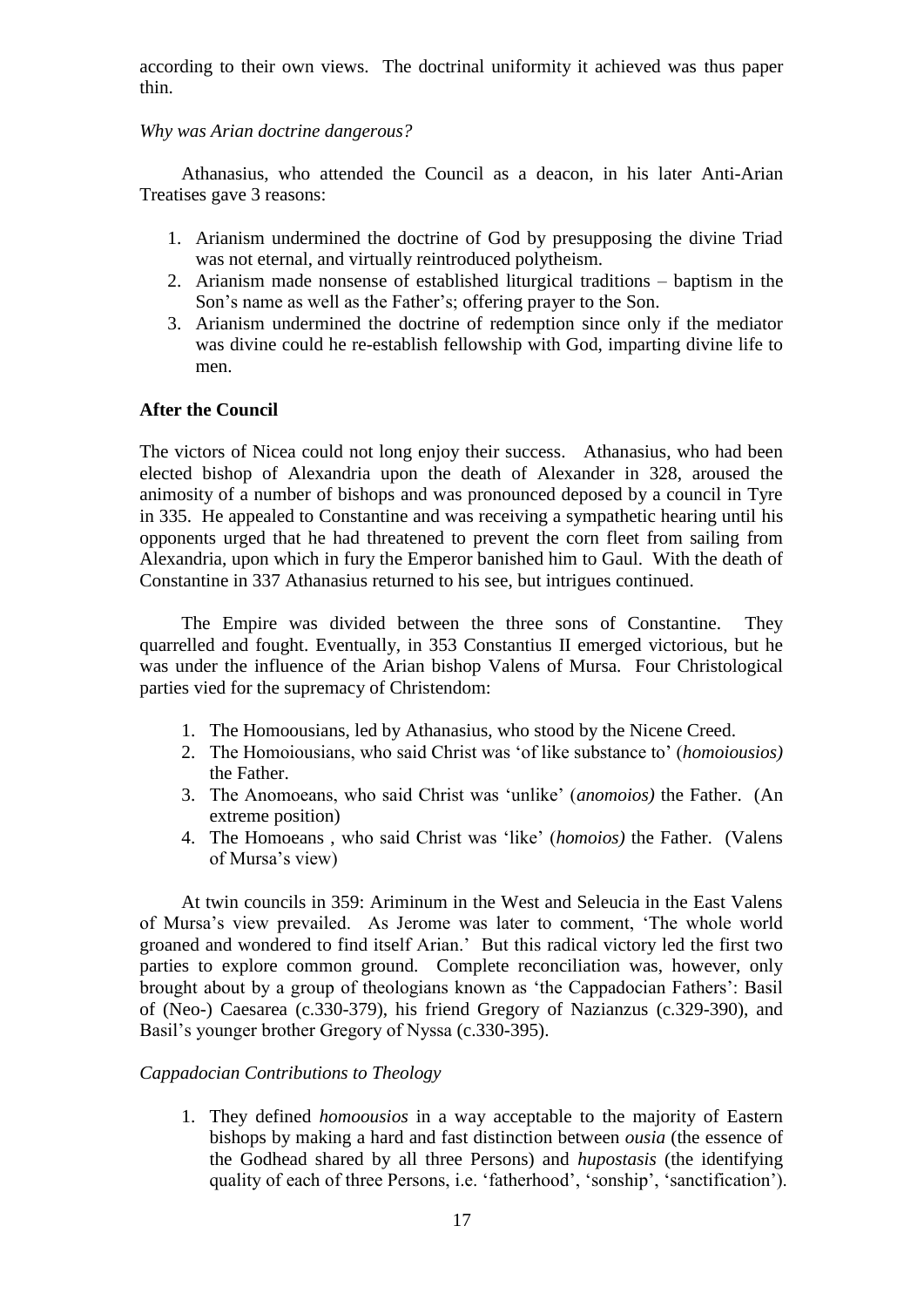A favourite analogy for the Godhead was that of three individuals, each having a distinct personality but all sharing common humanity.

2. As against the Arians, and the Pneumatomachians ('Spirit-fighters') who saw the Holy Spirit as a superior angel, they granted him full divine status. The Gregories explicitly granted that *homoousios* applied to the Spirit. When the Arians jibed that this implied God had two sons, they pointed to the different modes of origin – the Son was 'generated' by, the Spirit 'proceeded' from, the Father.

This paved the way for the supplemented Nicene Creed (almost our Creed) which was endorsed at the Council of Constantinople.

#### **The Council of Constantinople** (381)

This Council, attended by 150 Nicene bishops and 36 with Neo-Arian and Pneumatomachian sympathies though no bishop from the West, is generally recognized as the Second Ecumenical Council of the Church. It was summoned by the Emperor Theodosius I to unite Eastern Christendom on the basis of the Nicene Creed. This it did, supplementing it to state clearly the divinity of the Holy Spirit.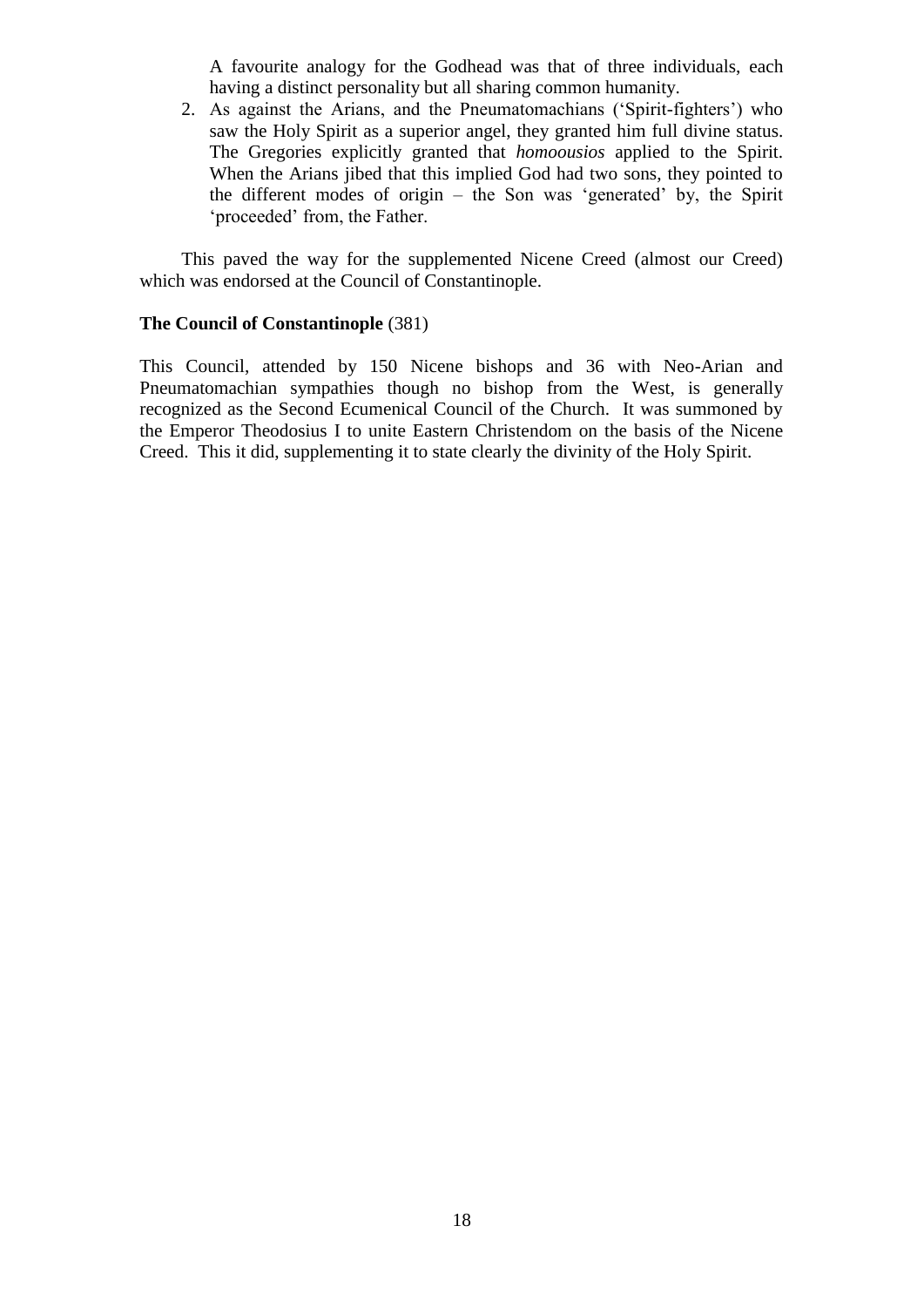## Ch. 6 **Some Important Post-Nicene Fathers**

#### **John Chrysostom** (c.347-407)

John was the son of an army officer in Antioch. He received a secular education in rhetoric, and then was trained in theology by the Antiochene school. He sacrificed a good career in the civil service for the life of a Pachomian monk, but injured his stomach with severe mortification and returned to Antioch, where he was made a deacon in 381, presbyter in 386. He then began his outstanding ministry of preaching for which he received the title 'chrysostom' ('golden mouth'). In 398, against his will, he was made Patriarch of Constantinople and set about dealing with corruption. He was strongly ascetic and forthright. He criticized the Empress Eudoxia for taking over some property without due regards for the rights of the owners. Later he was ordered by the Emperor to try Patriarch Theophilus of Alexandria for having had some Origenist monks beaten and expelled from Alexandria for saying it was wrong when praying to have in mind an anthromorphic figure of God 'up there'. When he summoned Theophilus, the latter with a considerable number of Egyptian bishops bypassed Constantinople and set up a council at the Palace of the Oak in Chalcedon and condemned Chrysostom. He was exiled but restored after mass protests and an earthquake. Further criticism of the Empress brought him, in 404, permanent exile. In 407 he died as the result of forced travel in severe winter conditions. Later he was exonerated, his ashes were interred in the Apostolic Church of Constantinople, and he was created a 'Doctor of the Church'. A large number of his sermons have been preserved.

#### **Ambrose** (c.339-397)

Ambrose came from one of the few long-standing Christian aristocratic families in Rome. After legal and administrative training he became Governor of the province of Aemilia-Liguria at the age of 34. In 374, though only a catechumen, he was elected bishop of Milan. Baptism and then consecration as bishop followed in a matter of days, and then he devoted himself to serious theological study, helped by his knowledge of Greek. He proved an able preacher and, influenced by Origen, favored allegorical interpretation of Scripture. He soon showed himself a great ecclesiastical statesman, in 382 encouraging the young Emperor of the West, Gratian, to take important moves towards suppressing paganism in Rome, and in 385 effectively resisting the hostile moves of the Arian Empress Justina. In 390 he forced the Emperor Theodosius to make public penitence for ordering the butchery of 7,000 people in the circus at Thessalonica. Ambrose also made an important contribution to the development of hymnody in the Western Church; his preaching prepared the ground for the conversion of Augustine of Hippo. He is considered one of the four 'Doctors of the Western Church.'

#### **Jerome** (c.345-420)

Jerome belonged to a wealthy Christian family in Strido in N Italy. He received his higher education in Rome, where he acquired a great love of the Latin classics. After baptism at 19 he travelled with friends in Gaul, then renounced secular prospects for a life of asceticism and meditation and, with Rufinus and a few others, formed a small community near Aquilea c.370. A few years later he travelled east and settled in Antioch where he began to learn Greek and immersed himself again in the Latin classics. Fever and a painful vision led him to devote himself primarily to the Bible. Soon he went to spend several years in a cave in the desert near Chalcis, SE of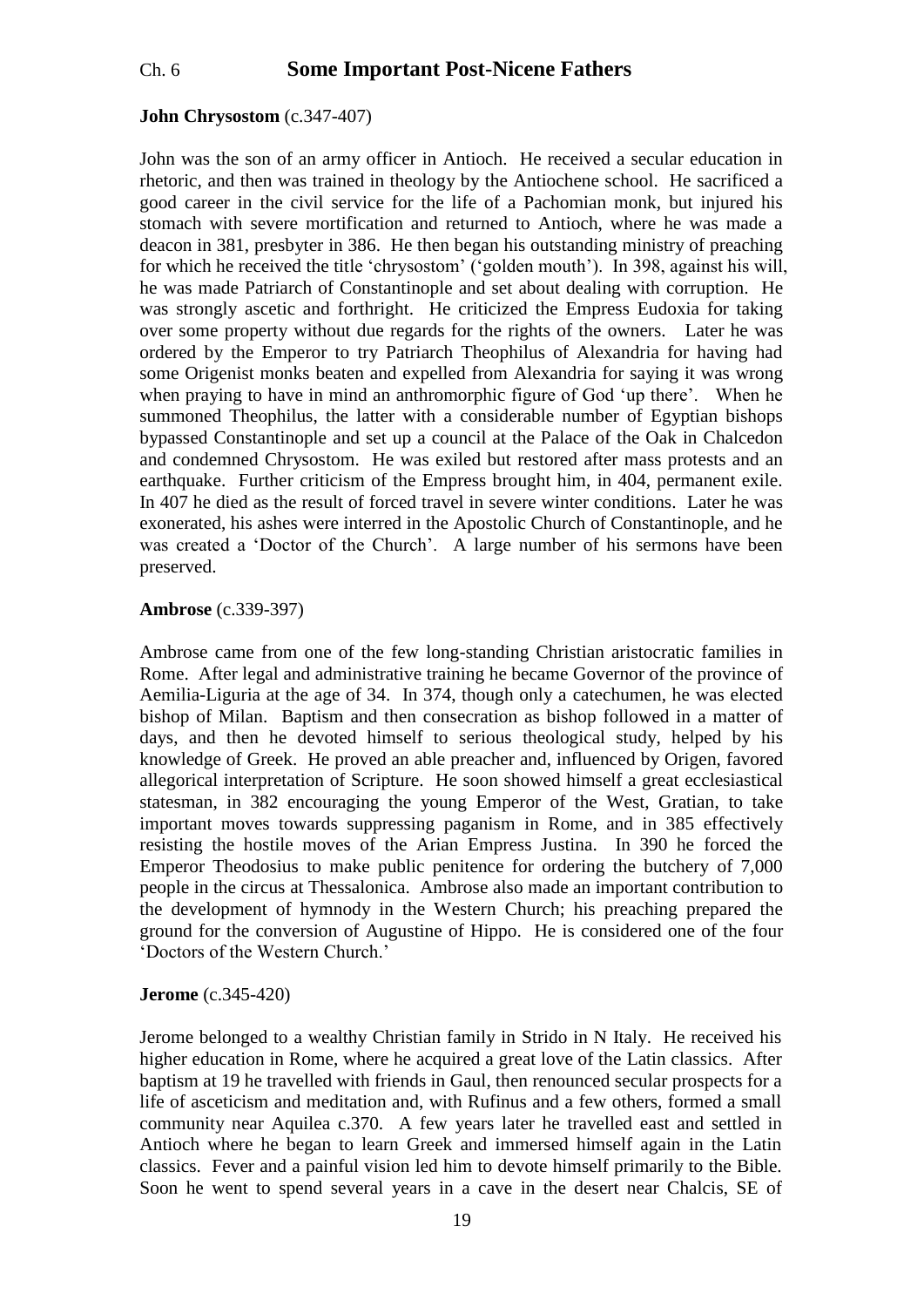Antioch. There he learnt Hebrew, wrote letters and involved himself in theological controversy. After a few years he returned to Antioch and was ordained presbyter by Bishop Paulinus with whom he attended the Council of Constantinople (381). Next year he went to Rome to be theological adviser to Pope Damasus, who encouraged him to undertake the great work of his life – making a fresh translation of the Bible from the Hebrew and Greek into Latin (the 'Vulgate'). Soon after Damasus died he returned east and, in 386, and settled in Bethlehem where he founded a monastery.

For the rest of his life he devoted himself to theological scholarship, completing the Vulgate c.404, writing Bible commentaries, translating certain Greek documents into Latin, and composing *Concerning Illustrious Men* which contains much biographical information about earlier Fathers of the Church. He entered into fierce controversy with Rufinus by condemning Origen as heretical. He also took up Augustine's cause against the Pelagians (though without any real appreciation of the theological issues at stake) and, in consequence, was besieged in his monastery by armed Pelagian monks! He is the second of the four great Doctors of the Western Church.

#### **Augustine of Hippo** (354-430)

Augustine was born in Thagaste, Numidia (N. Africa), of a pagan father, Patricius, and a devoutly Christian mother, Monica. He received his higher education in Carthage. There, at 17, took a mistress who bore him a son, Adeodatus. Reading Cicero's *Hortensius* (now lost) he developed a passion for the truth. He turned to the Scriptures but was put off by the rough Latin of the translation then available and took up instead Manicheism (a late form of eastern Gnosticism), attracted by its appeal to reason, and adhered to it for 9 years. In 383 he went to Rome to teach rhetoric, and in 385 was appointed Public Orator of Milan. There he abandoned Manicheism, was moved by reading works of the Neoplatonists to believe that reality is non-material and evil has no independent existence, and by the thoughtful sermons of Ambrose. He studied the letters of St. Paul, in 386, was converted (recorded in his *Confessions* 8.12). At Easter 387 he and his son were baptised by Ambrose. They returned to N. Africa where, in 391, he was ordained presbyter. He became assistant to the elderly Bishop of Hippo and, after the latter's death, in 396, was consecrated bishop in his place.

He wrote against the Manichees, and entered into major controversy with the schismatic Donatists. In 410, after the sack of Rome by Alaric and the Visigoths he began his great apology for Christianity *The City of God,* completed in 422. During 399-419 he wrote another major work, *On the Trinity*. His other great controversy was against the Pelagians, in which he insisted Adam's sin had corrupted the entire human race which could only be saved by God's grace through the Savior Jesus Christ. He believed only those chosen by God could be saved. The debate continued until Augustine's death in 430 as the Vandals were besieging Hippo.

Augustine, the third of the Doctors of the Western Church, is arguably the greatest Christian theologian of all time. His prolific writings have been a major influence in the development of both Catholic and Protestant theology.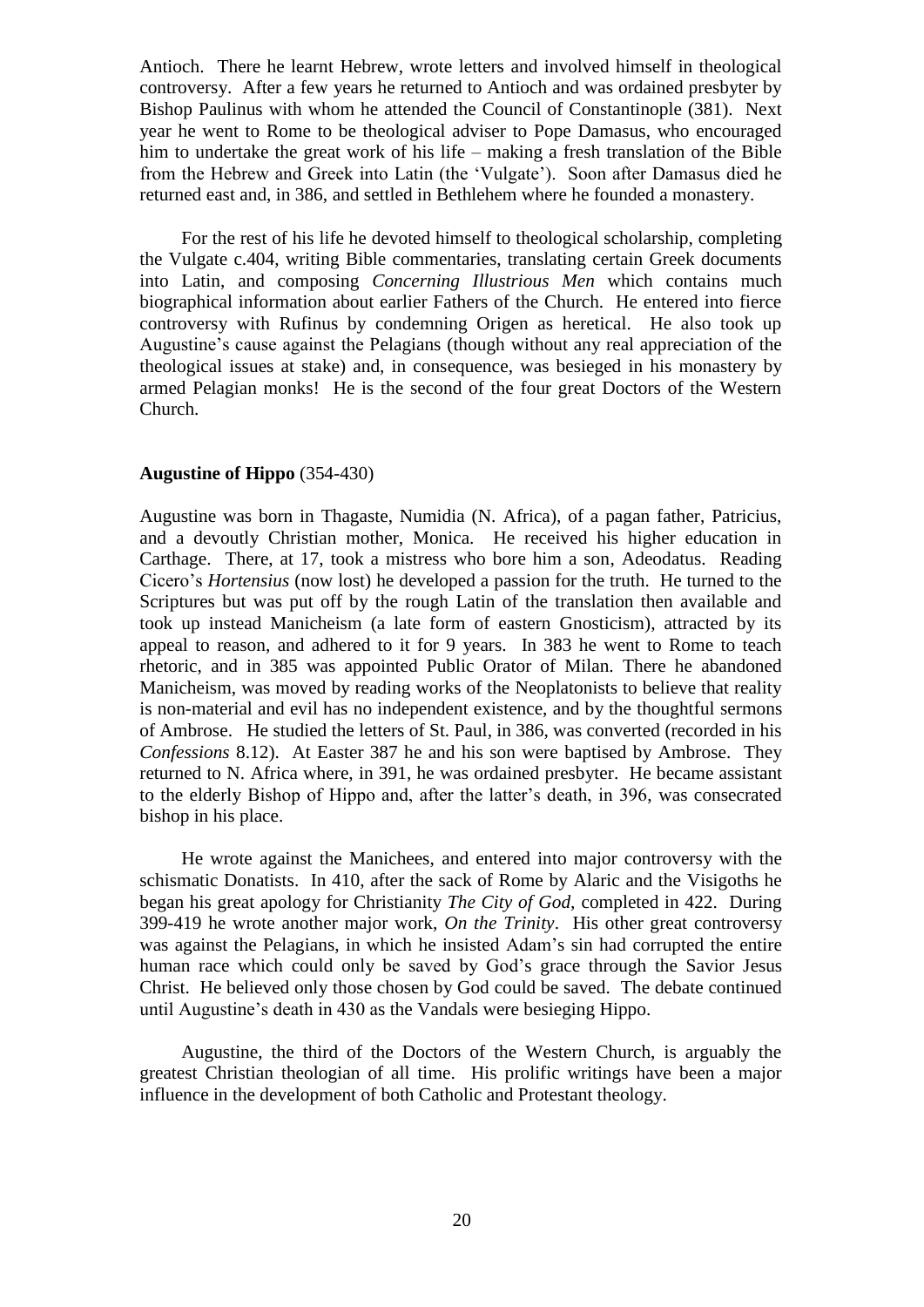We do not know how Christianity first reached Britain. A  $12<sup>th</sup>$ -century legend claims that Joseph of Arimathea arrived at Glastonbury in Somerset in SW England and planted his staff which grew into a flowering shrub known as the 'Glastonbury thorn'. Early evidence for such a notable missionary is completely lacking, but it is quite possible that Christianity took root first at Glastonbury, for Britain's main trading with Gaul and the Mediterranean was conducted via the Severn mouth and Glastonbury.

The earliest written testimony to the existence of Christianity in Britain dates from around the end of the  $2<sup>nd</sup>$  century when Tertullian writes that even 'parts of the Britains inaccessible to the Romans were indeed conquered by Christ.' Origen, a few decades later, also lists Britain among the countries to which the Church has spread. The first British martyr appears to have been **Alban**, a citizen of Verulamium<sup>1</sup> who, giving shelter to a fugitive Christian presbyter was himself converted. He exchanged clothing with his guest and, while the latter escaped, he was sentenced to death. Whilst Bede dates the incident to the Diocletian persecution (AD  $303-5$ )<sup>2</sup> most scholars today think he may have died in the persecution of Septimius Severus in AD 209. Bede says many other Christians suffered torture and death in the same persecution.

As in the wider Church monepiscopacy must have soon developed, for three British bishops attended the Council of Arles in 314, Eborius of York, Restitutus of London and one other. The material poverty of the British Church is shown by the fact that the three British bishops at the Council of Ariminum (359) were the only ones to accept the imperial offer of a free return journey via the imperial postal service. Yet there is evidence that there were some well-to-do Christians in Britain by this time. Archeological evidence has shown that the Roman villa at Lullingstone in Kent in SE England was used for Christian worship by c.350; two of its rooms bore large chi rho monograms (χ ρ the first two letters of 'Christ' in Greek) within roundels encircled by wreaths of fruit and flowers.<sup>3</sup> From about the same date comes the silver treasure trove discovered at Water Newton, which includes the earliest communion chalice found in the West, and small triangular plaques with leaf pattern found in Romano-Celtic pagan worship, now stamped with the chi rho.<sup>4</sup>

#### **Pelagianism**

About the year 380 the monk Pelagius left Britain for the Continent. He never returned but his views<sup>5</sup> were spread by Agricola and others. The British church, unable to refute these heretics, appealed to the church of Gaul who, in 429, sent them Germanus of Auxerre and Lupus of Troyes. Not only did they refute the Pelagians, Germanus who had been a military commander in Gaul, led the timid Britons, it is claimed, to a bloodless victory over a united army of Picts (Scots) and Saxons with war cries of "Alleluia!"<sup>6</sup> A further resurgence of Pelagianism brought Germanus back to Britain in 444-5, but this time he took the propagators of the heresy back with him to Gaul.

#### **Evangelization of Scotland and Ireland**

Evangelistic activity in Scotland began it seems in the  $5<sup>th</sup>$  century with **Ninian**, a native of North Wales who studied in Rome and then at the monastery of St. Martin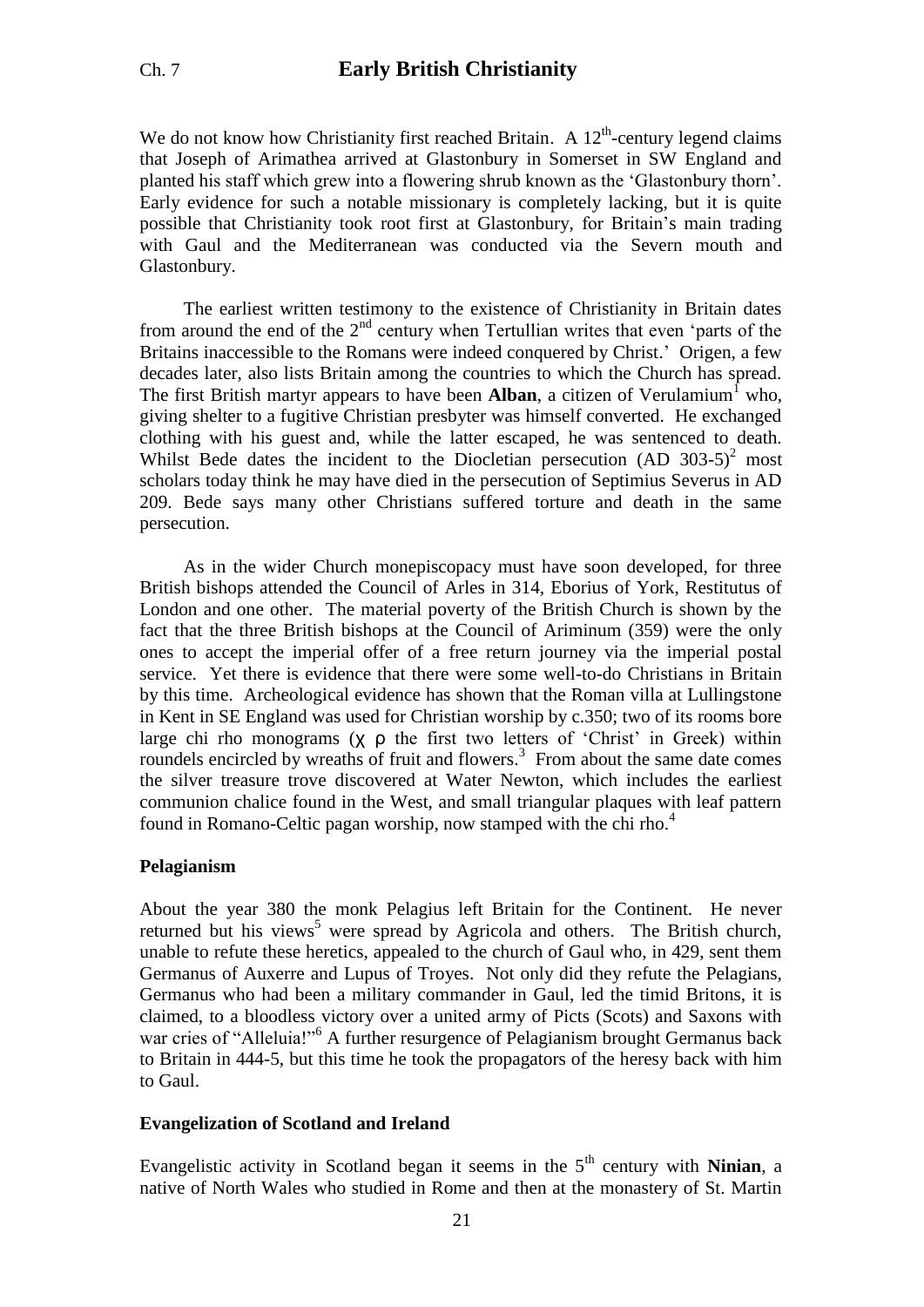of Tours in Gaul. He was then consecrated as missionary bishop among the southern Picts. He built a stone church and founded a monastery at Candida Casa ('white house') now Whithorn in Galloway, which became the base from which he made missionary tours.<sup>7</sup>

Outstanding for his evangelistic activity in Ireland in the  $5<sup>th</sup>$  century was **Patrick**, now patron saint of Ireland. Born into a Christian family perhaps in NW England, at sixteen he was captured by a band of raiders and taken to Ireland where he spent six years as a herdsman before escaping to Britain. There he received a missionary call back to Ireland similar to that of St. Paul when he was summoned by a man of Macedonia (Acts 16:9) and he went to Gaul. About 432 he was consecrated bishop of Ireland and returned there. He undertook extensive evangelistic tours, encountering serious opposition from the Druids, though overcoming it. He went to tribal chiefs to win their support and then founded churches and monasteries. Each monastery was independent and administered by an abbot, who had among his monks perhaps a number of bishops with purely spiritual functions – confirmations, ordinations etc. He attempted to organize a diocesan system, but the only see with any degree of permanence was his own at Armagh. Towards the end of his life he wrote a moving *Confession* in Latin, though this was later embellished. A biography of him written by Adamnan, a  $7<sup>th</sup>$ -century abbot of Iona, has some historical value but the facts of Patrick's life are the subject of much scholarly debate today.

From Ireland came the great Celtic missionary to the northern Picts, **Columba** (c.520-97). He was a member of the royal house of Niall of the Nine Hostages. He received a monastic training in the school of Finnian at Moville in County Down. It appears that, from a trip to Rome, Finnian brought back a copy of the four gospels in Jerome's Latin Vulgate edition. Columba secretly borrowed it and set about copying it. When he had almost completed his work Finnian discovered and demanded the copy. Columba refused to surrender it and the case was brought before Diamaid, the high king of Ireland. He pronounced in favour of Finnian: "To every cow belongs her calf, to every book, its copy. The copy belongs to Finnian." This judgement appears to have been one of the factors that led to a great tribal battle at Culdreimhne in 561in which 3,000 were slaughtered. Columba was excommunicated and in 563 left Ireland with a few companions and sailed to Scotland, arriving at the island of Iona where they built a monastery. This Irish settlement lay in the territory of King Brude of Inverness, high king of Pictland. After two years Columba visited Brude and, despite opposition from the Druids, the king was converted. Columba engaged in vigorous missionary work with the slogan 'Christ is my Druid', performed miracles, and broke the back of Druidism. He died eight days after Ethelbert, king of Kent, was baptized.

#### **The Re-evangelization of England**

In 407 the Roman legions had withdrawn from England leaving a power vacuum. During the  $5<sup>th</sup>$  and  $6<sup>th</sup>$  centuries the native Celts and the Romano-British attempted to resist the Pictish invaders from the north and the incursions of Angles, Saxons and Jutes from the south and east, but were eventually driven into Wales and Cornwall in the far west. The worship of Christ was replaced by that of Wodin and Thor (from which we get 'Wednesday' and 'Thursday'). The Celtic Christians felt little inclined to undertake missionary work among those who had deprived them of their land.

Gregory I's concern for the evangelization of England stemmed from a touching incident in his pre-papal days.<sup>8</sup> In the market place in Rome he saw one day some boys being offered for sale as slaves. They had a fair complexion and fair hair.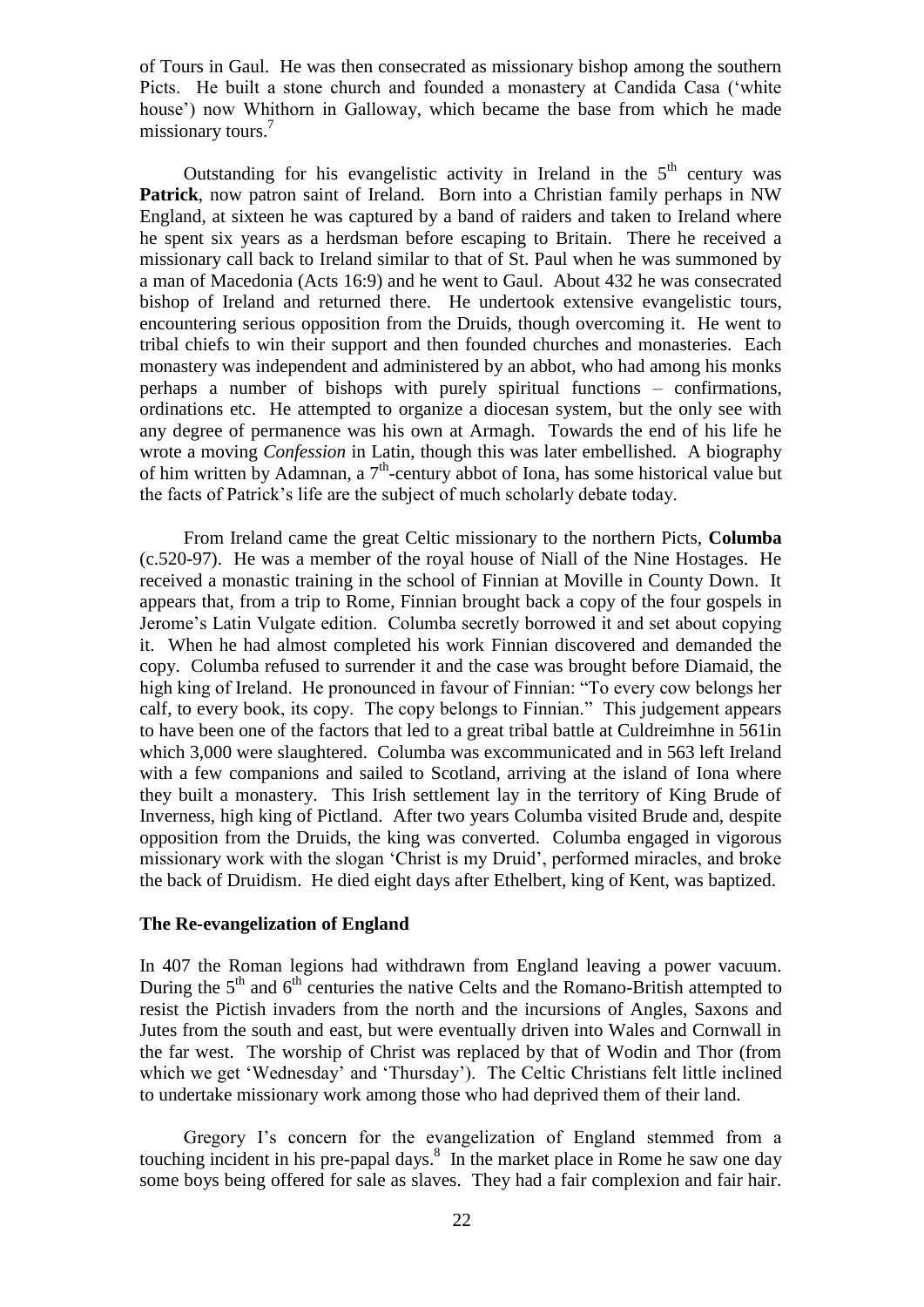He asked where they came from and was told they were Angles. "Not Angles but angels!" he retorted. On hearing their country was pagan he was horrified and offered himself for missionary work there. The offer was not accepted but later when he was pope he took the matter in hand. In 596 he sent Augustine, prior of St. Andrew's Monastery in Rome to lead a missionary party to England. When en route, hearing of the ferocity of the English, he turned back but, recommissioned by Gregory, arrived on the island of Thanet off the coast of Kent with forty monks in 597 and sent messengers to Ethelbert, king of Kent, to announce his arrival. The king, whose wife Bertha was a Christian, received them kindly enough allowing them to settle in Canterbury. At first he was unwilling to desert his ancestral religion but after a while, impressed by the message, manner of life, and miracles of the visitors, was baptized, and many followed his lead. That autumn Augustine travelled to Arles where he was consecrated bishop. He kept in close contact with Gregory, consulting him about the smallest problems. In 601 the pope sent another party of monks from Rome and conferred on Augustine metropolitan status.<sup>9</sup>

Augustine knew of the existence of Celtic bishops and in 603 summoned some to a council at 'Augustine's Oak'. To the Celts he appeared like a chaplain to the high king (*bretwalda*) of the hated Saxon invaders, and his own authoritative bearing was also offensive. But they were impressed when a blind man was cured through his prayers and suggested a larger conference. This was arranged and attended by seven British bishops and a number of learned men chiefly from the monastery at Bangor in North Wales. They were not impressed however by his evident arrogance in refusing to rise when they entered, and they would not recognize his authority nor agree to change their customs which differed from Roman ones.<sup>10</sup> Before he died c.605 Augustine consecrated bishops for London and Rochester.

#### **The North of England**

C. 625 Edwin, king of Northumbria, asked for the hand of Ethelberga, daughter of Ethelbert and Bertha. Being told she, as a Christian, was not allowed to marry a pagan he promised her complete freedom to practice her faith and professed willingness to examine the religion of Christ. So she travelled north, accompanied by Paulinus who had been consecrated for the see of York. Although Edwin was willing to hear the Gospel he long resisted accepting it. Eventually he and his council accepted the faith and were baptized at York on Easter Day 627. From that time he actively promoted Christianity in his kingdom. In 633 he was killed in battle against the Welsh king Cadwallan and king Penda of Mercia. Ethelberga and Paulinus fled south leaving only James the deacon to tend the northern Christians. But from Iona that same year came Oswald, son of Edwin's predecessor. He defeated Cadwallan and became king of Northumbria. He sent to Iona for a monk to re-evangelize his kingdom. He was sent **Aidan**, a man characterized by gentleness and outgoing love, who was consecrated bishop in 635 and established his see on the island of Lindisfarne. There was the greatest warmth between Aidan and Oswald, the latter sometimes acting as interpreter for the former. Oswald was killed in battle by Penda in 642 but Aidan developed a similar relationship with his successor Oswin. It is said Aidan died of grief at the murder of the latter by Oswy in 651.

#### **Confrontation between the Roman and Celtic Missions**

In 654 Oswy defeated Penda who had been ravaging his territory. In the peace that followed the divergences between the Roman and Celtic Christian practices became painfully obvious. Anticipating that, at the forthcoming Easter he, following the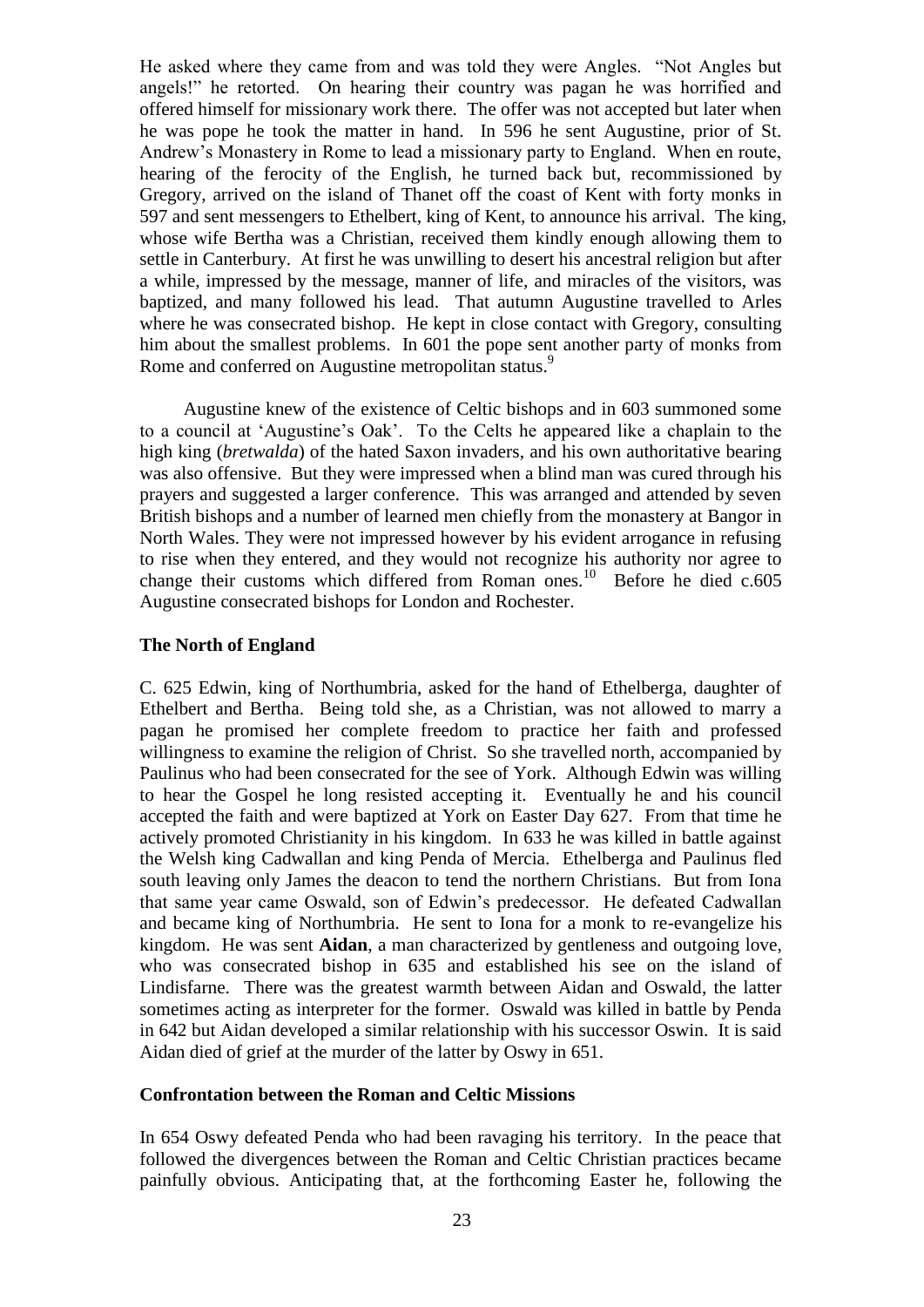Celtic pattern, would be celebrating Easter on April 14 while his wife, of Roman persuasion, would still be holding her Lenten fast (her Easter would be on April 21) Oswy summoned representatives of both sides to the Synod of Whitby in 664 to resolve the divergence. It was presided over by Hilda the Abbess of Whitby who was of the Northumbrian royal family. Colman of Lindisfarne spoke first and in support of the Celtic practice<sup>11</sup> claiming John the Apostle and Columba. In reply Wilfred, abbot of Ripon scorned the Celtic practice as a ridiculous divergence from universal practice:

The only people who are stupid enough to disagree with the whole world are these Scots and their obstinate adherents the Picts and Britons, who inhabit only a portion of these two islands in the remote ocean. (Bede, 3.25)

He showed that John the Apostle did not in fact follow the Celtic pattern but the Jewish one in calculating Passover, and asked how Columba could be compared with the Apostle Peter. In the end, hearing that both protagonists agreed that Peter held the keys to the kingdom of heaven, Oswy declared he would obey the Roman customs else when he came to the gates of heaven he might not be admitted! The Synod then decided in favor of the Roman practice for calculating Easter, in the conduct of baptism and the tonsure of monks (coronal instead of frontal tonsure). Although some Celts refused to accept the decision, the Roman customs prevailed from that time on.

#### **Subsequent Consolidation of the Church**

Shortly after Whitby pestilence swept the land leaving not only civil life but also the Church in chaos. Deusdedit of Canterbury died and his see was unoccupied until in 668 the pope consecrated **Theodore of Tarsus**, a 66-year-old Asiatic Greek monk residing in Rome, to fill the vacant see. To make sure he did not stray from Catholicism the pope sent with him a learned African monk Hadrian and an English monk Benedict Biscop. Soon after his arrival at Canterbury Theodore set off on a visitation throughout the country. Though seven sees had been established he found only three bishops in office including the Celt Chad at York and Wilfrid at Ripon. He reconsecrated Chad and sent him to Lichfield and placed Wilfrid in York. He then divided the large dioceses, eventually bringing the number to sixteen; he also did much to prepare for the parish system throughout the country.

In 672 or 673 Theodore summoned all his bishops to a synod at Hertford where he won their confidence and was able to propagate a series of canons on domestic matters including the observance of Easter and the non-interference of bishops with one another and with religious houses in their dioceses. Another major synod was held at Hatfield in 679 at which a declaration of orthodoxy was drawn up and sent to the pope. Theodore was the first archbishop that the whole of the English Church obeyed. He was deeply revered and consulted on a wide variety of matters. His judgements were collected in a work known as the *Penitentiale*, and some of his own writings survive. He died in 690.

#### **Wilfrid** (634-709)

We know the details of Wilfrid's life from a biography by his disciple Eddius Staphanus. Wilfred was a native of Northumbria and educated at the monastery at Lindisfarne but, dissatisfied with the Celtic religious life, went to study Roman ways first in Canterbury then in Rome. Then he returned to England, founding a monastery at Ripon where as abbot he introduced the Benedictine rule. Shortly after the Synod of Whitby he was invited to the see of York but shunned consecration by the Celtic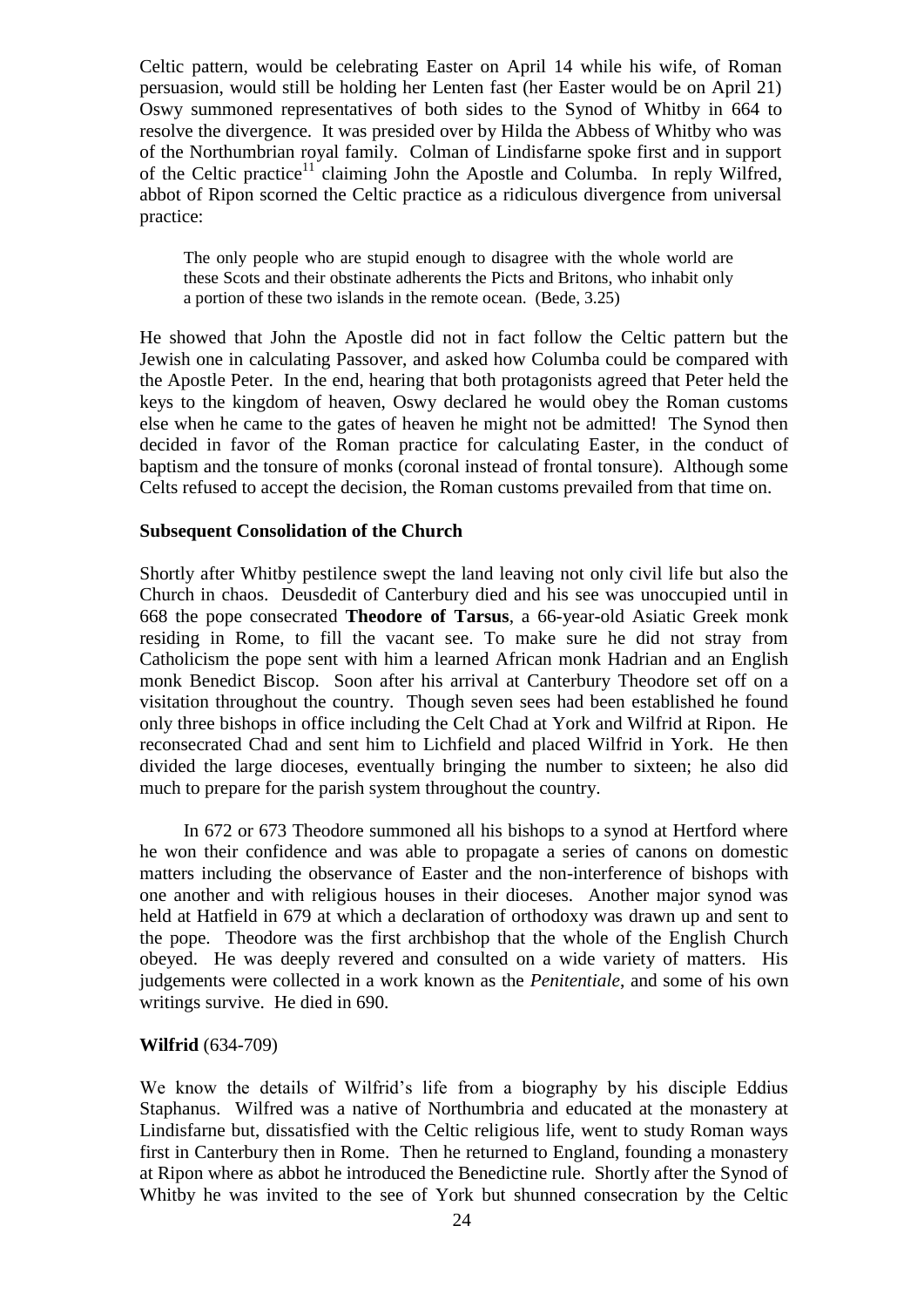bishops, which he regarded as schismatics, and went to Gaul where he was consecrated by twelve Frankish bishops. Returning in 666 he found Chad had been consecrated for York and he had to retire to Ripon. In 669 Theodore placed him in York, which he appears to have ruled like a prince-bishop for eight years before he quarrelled with the king of Northumbria and was driven into exile. While he was absent Theodore divided his huge diocese into three: York, Lindisfarne and Lindsey, without his consent. Wilfrid travelled to Rome and secured papal backing granting him back his old see but, when he returned to it, the king of Northumbria imprisoned him and then exiled him again. He went as a missionary to Sussex in the south of England, a remaining pocket of paganism. In 686 he was reconciled to Theodore and returned to his old see at York where he worked for five years before again clashing with the king and departing to Lichfield. In 703 Berthwald of Canterbury summoned a synod which decreed he should resign from York. Again he went to Rome and secured papal backing but could not take up his post until the king died the next year. Then he voluntarily resigned, spending his last years as bishop of Hexham while residing at his monastery in Ripon. Wilfrid secured the Romanization of the English Church. Through Whitby Celtic practices were replaced by Roman ones. He introduced the Benedictine Rule to monasteries and Italian architecture into church buildings.

#### **Bede** (c.673-735)

The Venerable<sup>12</sup> Bede was the foremost scholar of Anglo-Saxon England and his *Ecclesiastical History of the English People*<sup>13</sup> (completed in 731) is the most important source for our understanding of early England. At the age of seven he was placed in a monastery at Wearmouth in NE England founded by Benedict Biscop. In 682 he was transferred to Biscop's new monastery at Jarrow. There he spent the rest of his life, apart from brief visits to Lindisfarne and York, as an ascetic and scholar. He was made a deacon at nineteen but not priested until he was thirty. He read widely in the library Biscop had built up and made a reputation for himself as a historian, theologian, scientist and poet. He wrote many Biblical commentaries, drawing heavily on the Western Fathers; he also wrote on the principals of calculating Easter according to the Roman practice, and introduced to England the BC/AD dating system. He was also concerned about pastoral matters and, in a letter written near the end of his life, emphasized the importance of episcopal visitation, confirmation and frequent communion. In 1899 Pope Leo XIII honoured him with the title 'Doctor of the Church'.

#### **Notes**

- 1. Modern St Albans.
- 2. *Ecclesiastical History of the English People* 1.7.
- 3. See M. Deansley, *Sidelights on the Anglo-Saxon Church* (London: A & C Black, 1962), p.16.
- 4. Pictures in W.H.C. Frend, *The Rise of Christianity* (Philadelphia: Fortress, 1984), p.553.
- 5. That human nature was not tainted by original sin and human beings can obey God fully using their own will-power without needing the grace of God.
- 6. Bede 1.20.
- 7. Bede 3.4.
- 8. Bede 2.1.
- 9. Made him archbishop.
- 10. Bede 2.2.
- 11. They used an 84 year cycle, observing the spring equinox on March 25 and Easter on the Sunday between the 14th and 21st days of the lunar month that followed the equinox. The Roman mission followed a 19 year cycle with the spring equinox on March 21st and Easter on the Sunday between the 15th and 21st days of the lunar month following the equinox
- 12. A title of respect conferred on him less than a century after his death.
- 13. Available in Penguin Classics, tr. by Leo Sherley-Price.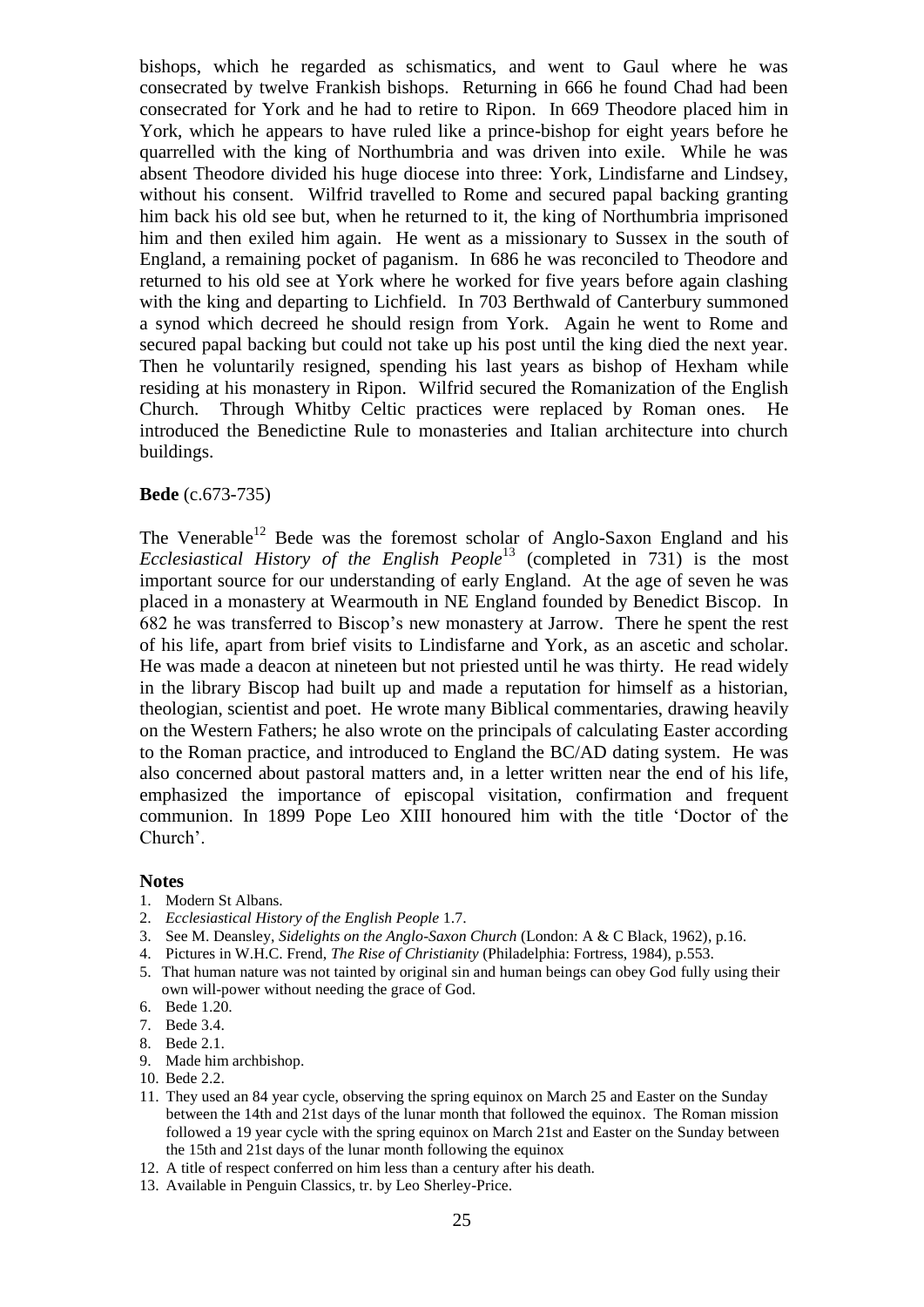# **The Medieval Church**

## Ch.8 **The Development of Monasticism**

#### **Benedictines**

Benedict is known as the 'Father of Western Monasticism'. Born c.480 at Nursia in the Apennines (Italy) into an old Roman aristocratic family, he was educated in Rome. At 20, disgusted with the immorality of society around him, he retired to a cave near Subiaco in the hills east of Rome for the life of a hermit. Other monks gathered round him. Local jealousies led him to leave there with some of them for a remote spot at Monte Cassino halfway between Rome and Naples, where they destroyed a pagan altar and sacred grove and built a monastery. For the monks with him he served as abbot and, c.540, devised a rule of life, drawing on earlier ones by Basil, Augustine and especially the early  $6<sup>th</sup>$  C *Rule of the Master*. His Rule<sup>1</sup> consists of 73 chapters and is relatively moderate and humane. The monks must promise to obey the abbot, have no private property, and agree to stay for life in the monastery. They are to live in silence, sleep in dormitories (chs.22, 55) and to take weekly turns at working in the kitchen and serving the other monks (ch.35). Offences led to a graduated scale of punishments (chs. 23-24). Central to the life of the community was worship, seven times a day and once in the night, justification being found in Ps.119:62, 164. Deansley<sup>2</sup> calculates that in mid-March the daily pattern would be:

2am monks rose and said Vigils or the night office, followed by an hour's meditation or reading.

4.30am Lauds (dawn). 6am Prime (sunrise) followed by reading until Terce at 9am. From 9.15am until 4pm there was work in the fields with a break for Sext (12 noon).  $4 \text{pm}$  None.  $4.30 \text{pm}$  Vespers. 5pm the daily meal<sup>3</sup>.

Collation (a reading) was at 5.45pm and the day ended with Compline at dusk (6pm). The service times varied with the length of the day. In winter the monks might get as much as 9½ hours of sleep, in summer much less though a two-hour siesta in the middle of the day. Mass was only on Sundays and holy days.

It is clear that Benedict did not intend to found an order but, in time, many other monasteries adopted his Rule*.* Later, abuses crept in and the Rule was relaxed. In some cases simony affected the post of abbot. A reform movement began in the early  $10^{th}$  C in Cluny.

#### **Cluniacs**

In 909 Duke William III of Aquitaine in France founded a small monastery, chose Berno, a monk known to be faithful to the Benedictine Rule*,* to be abbot and gave them his favourite hunting lodge in Burgundy as their base. Under a succession of good abbots it prospered. Great attention was given to the quality of the worship in the offices, which became longer and allowed less time for manual labour. There was also an emphasis on cultivating personal spiritual life, and sound economic organization. Other monasteries adopted their principles. Under Abbot Hugh (1049- 1109) Cluny reached its greatest influence, with well over 1000 associated monasteries. In the  $11<sup>th</sup>$  and  $12<sup>th</sup>$  Cs the Cluniacs exercised decisive control on the life of the Church. Their leading figures came from noble families and the movement largely inspired the reforms of Pope Gregory VII. But its very success caused it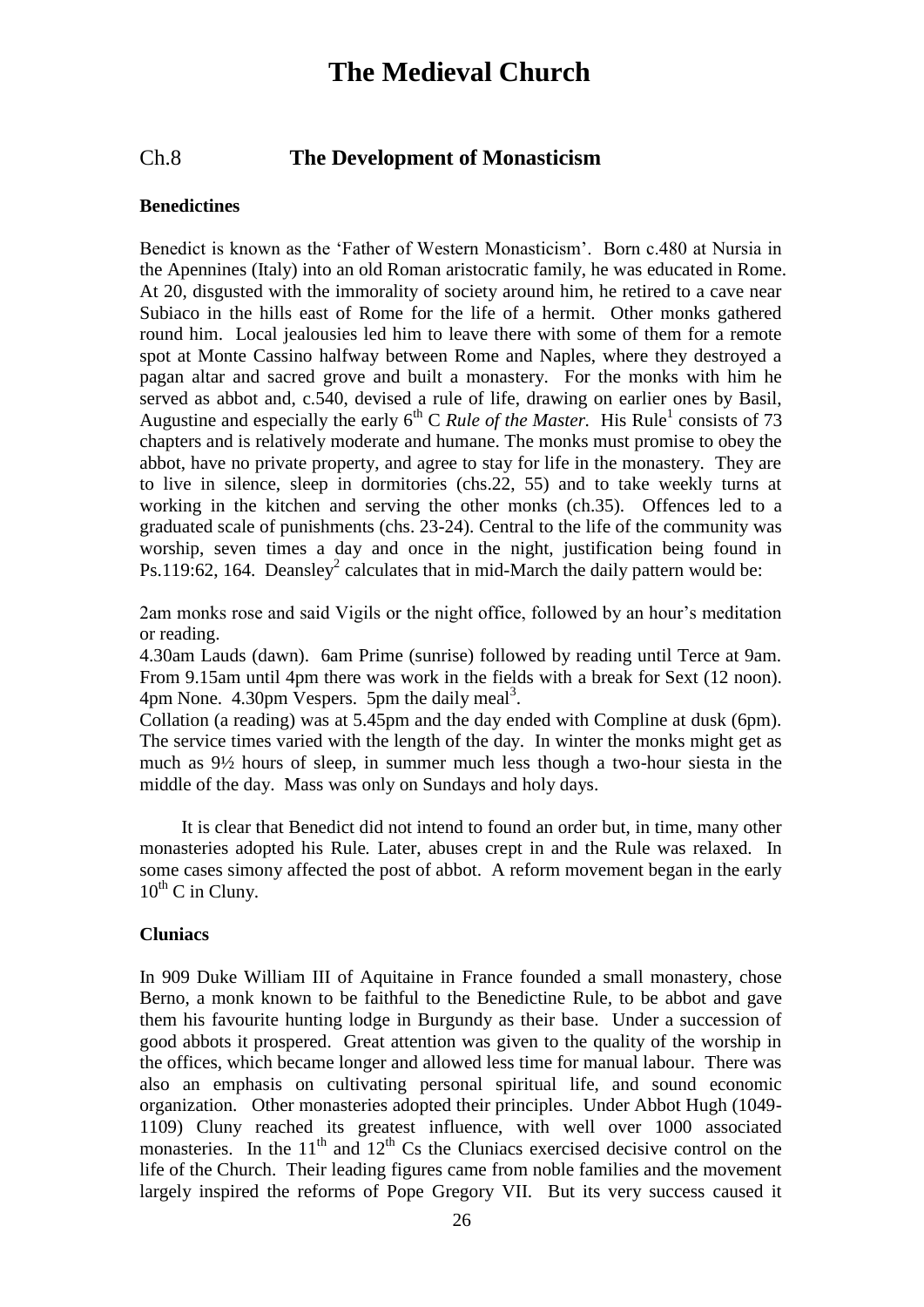problems. Admirers gave it more land and, with increased profits, its monastery chapels came to be beautifully adorned with silver and gold. Its spiritual zeal was quenched and, in the later Middle Ages, its influence greatly declined.

## **Cistercians**

The  $12^{th}$  C saw a great monastic revival. Robert, abbot of Molême in Burgundy and a few others who sought to keep Benedict's Rule in its strictness, but found the other monks preferred laxity, withdrew in 1098 and founded a new monastery at Cîteaux (Latin: Cistercium) near Dijon. They cleared the woods and the Duke of Burgundy helped them by having their cloister wall built and giving them sheep for their pasture. They were known as the order of the white monks because they made their monks' habits from cheap undyed wool from the sheep on their own estate. They believed in simplicity. No silver, gold or elaborate carving was allowed in their chapel. They were joined in 1112 by 22-year-old Bernard of Fontaines and thirty other young noblemen, including some of his brothers. With many others seeking to join them he soon established another monastery at Clairvaux where he became the abbot. Three other monasteries were established at the same time. A constitution was drawn up and presented to Pope Callistus II in 1119. Each house was autonomous but subject to an annual inspection. Each abbot also attended a General Chapter annually. Instructions were laid down for the election of abbots and for disciplinary procedures.

Cistercian monasteries were established on the edge of cultivated land. Cistercians cut down forests for pasture and so were the great agrarian developers of the  $12<sup>th</sup>$  C. Their labour force consisted of *conversi*, lay-workers who themselves worked to a strict rule of life. The system proved very popular. By the time of Bernard's death (1153) there were 345 Cistercian houses, by the end of the  $13<sup>th</sup>$  C 740 and, though then the system of *conversi* ceased, still some 700 of their monasteries remained to the eve of the Reformation.

Again their success proved their downfall. Surplus money they earned enabled them to extend their estates. Respectability blunted their spirituality and luxury crept in to replace austerity, e.g. at Les Dunes in Flanders.<sup>4</sup>

## **Austin (Augustinian) Canons**

These were communities of clergy (clerks) serving cathedrals and parish churches who sought to live a common life of poverty, celibacy and obedience. Such groups sprang up all over Western Europe in the period 1075-1125. In the  $12<sup>th</sup>$  C many adopted a simple rule derived from a letter of St. Augustine (*Epistle* 211) which stated they were:

- To have all things in common
- To pray together at appointed times
- To wear the same kind of dress, and
- To obey a superior

They were relatively small groups of clergy, bound by a discipline more informal and more flexible than in monasteries, who could take on parochial responsibilities or devote themselves to hospital or social work. Two of the great London hospitals, St. Bartholomew's and St. Thomas's, were formerly Augustinian houses. In 1339 those professing the rule of St. Austin were formally collected by Pope Benedict XII into an order.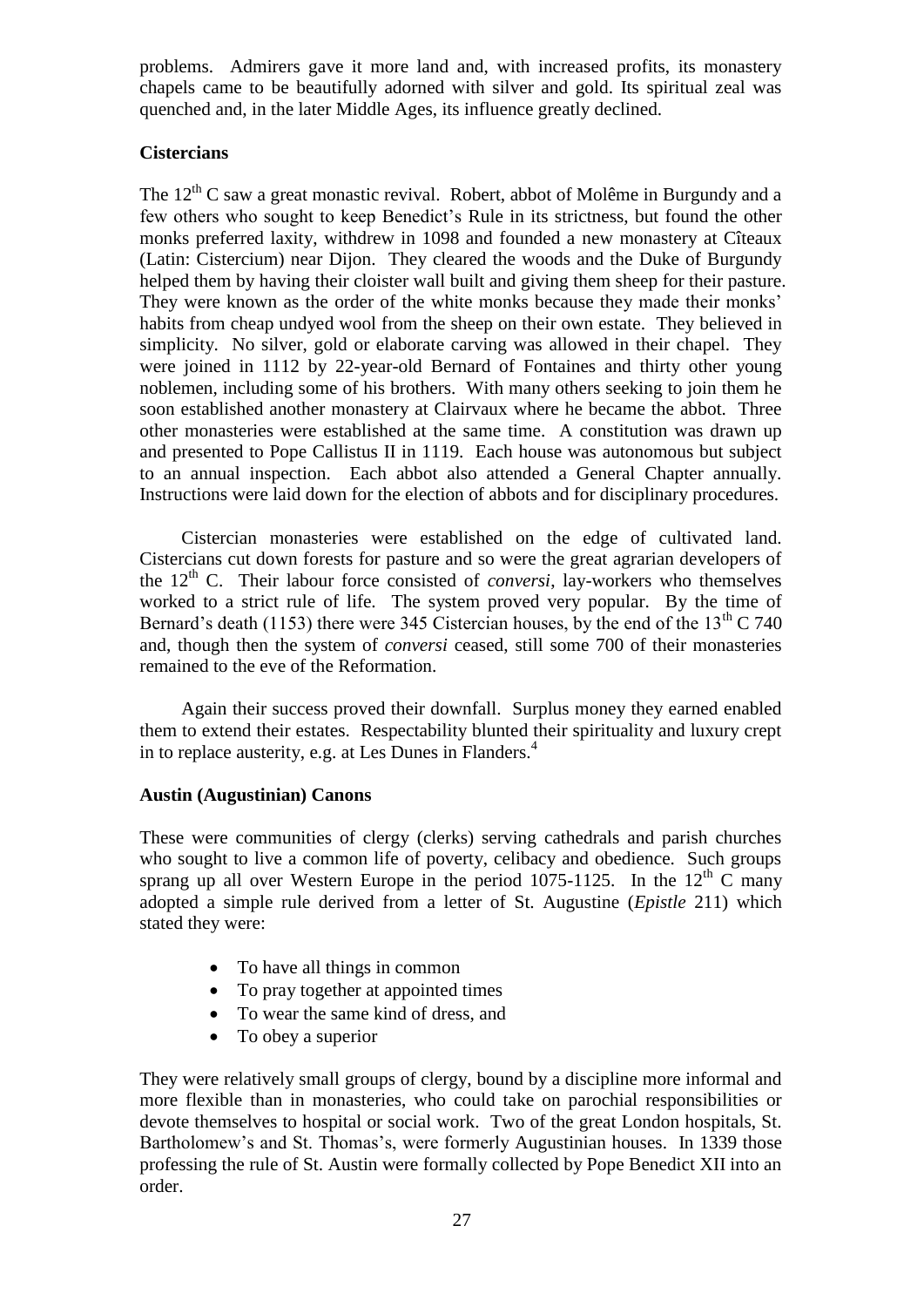#### **Carthusians**

This was a strictly contemplative order founded by St. Bruno in 1084 at the Grande Chatreuse in the Dauphine Alps, c.24 km north of Grenoble. The monks were vowed to silence and committed to mortification and renunciation of the world. They lived in individual cells and worked their own piece of garden. They devoted several hours every day to mental prayer. They met for the night office and Mass each day and for a meal on certain feast days. A rule was developed by the fifth abbot Guigo I and received the approval of Pope Innocent II in 1133. Gradually other 'charterhouses' were founded in all parts of Europe.

#### **The Mendicant Orders (Friars)**

'Mendicant' is from the Latin *mendico* 'I beg'. The two main orders were the Franciscans and Dominicans. As the Austin Canons and Cistercians best fitted the needs of Western society in the period 1050-1200, the Franciscans and Dominicans best fitted its needs in the  $13<sup>th</sup>$  C. They belonged to the new environment of the towns and universities. They were known as 'friars' from the Latin *fratres* meaning 'brothers'.

#### **Franciscans**

St. Francis' proper name was Giovanni Bernardone. He was born in 1181/2. His father was a rich cloth merchant in Assisi in N. Italy, his mother was French. It was his love of French songs etc that led people to call him 'Francesco' ('little Frenchman') from which came 'Francis'. He assisted his father in business until he was 20. He was a high spirited and generous youth. Then, in a border dispute between Assisi and neighbouring Perugia, he was taken prisoner and held captive for a year. He returned home to his old carefree ways but then suffered a long illness. Setting off for war again in 1204 he had a vision directing him back to Assisi and began to become more serious. On a pilgrimage to Rome he was filled with pity for beggars outside St. Peter's Cathedral, exchanged clothes with one and spent a day begging. Returning home he broke with his former companions and just wanted to live a life of poverty, seeing it as an essential element in the imitation of Christ. When his father gave him money he just gave it away, so his father disinherited him. Francis, believing God would provide all his needs through alms, attached himself to an old priest living outside Assisi and took up a life of prayer and poverty. One morning c.1208 whilst attending Mass he heard in the Gospel reading Jesus' commission to the Twelve (Mt.10.7-10) and took it as a personal call to him to combine poverty with preaching. He would go to the towns and help the poor and sick there. Gradually he gathered a band of like-minded men around him. When they were twelve in number they went to Rome and secured the approval of Pope Innocent III, who specified they should be called *fratres minores* ('minor brothers'), wear dark grey habits and go barefoot. Returning home he sent his friars out two by two. He identified with the poverty of the towns showing it could be accepted with joy and lead to salvation. His movement spread fast. He allowed his friars no possessions.

In 1212 his ideas were accepted by Clare, a noble lady from Assisi, who formed a similar society centred on the church of St. Damiano. Her followers became known as the 'Clarisses' or 'Poor Clares' but, in keeping with those times, were a strictly enclosed order.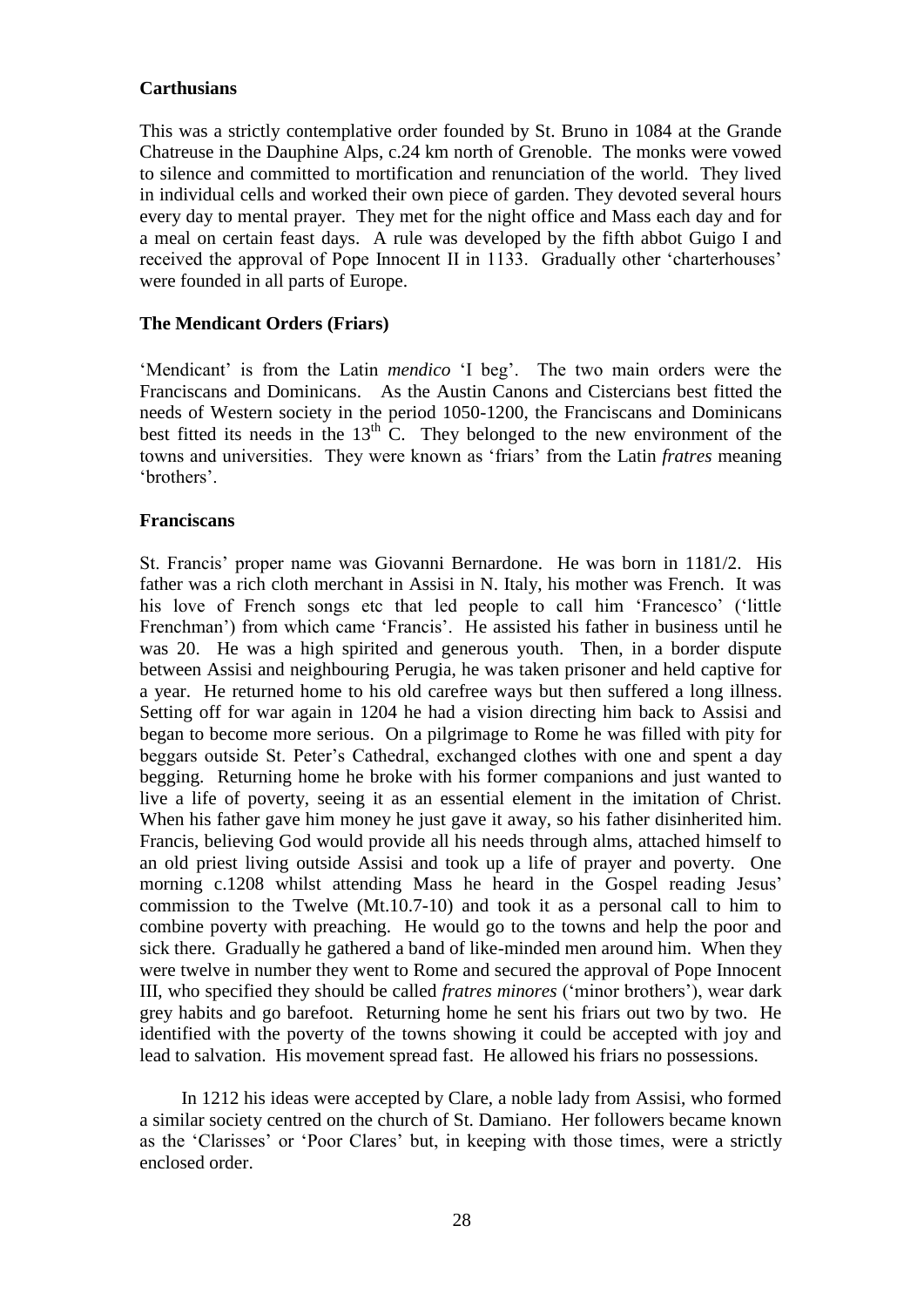In 1217 he grouped his followers into provinces, each supervised by a 'minister'. Within each province there were custodies; within each custody the friaries each with a 'father guardian' in charge. Francis travelled through Europe preaching and collecting followers and, in 1219, visited Egypt. He saw his friars as having a worldwide mission. He returned home and in 1220 modified his Rule<sup>5</sup> which, in 1223, received the approval of Pope Honorius III. Those wishing to become friars were to have a probationary year and then promise lifelong obedience to the order. He strictly commanded all brothers that they were to possess nothing and never to accept money directly or through an intermediary. They could labour so long as prayer and devotion did not suffer. Francis also drew up rules for a 'Third Order', who could keep their own property, act as 'spiritual friends' to the friars and receive money for them and spend it for their benefit. In 1220 he resigned leadership of the order. In 1224 he received the *stigmata*, and in 1226 he embraced 'Sister Death'. He was canonized in 1228.

Francis wished the distinguishing mark of the order to be complete poverty. Friars were to live by working and begging and the order could receive small legacies. But the rule that the order should own no property proved in time, with the need for settled houses, unworkable. The movement split over the issue: the 'Spirituals' sought to keep to the letter of Francis' Rule, the 'Conventuals' (moderate majority) wanted to change. In 1317/18 Pope John XXII permitted the order corporate ownership (i.e. it could own property but not the individual friars). Many 'Spirituals' went into schism under the name 'Fratricelli'.

In the  $13<sup>th</sup>$  C the Franciscans were noted for their pastoral and preaching work. They tended lepers and other sick (which stimulated their study of medicine) and the dying. Preaching manuals were written for them, sometimes making use of humour, rhyme and stories. In 1300 a papal bull forbade them to preach at the time the local parish clergy were preaching. They were popular too for hearing confessions as afterwards they went away! They wrote manuals of devotion and paraphrase of the gospels in local languages.

In England there were schools for young friars in each friary and, in each custody, a school of liberal arts and theology. In 1236 Alexander of Hales, a professor at the University of Paris, joined the order and, before long, there were Franciscan teachers in all the major universities of W. Europe.

#### **Dominicans**

Dominic de Guzman was Spanish. He was born c.1172 in Caleruega, the son of a nobleman from the Castile. After ten years of study of arts and theology in Palencia he joined the Canons of the cathedral of Osma, which were then adopting the Rule of St. Augustine. By 1201 he was Subprior and, in 1203-5, accompanied Diego, the new Bishop of Osma on two journeys to N. Europe in the course of which he became interested in missionary work to pagans. On the way home he became involved in combating the Albigensian heretics (a sort of Medieval Gnostic movement). He adopted a disciplined lifestyle along with rigorous study and preaching, to get the better of the heretics. With the help of the local bishop he founded permanent community of preachers in Toulouse. Pope Innocent III suggested they adopt the Rule of St. Augustine and call themselves the 'Friars Preachers'. Dominic and Francis met and the former was sufficiently impressed to incorporate into his Rule the principal of absolute poverty. Dominic also emphasised study. In 1217 he began dispersing his order around the world, travelling through France, Spain and Italy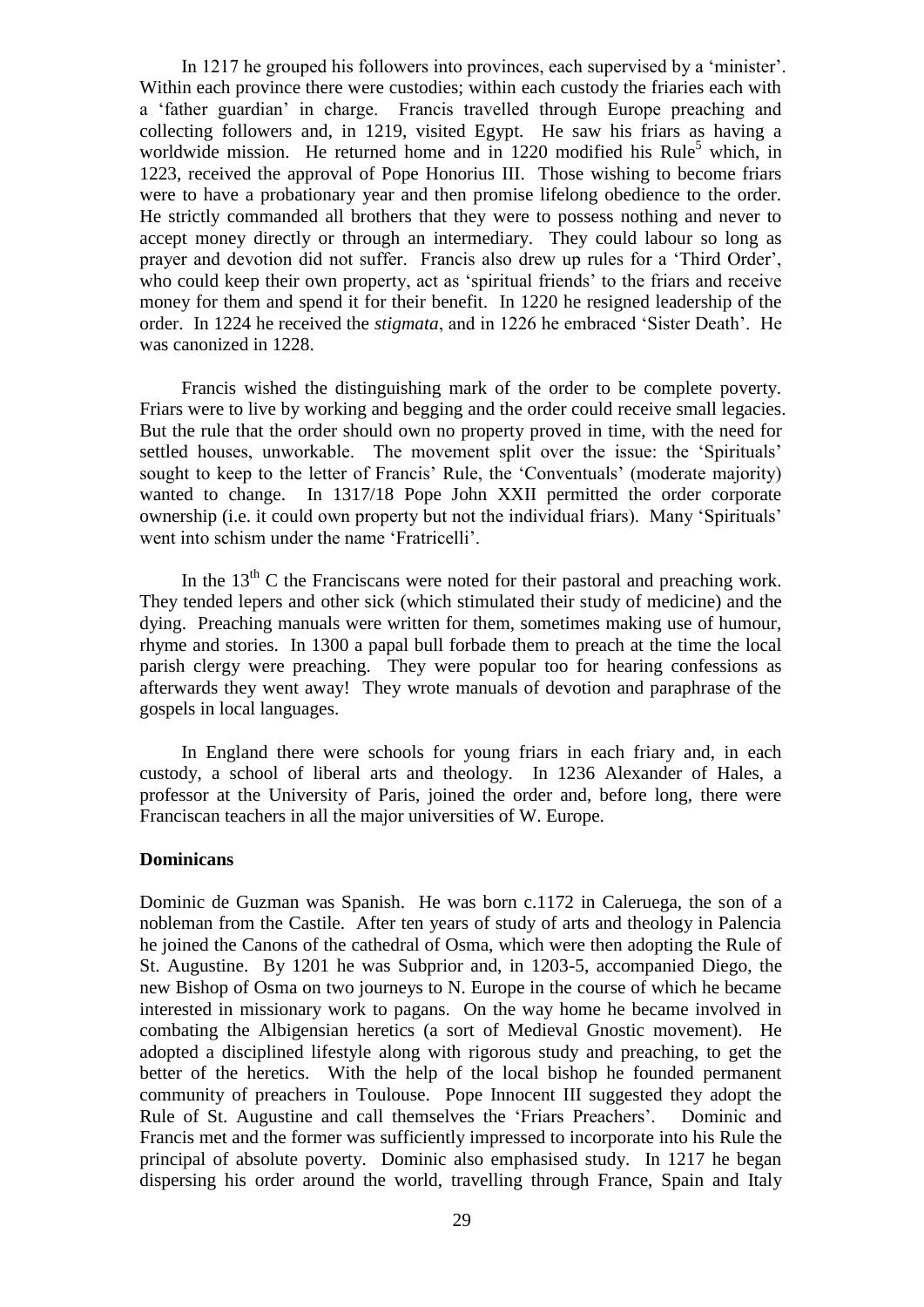making foundations. Later they were despatched to many other countries. His movement was noted for its fine organization, and here it contrasted favourably with the less well organized Franciscans. He died in 1221 and was canonized in 1234.

The order was officially dedicated to preaching and the good of souls. From the outset study held a central place in its life. It started with individual and corporate poverty though, as with the Franciscans, the latter was unworkable and was ultimately abolished in 1475. The Dominicans' great emphasis on study quickly brought them into close association with the universities. By 1234 nine of the fifteen doctors of divinity in the university of Paris were, it seems, Dominicans. The order's General Chapter in 1228 stipulated that every Dominican community should have a friar in charge of theological studies, organising disputations and directing the reading of the students in the house. The order spread rapidly through Europe and into Asia. Dominicans followed the explorers of Portugal and Spain east and west. A Domican was known as a *domini canis,* a 'dog of the Lord', running down heresy and ignorance. Popes used them extensively for preaching crusades, visitations, diplomatic missions and the Inquisition.

At Oxford University in the early  $14<sup>th</sup>$  century there were 90 Dominicans and 84 Franciscans, which must have been well over  $1/10^{th}$  of the academic population of the university. Southern<sup>6</sup> tells us they put excitement back into scholarship. Until they arrived the universities had mainly trained administrators. In contrast they studied theology and with some passion as they aimed to convert the world. The greatest names in medieval theology from 1250-1350 are names of friars, including, amongst the Dominicans, Thomas Aquinas and Meister Eckhard; among Franciscans, Duns Scotus and William of Ockham.

#### **Notes**

- 1. Conveniently printed in English in *Documents of the Christian Church* ed. by H. Bettenson, pp.161-179.
- 2. A History of the Medieval Church 590-1500,  $4<sup>th</sup>$  ed., p.40
- 3. Or, in some cases, two, see *Rule,* chs 39-40, for further details.
- 4. Southern, *Western Society,* p.268.
- 5. See Bettenson, *Documenth,* pp.179-184*.*
- 6. *Western Society,* pp.298-9.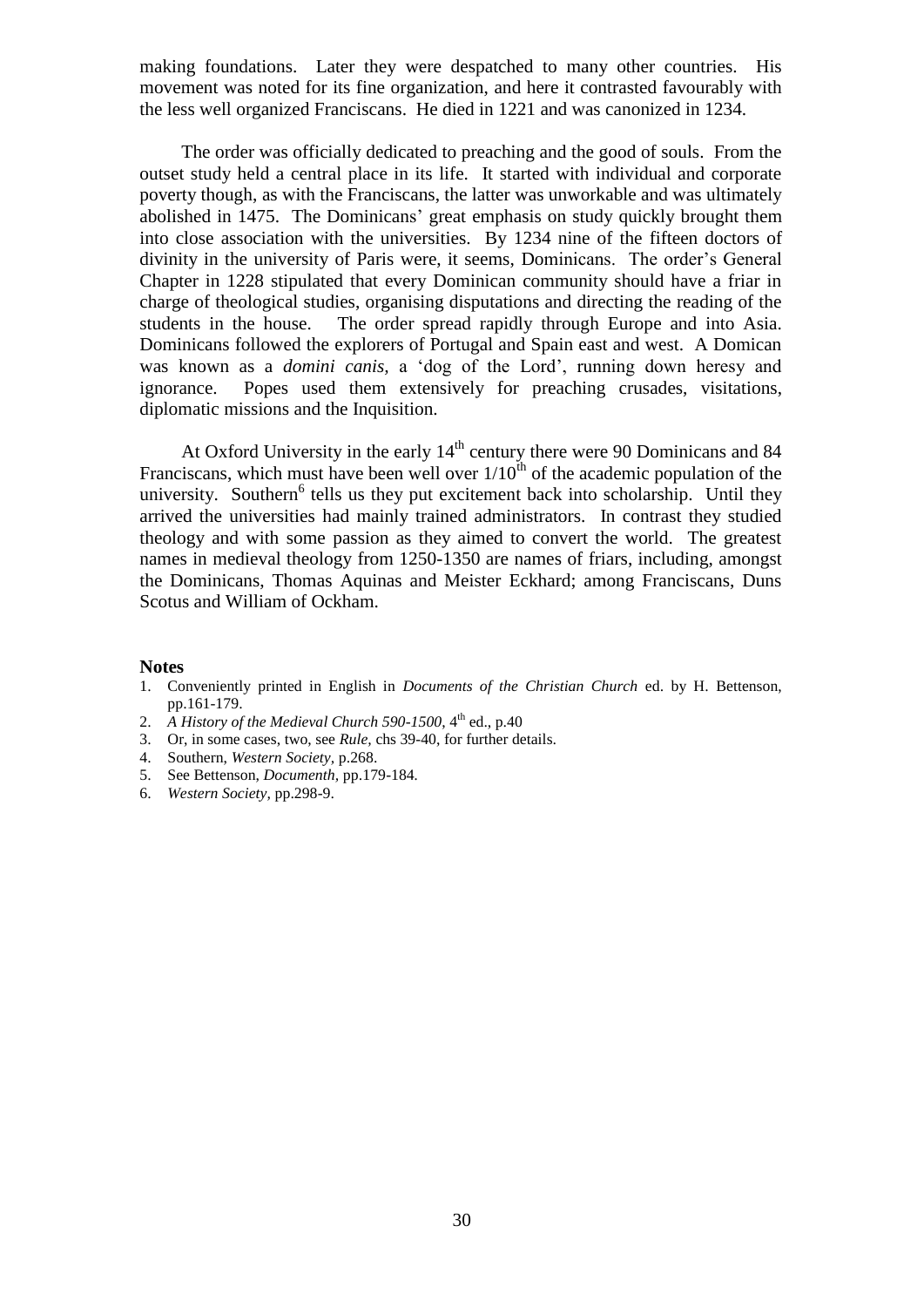The Lombard invaders had long been a force in northern Italy and, after Stephen II had become pope, they besieged Rome. In 753 the pope, having sought in vain for help from the Byzantine emperor, crossed the Alps and formed an alliance with  $'Penin<sup>1</sup>$  the Short', Christian king of the Franks, conferring supreme political authority on him in exchange for his becoming protector of the Holy See. Pepin died in 768 leaving his kingdom divided between his sons Charles and Carloman. When Carloman died at the end of 771 Charles became sole emperor. When Hadrian was elected pope in 772 he sent to Charles for help against the Lombards. Charles obliged, defeating them and sending their king into exile in a Frankish monastery (!) and having himself crowned king of the Lombards. Then in 774 he spent a week in Rome over Easter at the tomb of St. Peter. On his departure Hadrian solemnly presented him with a collection of canons<sup>2</sup>.

Charles had not been well educated but he desired to rectify that and c.775 appointed Peter of Pisa as his personal tutor in Latin. Also, in 782, he summoned the English scholar Alcuin from York to reside at his court and accompany him on his journeys. Other scholars too were drawn in. A high level of intellectual exchange developed between the court and the great monasteries of Charles' kingdom. Scholarly editions of Christian and some classical pagan writings were produced and accurate copies and translations made. Correct Latin grammar was insisted on. In place of the many dating systems then in use the one promoted by the Venerable  $Bede<sup>3</sup>$ , dividing history into BC and AD, was chosen. A new miniscule script was adopted – neat, carefully separating words, good for scholarship and administration.

Charles took a considerable interest in improving the standards of church life and promoting the Church's influence in his kingdom. Many of his early laws concerned the duties of bishops. They should stay in their dioceses, know canon law, stamp out pagan superstitious practices, examine the faith and learning of their clergy, and make sure the laity know the Lord's Prayer. Bishops and monasteries should establish schools for clergy and for boys in their local areas.

In 787 the Seventh Ecumenical Council that met at Nicea, presided over by Empress lrene, decided against iconoclasm (smashing of icons). The two papal legates who attended approved. Charles, regarded by the Greeks as illiterate, had not been invited and felt slighted. He denounced it as 'one filthy pond of hell'! Irene, who had proposed marriage between her son Constantine VI and Charles' daughter Rotrud, wishing to cement an alliance with Charles, changed her mind and allied herself to the Lombards of southern Italy instead. In 794 the Synod of Frankfurt (Germany), representing the churches of the Frankish territories, met and rejected this new Nicene Council, and denounced Pope Hadrian's support of it. Charles' theologians declared it was *not* an Ecumenical (i.e. worldwide) Council as it had not consulted the churches of the West, apart from Rome. Further, they said, icon veneration was not a sufficiently important subject for calling such a council. That the Council had been presided over by a woman assisted by Patriarch Terasios who had been so recently promoted from the laity just because he was an iconophile (icon lover), further discredited its proceedings. Moreover Terasios had declared the Holy Spirit proceeded 'from the Father through the Son', clearly lowering the status of the Spirit within the Trinity. Why should the Greeks object to the *filioque* clause (stating that the Holy Spirit 'proceeded from the Father *and from the Son*') added to the Nicene Creed in the West? As the Council of Constantinople (381) had added to the text of the Nicene Creed to clarify it, so the Western Church had the right to add the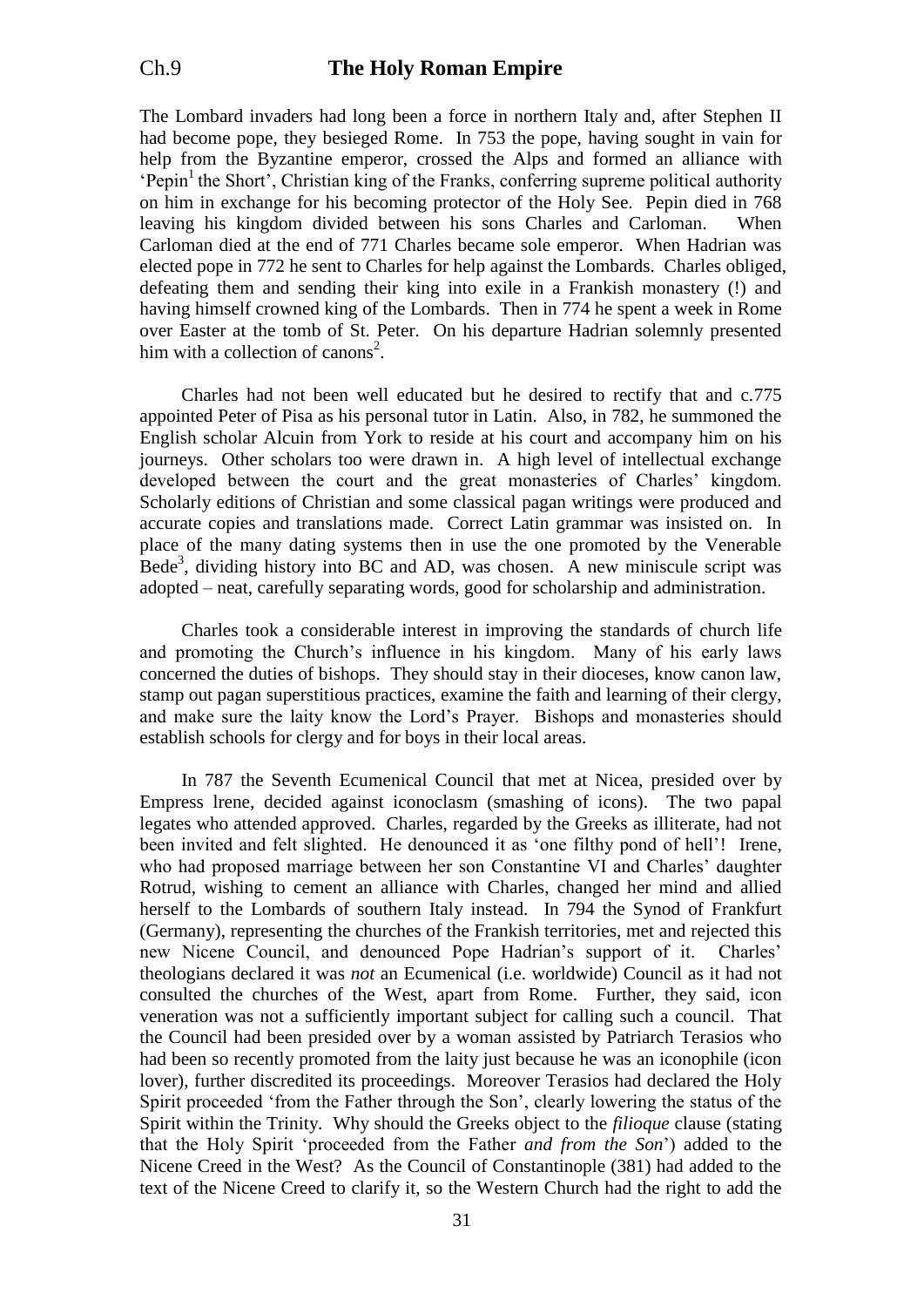phrase 'and from the son' to clarify the status of the Holy Spirit, said the Western theologians. Canons of the Synod also stressed the need for monks and nuns to adopt the Rule of St. Benedict, declared the importance of observing Sunday as the Lord's Day, and attacked simony and various heresies. The Synod, though attended by two papal legates who supported its proceedings, nevertheless set the precedent of theologians putting forward views that differed from those of the papacy.

Charles' kingdom included France, northern Spain, much of what is now Germany and the Lombards' territory in northern Italy. In the 790s he conquered Saxons and Slavs, forcing baptism on the former who were pagans.<sup>4</sup> C. 796 he chose the city of Aachen (today near where the western border of Germany joins the border between Holland and Belgium) to be a second Rome and Constantinople. He designed a great palace with a central octagonal chapel, built of coloured marble ornamented with precious metals and mosaics reminiscent of ancient Rome. In the vault of the chapel Christ and the elders were depicted in mosaic with the beasts of the Apocalypse (Rev. 4). In the palace he had constructed a throne resembling that of Solomon (1 Kings 10:18-20), containing cavities filled with holy relics. Thus he sought to empower himself with the supernatural power of the heavenly world. From the end of the  $8<sup>th</sup>$  C Aachen was being referred to as a Second Rome. Later he made the link more explicit by placing in the palace three silver tables, one decorated with a map of the world, one with a map of Rome and one with a map of Constantinople. This was to be his center of government. Making alliances with the Caliph of Baghdad and other territories he received silk tents, carpets and exotic spices, all of which added to his prestige. Another gift from the Caliph caused special excitement: an elephant called Abulabaz, which reached Aachen in 802, adapted to the climate and accompanied Charles in his travels until it died in 810.

Meanwhile, in Rome in April 799 Pope Leo III had been kidnapped by a gang hired by nephews of his predecessor Hadrian who, with the accession of the new pope, had lost their positions of influence. They charged him with various crimes. Loyal servants of the pope rescued him and he fled across the Alps to Charles in Paderborn in central Saxony and stayed with him two months. In October Leo returned to Rome. In November 800 Charles himself came to Rome, cleared Leo of the charges against him and condemned Hadrian's nephews. On Christmas Day in St. Peter's Cathedral Leo placed a crown on Charles head and the Roman clergy and people acclaimed him Augustus (Emperor).

With the Caliph's permission Charles established a community of Benedictines in Jerusalem. Eventually, in 812, the Byzantines recognised Charles as Emperor of the West and allowed him to include Croatia in his territories. The following year Charles passed the title of Emperor to his son Louis, simply instructing him to take the crown from the altar in the palace chapel and put it on his own head in front of the entire court. Neither Leo nor the local archbishop were permitted a role in the proceedings. Charles then retired from active government to devote himself to correcting biblical texts with the help of Greek and Syriac specialists ! He died in 814, aged about 72.

**Charlesmagne**, as he is known (from Latin *Carolus magnus* = 'Charles the Great') had created strong central government in a kingdom inspired with Christian faith and learning. He was committed to the protection of the papacy yet showed independence of mind and readily appointed bishops in his domain. His son Louis 'the Pious' let the clergy and people elect their own bishops and he instituted other beneficial reforms. Upon his death the empire was split between his sons. Under his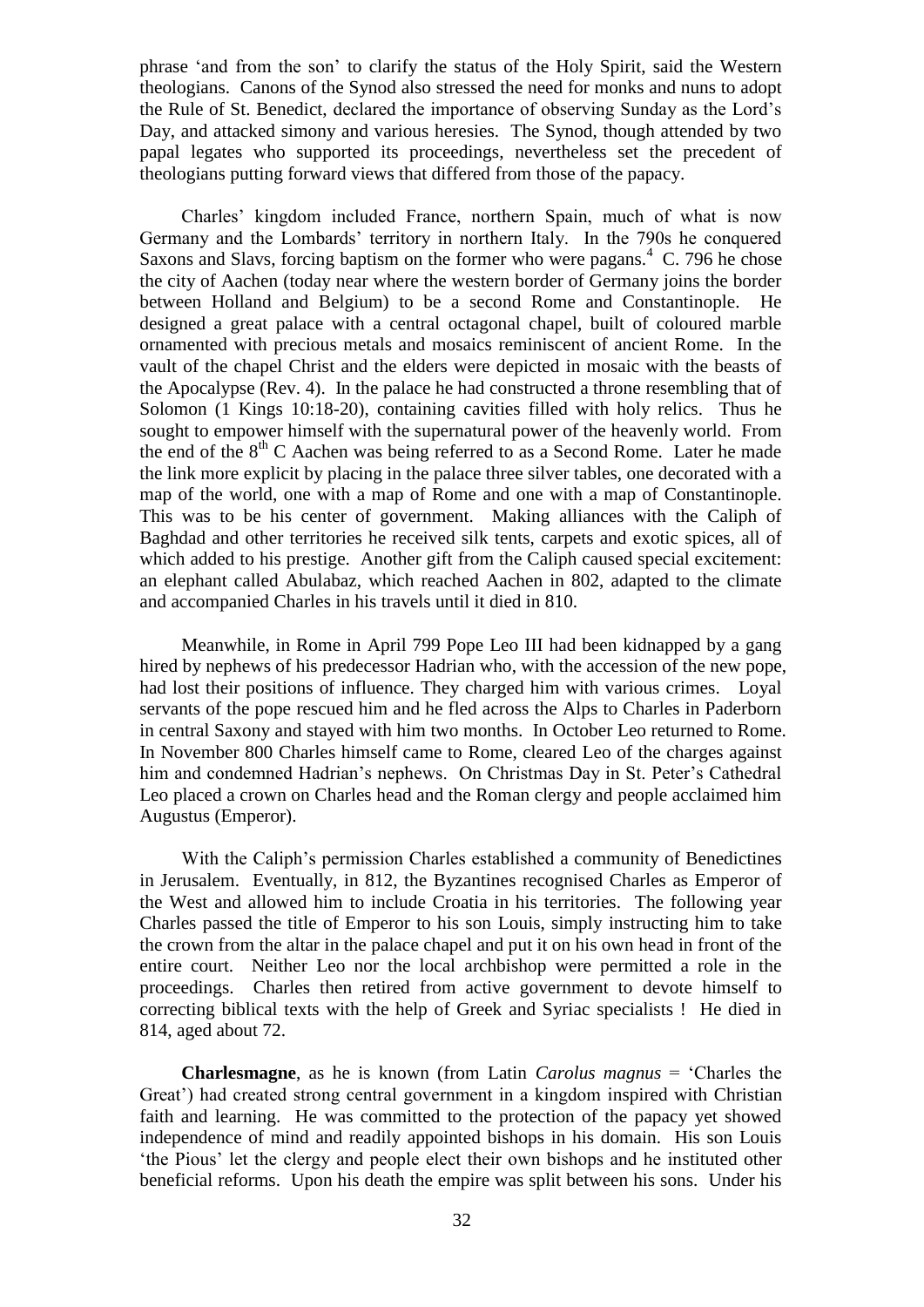grandson 'Charles the Fat' (881-7) most of the empire was reunited, but after his death split up again. The office of Western Emperor lacked institutional stability and, in time, became largely dependent on the popes for its legitimacy. Yet for the thousand years it continued Western kings, generals and aristocrats competed for papal coronation. It finally came to an end in 1806.

#### **Notes**

- 1. Or, more correctly, Pippin.
- 2. Canon law.
- 3. The greatest English scholar of the Anglo-Saxon period, who lived c.673-735, and is perhaps most famous for his *History of the Church* in England, available in Penguin Classics as *A History of the English Church and People.*
- 4. See Gonzales, *The Story of Christianity,* vol.1, pp.266-8.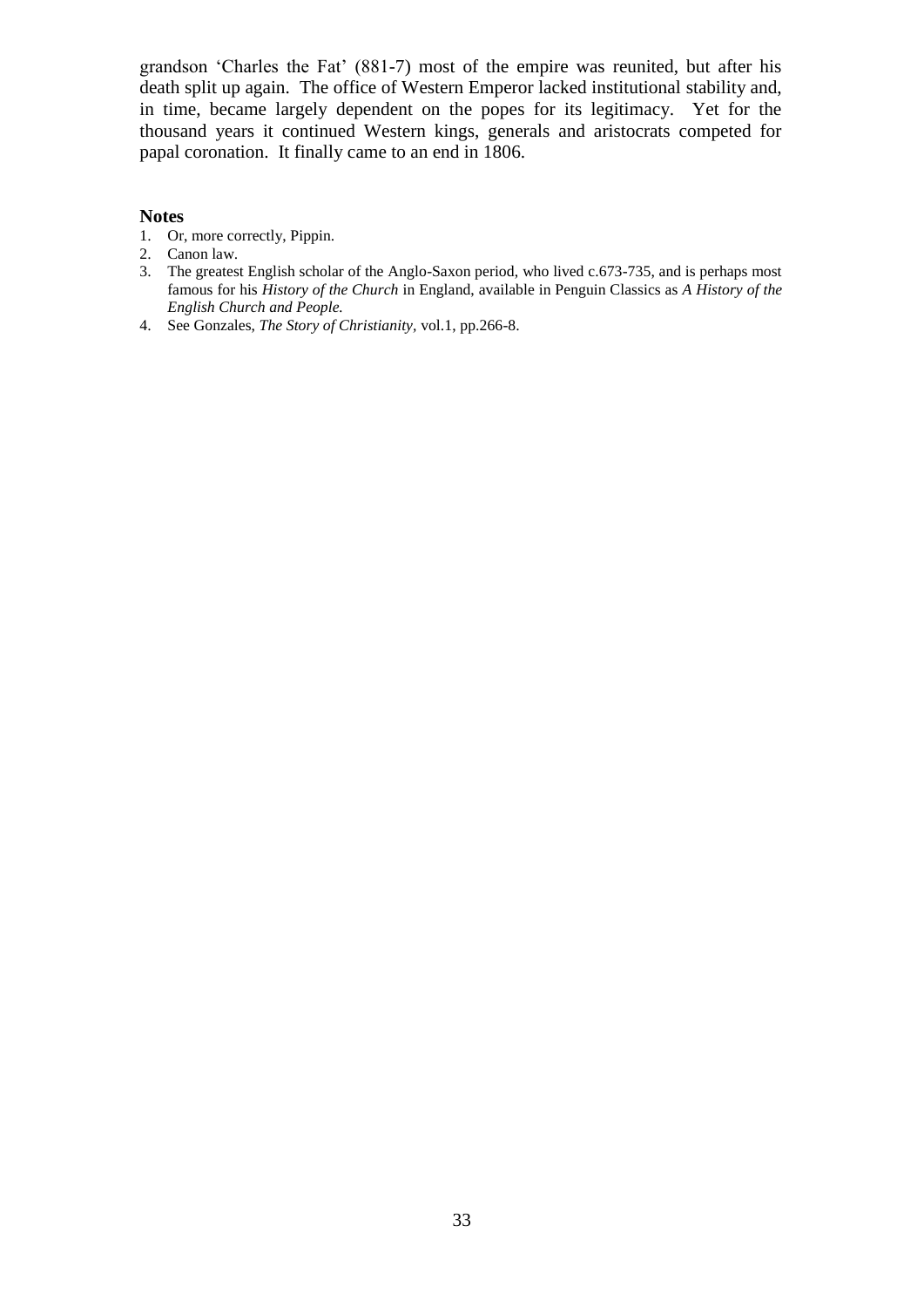## **The Early Church**

The Church of Rome's pre-eminence was due to:

- Rome's being the capital of the Empire
- Rome's being the place of the martyrdom and burial of the apostles Peter and Paul

Increasingly her bishops claimed authority over other churches.

Stephen (254-7) in his dispute with Cyprian, Bishop of Carthage, claimed to speak with St. Peter's authority. Cyprian accorded him primacy of honor but not authority. (cf. Canterbury in the Anglican Communion)

Damasus (366-84) and his successors viewed themselves as almost on a par with the emperors. They referred to the Roman church as 'the Apostolic See' and quoted the 'Petrine text' Mt.16:18 as theological justification for their attitude.

Innocent I (402-17) claimed that every dispute in Christendom should be submitted to the Apostolic See for its judgement.

Leo I (440-61) not only claimed supreme authority in the Church but, in the West, implemented it by appeal to secular power. Seeking recognition also in the East he sent his *Tome* (in Latin) to the Council of Ephesus (449) but it was not even read! It was applauded at the Council of Chalcedon (451) as being *in agreement with* the Statement of that council. On his own territory, however, Leo's powers as a statesman were impressive. In 452 he persuaded Attila and the Huns to withdraw north beyond the river Danube, and in 455 dissuaded the Vandals from setting fire to the city of Rome which they had sacked.

Gregory I (590-604) came from a wealthy Senatorial family in Rome. In 590, with great reluctance, he allowed himself to be consecrated pope and proved very able. The last Roman emperor in the West had been deposed in 476 and, when the Lombards cut communications between Rome and Ravenna in north-east Italy, where the Roman Exarch lived protected by marshes, papal officials took over collecting the land tax and distributing corn to the poor. He negotiated peace with the Lombards in 592-3. He fully maintained the Petrine claims of his predecessors, and vigorously promoted Benedictine monasticism. He made sure his candidates were elected as bishops and abbots. His *Pastoral Rule* sets out the pastoral duties of bishops, which he expected to be undertaken diligently. He was a great correspondent, keeping in close touch with kings and bishops. By his time the papacy was the largest landowner in Italy, and perhaps also in Sicily and Africa. He appointed a rector (usually a priest) over each estate who was directly responsible to him for administering it. Thus he laid the basis of the Medieval papacy. He is the last of the original four Doctors of the Western Church.

## **The Early Medieval Period** (c.700-1050)

The absence of a near and overshadowing secular power was indeed a factor in the development of papal power. From Gregory I on popes showed great skill in playing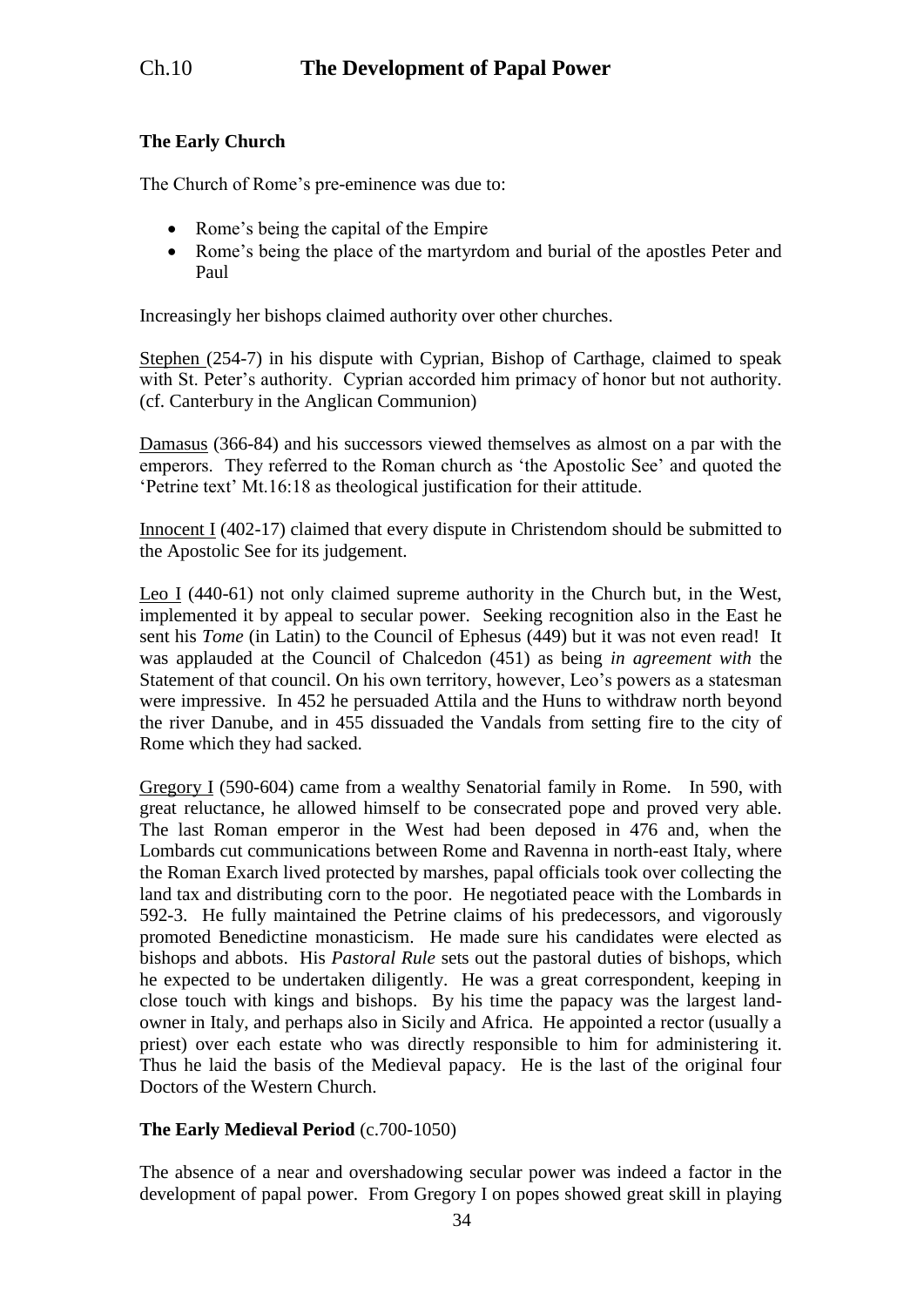off their enemies against one another. For nearly 200 years the Lombards were balanced against the Byzantines. Until Gregory III (731-41) the election of the pope had to be confirmed by Constantinople. Then the Byzantine fleet was destroyed and the Eastern empire's power over Italy waned. To meet the continuing threat of the Lombards popes turned to the Franks. Other factors contributing to the development of papal power were:

- The feudal structure of secular society (after AD 800) with the Holy Roman Emperor at the top facilitated people's understanding a similar spiritual structure with the Pope at the top.
- The medieval papacy's providing a useful appeal court for Europe.
- The growth of papal lands.

It was exceptional for a medieval pope to reign for more than five or six years. No  $7<sup>th</sup>$  or  $8<sup>th</sup>$  C pontificate compared in importance with that of Gregory I. In the 9<sup>th</sup> C there was another impressive pope in Nicholas (858-67). The papacy had been dominated by secular powers but he, realizing the weakness of the Franks by then, asserted papal power by:

- Summoning the Archbishop of Ravenna to Rome and, despite Frankish protection, when he refused to come excommunicating him and enforcing complete submission.
- Deposing bishops who had supported Lothair II, Prince of Lorraine, when he had repudiated his innocent wife Teutberga, despite the opposition of both Lothair and the Frankish king Louis II.
- Forcing Hincman, Archbishop of Reims, to submit to the coronation of Teutberga, whom he had opposed.
- Supporting Ignatius, deposed Patriarch of Constantinople, against the incumbent Patriarch Photius, and eventually being successful.

It was in Nicholas' pontificate that the False Decretals first made their appearance. There was no authorised collection of canon laws before the  $12<sup>th</sup>$  C. Between 847 and 852, however, an anonymous writer with 'deep learning and skilled historical imagination' (Deansley) put together a collection of letters purporting to come from early bishops of the Church, the 'Donation of Constantine', and supposed canons from early councils which contained scraps of historical truths. They show a special concern for protecting diocesan bishops against metropolitans and laity and claim overriding papal authority to ensure this. Nicholas and indeed Catholic churchmen up to the  $16<sup>th</sup>$  C accepted the Decretals as genuine. (Note: the 'Donation of Constantine' purports to be a letter from Constantine to Pope Silvester I in 315 declaring his see supreme over all other churches, and transferring to the pope the imperial power in Rome, Italy and all the Western provinces.) After Nicholas, pope followed pope often in disgraceful circumstances.

## **The Age of Growth** (c.1050-1300)

A series of reforming popes from the mid-11<sup>th</sup> C on wished to restore the papacy to what they imagined it once was, as portrayed most conspicuously in the 'Donation of Constantine'.

Bruno of Toul went to Rome as a barefoot pilgrim and was elected Pope Leo IX (1048-54). At the Easter Synod of 1049 he enforced celibacy on the clergy from the rank of subdeacon upwards then, at councils in Italy, France and Germany, attacked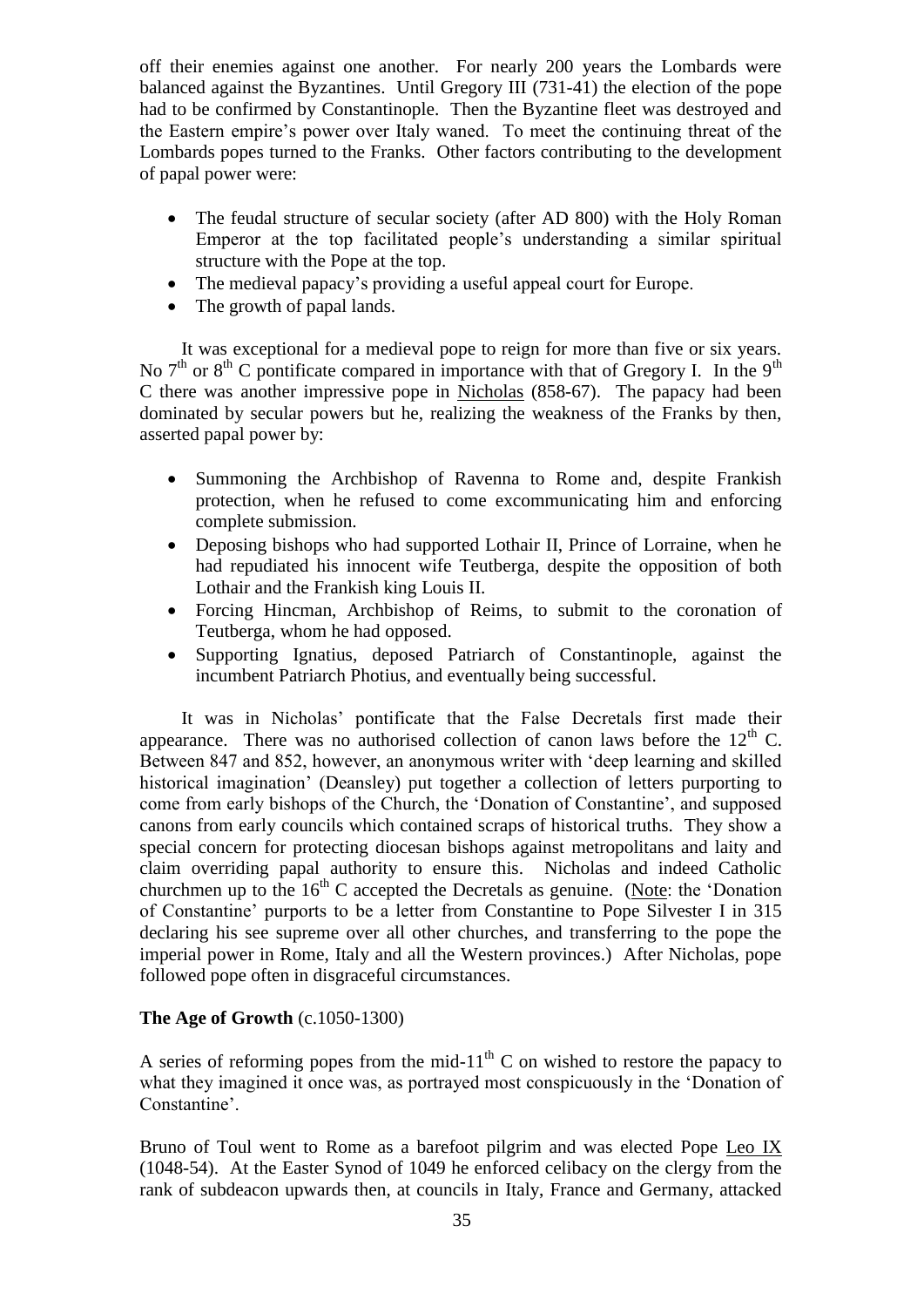simony (the practice of buying and selling ecclesiastical posts) and other abuses. Less successful were his later ventures:

- Leading an army against the Normans who had settled in Sicily and Southern Italy, as a result of which he was captured and held prisoner till near his death.
- Sending as his legate to Constantinople Cardinal Humbert, whose tactless rigidity may have contributed to the 1054 schism between the Eastern and Western Churches.

Other reforming popes followed him. One of Leo's close circle of assistants, Hildebrand, was himself elected pope later as Gregory VII (1073-85). He claimed for himself the title 'Vicar of Christ'. He too issued decrees against clerical marriage and simony which proved to be of some success. He engaged in a long-running bruising conflict with the Holy Roman Emperor Henry IV in which each declared the other mutually deposed. Henry had declared the pope 'a false monk', but eventually had to make public penance, before returning to Germany to quell a rebellion. Returning later he drove Gregory into exile. A similar turbulent relationship was fought out between his son Henry V and Pope Paschal II (1099-1118).

Eventually in 1122, at the Concordat of Worms, it was agreed that bishops should be freely elected by Church authorities though the emperor or his representative would be present. All confiscated Church property should be returned to the Church. Despite this, successive emperors still wished to control the election of popes and bishops and the conflict continued. With the death of Emperor Henry VI and Pope Celestine III in quick succession the new pope Innocent III was freely elected. His pontificate from 1198-1216 may be considered the climax of the Medieval papacy. Groomed in the papal service he was businesslike and legally minded. He established his authority in Italy, expelling German mercenaries from Sicily and elsewhere. He declared that, though the Imperial Electors had the right to choose an emperor the pope must have 'the right and authority of examining the person elected'. In France he compelled Philip Augustus to be reconciled with his Danish wife Ingeborg. In England he forced King John to recognise him as his feudal overlord and to accept Stephen Langton as Archbishop of Canterbury. He made his authority felt from Scandinavia to Cyprus. He gave his patronage to the new orders of Franciscan and Dominican Friars. He had a hand in replacing the Greek Patriarch of Constantinople with the Latin Thomas Morosini, a Venetian, during the Fourth Crusade in 1204.

#### **The 'Babylonian Captivity' and the Great Schism**

Innocent III might achieve the overlordship of Western Europe he claimed in both spiritual and secular matters but, in the course of the  $13<sup>th</sup>$  C, society had changed. A monetary economy had continued to develop giving power to the middle classes (bourgeoisie). They favoured strong central government to protect trade, suppress bandits, regulate coinage and end petty wars. They in turn could provide armies for a king. In France, England and the Scandinavian countries relatively strong monarchies developed. Nationalism undermined papal claims to universal authority.

Pope Boniface VIII (1294-1303), an Italian, an expert in canon law who had come up through the ranks of the Curia (created Cardinal-deacon in 1281, Cardinalpriest in 1291), discovered this painfully. He had played his part in securing the resignation of his other-worldly Franciscan predecessor, Celestine V, incurring the hostility of the Fratricelli. At the beginning of his pontificate he also routed the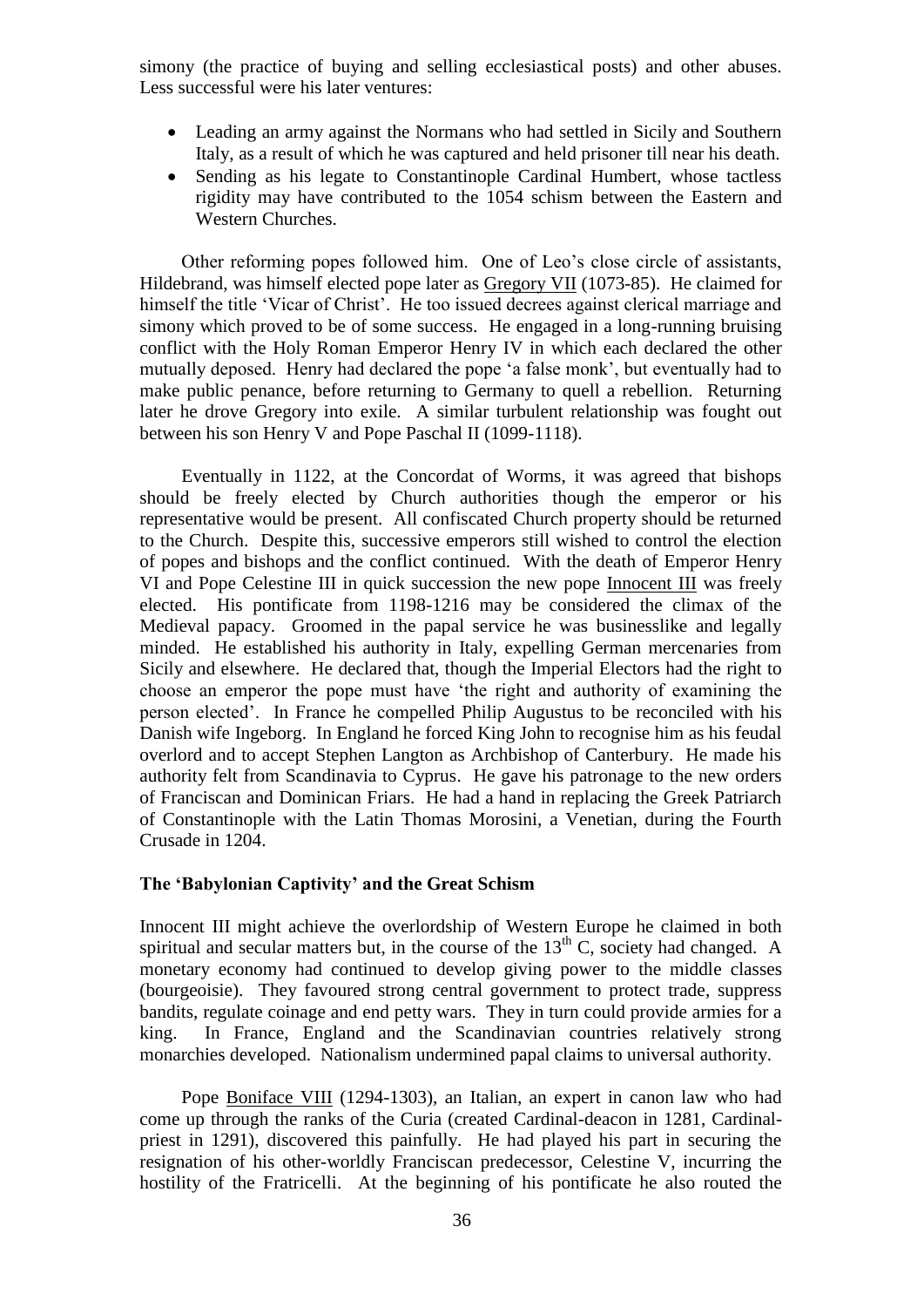powerful Italian Cannona family, depriving them of their lands and castles and forcing them into exile, and he humbled Emperor Albert of Hapsburg, who had rebelled against his overlord and killed him. In 1296, in a professed attempt to get Edward I of England and Philip IV of France to end their dispute peacefully he issued the bull *Clericis Laicos,* forbidding them from taxing their clergy and thus depriving them of vital financial resources. He also declared Scotland a papal fiefdom and ordered Edward not to enter it. But these steps only provoked hostility and defiance. 1300 marked the high point of his pontificate. He proclaimed it a year of Jubilee and offered a plenary indulgence (total remission of sins) to all who visited the churches of the holy apostles Peter and Paul in Rome. In response the city was thronged with some 2 million pilgrims.

His relations with Philip IV deteriorated. Philip gave asylum to Sciarra Colonna, confiscated church lands and offered his sister to Emperor Albert as wife. Mutual abuse followed. In 1302 a papal bull was burnt in the king's presence. Boniface published the bull *Unam Sanctam* stating emphatically his spiritual and secular authority, and summoned the French bishops to Rome. Philip forbade them to leave France, threatening confiscation of their properties if they did. At a session of the French Estates General (the French Parliament) a close adviser of Philip, William Nogaret, accused Boniface of being a heretic, a sodomite and a false pope, and the assembly asked the king as 'guardian of the faith' to call a council to judge the 'false pope'. Boniface planned the king's excommunication but, before he could pronounce it he was kidnapped and his home sacked by a mob. He would not abdicate and so they humiliated him by making him sit backwards on a horse while being paraded through his home town of Anagni. Finally the pope was freed by supporters but, having returned to Rome, he no longer had respect and died within a short while.

His successor, elected by the cardinals, took the name Benedict XI. A Dominican, he was a far humbler man, and was concerned for reconciliation. Some thought he made too many concessions, but he would not allow Philip to have his desired council to try the dead pope. He himself died after a very short while; it was rumoured that he had been poisoned.

#### **The 'Babylonian Captivity'**

This name was coined by the Fratricelli who compared the popes' residence in Avignon from 1309-1377, under the domination of the French monarchy, to Israel's captivity in Babylon in the 6<sup>th</sup> C BC. The popes concerned were all Frenchmen.

Clement V (1309-1377) who, consecrated at Lyons, remained in France (from 1309 at Avignon), never visited Rome, and was very much under the influence of Philip IV. He created 24 cardinals (all but one French) including several of his relations – nepotism! He did not agree to Philip's demand for a posthumous trial of Boniface but did forgive Nogaret and, at Philip's request, suppressed the Knights Templar on the grounds of trumped up charges of heresy. In consequence the Grand Master of the order and 69 members were burnt. (They were later exonerated.) He did make some positive contributions in the field of education, encouraging the study of medicine and oriental languages and founding the universities of Orléans and Perugia.

John XXII (1316-34) reorganized the Curia and put papal finances on a sound basis though he introduced unpopular taxes to do so, and strove to make Avignon a cultural center, gathering artists, craftsmen and scholars. He also helped to prevent a major split in the Franciscan order.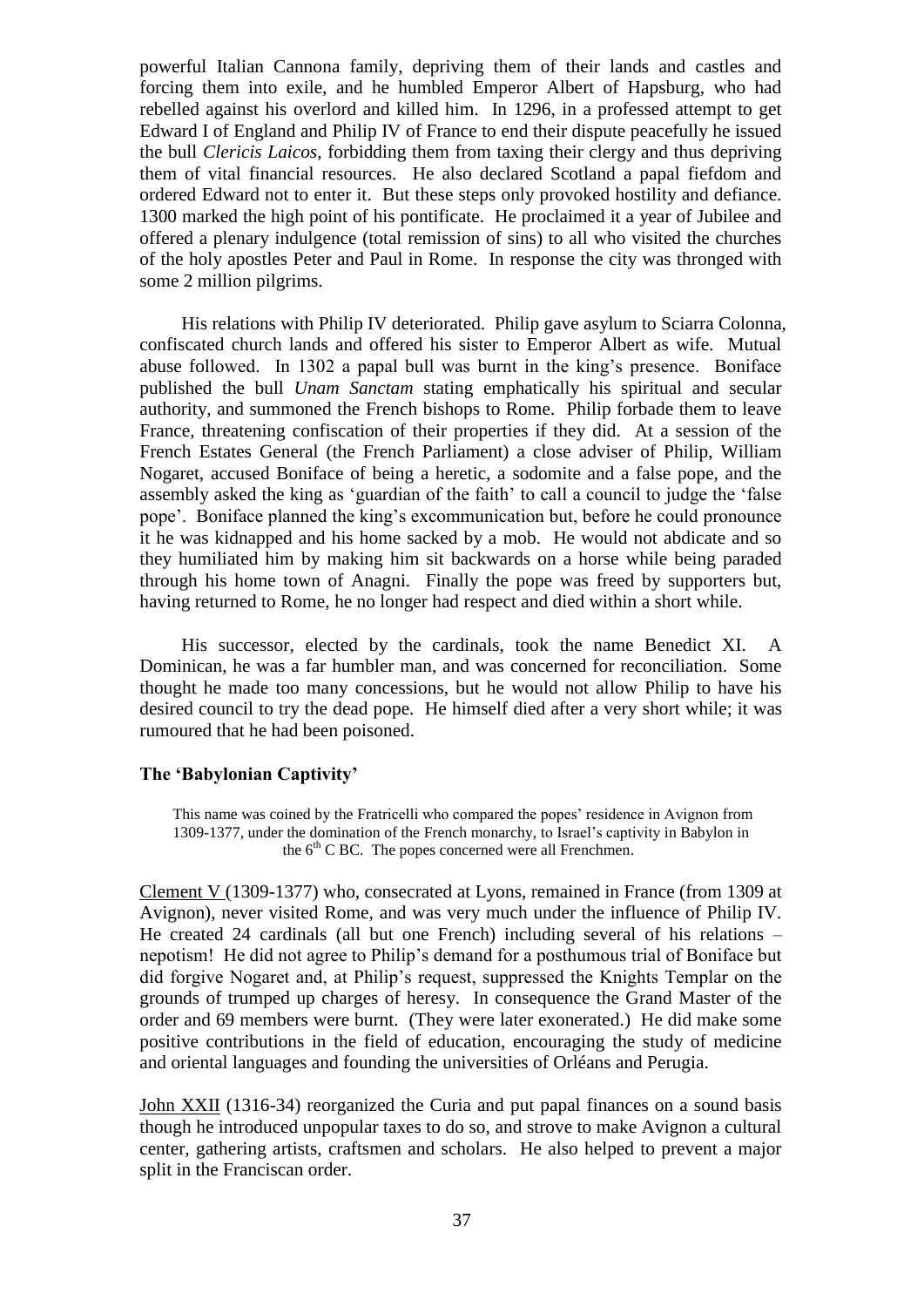Benedict XII (1334-42) was a considerable reformer, particularly of the Benedictines. He began building the most famous palace of the popes at Avignon. He had considered returning to Rome but was frustrated by the opposition of Louis VI and unrest in Italy.

Clement VI (1342-52) who, because of his French bias, proved unacceptable as a mediator in the 'Hundred Years War' between the English and French. He sought to make Avignon the intellectual and artistic center of Christendom. Despite his extravagant lifestyle he gave generously to the poor, especially during the Black Death of 1348-9.

Innocent VI (1352-62) had little claim to fame. When the Emperor Charles IV issued a Golden Bull laying down conditions for future elections of emperors Innocent protested that there was no reference to the papal right to veto or confirm the election. Charles threatened to confiscate church property if he took action against him and the pope backed down. Innocent planned to return to Rome but died before he could do so.

Urban V (1362-70) was a Benedictine and a reforming pope who actually returned to Rome and began restoration work, but the revolt of the papal state of Perugia and the outbreak of war between England and France made it desirable to return to Avignon.

Gregory XI (1370-78), after the way was prepared by the visionary Catherine of Siena, returned to Rome in 1377 to general rejoicing. He could not subdue the papal states and was considering returning to Avignon when he died. While in Rome he condemned the teachings of John Wycliffe, the 'Morning Star' of the Reformation.

Whilst in terms of administration having the center of the Western Church in Avignon was quite beneficial – it was more accessible for 4/5 inhabitants of Western Europe – the popes there were far too much under the domination of the French kings, their financial burden on the church increased, and many of them practised nepotism.

### **The Great Schism**

When the cardinals were electing a successor to Gregory XI a Roman mob entered their building and demanded they choose an Italian. And so, in April 1378, they elected the Archbishop of Bari as Urban VI. He was of humble origin and austere life but proved tactless and overbearing and showed some signs of insanity. When he threatened to create an Italian majority in the College of Cardinals the existing cardinals withdrew, pronounced his election invalid due to the stress they had been subjected to, and in September elected Cardinal Robert of Geneva to be Clement VII. Urban would not back down and so there were two rival popes (or a 'pope' in Rome and an 'anti-pope' in Avignon). So started the 'Great Schism' which lasted from 1378-1417. Each leader attracted, on the whole, strongly nationalistic support. The rest of Europe was split between the two. The schism encouraged simony since each pope needed money to compete with the other. When Urban and later Clement died successors were elected.

Many church members were scandalised by the schism. In 1394 the theologians of the University of Paris proposed three ways to end the schism:

- 1. Both popes resign and one new one be elected.
- 2. Negotiation and arbitration between the two popes.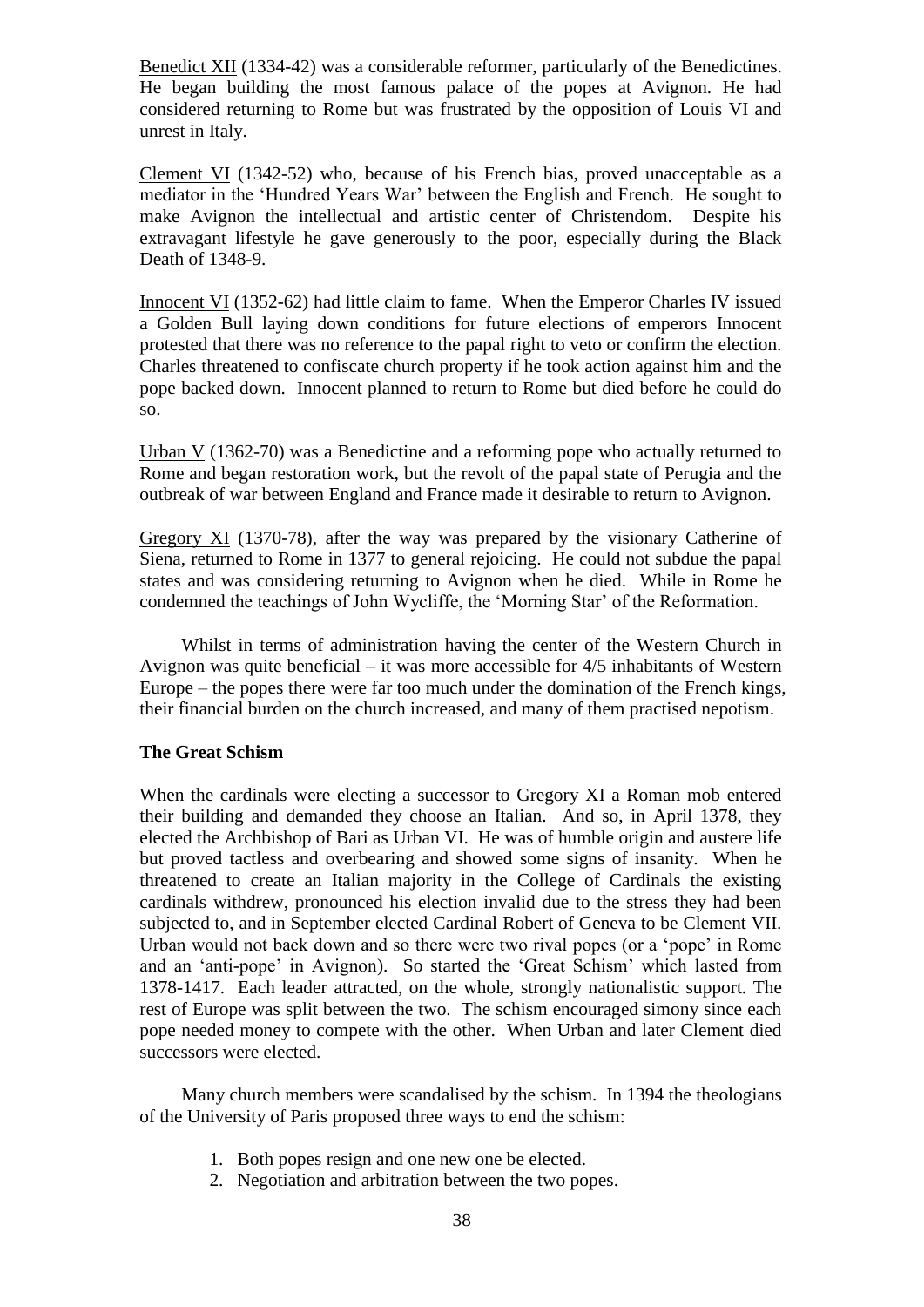3. A General Council should be called to settle the dispute.

When the two popes failed to take courses 1 or 2 the cardinals called a General Council to meet at Pisa.

# **The Conciliar Movement**

# The Council of Pisa (1409)

The cardinals there declared both existing popes schismatics and heretics and therefore deposed. In their place they elected Cardinal Philargi, a Franciscan who took the name of Alexander V and promised to work for the reform of the Church. The two existing popes refused to accept the validity of the election and so the outcome was *three* rival popes! When, within a year, Alexander died John XXIII was elected in his place. He quickly took refuge with Emperor Sigismund of Germany.

### The Council of Constance (1414-18)

This was called by John XXIII at the instigation of Sigismund who then presided. It included reformers and conservatives, both of whom wanted the schism to end. Huss, the Bohemian reformer, was tried as a heretic and, in 1415 burnt outside the walls of the city. John XXIII, seeing he was not viewed with sympathy fled, was captured and forced to resign. Gregory XII (Roman pope) resigned. Benedict XIII (Avignon anti-pope) was sidelined. In 1417 Cardinal Oddo Colonna was elected pope and took the name of Martin V. A number of reforming decrees were passed including one stating that there should be a succession of future General Councils. But Martin denied a General Council was superior to a pope and said reform must be left to him. The Chancellor of Paris University retorted that such a declaration would nullify all their proceedings including electing him! Martin dissolved the council in 1418.

### The Council of Basel (1431-49)

The purposes of this council were to reform the Church and heal the schism with the Byzantine Church, as well as deal with the Hussite heresy continuing in Bohemia. Martin V summoned it and appointed Cardinal Cesarini to preside as his legate. He then died and his successor Eugenius IV decreed the council dissolved. It refused to adjourn. Emperor Sigismund persuaded him to withdraw his decree. There were successful negotiations with moderate Hussites. Various other reforms were put forward but the pope was not happy and, when a plea was received from Constantinople that it be held nearer there, he transferred it to Ferrara and later Florence. Those who remained at Basel deposed the pope as a heretic and elected one who took on the name of Felix V instead, but the renewal of the papal schism cost them their prestige. They moved in 1448 to Lausanne but the next year Felix resigned, and the council dissolved itself.

*From that time on such councils would be subject to the pope and not vice versa*.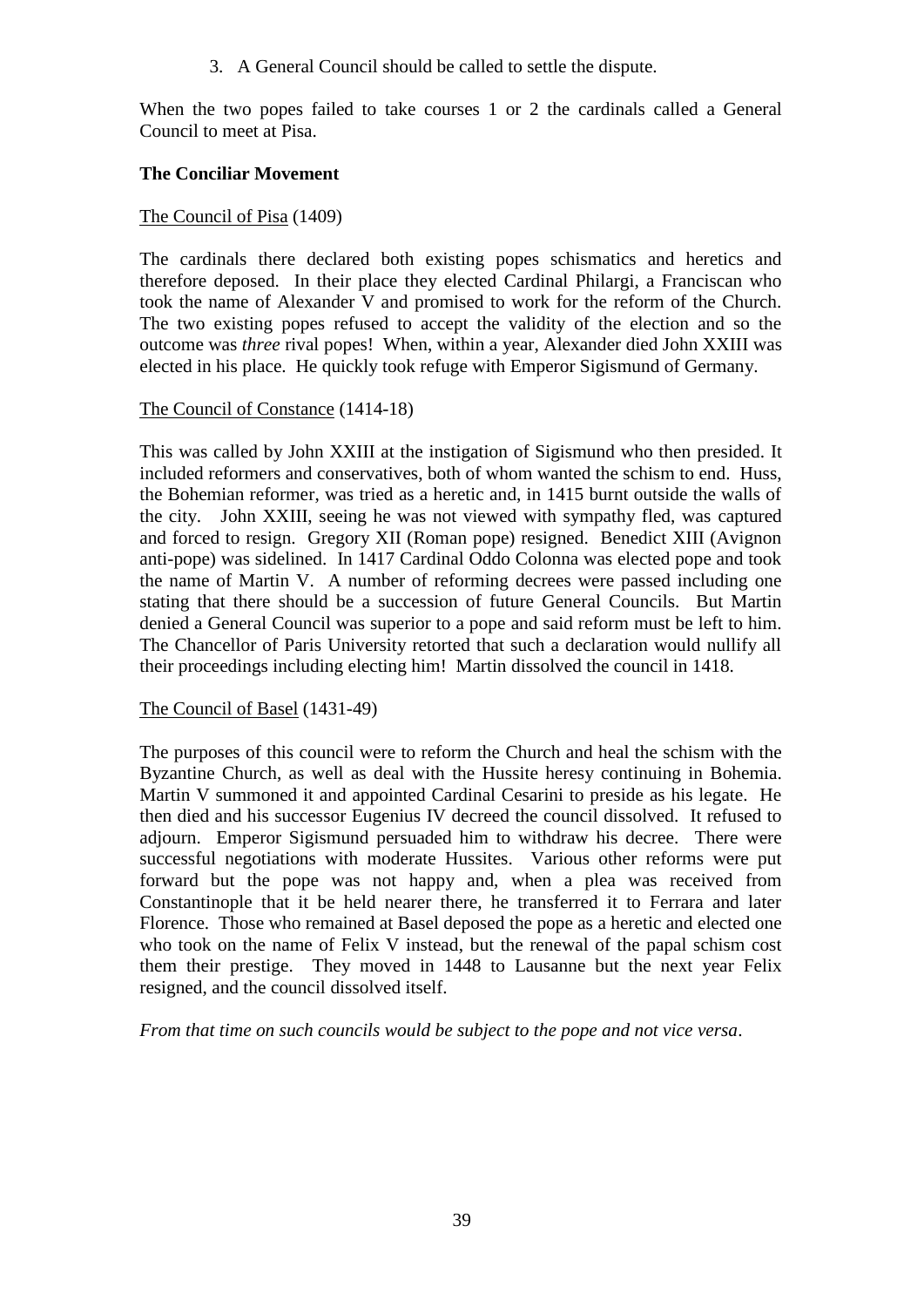### Ch.11 **Scholasticism**

'Scholasticism' is the name given to the body of teaching by a series of Christian thinkers who taught in the Medieval *schools* and universities from St. Anselm in the  $11<sup>th</sup>$  C to St. Thomas Aquinas in the 13<sup>th</sup> C.

### **Anselm** (c.1033-1109)

Anselm was the greatest theologian of the  $11<sup>th</sup>$  C. Born at Aosta on the southern slopes of the Alps, he was the son of a Lombard landowner. He entered the monastery of Bec in Normandy (France) because of the fame of its abbot Lanfranc (another Italian) and, in 1078, became abbot when Lanfranc was called by William the Conqueror to be Archbishop of Canterbury. Later, in 1093, he himself reluctantly accepted the vacant see of Canterbury when called by William II. He was already in dispute with the king over the lands and tenants of the see and the conflict became even worse until it was settled in 1097. In 1098 Anselm visited Rome where he discovered the pope had condemned 'lay-investiture' (the practice of a lay ruler to give a nominated bishop his ring and crosier (staff) of office). In 1100 he was called back to England by the new king Henry II but stoutly maintained the pope's ruling on lay-investiture and therefore was in conflict with the king until 1107. In his last two years Anselm was in dispute with the Archbishop of York over the primacy of Canterbury in the realm of England.

As a thinker and writer Anselm preferred to reason things out rather than just to quote Scripture and the teachings of the Fathers. He believed that what the Christian faith teaches is an essential part of a reasonable view of the world and life. He actually wrote many books (and letters) but is chiefly remembered for two writings:

The *Proslogion* in which he put forward the 'Ontological Argument' (argument from being or reality):

God is 'the greatest conceivable being'.

 If he exists only in the mind and not in reality he is clearly not the greatest conceivable being…

Therefore he exists in reality.

There was debate about the validity of this argument from the start!

#### *CurDeus Homo* (Why (did) God (become a) Man?)

Jesus spoke of giving his life 'a ransom for many' (Mk.10:45). Earlier theologians had speculated as to whom had the ransom been paid? Origen and others had said the devil. Anselm focuses on the need for satisfaction, payment of what is due for man's sin:

The importance of a crime is measured by the importance of the one against whom it is committed.

Therefore man's sin against God is infinite in its effect.

Man must pay but no ordinary human is able to do so.

Only the God-man can make satisfaction for sins.

#### **Abelard** (1079-1142)

Born in Brittany (France), Abelard was the son of a knight. Having a lively and independent mind he scorned his teachers and refuted their arguments and thus early made enemies. His later autobiography *History of Calamities* tells the story. He went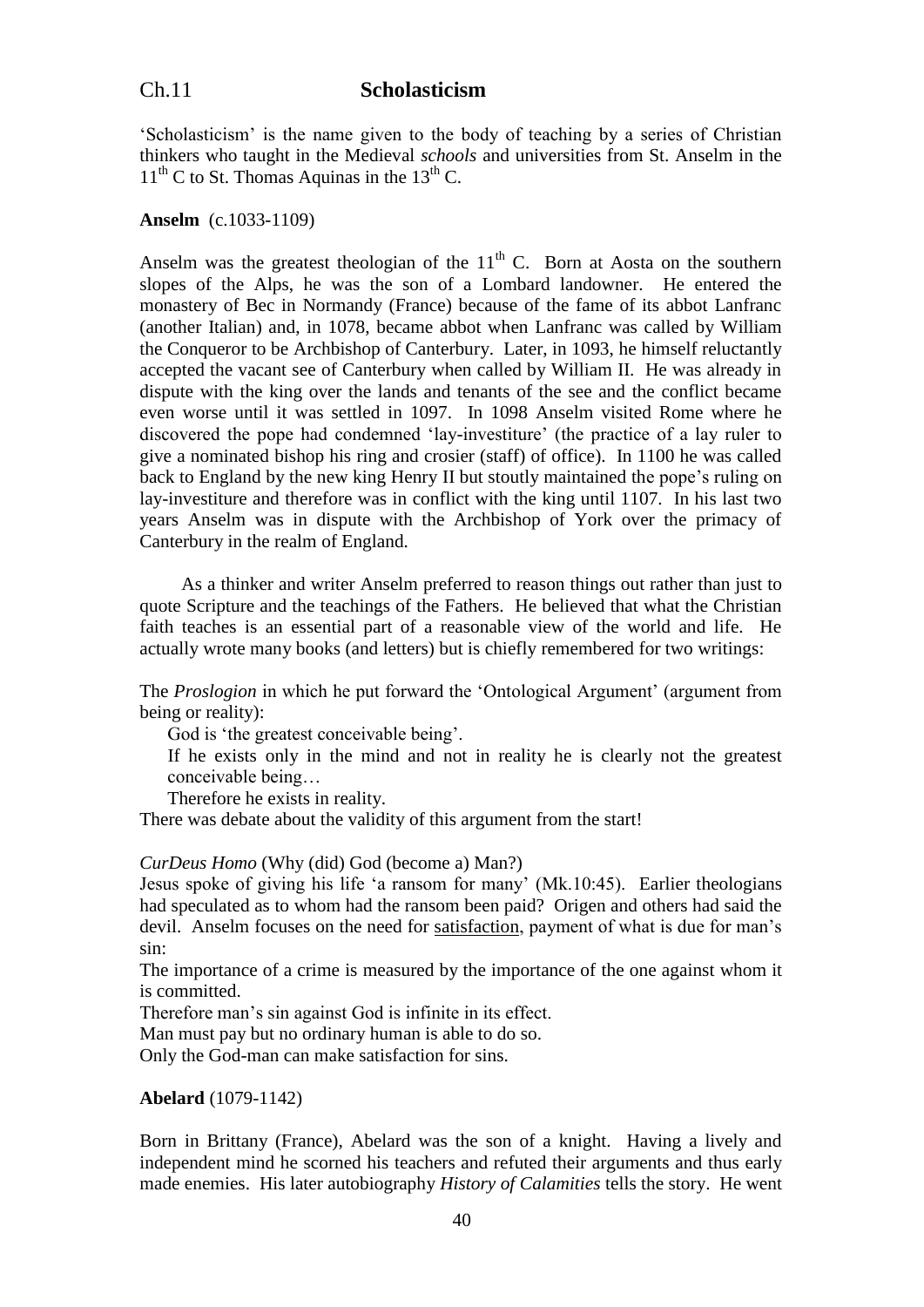on to become a very popular theological teacher in Paris, who used in his arguments the newly discovered works of Aristotle on logic. His best known book is *Yes and No,*  which shocked people by posing 158 theological questions and quoting Scriptural and Patristic answers that did not agree with each other. His purpose was to challenge his readers to find a way of reconciling apparently contradictory answers.

He did not agree with Anselm about the atonement. He urged his readers not to see two principles in God: love wanting to forgive, and law demanding satisfaction, but only love. The death of Christ shows how far the love of God will go. This love moves us to repent.

Yet Abelard put forward some questionable views. He maintained that in the Trinity no person embraced the whole of the divine nature but only one aspect: the Father power, the Son wisdom, the Spirit goodness. This and other errors aroused the hostility of Bernard of Clairvaux, who had him condemned by the pope, but, before Abelard died, he was restored to favour and reconciled with Bernard.

#### **Peter Lombard** (c.1100-1160)

He was born at Novara in Lombardy (hence his name). He studied at Bologna (Italy) and Reims (France), then, from 1143/4 taught at the cathedral school in Paris.He is known as the 'Master of the of the Sentences' for his most famous writing: *Four Books of Sentences.* This was a systematic treatment of the main themes of Christian theology. The contents of the books were:

1.God, the Trinity, God's attributes, predestination.

2.Creation, man's sin, freewill, man's need.

3.Incarnation and redemption.

4.The seven sacraments: Baptism, Confirmation, Eucharist, Penance, Extreme Unction, Ordination, Marriage.

It did not win acceptance at one, for it expressed some dubious opinions, e.g. identifying the Holy Spirit with the virtue of Christian love. But its lucid style and comprehensiveness led to its becoming the basic textbook for teaching theology in the Middle Ages. In 1159 Lombard was appointed Bishop of Paris but died the next year.

### **Albert the Great** (1193-1280)

Born in Germany, Albert was the son of a knight. He studied in Italy, then France. He became a Dominican. He lectured at the University of Paris from 1240-48 and then was put in charge of the new Dominican House at Cologne. From 1246-51 Thomas Aquinas was his student. He was always interested in the world of nature and felt very much in sympathy with Aristotle, whose works had been newly discovered. Albert, like many others, wrote a commentary on the *Sentences* of Peter Lombard, but spent most of his life interpreting Aristotle's works to the Latin speaking world. In 1260 the pope made him Bishop of Ratisbon, and he improved the state of the diocese but resigned next year. In 1263 the pope sent him to Germany to preach the crusade.

In 1277 Albert intervened to prevent the condemnation of Thomas Aquinas in Paris. He recognized that philosophy and theology are both important but operate differently. Philosophy seeks to discover truth by reason alone, but theology starts from revealed truths. Let them work within their own spheres.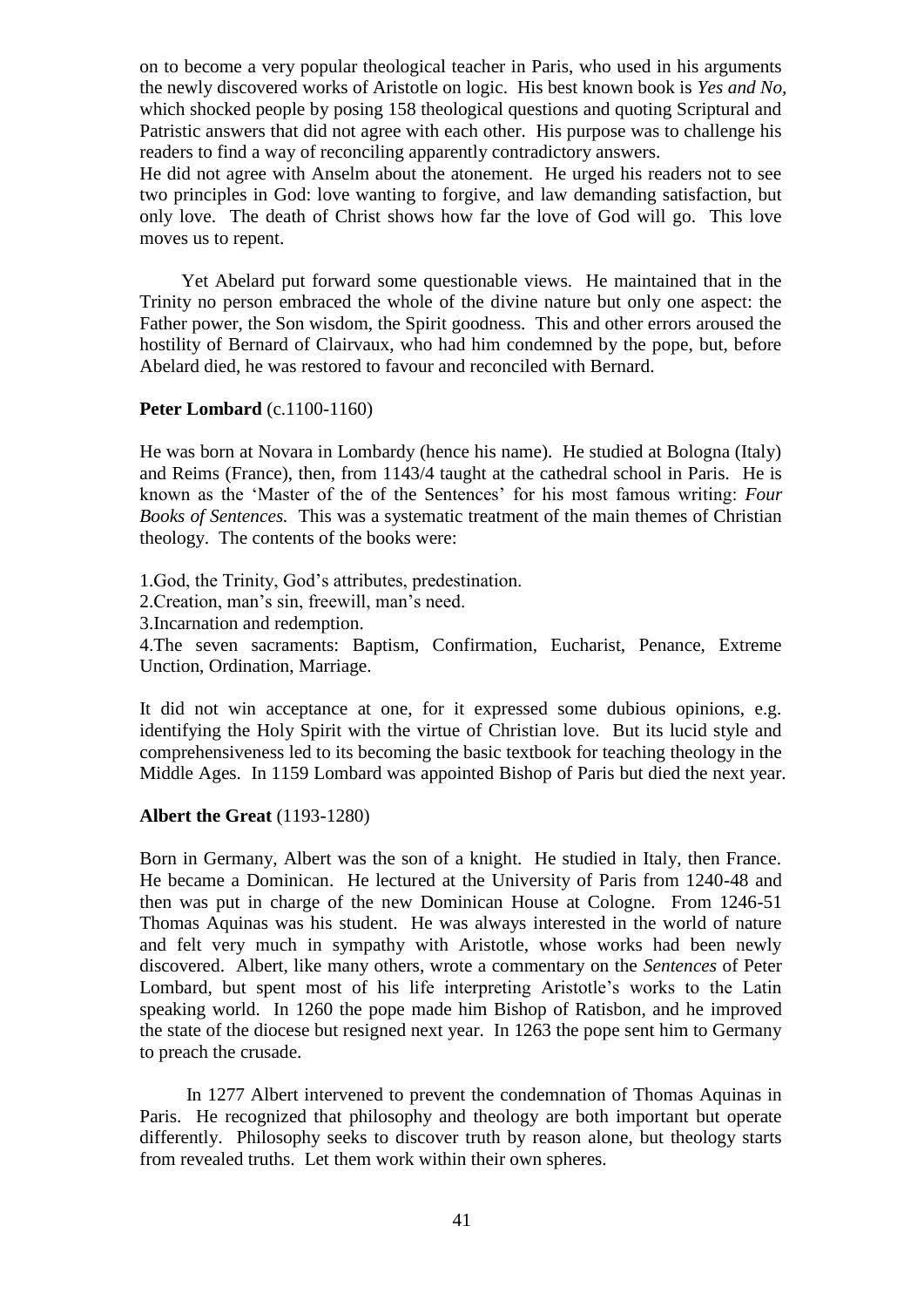#### **Thomas Aquinas** (1225-1274)

This 'Doctor Angelicus' was born in central Italy, the youngest son of the Count of Aquino. He was sent to the nearby Benedictine monastery school at Monte Cassino where he was known to his fellows as 'the dumb  $\alpha x'$  – presumably because of his deep, silent thought! In 1244 he decided he wanted to become a Dominican. His family were horrified and had him imprisoned in the family castle for nearly 2 years. Escaping he went to study under Albert at Paris and then at Cologne before returning to Paris as a lecturer in theology, first on the books of Isaiah and Jeremiah then on the *Sentences* of Peter Lombard. Then began a stream of his own publications. The *Summa contra Gentiles* was designed for Dominican missionaries dealing with non-Christians.

In 1257 he returned to Italy to lecture at Dominican houses. He composed a liturgy for the new Feast of Corpus Christi. In Rome from 1265 he began his *Summa Theologicae* which was originally intended as a handbook for the friars. It took 9 years to write and later became a university textbook. Its contents are:

1. God – his existence, nature, attributes; the Trinity.

2. Man – fallen yet able to be redeemed; vices and virtues; law and grace.

3. Christ as God-man – redeemer, way back to God. (Shortest section, unfinished)

Believing that reason can supplement faith, in the first part he included arguments for the existence of God – that he is the Prime Cause, the Prime Mover etc.

He combined Anselm's view of the atonement with Abelard's: Christ made satisfaction for the sins of man out of his love and obedience to God. He believed Christ continues his work of redemption the sacraments, which are an extension of his humanity and mediate his fullness of grace to his members. He used the Aristotelian philosophy of 'substance' (underlying reality) and 'accidents' (properties) to develop the doctrine of 'transubstantiation' – that in the Eucharist the inner reality of the bread and wine are transformed into the body and blood of Christ, but not their outward appearance which would be repulsive to the participant.

In 1268-72 he was back in Paris as a Dominican Professor of Theology at the university. In 1272 he retired to Italy. Whilst saying Mass in December 1273 he had, it seems, a profound spiritual experience. He stopped teaching and writing. He said of it: 'Everything I have written seems like straw by comparison with what I have seen and what has been revealed to me.'

#### *Questions for Group Discussion:*

- 1. Do you think Anselm's 'Ontological Argument' valid? If not where is the fallacy?
- 2. Which do you find more helpful Anselm's or Abelard's interpretation of the atonement? Why?
- 3. Do you find Aquinas' teaching about 'transubstantiation' of the body and blood of Christ in the Eucharist convincing? If not, how do you interpret Christ's words: 'This is my body', 'This cup is the new covenant in my blood'? (Look at 1 Cor. 11:23-26)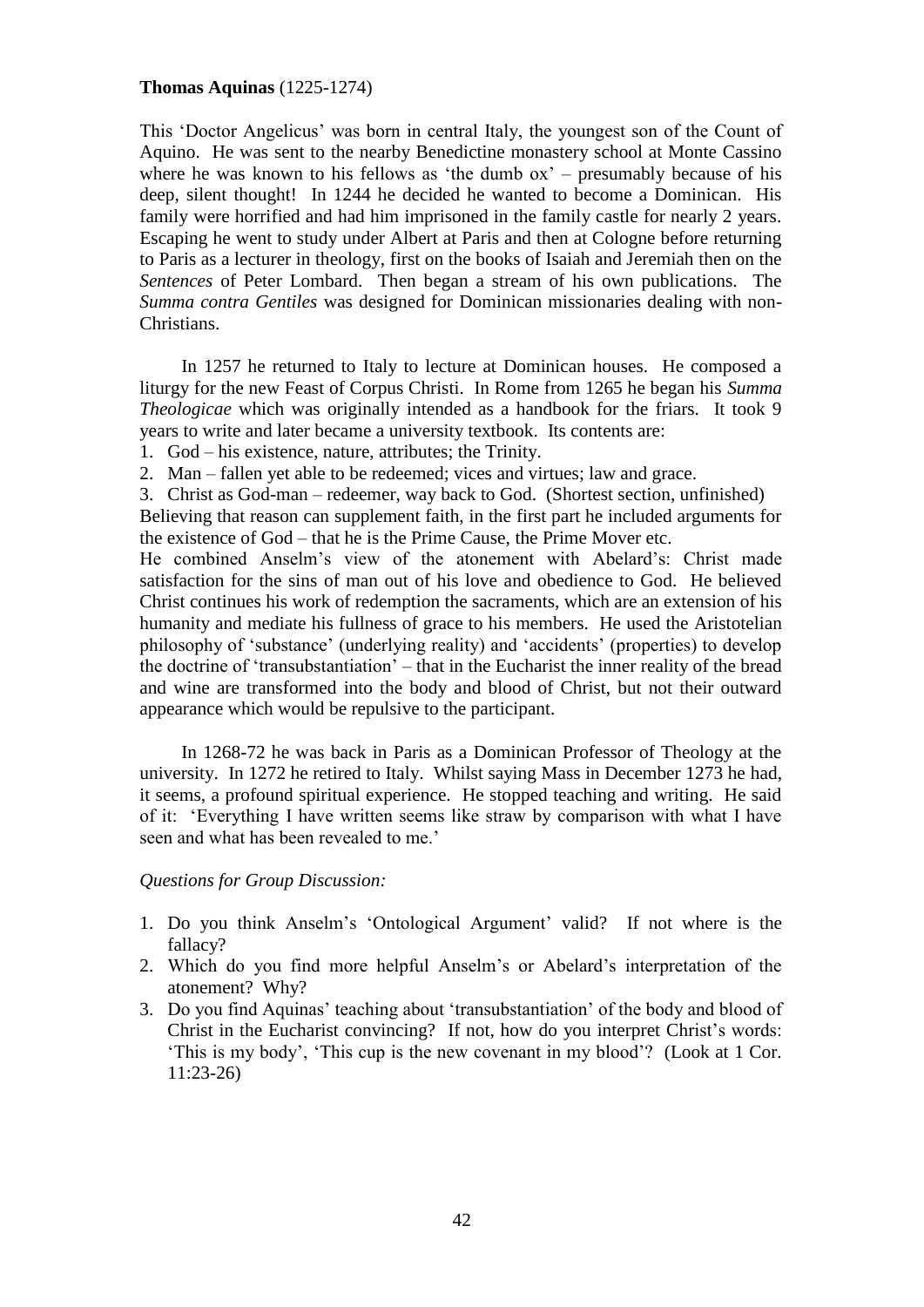# **Islam**

'Islam' means 'submission'. 'Arab' means 'desert'. Arabia was sparsely populated with Bedouin tribes. For a time before the birth of Muhammad three of the largest Arab tribes were Christian, but all were under foreign domination and they were all on the edges of the peninsular. The center was untouched and the Scriptures had not been translated into Arabic.

# **Muhammad**

Born about AD 570 into a poor family in Mecca, Muhammad came to birth after the death of his father, which meant he could not even inherit his father's property. He was brought up by an uncle. He knew Christians from quite early in his life, but his family had a vested interest in paganism: his great grandfather had won for his Quraysh tribe the right to provide food and water for pilgrims to the Ka'ba, the Holy House of Mecca, which was full of idols, the holiest of all being the black stone from paradise.

When Muhammad was 25 his fortune changed with his marriage to Khadija, a wealthy widow of 40 whose caravan business he had managed most successfully. He could then afford a more leisurely life. But he was not satisfied and increasingly withdrew to be on his own in the desert. C. 610 he felt a call to be 'the messenger of God'. He then began to preach that there is only one good, all-powerful God and to denounce idolatry. He declared too that wealth must be shared with the poor. Wealthy members of his own tribe denounced him as a troublemaker and he fled with 70 followers c.350 km north to Medina. All Muslim history is dated from that flight (the *hijrah,* AD 622). It was in Medina that the main ordinances of Islam took shape. The Five Pillars of the Muslim faith are:

- 1. Creed: 'There is no god but Allah and Muhammad is his prophet'.
- 2. Prayer: Said five times a day in Arabic facing Mecca.
- 3. Fasting: During the month of Ramadan.
- 4. Almsgiving: 2% of one's wealth is to be given to the poor.
- 5. Pilgrimage (*hajj*): All Muslims should make a pilgrimage to Mecca once in their lifetime.

There were three Jewish tribes in Medina and at first Muhammad attempted to form a monotheistic covenant with them but, it seems, they mocked his teaching and refused to accept him as a prophet. He then expelled two of them and had all the men of the third executed. In 630 he led an army back to Mecca and easily captured the city, treating his enemies generously and gaining their support. He rode straight to the Ka'ba and declared idolatry was over and now all should believe in only one God, whom he named Allah after the supreme deity of Mecca.

# **The Qur'an (Koran)**

'Qur'an' means 'recitation'. It is what Muhammad claims Allah recited to him through the angel Gabriel. It consists of an introduction followed by 114 *surahs* (chapters) arranged in order of length with the longest first. The accepted version was made during the third caliphate, that of 'Uthman (644-656). Scholars disagree over which *surahs* date from Muhammad's earlier Mecca phase and which from his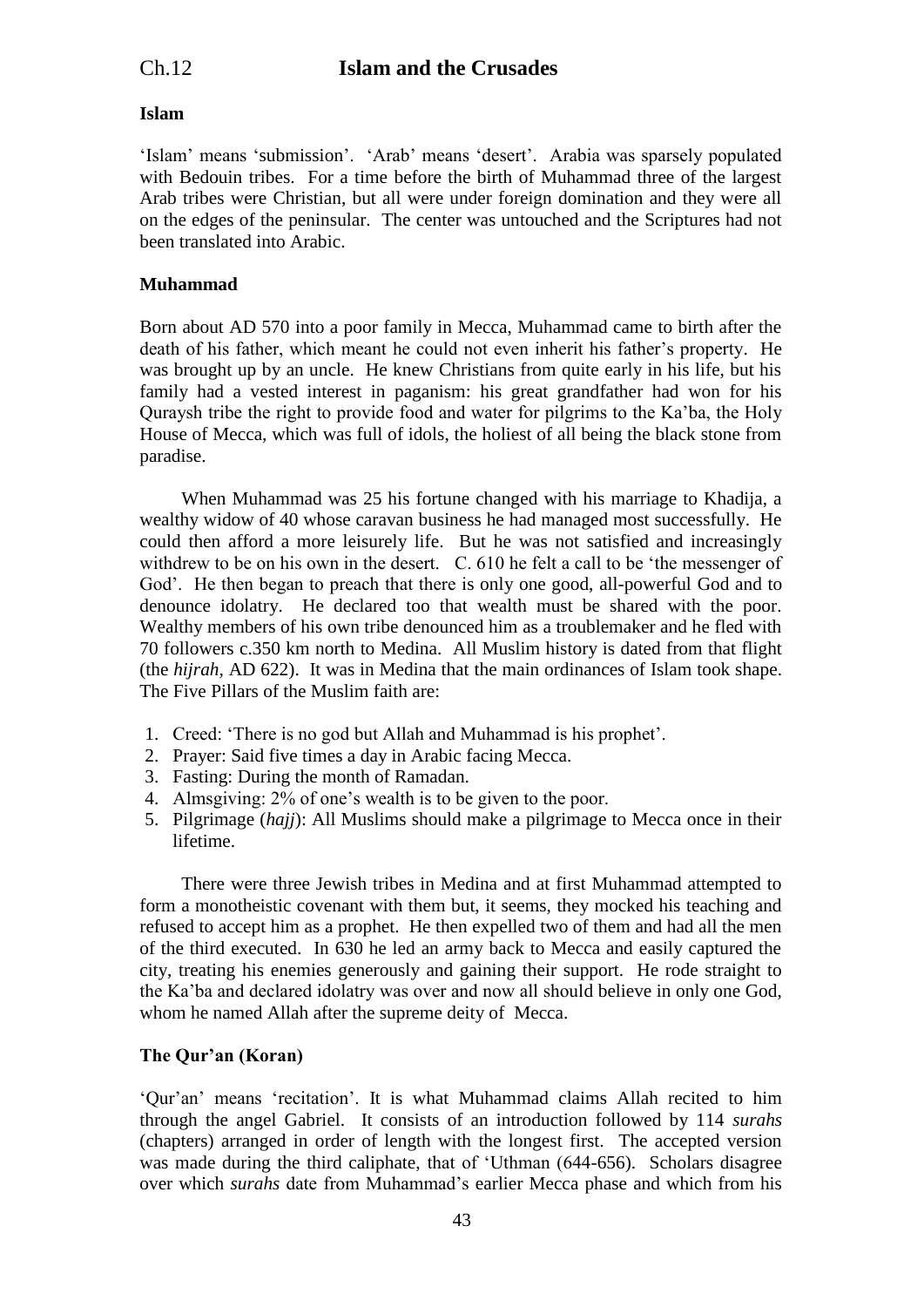later Medina phase. There is a greater influence of the Old Testament than the New in the Qur'an. Stories of the treatment of the prophets are seen as prefiguring the way Muhammad would be treated. On the whole the Qur'an is surprisingly tolerant and yet badly misinformed about Christian teaching. Jesus is always referred to with the greatest respect. He is acknowledged as born of a virgin, as one who healed the sick and raised the dead, and he is said to have been taken alive into heaven. He was not crucified, his place on the cross being taken by another (a view of some of the Gnostics). His main mission appears to have been to confirm the Jewish law and to bring the good news of the Apostle (Muhammad) who would follow him. Bible stories are often given a strange twist, consistent with Muhammad's receiving them only orally since the Bible had not then been translated into Arabic. Christians are said to have corrupted their Scriptures, inventing Jesus' divinity. In the Qur'an Christians are referred to more positively than Jews though both are rejected.

#### *Why did Muhammad not become a Christian ?*

### **After the Death of Muhammad**

It took less than thirty years for Muhammad's family to transform what he left behind into a political and military empire that shook the world. By the end of this period the rule of Arabic Islam stretched west through the richest provinces of north Africa halfway to the Atlantic Sea, north to the eastern shores of the Black Sea, and east into Asia to within striking distance of India and China. Only that part of Asia Minor that had been Christian Roman Asia was not under Islamic rule.

The first four Caliphs (leaders) were all from Muhammad's family, the first being Abu Bakr a father-in-law (Muhammad had 16 wives). The next three Caliphs were all murdered. For Islam this was a time of external power and internal division. The Sunni majority stems from the third Caliph 'Uthman, and their leader is elected as a political and religious Caliph by the Islamic community. The fourth Caliph Ali, who married Muhammad's daughter Fatima, gave rise to the Shi'ites. Their leaders (Imams) are purely religious and must be descendents of Fatima. Both branches of Islam accept the ultimate authority of the Qur'an and the *Hadith,* the collected oral traditions about Muhammad.

#### **The Arrival of the Turks**

At the beginning of the second millennium warlike Turkish tribes moved into central Asia from the direction of China. The most important were the Seljuk Turks. By 1055 they were the new Muslim masters of the Middle East. In 1070 they captured Jerusalem and carried on west conquering Armenia and routing the Byzantine army in 1071. Then they swept into Asia Minor, making their headquarters at Nicea.

### **The Crusades**

For centuries Christians had revered the Holy Land; pilgrimages to its holy places had become one of the highest acts of devotion. But, unlike the Arabs, the Seljuk Turks showed no veneration for Christian relics and were not prepared to allow Christians free access to them. When, in addition to this, the Byzantine Emperor Alexius pleaded for help to liberate his former territories, at the Council of Clermont (France) in 1095, Pope Urban II proclaimed the First Crusade. Anyone who might die in this noble cause was promised a plenary indulgence (complete remission of sins). With shouts of *Deus vult* ('God wills!') people surged forward to take the crusader's oath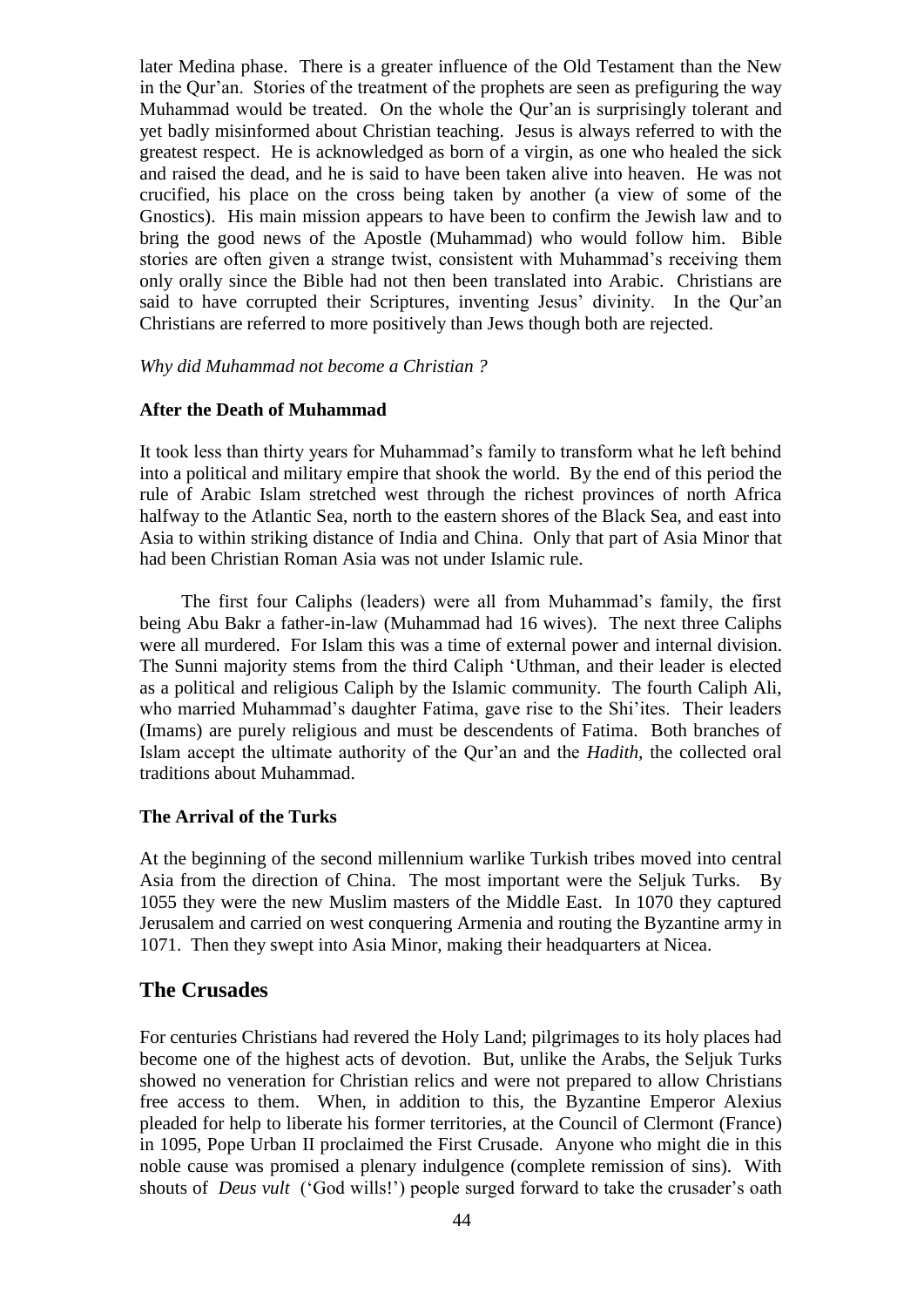and bind on their shoulders the white linen crosses distributed by the pope. The word 'crusade' comes from *crux,* the Latin for cross, though it was not used at first, rather people thought of the crusades as special pilgrimages.

### First Crusade

The leaders were Adhémar, Bishop of Le Puy, as the pope's representative, Godfrey of Bouillon, Raymond of Toulouse, Robert of Normandy, Bohemond and Tancred. They converged on Constantinople by different routes but were well received by the Byzantine Emperor Alexius. They captured Nicea (1097), with some difficulty Antioch (1098), and on  $15<sup>th</sup>$  July 1099 Jerusalem itself. Godfrey of Bouillon accepted the title only of 'Prince and Protector of the Holy Sepulchre', but, following his death, his brother Baldwin in 1100 accepted the title 'King of Jerusalem'. The next twenty years saw the development of the Latin states of Antioch, Tripoli, Jerusalem and later Edessa, and the extension of the territory held to include the whole coastline of Syria and Palestine.

### Second Crusade

The cause of the Second Crusade was the capture of Edessa in 1144 by the Sultan of Aleppo with the death, it seems, of the archbishop and clergy of the city. Pope Eugenius and Bernard of Clairvaux stirred up King Louis VI of France and Emperor Conrad III of Germany to lead an army of 200,000. It started in 1147, was attended by disasters and, when it failed to take Damascus, melted away.

#### Third Crusade

The occasion of this was the capture of Jerusalem by Saladin, Sultan of Egypt, in 1187. A large army set out under the leadership of Emperor Frederick Barbarossa, Richard I of England and Philip II of France. In the course of it the emperor drowned, Jerusalem was not recaptured but, after a long siege, Acre and the coastal strip were recovered.

### Fourth Crusade

This was called by Innocent III to attack Saladin in Egypt. Instead it attacked and sacked Constantinople (1204), establishing Baldwin of Flanders as emperor, and appointing a Latin Patriarch. The pope was at first angry, then saw it as God's way of reuniting the Church. The Latin Empire continued until 1261 when it was recaptured by the Byzantines. But it left a legacy of bitterness.

There were further Crusades but the only one of significance was the Sixth, which was led in 1228 by Emperor Frederick II (who had been excommunicated by Pope Gregory IX). He negotiated with the Sultan and was granted Jerusalem, Nazareth and Bethlehem and roads linking them to Acre. This greatly benefited the Christian pilgrims. Jerusalem remained in Latin hands until 1244. The last Latin territory in the Middle East was overrun in 1291.

### **Consequences of the Crusades**

- 1. Increased enmity between Christians and Muslims, and between Eastern and Western Christianity.
- 2. A great increase in the trade in relics pieces of the 'true Cross', bones of patriarchs etc being added to the already sizeable collections in the West.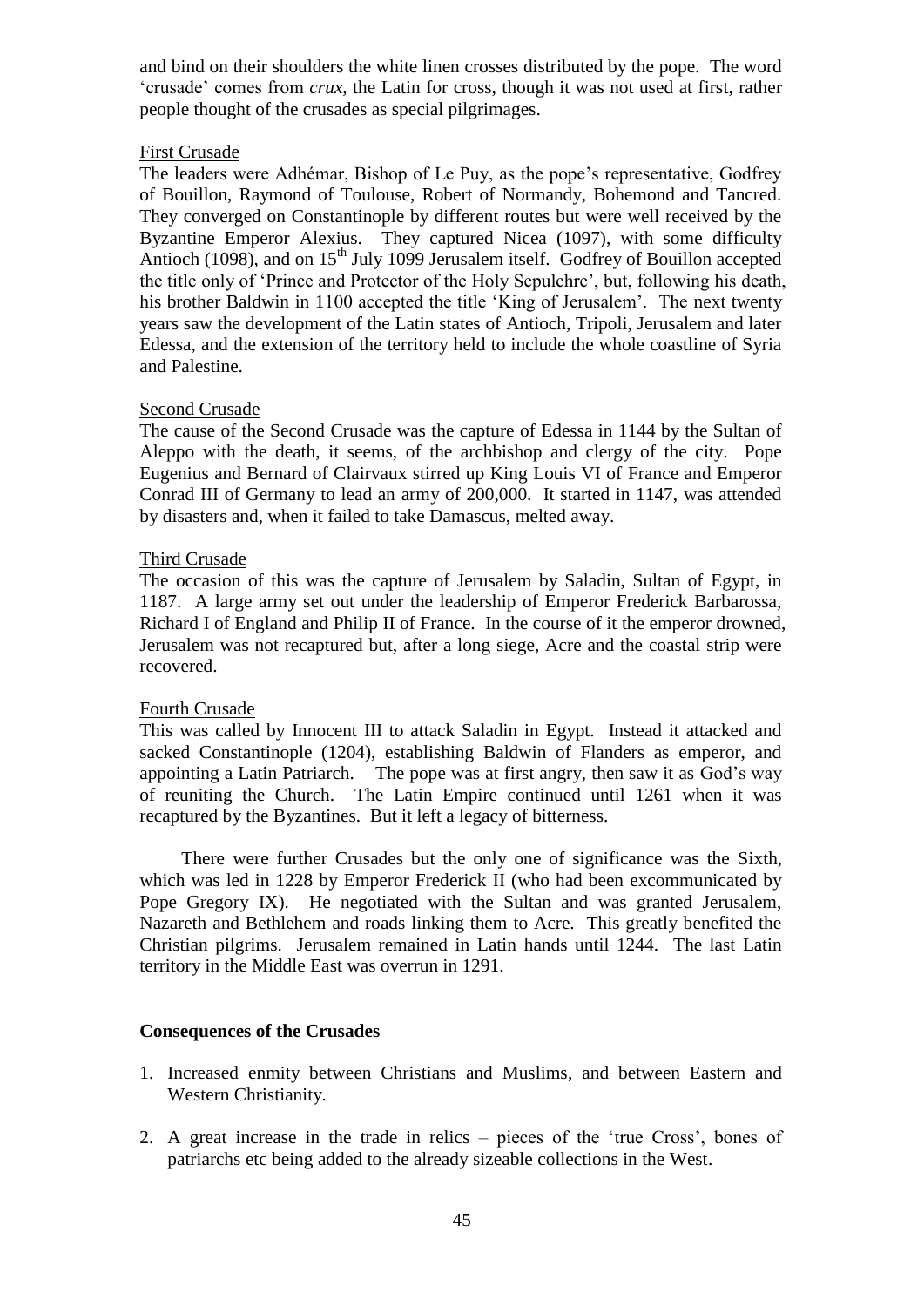3. The founding of the military monastic orders:

a) Hospitallers or Knights of St. John the Baptist. Based on an earlier hospice for pilgrims, this developed greatly after the capture of Jerusalem in 1099 and obtained papal support. Its members took the three monastic vows plus a fourth: to serve their lords the sick. There were three classes:

Brother knights – from whom the Master was normally drawn. Brother sergeants – at arms

at service – who nursed the sick.

Brother priests.

It employed surgeons and physicians. The order shared the successes and defeats of the Crusaders. After the fall of Acre (1291) they escaped to Cyprus and later conquered Rhodes (1309). In 1530 Malta was made their HQ. (A modern offshoot is the St. John Ambulance Brigade, founded in 1888.)

b) Templars or Knights Templar. These started with the knight Hugh de Payens and his eight companions who, c.1119, bound themselves by a solemn vow to protect pilgrims from bandits on the public roads of the Holy Land. They made their HQ on the site of Solomon's temple. At first they lived on alms. Their rule, drawn up apparently by Bernard of Clairvaux, was approved in 1129. They had four ranks: knights, sergeants, squires and chaplains. Along with the Hospitallers they played an important part in Crusade campaigns. The Templars built many castles in the Holy Land. They fought fiercely in the final battle for Acre (1291) at which their Grand Master was killed. Yet branches of the order had by then been set up in most parts of Christendom and had accumulated considerable wealth. Early in the  $14<sup>th</sup>$  C King Philip of France wanted their wealth and had them accused of various crimes. Pope Clement V reluctantly suppressed the order in 1312. The Templars are now generally considered to have been innocent.

- 4. Internal Crusades (i.e. within the western sphere of the pope) were declared against heretics, e.g. Albigensians in southern France. The Inquisition, established in the late  $12<sup>th</sup>$  C, became involved in these.
- 5. The move to retake the whole of Spain from the Moors quickened pace as a result of the Crusades and by c.1250 all but a small enclave had been won back. Through such contacts with Islam Averroes (Islam's commentator on Aristotle) and Aristotle himself were introduced to Western Europe.
- 6. The late  $15<sup>th</sup>$  C explorations by Portugal were seen partially as a continuing crusade against the Muslim world.
- 7. Crusaders in  $12<sup>th</sup>$  C were involved in church building in the Holy Land. They restored the Church of the Holy Sepulchre, and built the Church of St. Anne (near St. Stephen's gate) both of which survive to this day.
- 8. The papacy gained greatly in prestige by its calling the Crusades. Plenary indulgences could only be granted by the pope and the first was granted in connexion with the First Crusade. They were then offered also in connexion with the subsequent ones.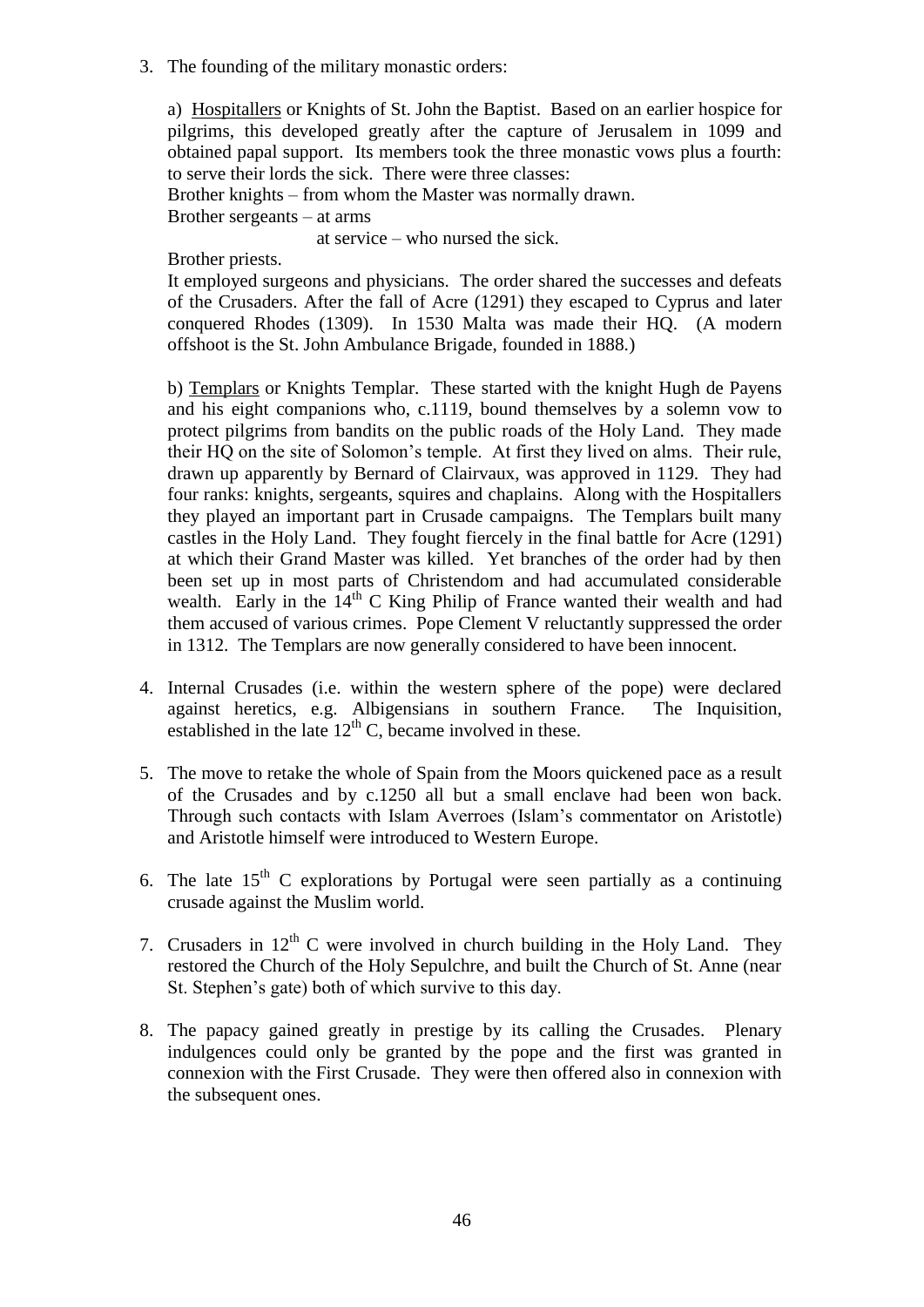# Ch.13 **Eastern Orthodoxy**

# **Doctrine and Schisms**

At the Council of Ephesus in 431 Nestorius, Patriarch of Constantinople, was condemned for separating the human and divine natures of Christ. This condemnation was repeated at the Council of Chalcedon in 451, though the Council's Definition of Faith was surprisingly close to what Nestorius had taught. Because it spoke of 'two natures' in Christ's incarnate Person the Alexandrians rejected it wanting 'one Nature *out of two*'. This led in effect to a permanent cleavage in Orthodoxy between the Chalcedonians and the 'Monophysite' ('single nature') Oriental Orthodox Churches: the Coptic Church of Egypt, the Syrian 'Jacobite' Church, the St. Thomas Christians of the Malabar coast, South India, the Ethiopian Orthodox Church and the Church of Armenia. Attempts to heal the breach failed.

Nestorius denied that he was really dividing the two natures. He was only echoing his teacher, the Antiochene Theodore of Mopsuestia, who sought to give due emphasis to the reality of Christ's humanity, as against the Alexandrians who so emphasised Christ's divinity that his humanity was underplayed. The 'Church of the East' (Persian Church) regarded Theodore as the supreme theologian, but is generally known as 'Nestorian'. In 540 their patriarch Mar Aba forged a new link with Constantinople and, in consequence, his church's council in 544 adopted the creed and decrees of Chalcedon and Nicea, as interpreted by Theodore. Unfortunately a council in Constantinople in 553 condemned Theodore as a heretic and the cleavage between the two churches became permanent. Repeated persecution of the Church of the East, first by Persians then by successive Muslim regimes, brought it by the early  $16<sup>th</sup>$  C to virtual extinction, but not before its missionaries had reached India, China and, more superficially it seems, other Asian countries. One of its great weaknesses was the retention of Syriac as its liturgical language, which always made it seem a foreign religion.

### **Church Architecture**

The beauty of the city of Constantinople impressed all visitors. Perhaps the most perfect piece of Byzantine architecture was Hagia Sophia, the church dedicated to Holy Wisdom (i.e. Christ), which was magnificently rebuilt by Justinian I and consecrated in 538. Subsequent Orthodox Christian architecture has taken it as a model.

### **Iconoclasm**

The controversy known as 'Iconoclasm' ('breaking of the icons') dominated much of the  $8<sup>th</sup>$  and  $9<sup>th</sup>$  Cs. A succession of emperors, beginning with Leo III in 726, was against icons, believing them to be idolatrous. Leo came from Syria and was perhaps influenced by the attitude of Jews and Muslims. Initially the debate centred around the second of the Ten Commandments (Ex.20.4-5). The leading iconophile (icon lover) was the monk and theologian John of Damascus. He said that since God had appeared in flesh among men it was quite possible to depict him in human form. The first phase of iconoclasm was brought to a close in 787 at the Seventh Ecumenical Council when the Empress Irene sought to win the favour of Charlemagne by this change (and failed). Yet opposition to icons remained strong especially in the army and, in 814, Emperor Leo V, formerly a general, began removing them again from churches and public buildings. Iconophiles declared that iconoclasts were denying not only the incarnation but also the essential goodness of the material world. When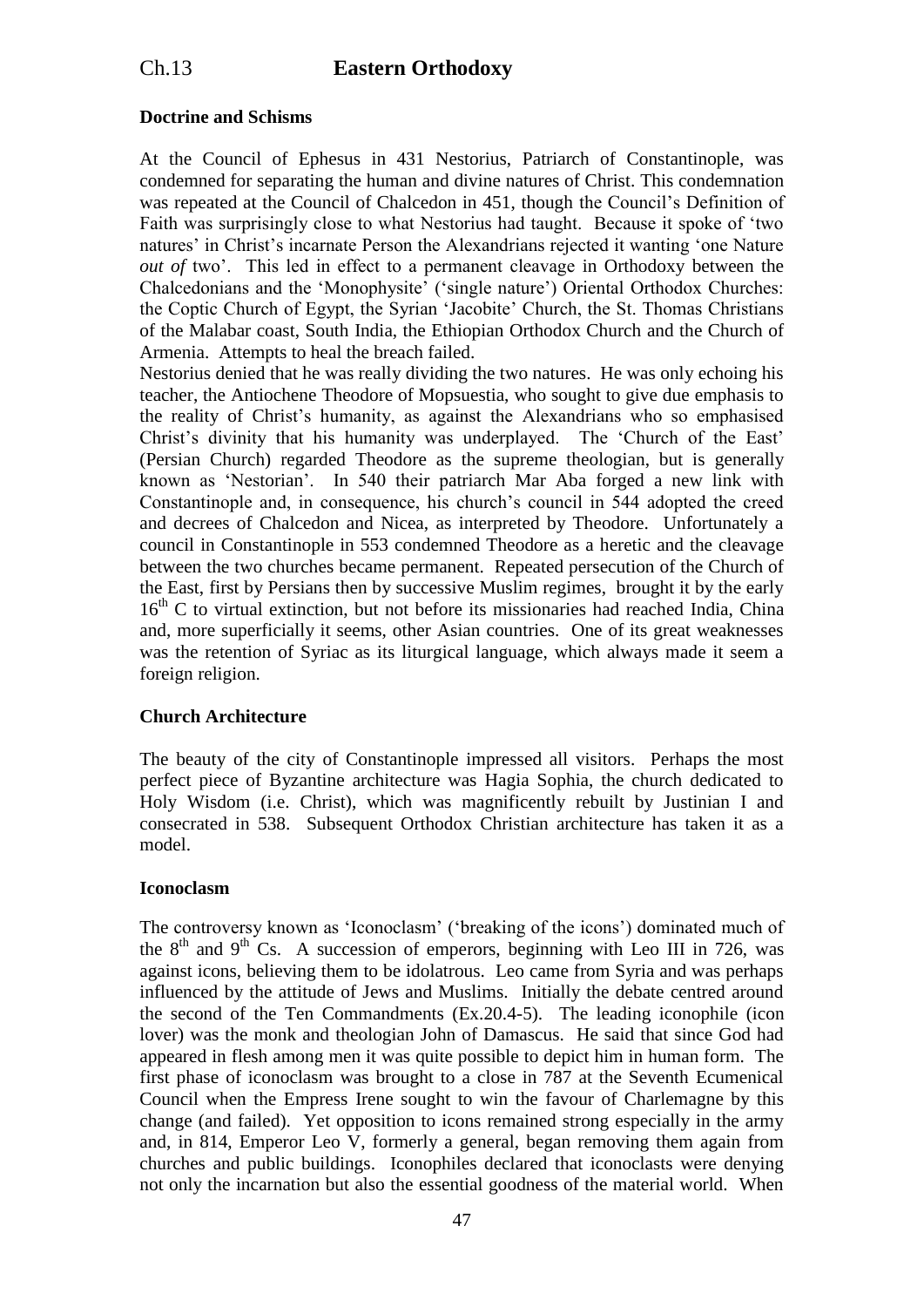Emperor Theophilus died in 842 he was succeeded by his widow Theodora reigning as regent for her young son Michael III. The next year, with the help of her newly appointed Patriarch Methodius, she restored the legality of icons.

### **Monasticism and Spirituality**

Hermits were always more common in Eastern Christendom than in the West. They might live in a cave, a hut, or even in a tree or on top of a pillar, occupied in adoration and intercession. There were also very many monasteries, each self-governing under the direction of an abbot. There were no centralized orders as in the West but St. Basil of Caesarea's *Rules* were widely used. There were as many communities of women as men. Whilst parish priests in Orthodoxy were usually married men, living with their families and supporting themselves by farming or a craft and were often poorly educated, bishops were from the  $6<sup>th</sup>$  to the  $7<sup>th</sup>$  C required to be celibate and, from  $c.14<sup>th</sup>$  C, were chosen from the ranks of the monks.

Monks often engaged in social and charitable work, hospitality being viewed as part of a monk's vocation. Some were revered as a *geron* or charismatic elder and resorted to for counsel. But the primary task of a monk was an ordered life of prayer. This was believed to provide essential support for the social and spiritual fabric of Byzantine society. Mount Athos, a Macedonian peninsular in the Aegean sea (NE Greece), was a monastic settlement from the  $10^{th}$  C and has remained an entirely male preserve. Meteora ('mid air'), an awesome set of natural sandstone pillars in central Greece, was the resort of hermits from the  $11<sup>th</sup>$  C. Remarkably, communities were established upon the pillars in the  $13<sup>th</sup>$  and  $14<sup>th</sup>$  Cs by monks wishing to escape the turmoil of warring tribes below. Among the important Orthodox theologians were Simeon the New Theologian  $(11<sup>th</sup>C)$ , who marvelled at the personal relationship a Christian can have with the transcendent God through the Holy Spirit, and Gregory Palamas  $(14<sup>th</sup> C)$ , the leading theologian of the 'hesychast' controversy, who was a monk on Mt. Athos. A hesychast is one who pursues *hesychia* or inner stillness through the Jesus Prayer and certain physical postures. In response to Barlaam, who declared that God is unknowable, Gregory differentiated between the *essence* of God which is unknowable and the *energies* of God which permeate all things and can be experienced by humans. His teaching was approved by councils in Constantinople in 1341-1351

### **The Break with the West**

In 858 Photius, a learned layman, had been appointed Patriarch of Constantinople. His predecessor, Ignatius, would not accept being deposed. They consulted Pope Nicholas I. Nicholas sent papal legates to Constantinople who found in favour or Photius. Back in Rome Nicholas felt they had exceeded their powers, cancelled the result, and found in favour of Ignatius. Photius refused to accept his authority to do this. The emperor wrote a letter of protest to the pope. The case was about to be opened when there was a sharp dispute over whether Bulgaria was the legitimate mission field of Greek or Latin missionaries. Then Photius attacked the West's inclusion of the *filioque* clause in the Nicene Creed. He declared Nicholas excommunicated as 'a heretic who ravages the vineyard of the Lord.' There were further complications including Photius' removal from office by a new emperor, but eventually he was re-instated and, after a new pope was appointed, outward harmony was restored.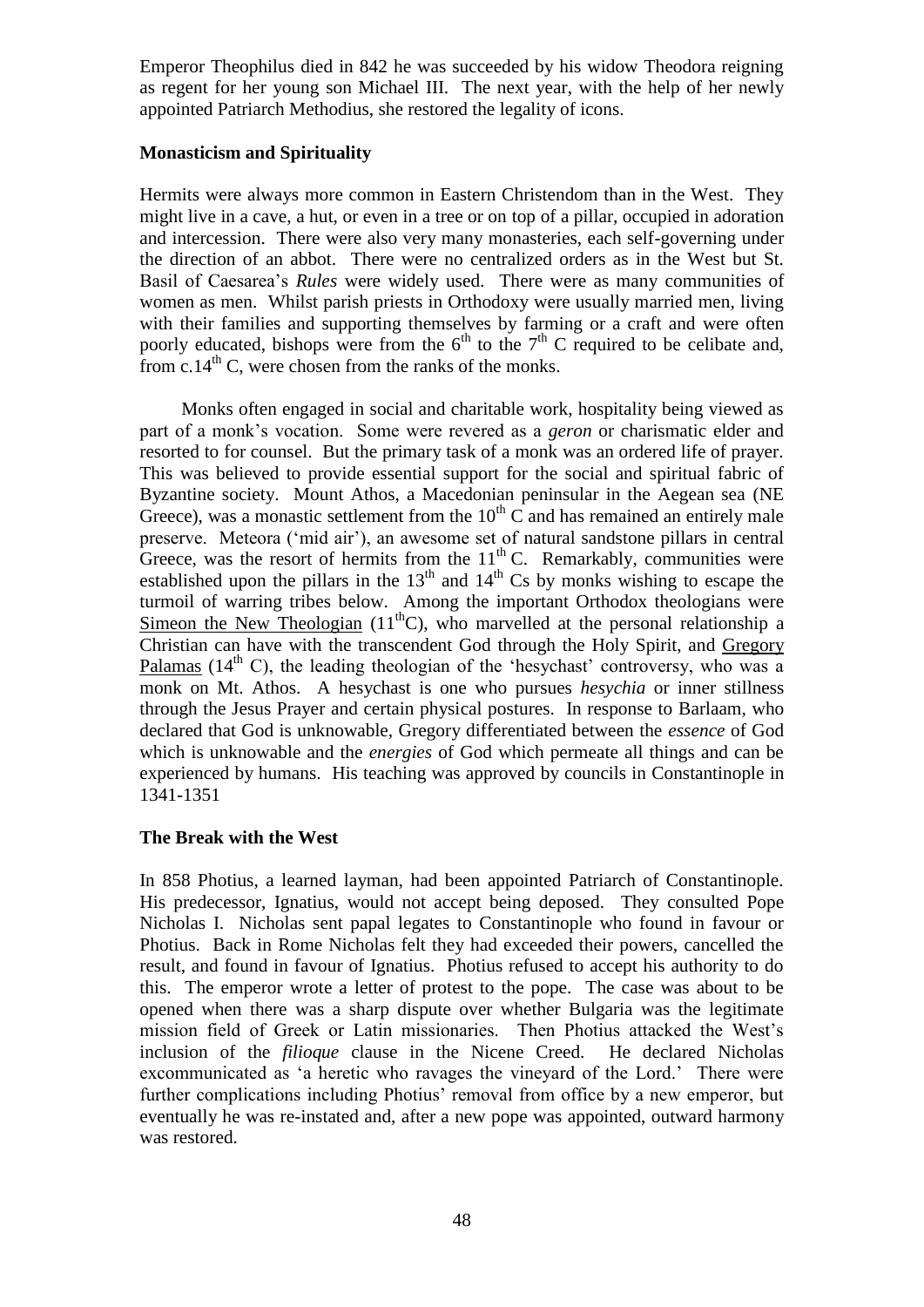A second conflict arose in the mid-11<sup>th</sup> C. Greeks in southern Italy were being made to conform to Roman customs. In response, Patriarch Cerularius demanded the Latin churches in Constantinople adopt certain Greek practices. There were other issues under dispute, including the *filioque* clause. Pope Leo IX sent three legates to Constantinople to debate the issues. Unfortunately they were led by the abrasive and uncompromising Cardinal Humbert. His rough manner so antagonised the patriarch that he would not enter into debate with him. So Humbert departed, leaving a bull of excommunication of Cerularius on the altar of Hagia Sophia. The patriarch with his synod then excommunicated Humbert. Such proceedings in 1054 appeared to constitute a complete breach between Eastern and Western Christendom. Really it was little more than a clash of personalities and not irreparable. The Fourth Crusade, however, made matters much worse. The Crusaders were persuaded to support Alexius, a deposed emperor, to regain his throne. The outcome was their sack of Constantinople in 1204, which included three days of pillage, followed by the setting up of the Latin kingdom (1204-61). The Greeks have never forgotten or forgiven this. Subsequent attempts at restoration of communion have failed.

#### **Slavic Missions**

In 863 Patriarch Photius sent out the brothers Cyril and Methodius to preach Christianity in Moravia. They took Slavonic versions of the Bible and service books. Whilst they failed because Catholic German missionaries were winning the area for the pope, their Slavic translations were adopted in Bulgaria, Serbia and Russia. Boris, ruler of Bulgaria, was baptized by Greeks in 864. In 926-7 an independent Bulgarian Patriarchate was created. Serbia was converted through Byzantine missionaries in 867-74. In 1346 the Serbian Patriarchate was set up.

Photius' mission to Russia in the 860s was not successful, but in 988 Vladimir, ruler of Kiev, was baptized. There was a noted contrast between his savagery before he became a Christian and his gentleness afterwards. In the spread of the church monasteries were important. The chief center Pecherskii Lavra, the Monastery of the Caves at Kiev, was founded by St. Antony in 1051. In the  $14<sup>th</sup>$  C political and religious life in Russia moved to Moscow. In 1340 St. Sergius of Radonezh (patron saint of Russia) founded the Monastery of the Holy Trinity, 70 km from Moscow, which was the chief monastic center for the city and for mission work in the north. The Russian Church gained independence from Constantinople in 1448 and its patriarchate was established in 1589.

### **Byzantium** (Constantinople)

Constantinople, fatally weakened by being sacked by the Crusaders in 1204, dwindled in the  $14<sup>th</sup>$  C and, in 1453, was captured by the Ottoman Turks. The new patriarch Gennadius was installed and granted protection, but Christians were placed on an inferior footing. They paid heavy taxes and were forced to wear distinctive dress. Their children could be seized for the Sultan's court or guard. No new churches could be built and existing ones could be confiscated. No religious processions in the open air were permitted nor ringing of bells. Christians were forbidden to convert Muslims on pain of death but were themselves encouraged to become Muslims. Defections did occur on a massive scale in Asia Minor, Bosnia and Albania; yet, remarkably, the bulk of the population in Greece remained true to the Christian faith. The chief intellectual challenge confronting Greek Orthodoxy came not from Islam but from the Reformation and the Counter-Reformation.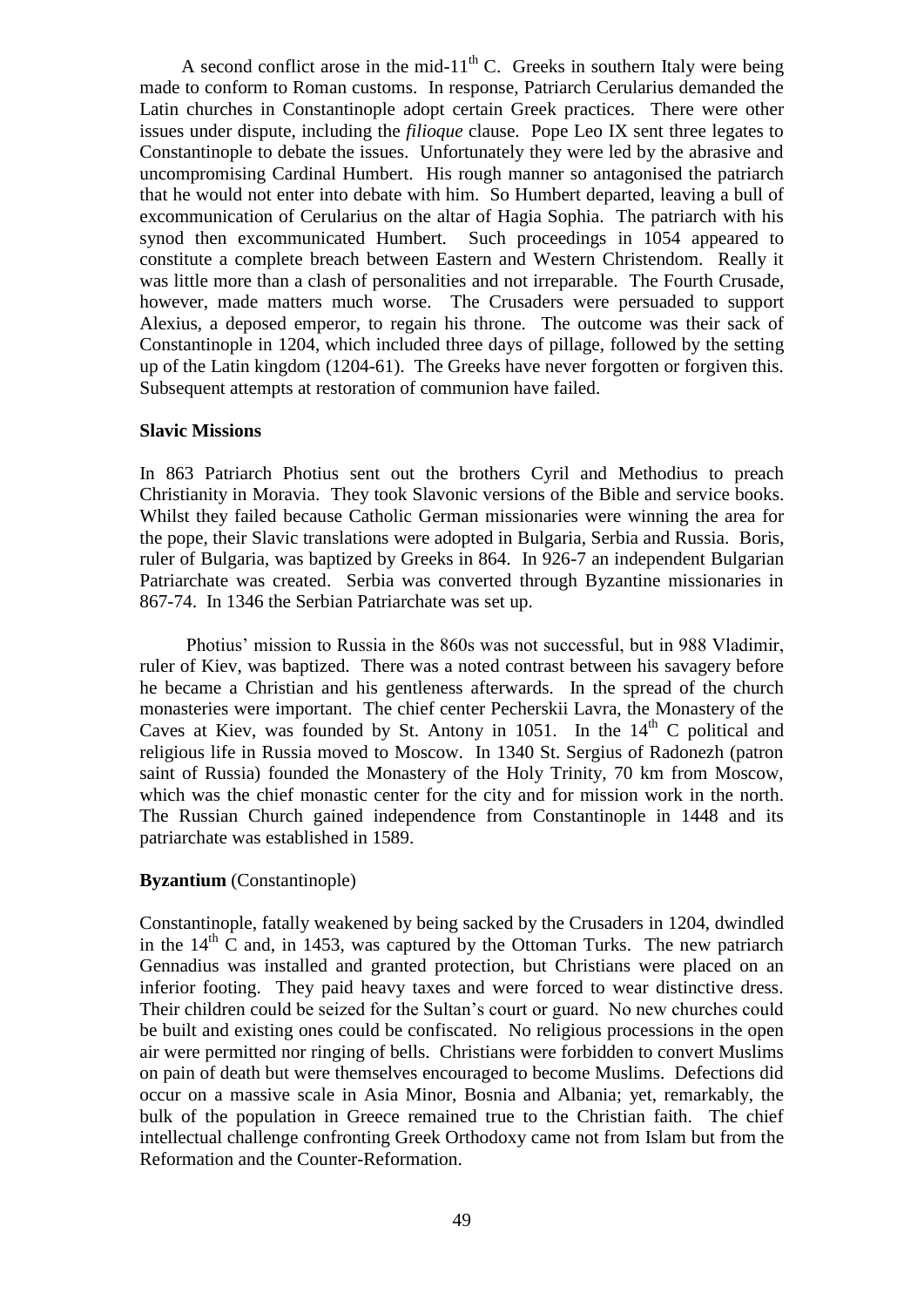# **The Church in the Modern Age**

# Ch.14 **The Reformation - I Continental Europe**

### **The Need for Reform**

The need for reform had been in the air for two centuries. The corruption of the papacy had become scandalous. The 'Babylonian Captivity', with the popes residing at Avignon, had been succeeded by the Great Schism with two rival popes and, after the Council of Pisa (1409), three! Papal lifestyle was characterised variously by affluence, simony, nepotism, conceiving children out of wedlock, and militarism – and positively by its encouragement of the arts.

Monastic discipline had relaxed and monasteries were too often places of leisure. 'Secular' (parish) clergy too often were associated with absenteeism, pluralism and simony. Clerical celibacy may have been the law but there were many who openly broke it.

The Mass was seen as a way to salvation. Chantry chapels were built in honor of the wealthy dead as places where the Mass could be celebrated regularly to ensure their place in heaven. The living gave money to ecclesiastical institutions, fraternities, and the poor, for the same purpose. Yet, in the late Middle Ages, poverty was clearly a growing social problem and mendicant monks added to it.

From the Renaissance it was hoped that scholarship would bring the much needed reform. Certain of the Church's ancient documents (e.g. the 'Donation of Constantine') were shown to be false and others corrupted by copyists. The Dutch scholar Erasmus' New Testament allowed access to the original Greek. The invention of printing with movable type opened the possibility of mass circulation of information – first used in this way by Luther.

#### **Luther**

Martin Luther was born in 1483 in Eisleben in eastern Germany. His father was at first a peasant, then a miner, and later the owner of several foundries. Martin was the first in the family to get a formal education. In his early years he was harshly disciplined at home and at school. His father wanted him to become a lawyer but, in 1505, he entered the Augustinian monastery at Erfert. He was ordained priest in 1507. His early years in the monastery were dominated by an overpowering sense of his sinfulness before the demands of a just and wrathful God. He repeatedly undertook hard penances and went frequently to confession. Staupitz, his spiritual director, recommended he read the writings of the mystics, but they told him simply to love God, the last thing he felt able to do. In 1508 he was sent by Staupitz to be Professor of Moral Philosophy in the Arts Faculty of the university at Wittenberg, newly founded by Frederick the Elector of Saxony. His anxieties persisted. He visited Rome in 1510 and, soon after his return the next year, with Staupitz' support, achieved his doctor of theology and was made Professor of Biblical Exegesis in the Faculty of Theology of the university, a position he retained until his death. He lectured first on the Psalms, then on Romans, then Galatians. He confessed later that he puzzled long and hard over Rom.1:17 with its declaration that the justice of God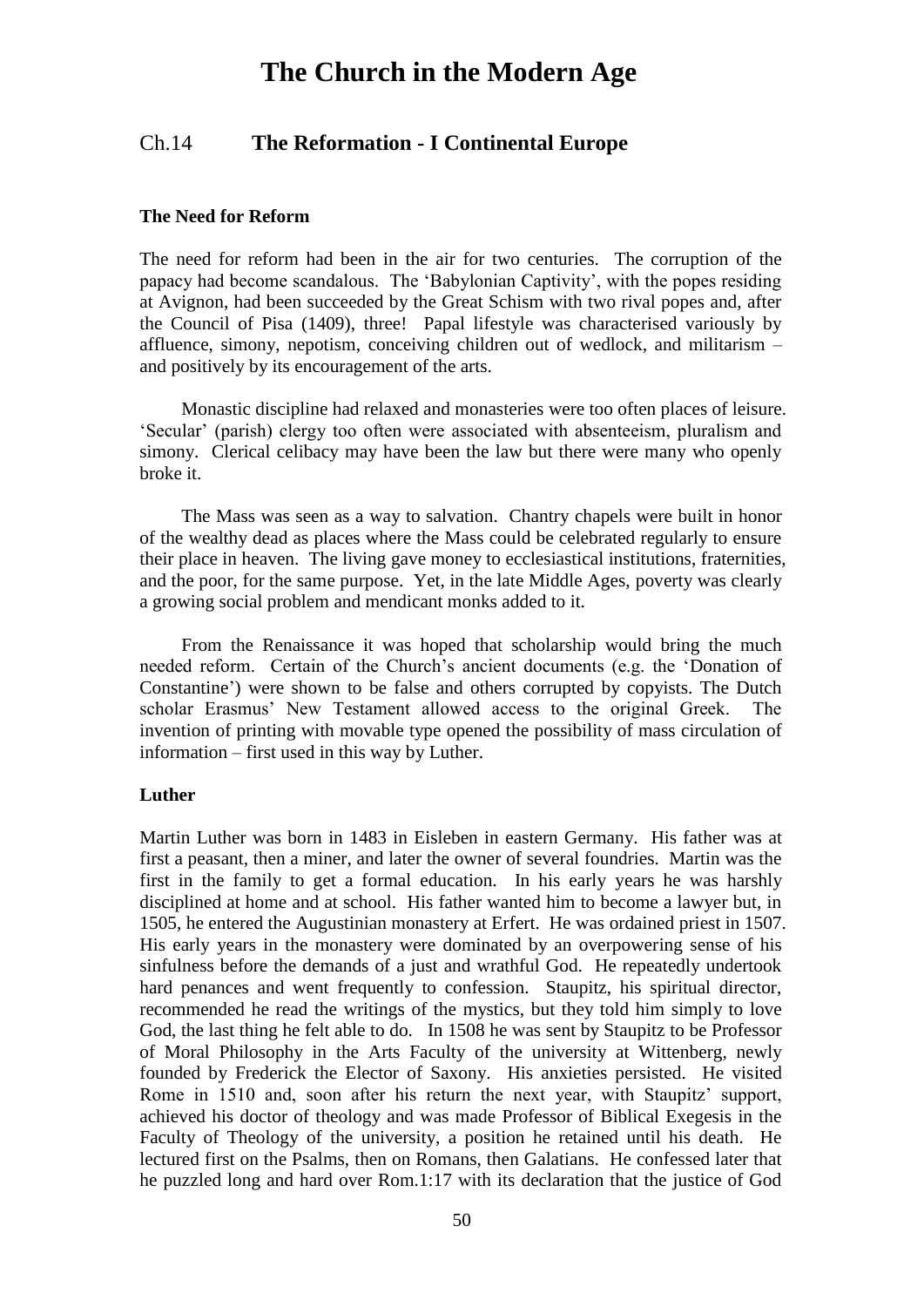could be received by faith. The same Greek word means 'justice' and 'justification'. Then light dawned as he came to realize that justification is not what the sinner earns but what he can receive by faith. And 'faith is …a heartfelt confidence in God through Christ that Christ's suffering and death pertain (relate) to you and should belong to you.' (*LW* 22.369) Luther's discovery took away his fears. He also convinced most of his colleagues at the university<sup>1</sup>.

In 1517 Pope Leo X wanted a lot of money quickly for the rebuilding of St. Peter's basilica in Rome. In this cause the Dominican Tetzel came near Wittenberg selling indulgences promising remission of the penalty for sin, even for those in purgatory. He cried:

> "As often as a coin in the coffer rings, a soul from purgatory springs."

People from Wittenberg came back delighted they too had purchased tickets to heaven. Luther was incensed and speedily composed 95 theses against this false system, nailing them to the door of the castle church for public debate. He also sent a copy to Archbishop Albrecht of Mainz, who promptly forwarded it to Rome. Luther received a reply from the pope's theologian Prierias which said, in effect, that the pope has the power to do what he likes and anyone who denies this with regard to indulgences is a heretic. Luther was summoned to Rome within 60 days. As he did not go he was tried in his absence and instead ordered to appear before Cardinal Cajetan at Augsburg to recant. He duly appeared but would not recant.

In 1519 Luther met in public debate John Eck, who would not debate on biblical matters but managed to get from him statements that he supported the condemned heretic John Huss, and believed a pope and a General Council of the Church may err. Eck then went to Rome to assist in the preparation of the bull *Exsurge Domine*, issued in June 1520, which threatened Luther with excommunication if he did not recant within 60 days. On the  $60<sup>th</sup>$  day Luther, with the faculty and students of Wittenberg university in attendance, publicly burnt a copy of the bull and a set of canon law. On 3 rd January 1521 the final bull of excommunication *Decet Romanum Pontifice* appeared. But Frederick, Elector of Saxony, supported his professor and would not surrender him, insisting there be a fair trial.

### **Luther's Theology**

Luther's watchwords were *sola fide* (by faith alone) and *sola scriptura* (by Scripture alone). All doctrine needed to be justified by the Word of God – 'Word' here referring first to Christ, then to that which reveals him, the Bible.

In 1520 Luther wrote three influential treatises:

### An Appeal to the German Nobility

Luther declared *all* Christians are priests by baptism (1 Pet.2:9; Rev.5:10). The temporal power (state) has been appointed by God to punish the bad and protect the good. This should apply to abuses in the Church as well. They should abolish tributes to Rome, the celibacy of the clergy, masses for the dead etc. He also appealed for universal education of boys and girls (a theme he developed over the years), and urged that every place should take care of its poor and all begging be forbidden. (Later, in Wittenberg a common chest was established for poor relief, low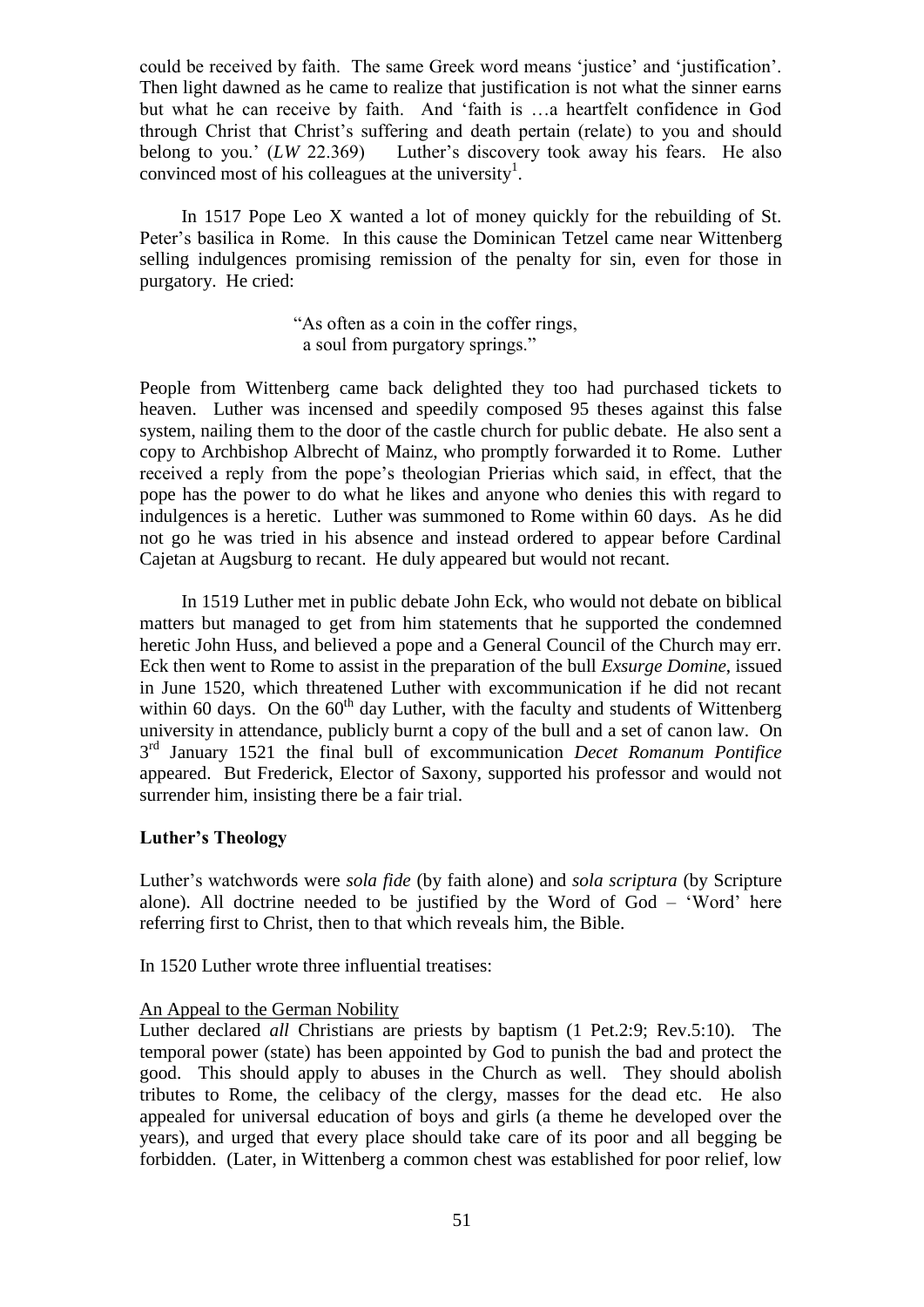interest loans were provided for artisans and workers, and the education and training of the children of the poor subsidised.)

### The Babylonish Captivity of the Church

In this document Luther attacked the sacramental theology of the Church. He denied there were 7 sacraments. He lamented baptism's assurance of salvation had been obscured by the penitential system. He declared that Communion should be given 'in both kinds<sup>'</sup> (bread *and wine*), and repudiated transubstantiation<sup>2</sup> as Aristotelian and foreign to the Bible and put forward what was later called 'consubstantiation' – that, after consecration, the Body and Blood of Christ are present together with the bread and the wine. He denied that this sacrament was ever intended to be a good work (to earn 'merit points') or to repeat Christ's sacrifice. Neither concept is Scriptural.

#### The Freedom of the Christian

Here at some length he put forward 'justification by faith', declaring it brought freedom to the human soul, which must then issue forth in service to others.

#### **The Subsequent Course of Events**

At the Diet of Worms (1521), attended by Emperor Charles V, Luther refused to recant and was placed under an imperial ban. His writings were condemned as heretical and ordered to be burnt. On Luther's way home his protector Frederick, Elector of Saxony, arranged for him to be kidnapped for his own safety and to be taken to the Wartburg Castle, where he remained in disguise for the best part of a year. There he began translating the New Testament from Erasmus' Greek edition into German.

Meanwhile, back in Wittenberg, Carlstadt, Dean of the Faculty, began translating Lutheran teaching into practice. On Christmas Day 1521 he celebrated Eucharist without vestments, pronouncing the consecration in German (not Latin) and distributing Communion in both kinds. Also he was filled with destructive zeal against images, which once he had been taught to honor and worship. Then in January he married at a public ceremony, seeing it as a model for other priests. (Not until 1525 did Luther marry the former nun Katherine von Bora. They had in time six children.) The Elector and Luther's trusted assistant Melanchthon were unhappy at the speed of the changes being introduced so, in March 1522, Luther discharged himself from the Wartburg and returned to Wittenberg where he preached a series of sermons on the need to temper faith with love and patience for those who could not change so fast. A coolness entered the relationship between Luther and Carlstadt, who before long resigned from his university post and went from the town to parish work.

1524-6 saw the German Peasants' War. Their tract *The Twelve Articles*  revealed a Christian commitment besides declaring they only wanted their legitimate rights. Luther urged peaceful negotiation, but the momentum for war was already too strong. Later he wrote a tract *Against the Robbing and Murdering Hordes of the Peasants* urging the rulers to slay the rebels as one might kill a mad dog to avoid worse trouble. C. 100,000 peasants were killed and Luther's name was tarnished.

Two Diets at Speyer (1526, 1529), through which the Emperor intended the Reform movement to be crushed and reunited with the Church, were inconclusive. At the second those supporting the reforms were outnumbered but presented an official *protestatio –* from which came the term 'Protestant'.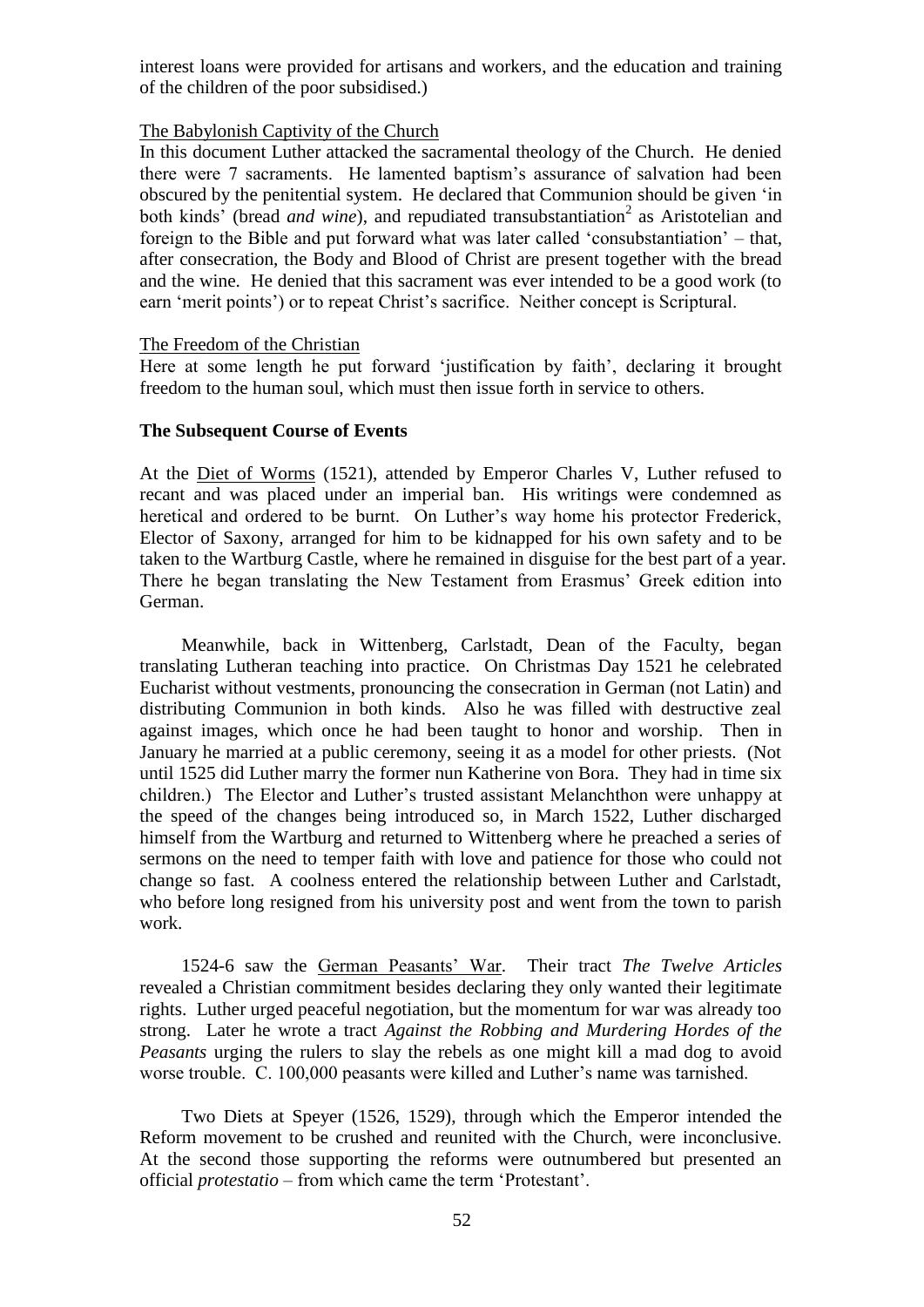In 1529 Luther published his *Small Catechism* (for home use) and his *Large Catechism* (for use by clergy in church). They contained the ten commandments, the Lord's Prayer, the creed, brief expositions of baptism and the Lord's Supper, instruction for confession, morning and evening prayers, and grace for meals. They employed a question and answer style.

At the Diet of Augsburg, in Luther's absence, the reform case was put by Melanchthon (and was later known as the 'Augsburg Confession'), but Charles was only interested in its defeat. The Protestants were given until  $15<sup>th</sup>$  April 1531 to unite with the old faith. They refused, but the Turkish invasion of eastern Europe meant Charles needed their support. Not until 1546 did he attack their Schmalkaldic League, temporarily defeating it. Luther died shortly before the war began, but his cause continued to grow.

#### **Zwingli**

Ulrich Zwingli was born in 1484, into a well-to-do peasant family at Wildhaus, a village in the Swiss Alps. Both his father and his grandfather had been local magistrates. He was an intelligent boy and learnt Latin at the age of ten. From school he went to the University of Vienna, where he encountered humanist teaching, and the University of Basle, where he also trained in theology and philosophy. He was ordained priest in 1506. From 1506-16 he was priest of the village of Glarus. While there he pursued his interest in classics and the Church Fathers, taught himself Greek, and was introduced to Erasmus. With Erasmus' Greek New Testament he could study the original without traditional interpretations. Erasmus taught hum to seek the simple meaning of the biblical text, putting forward Jesus as the model for Christian life.

In 1513 and 1515 he went as chaplain with contingents of Swiss mercenaries from Glarus to fight in Italy. Mercenaries were Switzerland's chief export at the time, it seems; Swiss pikemen being renowned for their skill and ferocity. He witnessed bloodshed at first hand including the death of 1000s of Swiss at the hands of the French in 1515. He learnt the pain of ministering to the families of the dead on his return home. He publicly denounced the mercenary system, and wrote against it, seeing it as eroding Switzerland morally and socially. This led to tensions with the magistrates of Glarus, who were not sad when, in 1516, he moved on to Einsiedeln to be chaplain to the many pilgrims who flocked to the shrine of the Black Virgin. What he experienced there strengthened his desire for reform. His fine preaching led to his election in 1518 to be People's Preacher at the Old Minster in Zurich, a post he retained for the rest of his life.

At the Mass on  $1<sup>st</sup>$  January 1519 he began a new approach. Instead of following the Church lectionary he began a series of sermons that would go in sequence right through St. Matthew's Gospel expounding it. He later did the same with other N.T. books. It proved popular. He was putting forward the principle that all things must be judged by Scripture. It led him to challenge many aspects of church life. In 1522 the Great Council of Zurich endorsed his preaching from the Bible rather than from Scholastic philosophy. His bishop, the Bishop of Constance, was not happy and so, in 1523, the magistrates arranged a 'disputation' in the town hall between Zwingli and Johann Faber, Vicar General of the bishop. Zwingli won the day and afterwards prepared Sixty-Seven Articles, the charter of the Zurich Reformation. The Old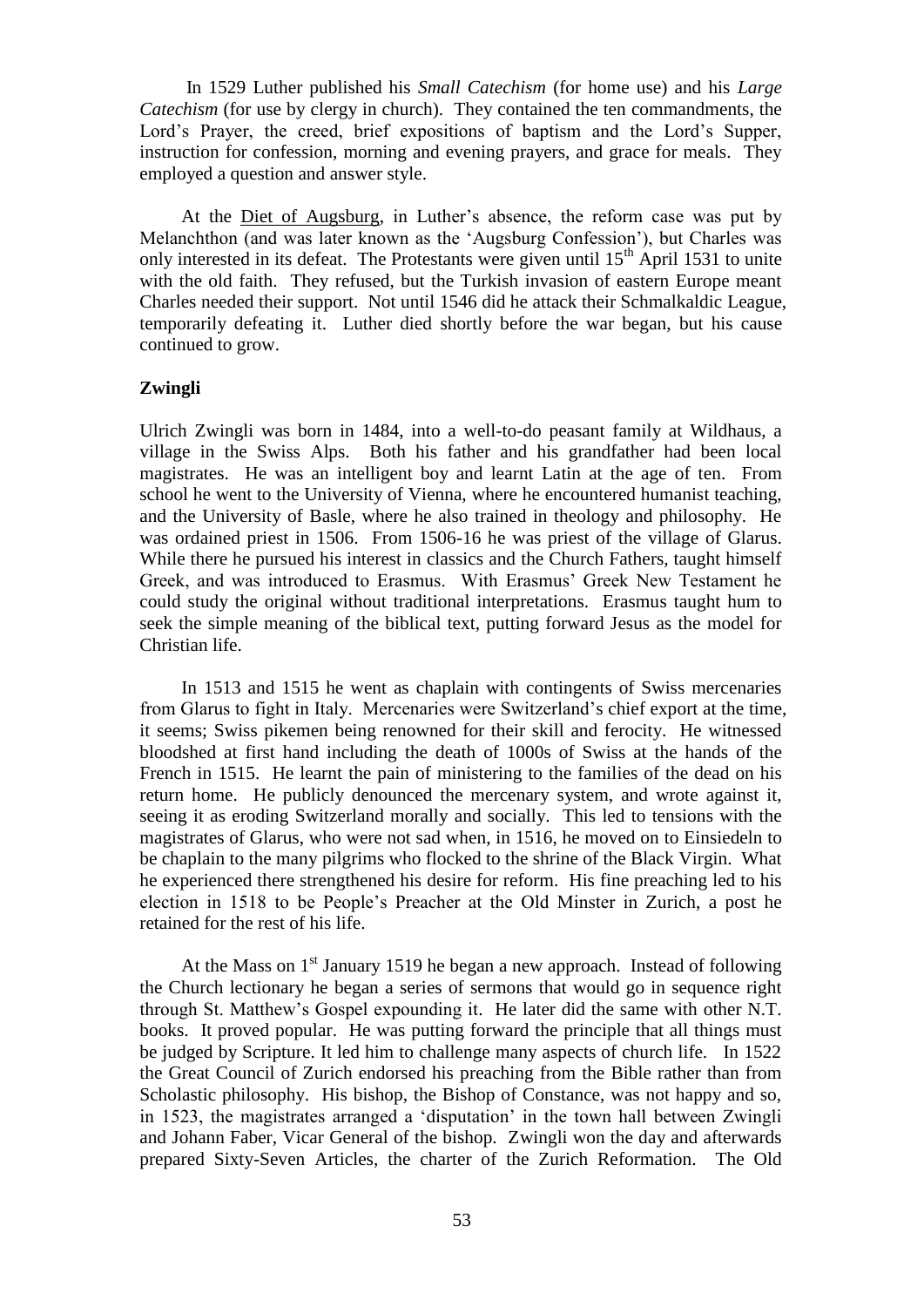Minster was made independent of episcopal control. Images and pictures were removed from the church. Problems with Anabaptists were to follow.

In 1524 Zwingli publicly married Anne Meyer, a widow he had been living with for some time. By 1524 too he had come to believe in the symbolic interpretation of the Eucharist. The Mass was finally abolished by the civic authorities in Zurich in 1525. That year Zwingli began to write a series of articles against Lutheran eucharistic doctrine. Preachers moved out from Zurich leading to a rapid spread of the reform movement throughout Switzerland and southern Germany. Philip of Hesse wanted a common front between the Protestants so, in 1529, arranged a meeting of Luther and Zwingli (and others) at Marburg castle, but each vigorously defended his own doctrine. Zwingli thought Luther's view still very close to Rome's. He claimed Jn.6:63 in support of his own symbolic view (the bread and wine in the Lord's Supper *symbolize* the body and blood of Christ crucified).

'The Lutherans continued to hold that Christ is really present in the eucharist for all recipients, whereas the Zwinglians maintained Christ's presence is only in the hearts of believers…for Zwingli the Lord's Supper was an act of thanksgiving for the gospel; for Luther it was a concrete offer of the gospel.'

(Lindberg)

Yet they parted on reasonably friendly terms noting they held many common beliefs about the errors of Rome regarding this sacrament.

The Protestant cantons (states) of Switzerland started an economic blockade of Catholic cantons that refused to admit Protestant preachers. This aroused the hostility of the five Forest Cantons. In 1531 they mounted a surprise attack on the unprepared forces of Zurich. At the second battle at Cappel, where as chaplain of the Zurich forces Zwingli held the banner, they were overwhelmed and he was killed. But his cause did not perish. It was agreed that where the Swiss Reformation was established it would be allowed to continue.

#### **The Anabaptists**

The Reformers' putting forward the Bible as the basis for Christian life had further ramifications, particularly for those with no knowledge of the Church Fathers. There were those who noticed that baptism in the New Testament was given to those who had faith in Christ, and that there was no indisputable evidence of infant baptism. They therefore declared that no infant should be baptized and that adults baptized as infants should now as believers be rebaptized. Hence their name 'Anabaptists' (= 'rebaptizers'). Because Anabaptists failed to convince whole communities that this was right they turned to local congregations of voluntary members, who regarded themselves as set apart from the state. The one true Church consisted only of true believers whose identity was revealed by tests of conduct and belief. Those failing these tests were banned.

Whilst Anabaptists were found elsewhere, the major center of the movement was Zurich. Their reputed founder was Conrad Grebel (1498-1526), who had studied at the University of Paris under the humanist Le Fèvre d'Etaples. As a student he engaged in riotous parties so his father withdrew his allowance and, in 1520, he returned to Zurich where, through the influence of Zwingli and the woman Grebel was to marry, he was converted. It was not long before he came to think Zwingli was more concerned about the government than the Gospel, and that the magistrates were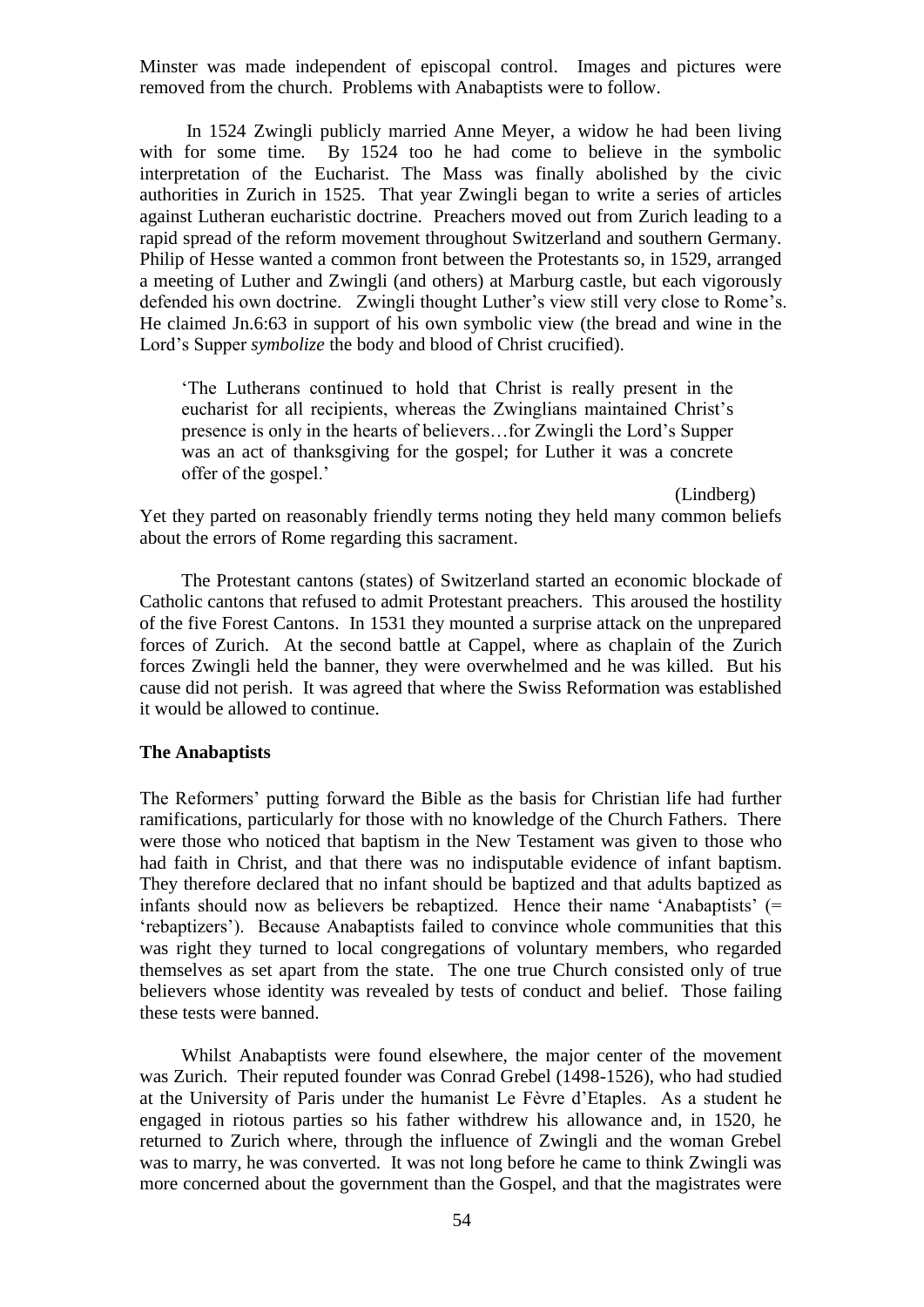very slow in implementing changes. He challenged Zwingli about this in a dispute in 1523. At another dispute in 1524, which dealt with the issue of baptism, Zwingli dominated and insisted all unbaptized babies be baptized. But afterwards Grebel and a small group of others who dissented met and in all fifteen were rebaptized. They went on to make various protests and one even called Zwingli 'Antichrist'. Zwingli and the Zurich magistrates saw them as disruptive, ignorant and a civic liability since they rejected obligations to the state (paying tithes, undertaking military service etc) and laws were enacted to punish them severely. Grebel in fact died of the plague in 1526. George Blaurock was whipped out of town. Felix Mantz was the first to suffer from a new law against them: death by drowning (1527).

The Wittenberg reformers too had had some problems. Thomas Münster (c.1489-1525) had once attended lectures at Wittenberg and, in 1520, became a preacher at Zwickau, an industrial town in south Saxony. He addressed the socially discontented and encouraged the leaders of the 'Zwickau prophets', Anabaptists who claimed guidance from dreams and visions, said that people should be taught by God's Spirit alone and that the end of the world was imminent. (Their three leaders visited Wittenberg in 1521 while Luther was in the Wartburg, and caused a stir.) Münster and they were soon excluded from Zwickau. He went on to support the Peasants' War, convinced that the struggle of the saints in the Last Days had begun. After the rebels' final defeat in 1525 he was tortured and executed.

Other Anabaptists followed Melchior Hoffmann (c. 1500-43), a furrier and lay preacher influenced by Carlstadt, who preached that all should accept baptism into the pure Church of Christ in preparation for Christ's return and the end of the world in 1533. He proclaimed himself to be the prophet Elijah (Malachi 4:5) and went to Strasbourg, which was to be the 'New Jerusalem'. The local authorities were not impressed and imprisoned him until his death in 1543.

Some others transposed his prophecy to Münster where, in 1533-35, they attempted to establish a kingdom of saints, ejecting all who would not be rebaptized. Amongst the measures they introduced was polygamy, justified by the Old Testament. Their last leader Jan of Leiden called himself 'king of righteousness' and 'the ruler of the new Zion'. The city was besieged by troops supporting the ejected bishop. When, in 1535, the city was captured nearly all the inhabitants were slaughtered.

No other Anabaptists attempted to restore the world to primitive Christianity. Future Anabaptist movements were marked by withdrawal from the world - Mennonites (after Menno Simons) and Hutterites (after John Hutter) formed communities sharing their possessions. They continued to experience persecution throughout Europe and eventually found their main permanent home in the North American continent.

#### **Calvin**

John Calvin was born in 1509 in the cathedral town of Noyon, c.100km north-east of Paris. His father was secretary to the bishop; his mother died when he was young. He studied theology at the University of Paris, where he became acquainted with humanism, gaining his MA in 1528, and then, at his father's insistence, studied law at Orleans then Bourges. His father died in 1531 and Calvin returned to Paris to develop further his interest in humanism.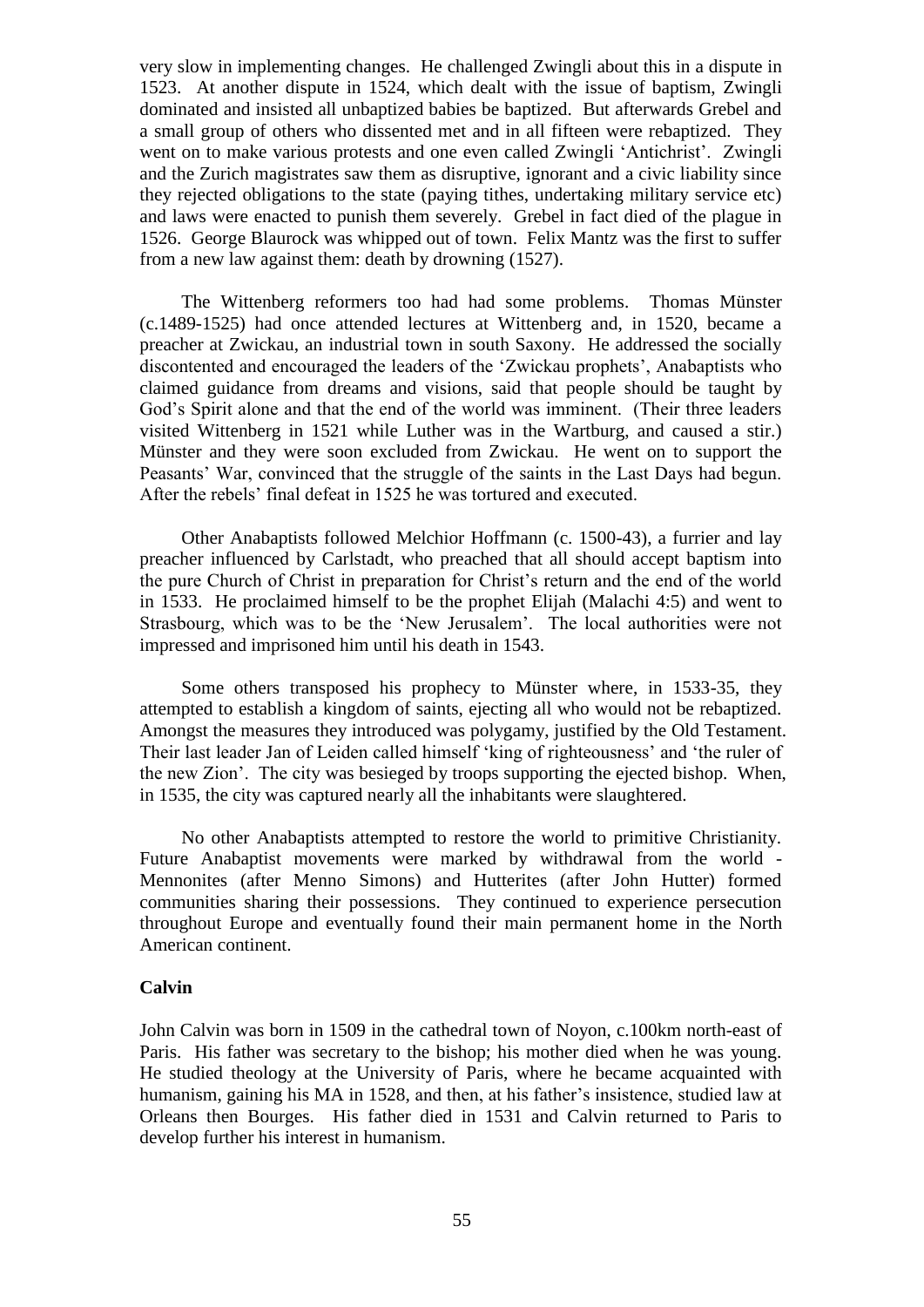A private person he recorded little of his personal life, but appears to have been converted to the Reformation cause in 1533, soon having to flee from Paris. The next year he returned to Noyon to surrender the ecclesiastical benefices he had held from the age of 12, which had given him some financial support. It is not clear whether he was ever ordained. In 1535 he arrived in Basel where he produced the first edition of his systematic theology *The Institutes of the Christian Religion* (1536). It was over 500 pages long and, based on Luther's *Short Catechism*, had just six chapters dealing with: the Ten Commandments, the Creed, the Lord's Prayer, the Sacraments, Roman Abuses of the Sacraments, and Christian freedom. It was in Latin and proved very popular, selling out in nine months. Subsequent enlarged editions produced over the years were in pairs – Latin and then a French translation. The last edition in his lifetime (1559 Latin, 1560 French) had become four volumes consisting of 80 chapters:

Bk. 1 – God, Creator and World Ruler Bk. 2 – God, Redeemer in Jesus Bk. 3 – The Work of the Holy Spirit Bk. 4 – Church and Sacraments

His great theological and classical knowledge, and his clear, pithy style made him the most influential writer among the reformers. This work rapidly became the *Summa Theologicae* of Protestantism.

In 1536 he was travelling to Strasbourg to live the life of a theologian and teacher when imperial troop movements made him detour through Geneva. There the Reformation had been planted in 1533 by William Farel from Protestant Bern to the north. The Mass was suppressed in 1535 and, in May 1536, a general assembly of citizens had declared their desire "to live according to the gospel and the Word of God". But no structure for this had yet been created. Farel saw Calvin, though only 27, as the ideal person to do this – but the latter required a lot of persuasion! When Calvin finally agreed, the reforming path was far from easy. The General Council of the city would not enforce the confession of faith drawn up by Calvin for all residents and denied Farel and Calvin the right to excommunicate unrepentant sinners. On Easter Day 1538 they refused to obey the City Council's instructions to conform to the Zwinglian religious practices of Bern, and were immediately dismissed.

Calvin went to Strasbourg at the invitation of reformer Martin Bucer to pastor its French congregation. There he spent three happy years learning from Bucer about church organisation, producing a French liturgy, French psalms and hymns, revising the *Institutes,* and publishing an exposition of the Epistle to the Romans and a treatise on the Lord's Supper. In 1540, he married Idelette de Bure, widow of an Anabaptist he had won over. Meanwhile, while Calvin and Farel were away from Geneva, the church there was in disarray and, seeing his opportunity, Cardinal Sadoleto wrote to the Little Council (the executive of the General Council) appealing to the people of Geneva to return to the Catholic Church. The Little Council invited Calvin to reply, which he did so effectively that it was not long before they invited him back to Geneva. Again he was most reluctant to go but, after persuasion by Farel and Bucer, returned in 1541 on condition that he be allowed to draw up rules for church life. He issued his Ecclesiastical Orders within six weeks of returning and they were accepted with only minor amendments. They specified there should be four categories of minister:

doctors – to study and teach Scripture

pastors – to preach, administer sacraments, instruct and caution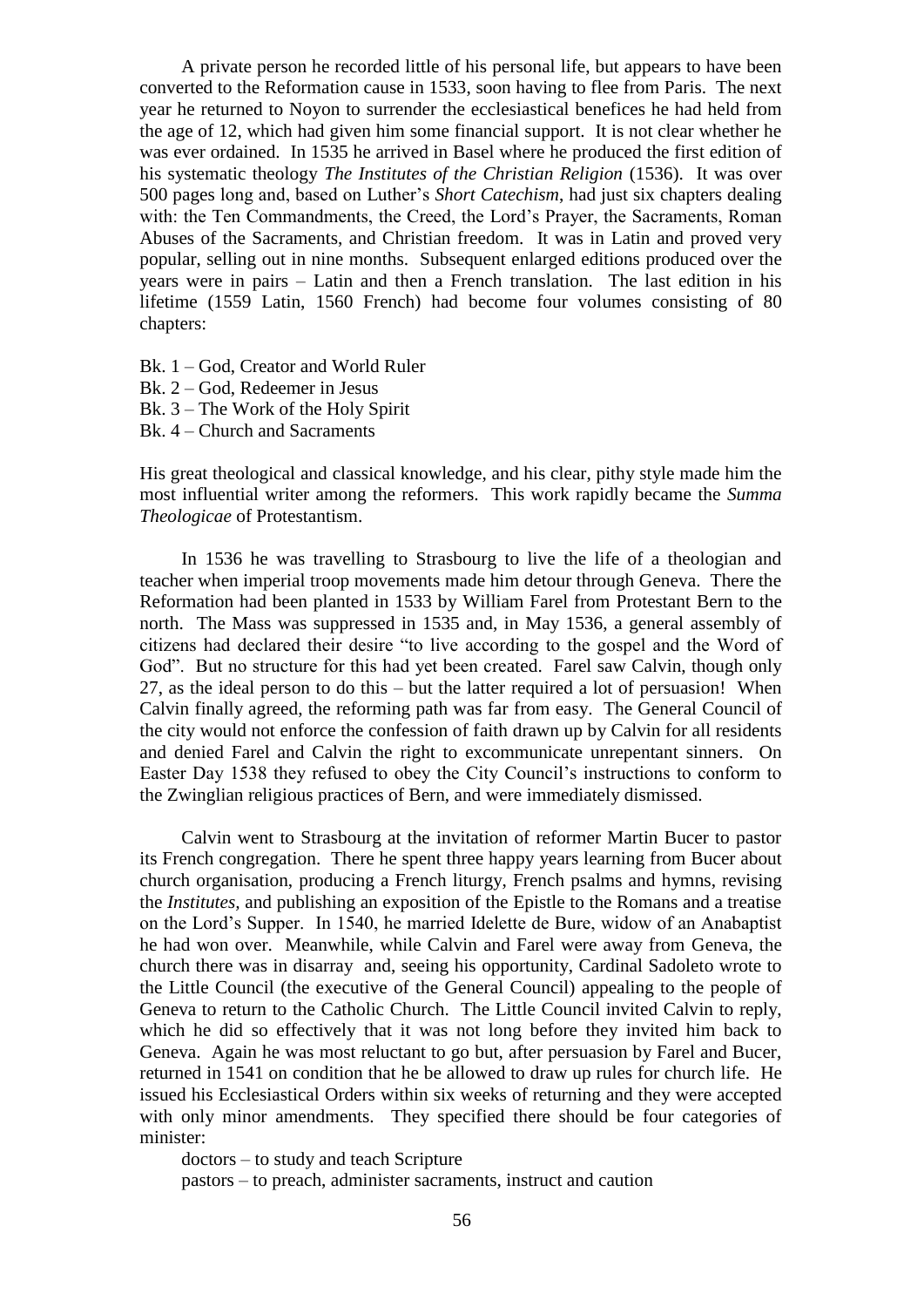deacons – to supervise charitable works

(lay) elders – to maintain discipline in the community.

The elders and pastors together formed the Consistory whose job was systematic supervision of the moral behaviour of the population of the city. They instilled respect for Calvin's authority even if at times their zeal felt like a moral reign of terror! They could excommunicate those who had committed serious offences. Though this was a Puritanical regime it was also one that cared for people's social needs. Occasionally people were executed, most notoriously Michael Servetus, a Spanish doctor with blatantly heretical views, who was burnt at the stake in 1553 – an act which won Calvin widespread applause.

Calvin's great joy was establishing the Geneva Academy in 1559, which trained youth from Geneva and students from many parts of Europe, supplying leaders for Reformed churches in many countries. He died in 1564 and received great tributes. Reformed (Calvinistic) Protestantism reached its peak in England in the  $16<sup>th</sup>$  and  $17<sup>th</sup>$ Cs, but in Scotland (chiefly through John Knox) and in the Netherlands has been the form of the established church to the present day.

Some of Calvin's theological views:

- 1. The Scriptures are the supreme authority for Church life and doctrine.
- 2. In the important doctrine of 'justification by faith' it is *Christ's*  righteousness that is imputed to the believer.
- 3. Predestination should be accepted because it is taught in Scripture and a comfort to the believer. (He expounds it in the *Institutes* but apart from that mentions it little. It was a later generation of Calvinists that made it central to Calvinism.)
- 4. On the Lord's Supper, closer to Luther than Zwingli, he taught 'Jesus Christ is truly given to us under the signs of the bread and the wine' to nourish our souls.

#### **Notes**

- 1. From Philipp Melanchthon, Professor of Greek at Wittenberg, he learnt that the word for 'to be justified' in Greek meant 'to be counted as righteous' or 'to be declared righteous'. (It is a legal term.)
- 2. The Roman Catholic teaching that, at their consecration, the underlying substance of the bread and wine, though not their appearance is changed into the body and blood of Christ.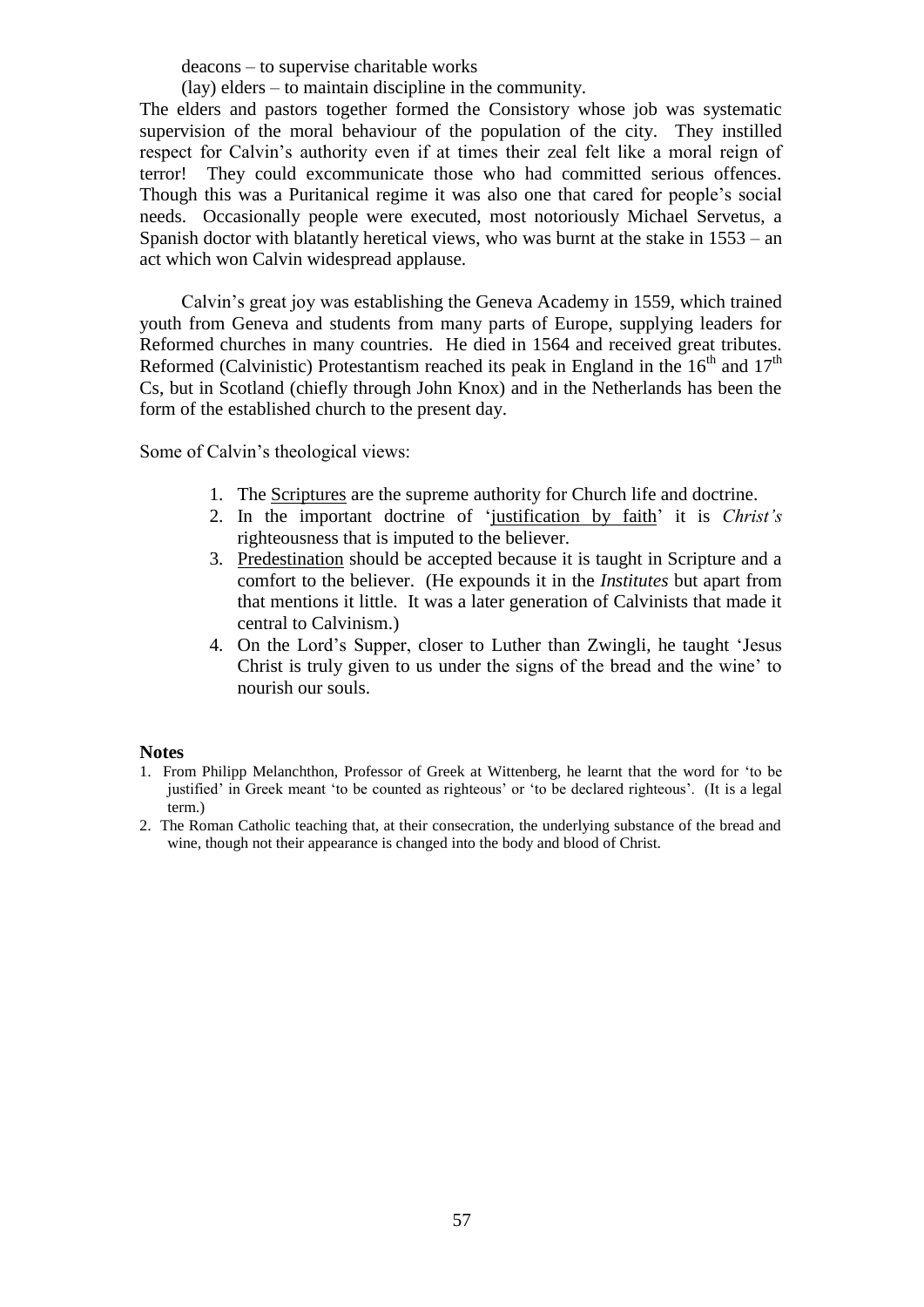### **Henry VIII** (1491-1547, King from 1509)

At the beginning of the  $16<sup>th</sup>$  C Scotland was allied with France, England with Spain. To cement the latter tie Henry VII arranged the marriage of his first son Arthur to Catherine of Aragon, a daughter of Ferdinand of Spain. Arthur died within five months. To continue the link it was decided Catherine should marry Henry's second son, the future Henry VIII, still a minor. Because such a marriage was prohibited by Canon Law a special dispensation was obtained from the pope and, when Henry was old enough, the marriage took place. It was not a happy one. Mary Tudor was born but there was no male heir. By 1526 Henry was tired of Catherine, wanted a male heir, and was in love with one of the ladies of his court, Anne Boleyn. He wanted an annulment of his marriage to Catherine on the grounds that it was illegitimate. But Pope Clement VII was virtually the prisoner of Emperor Charles V, nephew of Catherine, and would not comply. Henry tried many ploys to get his way. In the end he followed the advice of Thomas Cranmer, a Cambridge academic, and consulted the theologians of Oxford, Cambridge and a number of Continental universities on the legality of his first marriage. They agreed it had not been valid. In 1532 Henry secured Cranmer as Archbishop of Canterbury and, next year, married Anne Boleyn. The pope annulled the marriage and excommunicated Henry. Henry had another daughter!

In 1534 Acts of Parliament terminated the payment of annates and other contributions to Rome and declared Henry and his successors 'Supreme Head of the Church of England'. It was accompanied by a Treasons Act forbidding denial of this supremacy. Sir Thomas More, Henry's former Chancellor, refused to accept that a layman could be head of the church, and was executed. In 1536-8, anxious for more money, Henry allowed his minister Thomas Cromwell to suppress the monasteries to gain their land and revenues. In 1536 Anne was executed, allegedly for adultery. Henry's next wife was Jayne Seymour who bore him a son, the future Edward VI, but died in childbirth. (Henry's later wives were Anne of Cleeves, Catherine Howard, and Catherine Parr.)

Though Henry vacillated and, when feeling threatened by Catholic powers on the Continent, explored joining the Protestant Schmalkaldic League, he remained at heart a Catholic. In 1538 through the influence of Cromwell and Cranmer an Injunction ordered an English Bible to be placed in every parish church, but Henry would go no further and, in 1539, issued the Six Articles ordering acceptance of transubstantiation, communion in one kind, clerical celibacy, monastic vows, private confession and private masses. Nevertheless Reformation ideas, which had much support in the universities of Cambridge and Oxford and among London merchants and others, continued to spread throughout his reign. Henry died in 1547.

### **Edward VI** (1537-53, King from 1547)

Edward came to the throne at the age of nine, a sickly child who lived only six years but, due to the positive attitude of his Protectors the Duke of Somerset and then the Duke of Northumberland, the Reformation cause proceeded rapidly during that time. In 1547 Acts of Parliament repealed the Six Articles and restored the cup to the laity. In 1549 clerical marriages were recognized. In 1549 Cranmer published the first English Prayer Book embodying more conservative changes. In 1552 his second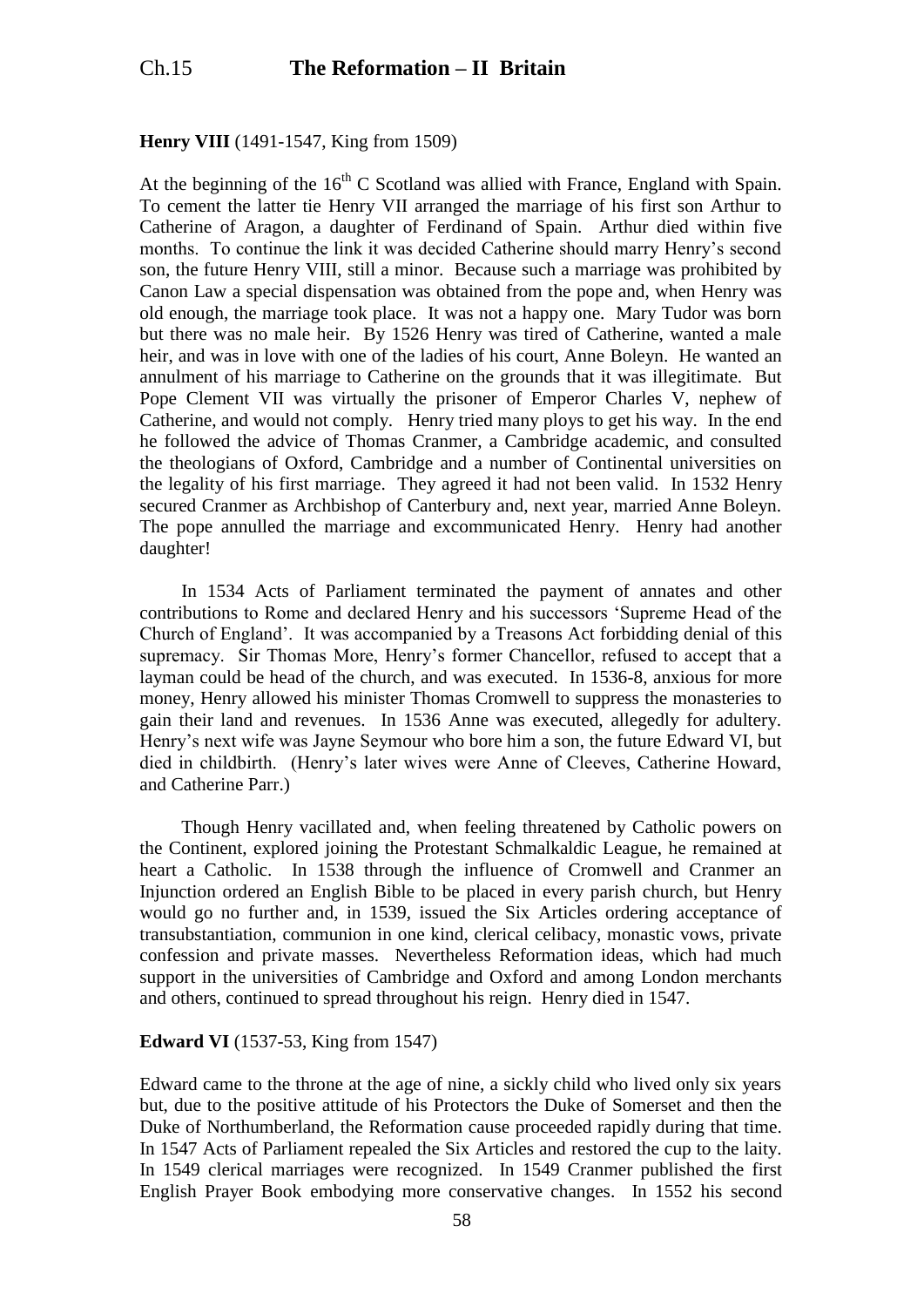English Prayer Book reflected more the views of the Swiss reformers. In 1553 The Forty-Two Articles defined the doctrinal position of the Church of England and were a compromise between Lutheran and Calvinist theologies.

### **Mary Tudor** (1516-58, Queen from 1553)

Mary was a militant Catholic, embittered by what had happened to her mother and the virtual declaration that she was an illegitimate child. She had the support of her cousin Emperor Charles V and, in 1554, married Philip II of Spain. This did not enhance her popularity in England – and the marriage did not prove a success. Late in 1554 England officially returned to allegiance to the pope, heresy laws were restored and trials began. Nearly 300 Protestants in all were condemned to death by burning, almost all for 'false' eucharistic doctrine, most notably Archbishop Cranmer and Bishops Latimer and Ridley. Many other Protestants were imprisoned or fled into exile. The latter resorted to Protestant centers on the Continent and returned later more zealous! She has gone down in history as 'Bloody Mary'; the outcome of her five-year reign was a strengthening of the Protestant cause.

### **Elizabeth I** (1533-1603, Queen from 1558)

Elizabeth came to the throne at 25 and could only have been a Protestant, but she was a moderate one. The pro-Catholic laws enacted by Mary were repealed. She changed her title to 'Supreme Governor of the Church of England' to cause less offence. In 1559 a slightly revised version of the 1552 Prayer Book was introduced. One of its changes was to combine the Holy Communion's words of institution found in the 1549 and 1552 books. Disgruntled Protestants called it a 'mingle mangle'! The Scottish Calvinist reformer John Knox declared she was 'neither good Protestant nor yet resolute papist'. Her great desire was to hold the realm together. Her long reign allowed time for consolidation of the Reformation cause in England, but there were many Catholic plots to unseat her, often centered around Mary, Queen of Scots, whom reluctantly she had executed in 1587. The Puritan movement also grew strong towards the end of her reign. Important writers of her period were John Jewel, Bishop of Salisbury, whose *Apology for the Anglican Church* (1562) was chiefly against Roman Catholics; Richard Hooker, whose *Treatise on the Laws of Ecclesiastical Polity* (1593-1662) is the classic apology for Anglicanism as the *via media;* and John Foxe, whose *Book of Martyrs* (Eng. 1563) was soon ranked next to the Bible. The papal bull *Regnans in excelsis* (1570) excommunicated and deposed Elizabeth.

### **Scotland and beyond**

The Reformation established a Presbyterian Church of Scotland in 1560, in large part due to the influence of John Knox who had spent some time with Calvin in Geneva. During the periods 1612-37 and 1660-90, under the influence of the Stuart kings, episcopacy was reintroduced. After the revolution of 1690 the majority Church of Scotland returned to Presbyterianism, but a minority formed the Episcopal Church of Scotland, a fairly 'catholic' form of Anglicanism. After the American War of Independence legal difficulties prevented the Church of England from consecrating S. Seabury bishop of the newly established Protestant Episcopal Church in that country so, in 1784, he received episcopacy from the Episcopal Church of Scotland.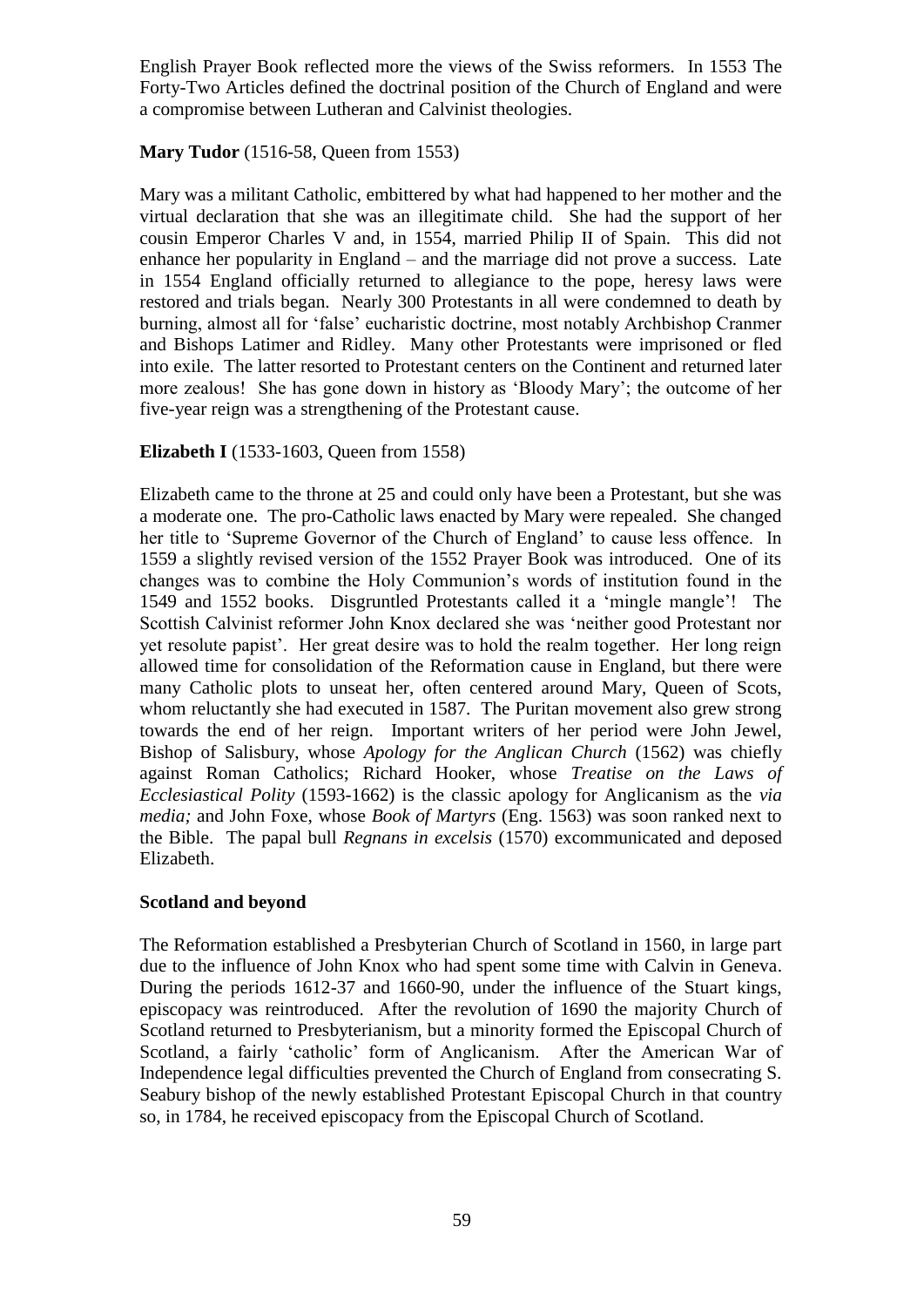This was a piecemeal development, experienced differently in different countries. It consisted of a desire to develop the spiritual lives of individuals. There was in Italy some attempt to draw on the insights of the Protestant Reformation. Besides this, and more in keeping with traditional Catholic spirituality, a considerable number of new religious orders were founded in the early decades of the  $16<sup>th</sup>$  C. The Jesuit Order, intended originally to convert the Muslim Turks, was instead directed primarily against the Protestants in Europe. The Inquisition and the Index were similarly employed. At last, long after Luther and the emperor called for one, a general (?) council of the church convened at Trent which redefined Catholic doctrine in opposition to the Protestants and also went on to attack the glaring abuses in its own church life.

### **Italian Evangelicalism**

There were those in the first half of the  $16<sup>th</sup>$  C who sought to assimilate the insights of Luther and other reformers within the Catholic Church. By the 1520s they were called *spirituali.* They emphasised biblical teaching and the doctrine of justification by faith. This led to the anonymous publication *Beneficio di Cristo* (1543). Some people formed Lutheran communities, others like Bernardino Ochino, the Vicar General of the Capuchins (see below) and his friend Peter Martyr Vermigli, an Augustinian prior, joined Calvin in Geneva.

Cardinal Contarini (1483-1542) had had, in 1511, a spiritual experience somewhat similar to Luther's. He attended the Diet of Worms as Venetian ambassador at the court of Charles V and was later ambassador to the papal court. He became famous as a theologian and c.1530 wrote against Luther. In 1535, when only a layman was made a cardinal and, in 1541, reached agreement with Melanchthon on justification and other theological issues at the Regensburg colloquy, but neither Luther nor the pope would accept it, feeling truth had been distorted. His death the next year was a serious blow to liberal Catholicism which anyway appears not to have drawn the conclusion that theological reform should lead to institutional reform of the church – or did it simply lose its nerve in the face of the Inquisition and overwhelming opposition ?

### **The New Orders**

The **Theatines,** (named after Theate, the see of one of their founders Bishop Carafa, later Pope Paul IV) were founded in 1524 to raise the standard of the life of secular clergy by getting them to take the three monastic vows of poverty, chastity and obedience.

The **Capuchins** (named after their square cowl or *capuche*), founded in 1526, were reformed Franciscans emphasising poverty, asceticism and contemplative prayer. They won popularity through their enthusiastic preaching and missionary work, but were nearly suppressed after the defection of their Vicar General Ochino to the Calvinists.

The **Barnabites**, founded c.1530 in Milan, were named after their church of St. Barnabas. Besides the usual monastic vows their rule provided for the study of St. Paul's epistles and for education and mission work.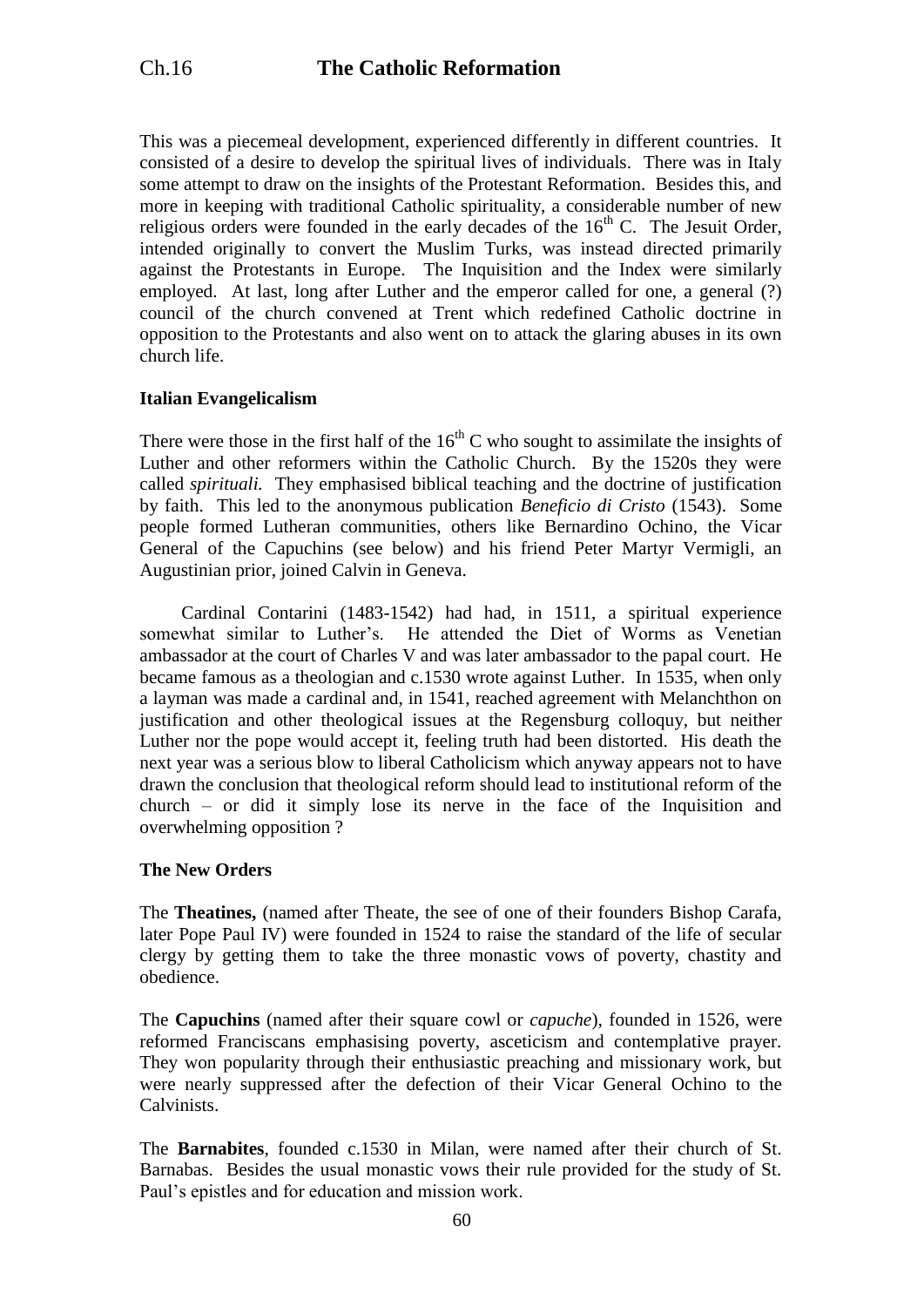The **Ursulines**, founded in 1535 by Angela Merici to care for 'fallen' girls, afterwards undertook the education of girls and are the oldest and largest teaching order of women in the Catholic Church.

The **Jesuits** (Society of Jesus) were founded by Ignatius Loyola (1491-1556) of a noble Spanish Basque family, who abandoned his quest to be a knight after a cannon ball smashed his right leg during the siege of Pamplona in 1521. During a long convalescence at his family castle he read Ludolf of Saxony's *Life of Christ* and *Flowers of the Saints* and concluded God wanted him to become a spiritual knight defending the church. He made a confession of sins and hung up his sword at the altar of the Blessed Virgin Mary in Montserrat, then changed clothes with a beggar and, unable to go to Jerusalem because of an outbreak of the plague, spent a year's retreat locally, during which he developed his *Spiritual Exercises,* a four-week course designed to bring about the spiritual mastery of a person's will and make him submissive to the will of God. It consists of:

Pt.  $1 - a$  systematic consideration of sin and its consequences

- 2 meditation on the life and kingdom of Christ
- 3 focuses on the story of Christ's passion (suffering and death)
- 4 meditation on the risen and glorified Christ

He visited the Holy Land where he met with opposition from the Franciscans and returned home feeling the need to gain a thorough education. It took eleven years: first among young students at Barcelona, then at the Universities of Alcalá, Salamanca and Paris. In 1534 he with six companions (including Francis Xavier) took lifelong vows of poverty, chastity and obedience, offering themselves to the pope for service in the Holy Land or wherever he would send them. They were sent to combat Protestantism and, gaining access to many of the courts of Europe, induced the rulers to suppress the work of the Reformers. They were also engaged in much mission work abroad, and set up many colleges throughout the world.

The **'Discalced'** (sandaled) **Carmelites**, founded by St. Teresa of Avila (1515-82) in 1562. Teresa came for an old Spanish family, was educated by Augustinian nuns and, at 19, entered the Carmelite convent of the Incarnation. She was unhappy at its leisurely atmosphere. In 1555 she was converted to a life of perfection while praying before a statue of the scourged Christ. She was given ecstasies and visions and, with the help of counsellors, concluded they were genuine. She left her convent and founded the convent of St. Joseph in Avila under stricter discipline. She was a woman who retained her humanity and humor and did not find her way of spiritual progress easy. She wrote an autobiography, and spiritual classics *The Way of Perfection, Foundations* and *The Interior Castle,* giving a 'scientific' description of the entire life of prayer from meditation to 'mystic marriage', a state she is said to have reached in 1572. Before the end of her life she founded 16 other houses for women and, with the help of St. John of the Cross (a very small man) 14 for friars. He too wrote spiritual classics of which the best known are *The Ascent of Mount Carmel* and *The Dark Night of the Soul.*

### **The Inquisition and the Index of Prohibited Books**

In 1469 the devout Catholic sovereign Isabella of Castile in Spain married Ferdinand of Aragon. As well as other reforms (Isabella's special concern) they were intent on religious unity in their kingdoms. In 1478 Pope Sixtus IV granted them the right to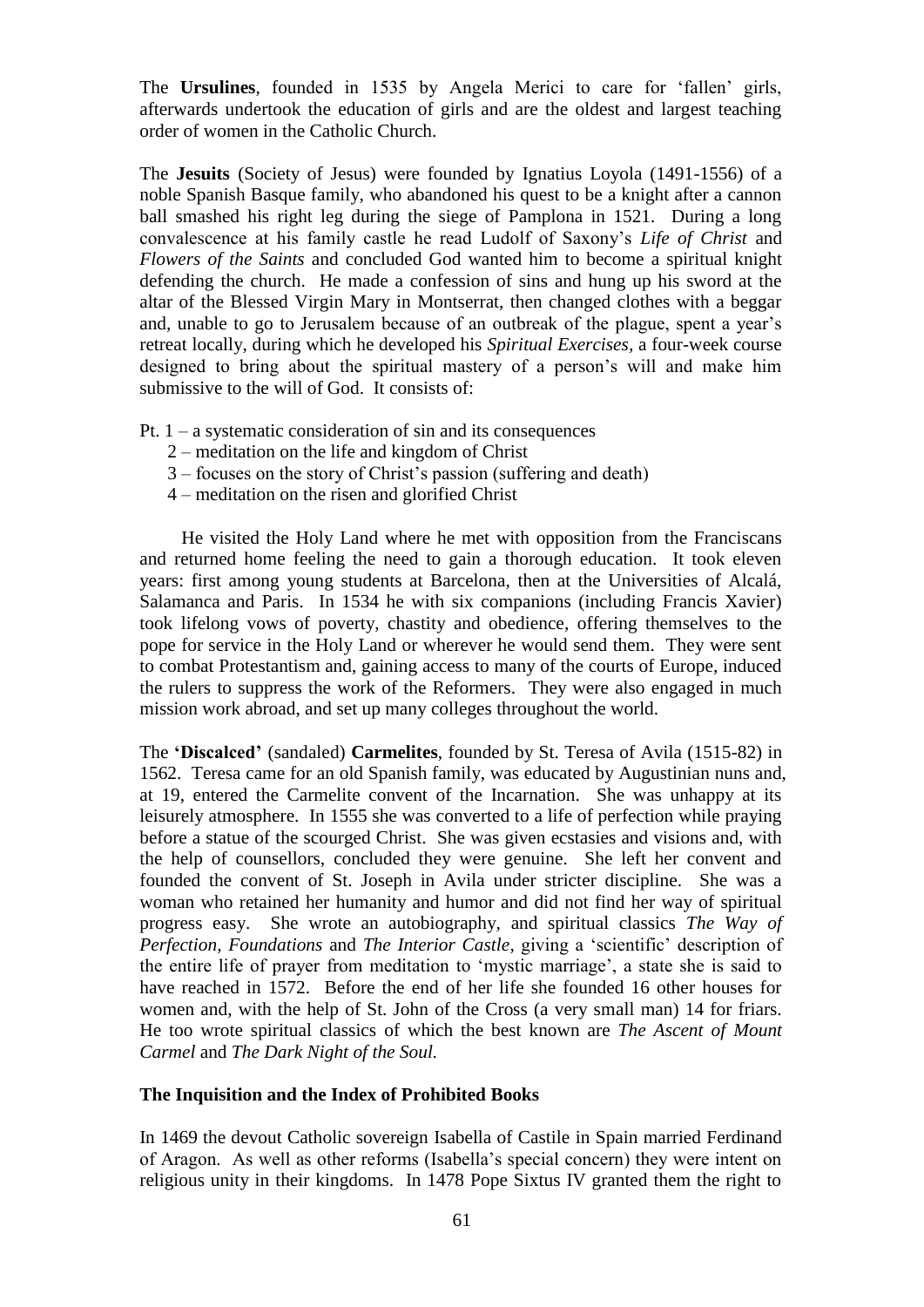set up the Inquisition in their territories. There it was used to secure the conformity or exile of the large Jewish community and, after the fall of the Moorish kingdom of Granada, to enforce conversion of the Muslims to Christianity. By the 1530s it was directed in Spain against 'Erasmians' and Lutherans. It was much feared and hated for its public shaming of those it punished, its secret trials, and its tortures, though the extent of the latter has been exaggerated. In 1542 Pope Paul III sanctioned its introduction to Italy to curb the growth of Protestantism. Pope Paul IV (1555-9) used it so relentlessly that, after his death, a Roman mob sacked its premises, burnt its records and liberated its prisoners.

The Index of Prohibited Books was published in 1557 by the Congregation of the Inquisition. In 1571 a special 'Congregation of the Index' was established to be in charge of the list and revise it as needed. Protestant writings were included on it as well as some humanist classics, the *Beneficio di Cristo,* and the great majority of editions of the Bible and Church Fathers.

### **Papal Reform**

In 1536 Pope Paul III appointed a commission of bishops and cardinals to report on the need and means of reforming the church. The report was outspoken mentioning nepotism, simony, pluralism and clerical immorality. It saw the fundamental issue as the mismanagement of church property. It laid blame on exaggerated papal power. The report was not published but somehow a copy reached Luther, who made a German translation, adding a sarcastic preface and marginal notes! The pope, who derived income from practices the report called corrupt, let it drop. Yet he did convene the Council of Trent in 1545.

### **The Council of Trent**

Trent was chosen as the site of this 'general' council to please the emperor, as it lay in his territories in northern Italy. Disputes between popes and emperors led to intermittent sessions. There were in all three assemblies: 1545-7, 1551-2 and 1561-3. Initially there were only 31 prelates and 3 papal legates though the number of delegates increased to over 200 later. Most were Italians but some were Spanish. In the first two assemblies traditional standpoints were taken on matters in contention with the Reformers:

- Against 'Scripture alone' Scripture and Church tradition were asserted as authoritative, and only Scripture as interpreted by the Church. The Vulgate was reaffirmed as the norm for dogmatic truth.
- Against 'grace alone' (*sola gratia),* another Protestant watchword, it was asserted that human co-operation with grace is necessary for salvation.
- It was re-asserted that there are seven sacraments (not two), that communion should be in one kind, and that transubstantiation is correct.

In the third assembly, after bitter debates, it was declared that bishops must reside in their sees and there should be no pluralism; clergy obligations were listed and defined; the use of relics and indulgences was regulated; St. Thomas Aquinas was to be studied as the dominant theology of the Catholic Church. No liturgical reform was attempted.

The Council of Trent marked the birth of the modern Catholic Church.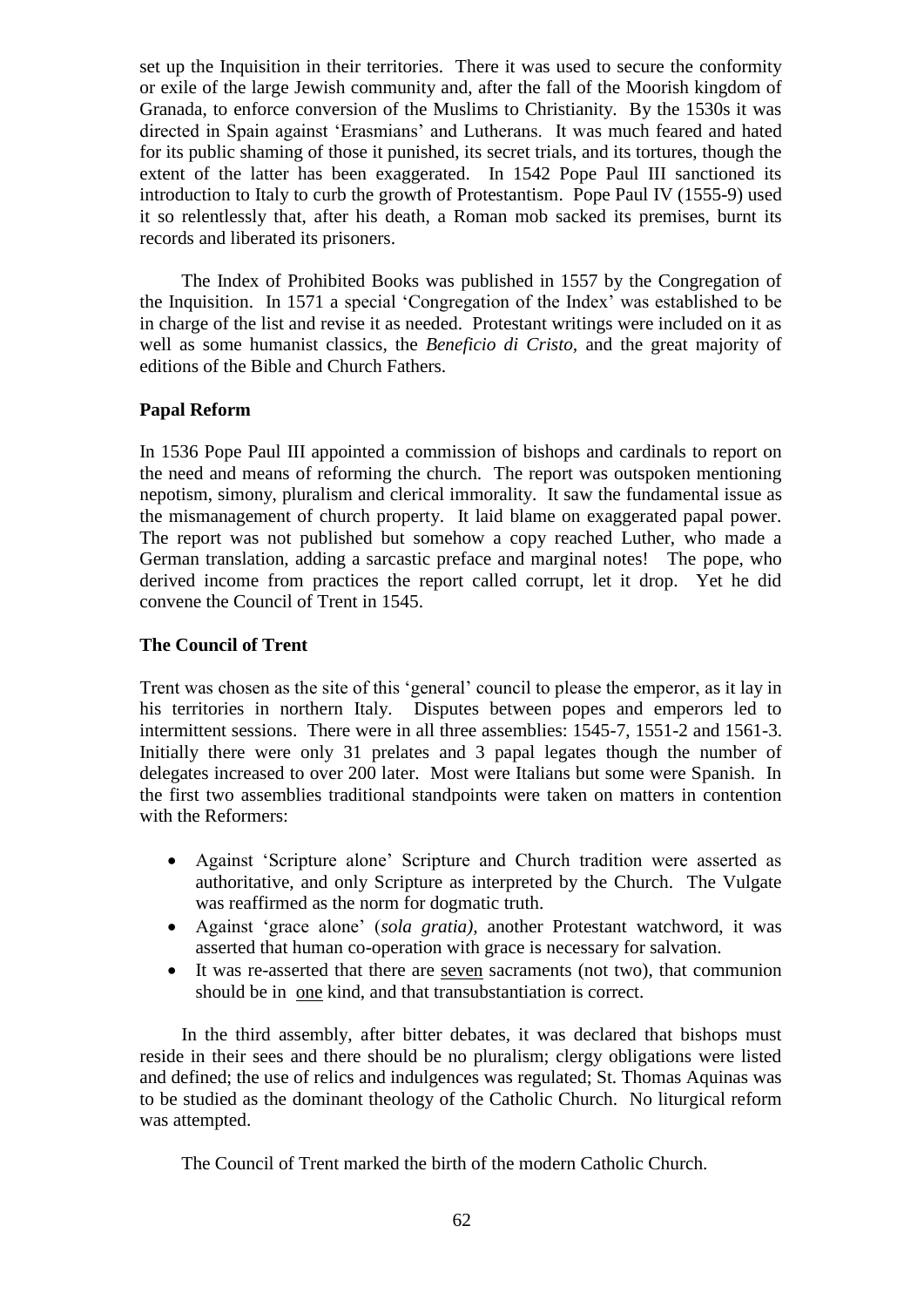# Ch.17 **The Making of the Modern Worldview**

In Medieval Europe the Church was the recognized custodian of the truth. What God had revealed could be elucidated by human reason, but ultimately it must be accepted in faith. Human beings were expected to be like children accepting what they were told. But that was all to change. The process was slow at first. It came partly through the observation of the natural world. **Nicholas Copernicus** (1473-1543) was a Polish astronomer and mathematician. Studying the mysterious pathways of the planets against the background of the fixed stars led him to believe that they rotated around the sun rather than the earth, and that the earth also moved around the sun and was not the center of the universe. The German astronomer **Johannes Kepler** (1571- 1630) showed the planets moved in elliptical pathways around the sun, and the Italian physicist **Galileo** (1564-1642) gave further evidence for the truth of the Copernican view by observations through his telescope and brashly publicised it. But, pointed out the Church authorities, the Bible declares the world stands firm and will never be moved (Ps.93:1). Galileo was summoned before the Inquisition and forced to recant, and spent the rest of his life under house arrest. But he did not in fact change his view. Observations could not just be dismissed by a Scriptural text.

In view of what had happened to Galileo, the French philosopher **René Descartes** (1596-1650) withheld a book of his own with Copernican convictions. Instead he pioneered a new philosophical method which contributed markedly to the new worldview. He loved mathematics, admiring the entirely clear and logical principles by which it proceeded, and wanted to find similarly clear principles governing human thought in general. In this quest he decided to employ the principle of doubt. He resolved –

To accept nothing as true which I did not clearly recognize to be so: that is to say, carefully to avoid precipitation and prejudice in judgements, and to accept in them nothing more than what was presented to my mind so clearly and distinctly that I could have no occasion to doubt it. (*Discourse on Method* ii)

He found he could doubt everything that came to his senses and mind, except one thing – that he was in the process of thinking. He laid down therefore as the first principle of his philosophy the statement: 'I think therefore I am'.

From there he moved on to the existence of God. He found in his mind an innate idea (one there from the start) of a Perfect Being whose perfection must include his existence. He believed this as self-evident as that the three internal angles of a triangle add up to two right angles. Since this Being is perfectly good he would not permit people to be deceived by what they perceived through their senses. So the world we detect around us must be real. He concluded that a human being consists of two parts: a 'thinking thing' (the soul), enclosed by an 'extended thing' (a body). But his great legacy to humanity was the **principle of doubt** as a means of reaching the truth.

Another thinker of great influence was **John Locke** (1632-1704), an Oxford academic. In his *Essay on Human Understanding* (1690) he attacked the concept of 'innate ideas'. He viewed the human mind as a *tabula rasa* (Lat. 'cleared tablet') on which all ideas are written by experience. Knowledge comes from experience and reflection. There are three levels of knowledge: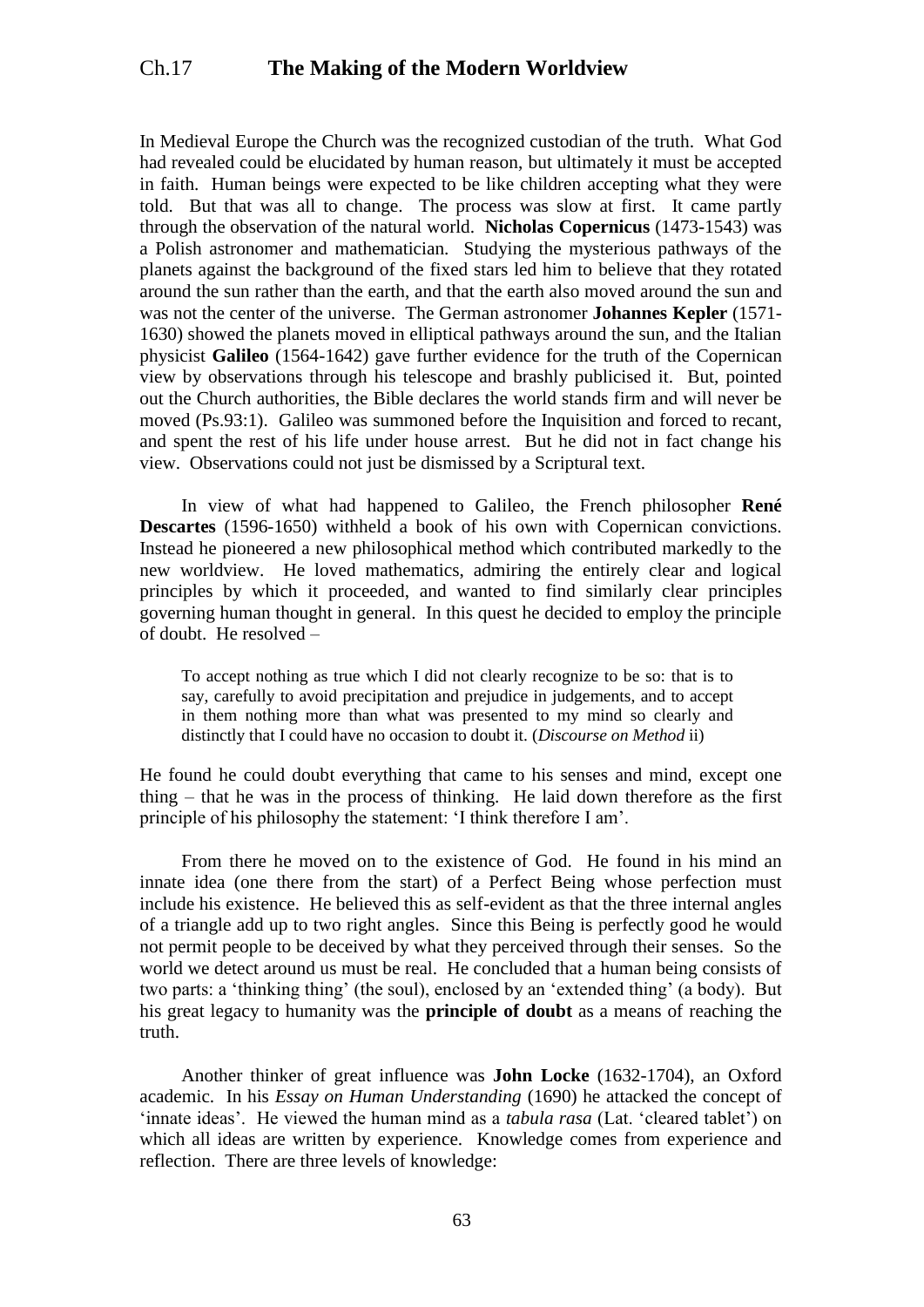- Intuitive what we instinctively know, e.g. our own existence
- Demonstrative what we can deduce, e.g. the existence of God, necessary to explain our existence
- Sensitive what we know simply through our senses, i.e. the world around

There is another level of knowledge – **probability**. To assess this we employ judgement. Though not absolutely certain it is necessary, for on its basis we conduct most of our lives. Faith is assent to knowledge derived not from reason but revelation. Its knowledge, though highly probable, is not certain. *In religious matters one should therefore be tolerant of other people's views, not confusing the probable judgements of faith with the certainty of reasoning from experience.*

In 1695 he published *The Reasonableness of Christianity as Delivered in the Scriptures.* The essence of Christianity is acknowledgement of Jesus as Messiah sent into the world chiefly to spread the true knowledge of God and of our duties. Miracles are proofs of Christianity's divine origin.

### **Deism**

Locke was clearly a Christian believer, but there other thinkers who, while accepting the existence of God, were not interested in Christian revelation. They are known as 'Deists' (from *deus,* Lat. 'God'). Their earliest representative was the Englishman Lord Herbert of Cherbury (1582-1648). He believed true religion must be universal, its origin lying not in revelation but in the natural instincts of every human being. In his work *De veritate* ('Concerning the Truth'), published in 1624, he laid down what he considered to be its five basic doctrines:

- the existence of God
- the obligation to worship God
- the practice of virtue
- the duty of repentance
- another life for rewards and punishments

Key later writers were the Irishman John Toland (1670-1722) whose book *Christianity not Mysterious* (1696) argues against revelation and the supernatural, and the Oxford scholar Matthew Tindal (1655-1733), whose *Christianity as Old as the World or the Gospel a Republication of the Religion of Nature* (1730), became the Bible of Deism. Whatever is of value in Christianity, he declared, coincides with 'natural religion'. Whilst never widely accepted in Britain Deism influenced various important writers in France and Germany, including Voltaire an influential writer at the time of the French Revolution.

It was the English barrister, Parliamentarian and philosopher **Francis Bacon** (1561-1626) who laid down the fundamental procedure for the development of science. It is called 'inductive logic'. This involves observing, recording the observations and then interpreting them. One must not, he said, rush rashly into drawing general conclusions but proceed in a patient and careful manner "from experiments to axioms which also design their own new experiments". He also pressed King James I to set up a society for the advancement of science which ultimately led to the foundation of the Royal Society in 1662.

Amongst the outstanding scientists to follow Bacon's procedure were Sir Robert Boyle (1627-91) and Sir Isaac Newton (1642-1727). Boyle is known as the 'father of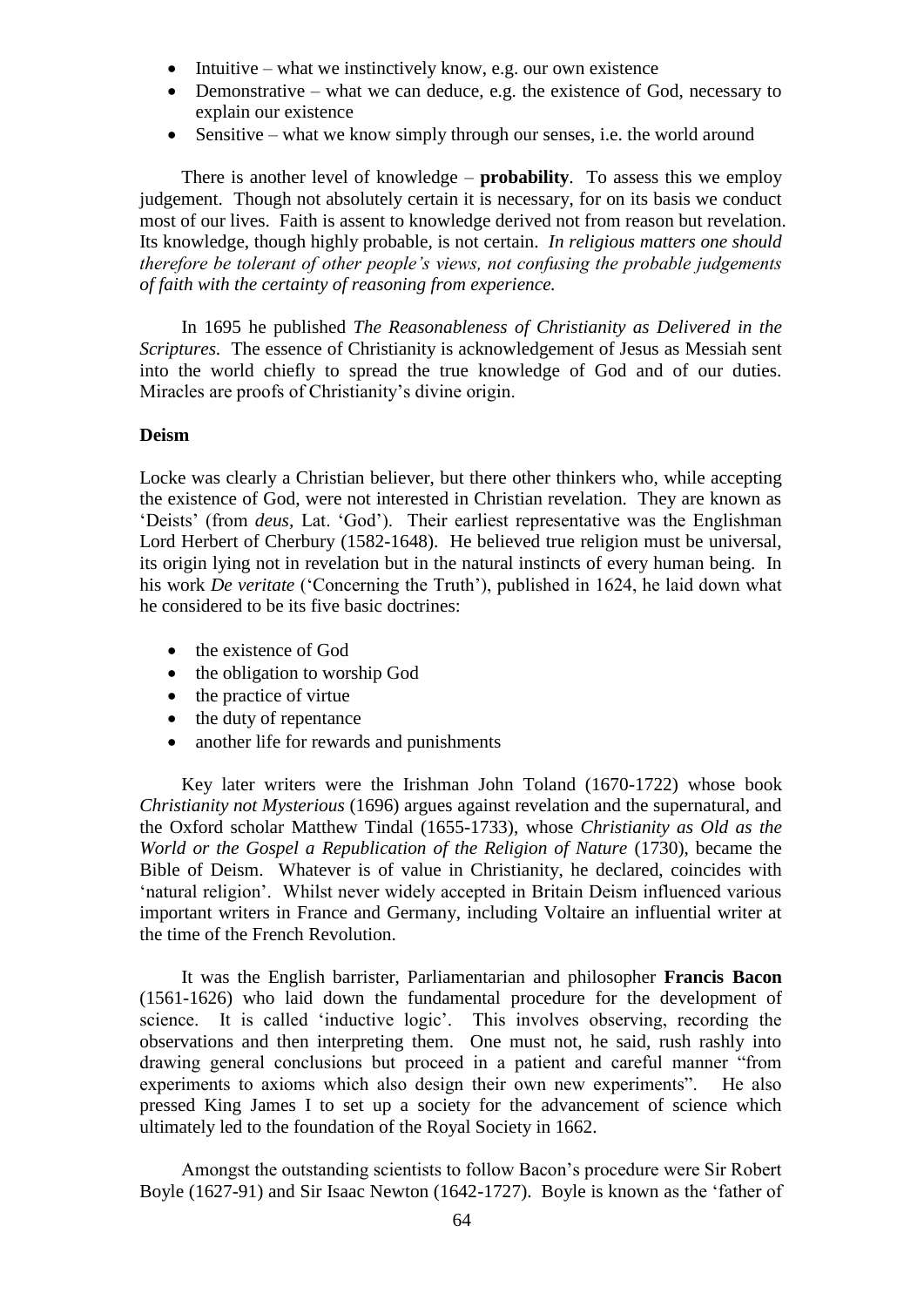chemistry' for his pioneering work in that field. Newton was arguably the greatest scientist of all time. An epitaph for him written by Alexander Pope aptly declared:

> Nature and nature's laws lay hid in night; God said, Let Newton be! and all was light.

In physics he formulated the laws of motion and the law of gravity, broke white light into the colors of the rainbow and invented the reflecting telescope; in mathematics he was one of the inventors of differential calculus. He hoped, it seems, that all of nature might be explicable in terms of mathematically expressed laws.

Like Boyle, Newton was a deeply religious man but he did not accept the doctrine of the Trinity, feeling it unreasonable. Questioning the Trinity ultimately led to Unitarianism which embraced scientists such as Joseph Priestley (1733-1804), the discoverer of oxygen, and many clergy. Others, feeling that through scientific knowledge man has become the master of the world, put aside belief in God altogether and interpreted life in purely material terms. Hence ultimately the secular society of much of modern-day Europe.

*But what ethical guidance do people then have for this life? What hope of any better life beyond?*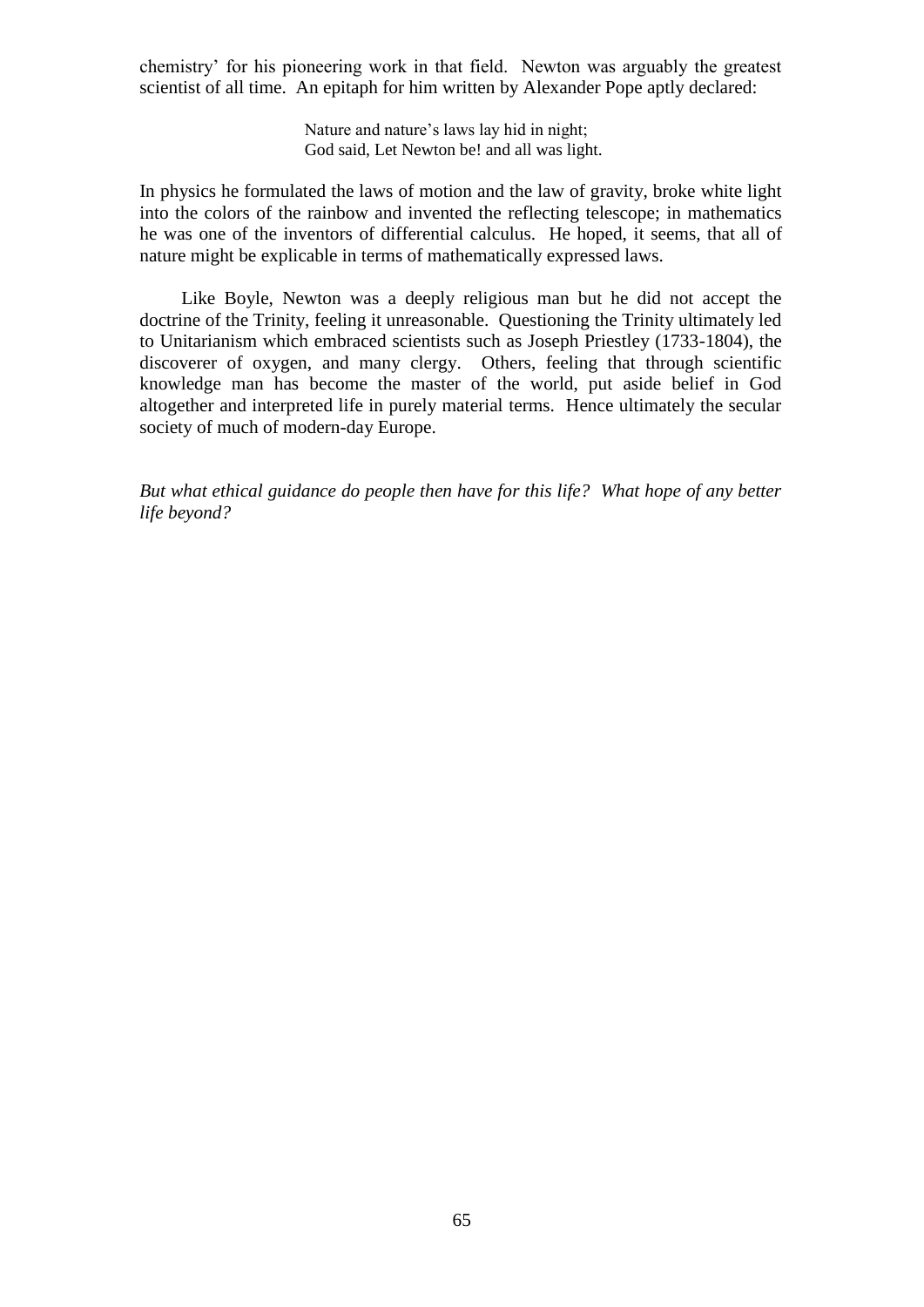### **The Colonial Settlements**

The Spanish were there first and in 1565 established St. Augustine settlement on the **Florida** peninsular. In the SW they also extended north their settlements in Mexico.

In 1607 105 settlers came from England with the Virgin Company and established Jamestown, **Virginia**. They had a Church of England chaplain and built a church. They brought to America the traditions of the Old Country. At first it was a strongly Puritan settlement then, from 1624, under direct rule from England. Economic success had come from growing tobacco and for this, from 1619, slave labor was imported from Africa. The plantation owners were Anglican, some being the younger sons of the landed gentry of southern England, and strict penalties were imposed on other whites who were not Anglicans, but little was done to instruct the slaves.

In 1632, under a grant from the English King Charles I, Lord Baltimore, a Roman Catholic nobleman, founded **Maryland** on part of the land of Virginia as a settlement for Catholics. The first settlers arrived two years later. About one tenth of them were Catholic aristocrats and the rest mostly their Protestant servants, so a measure of religious freedom was allowed and dissidents moved there or further south to the newly established Carolinas. After the overthrow of James II in England (1688) the Protestants took control of Maryland and the rights of Catholics were restricted. By then, however, there was a significant number of Catholics also in Pennsylvania, due to its tolerant policies, and minorities in each of the 13 colonies.

In the **North** and **South Carolinas** the higher classes were Anglicans, the lower classes tended to be Baptists or Quakers, but many had little contact with the church. Finally a military hero James Oglethorpe founded **Georgia** in1732 as an alternative to debtors' prison in England as well as to prevent the Spanish from moving further north. Slavery and alcoholic drinks were outlawed.

A major problem for all Anglican and Roman Catholic communities was the lack of any resident bishop. The Anglicans were under the Bishop of London. Parish vestries elected the clergy; quickly they took on the job of hiring and firing them too.

Of all the North American religious traditions the English (Calvinist) Puritan settlements in **New England** had the most far reaching effects. Their members bound themselves by a covenant and sought a disciplined community governed by the rule of Scripture, building up the faithful. In 1620 the 'Pilgrim Fathers' ('Independents' who had settled in Holland to escape the established Church of England) sailed from Plymouth in SW England in the *Mayflower* to Massachusetts and named their settlement Plymouth. A far larger settlement was established at Massachusetts Bay in 1630. These colonists came from England and considered themselves members of the purified Church of England. Between 1630 and 1643 over 20,000 flocked there to be part of what they viewed as a 'holy experiment', calling themselves 'God's new Israel'. The problem for the Calvinist was: 'how can I be sure I am one of the elect?' By the  $17<sup>th</sup>$  C their answer was: by a conversion experience that had transformed heart and life. It provided both a personal assurance of salvation and a criterion for full church membership. In all the New England settlements the church congregation formed the nucleus of the community and wielded the civil power. The magistrates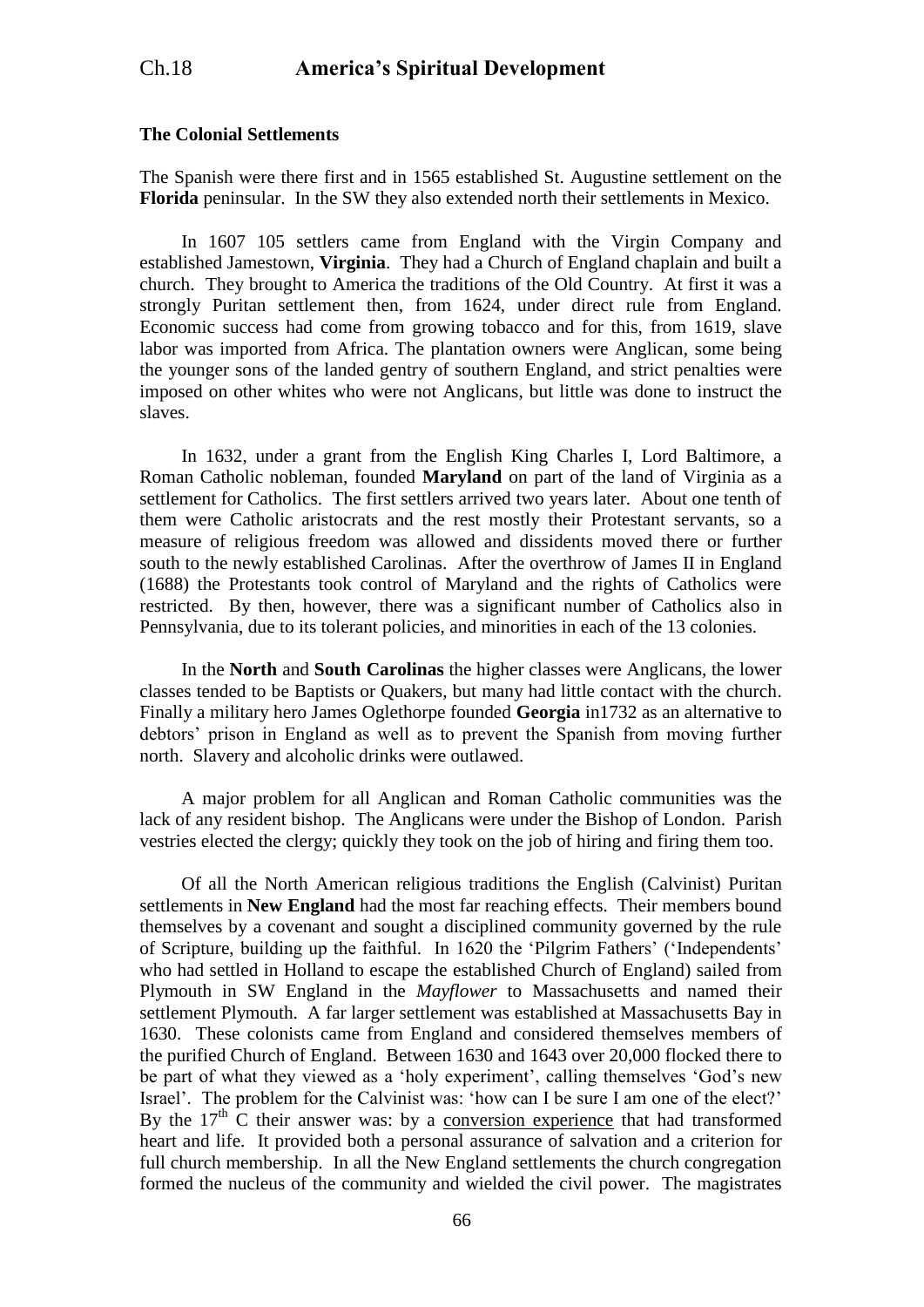were the 'nursing fathers' of the community. They arbitrated on disputes, ruled on the fitness of ministers and supervised the moral behaviour of citizens seeing this as their divine duty. The ministers in turn advised the magistrates from God's Word, and applied the insights of Scripture to the daily life of their congregations. God's will was to be applied to the whole community.

Roger Williams (c.1603-83), one of the ministers, was the first to break ranks. He declared the magistrates had no right to enforce matters of personal conscience as well as those things concerned with the ordering of society. He then, with others, bought some land from the Indians and founded the colony of Providence, establishing a Baptist church there in1638. In 1643 he travelled to England and secured from the Long Parliament a charter for his new colony of **Rhode Island and the Providence Plantations** to be governed as a democracy, allowing freedom of religion. This freedom he extended to Quakers who arrived there in 1656, though he disagreed with their doctrine. Later he became more and more radical in his beliefs, declaring the Indians' religion as acceptable to God as Christianity, all churches false, and Scripture to be understood in purely spiritual terms. There was soon division too among the Baptists of Rhode Island. Some had gone from England to the Netherlands before travelling to America and there had been influenced by Arminianism. They became known as the 'General' Baptists, while those who had come straight from England and remained Calvinist were known as the 'Particular' Baptists.

Meanwhile, in New England a new generation arose that could not point to a conversion experience in their lives. Numbers presenting themselves for church membership dwindled alarmingly. In 1662 the Massachusetts clergy therefore accepted a 'Half-Way Covenant' allowing those without conversions (the children of church members etc) a half-way church membership. They could not receive Communion nor vote in church elections but could have their children baptized. In 1691 a new charter for Massachusetts made not church membership but property ownership the basis of voting rights. The Puritans had founded Harvard University and Yale College to provide an educated ministry, and instituted an excellent system of grammar schools. Late in the  $17<sup>th</sup>$  C, however, European rationalism began to find favor in Yale and Harvard, and the term 'Arminianism'<sup>1</sup> was applied to those who elevated reason, conscience and human freedom in the religious life.

In the southern states the population grew but, with no bishop, ordinations and confirmations were impossible. Eventually Bishops of London appointed commissaries – clergy authorized to perform certain episcopal duties. James Blair was sent to Virginia, Thomas Bray to Maryland. In 1698 Bray had founded the SPCK (Society for Promoting Christian Knowledge) which established schools and published Bibles and other Christian literature in England and abroad, and, in 1701, helped establish the SPG (Society for the Propagation of the Gospel in Foreign Parts) to provide missionaries to minister to British people overseas and to evangelize non-Christian races subject to the British crown. Between 1702 and 1783 the SPG provided 309 ordained missionaries for the thirteen colonies of America's eastern seaboard.

Between New England and the southern colonies there was a religious pluralism as Dutch, Swedes, Germans and Scottish Irish (Protestants) co-existed with English Puritans and Anglicans. In 1681 the Quaker William Penn established **Pennsylvania,** where a policy of religious toleration was underpinned by non-violence and recognition of the inner light in each soul. From the beginning its population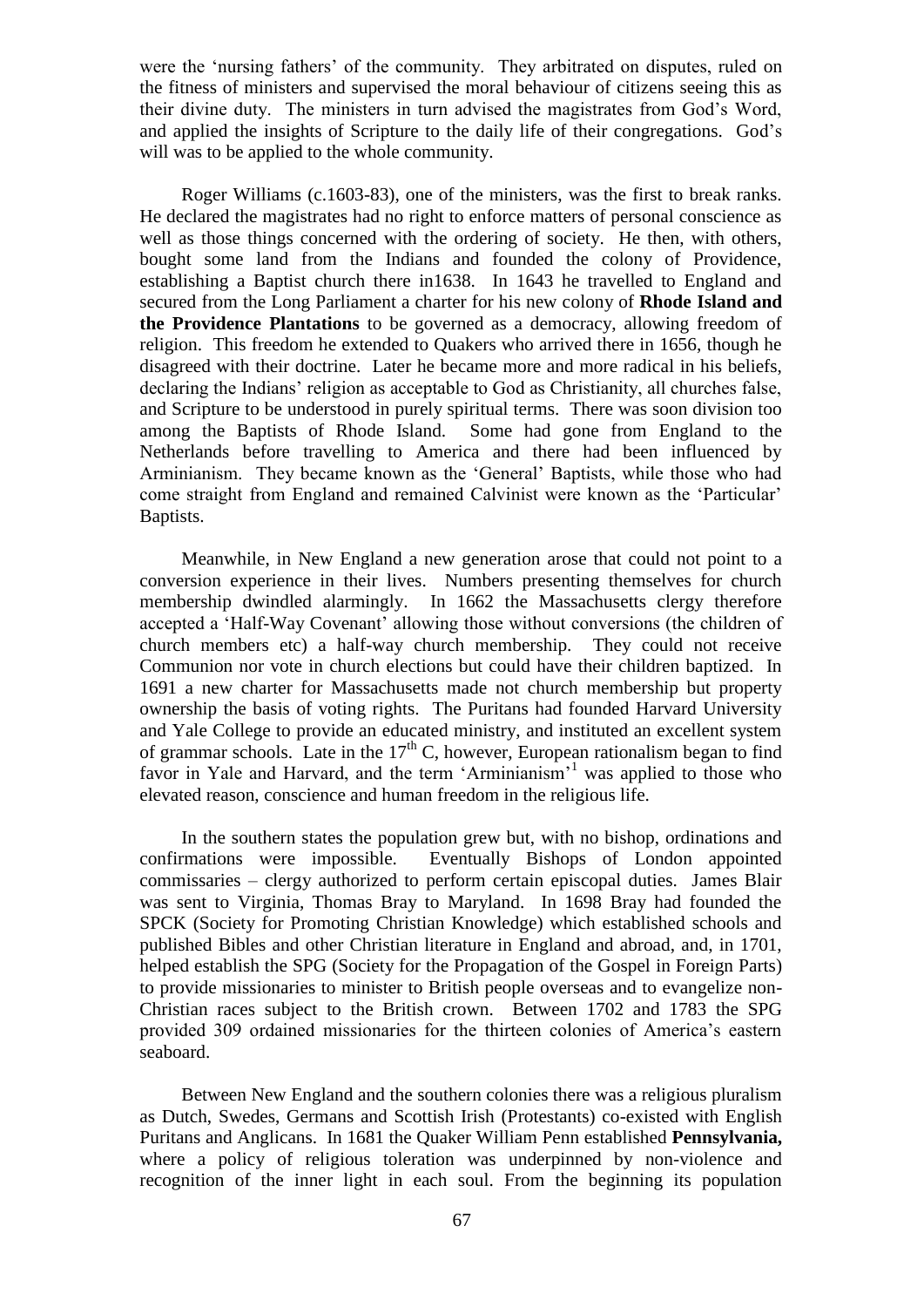consisted of people from various confessions, as indeed in **Delaware,** which was part of Pennsylvania until 1701. **New Jersey**: East New Jersey at first followed strict New England Puritan lines; West New Jersey was led by the Quakers. Eventually these became a slave-holding aristocracy which led to tension with other Quakers. **New York**: The Dutch East India Company established its HQ in Manhattan bringing with it the Reformed Church. It was conquered by the British in 1664. The former New Netherland then became New York. The British Governor and his adherents were Anglican, but immigration led to a mixture of denominations.

### **The Great Awakening**

The greatest religious event of the first half of the  $18<sup>th</sup>$  C became known as the 'Great' Awakening'. Pietism from Europe was a contributory factor. Component parts were:-

• New England – the Calvinist theologian Jonathan Edwards (1703-58) was convinced of the need for personal conversion. He did not preach particularly emotionally but stressed the need for conviction of sin and divine forgiveness. In 1734 people began to respond with emotional outbursts and then, for many, remarkably changed lives and deeper spiritual devotion. Edwards kept a record in his *A Faithful Narrative of the Surprising Work of God.* The revival subsided within three years but caused great excitement.

• The preaching of itinerant English evangelist George Whitfield during his many visits to America, and especially 1737-41, caused a great stir wherever he went. His dramatic, forceful preaching on the new birth drew huge crowds, culminating in 30,000 on Boston Common. In his journal he lamented the 'darkness' in Harvard and Yale universities and the lack of vital piety among many colonial clergy.

• Some local clergy took up Whitfield's message denouncing the 'unconverted ministry' of colonial clergy, and urging their people to find others more godly.

Divisions were created in the northern colonies: Anglicans and many Congregationalists cautioning against the unleashing of 'enthusiasm', others seeing it as a revitalizing of religion. In the south Presbyterians, by the 1770s also Methodists and, above all, Baptists preached the new message. The stress on personal conversion caused doubts about infant baptism. Many Congregationalists and Presbyterians became Baptists, including whole congregations. The preachers also preached democracy against the hierarchical social order of colonial Anglicanism. In the long term the Awakening became religious cement binding together the different parts of the colonies. It led to an interest in missions and a concern to evangelize the social outcasts of the old order, including the African slave community. There arose the popular belief that the golden age of the Kingdom of God would occur *before* the return of Jesus ('Post-Millenialism'). This proved an incentive to liberation of the slaves.

### **The Consequences of the War of Independence**

The American War of Independence (1776-83) changed the balance of the churches quite drastically. Presbyterians, Baptists and Congregationalists, who supported the war, gained some advantages. Anglicans, who were as a church loyal to the British crown, were devastated by the defection of clergy, destruction of property and general ill will. In Virginia the Anglicans' privileged status was progressively removed and clergy numbers slumped from 90 to 13. Methodists, advised by Wesley against rebellion, also experienced hostility. Quakers suffered for their pacifism. The need for American bishops became acute with the cutting of the national tie with Britain.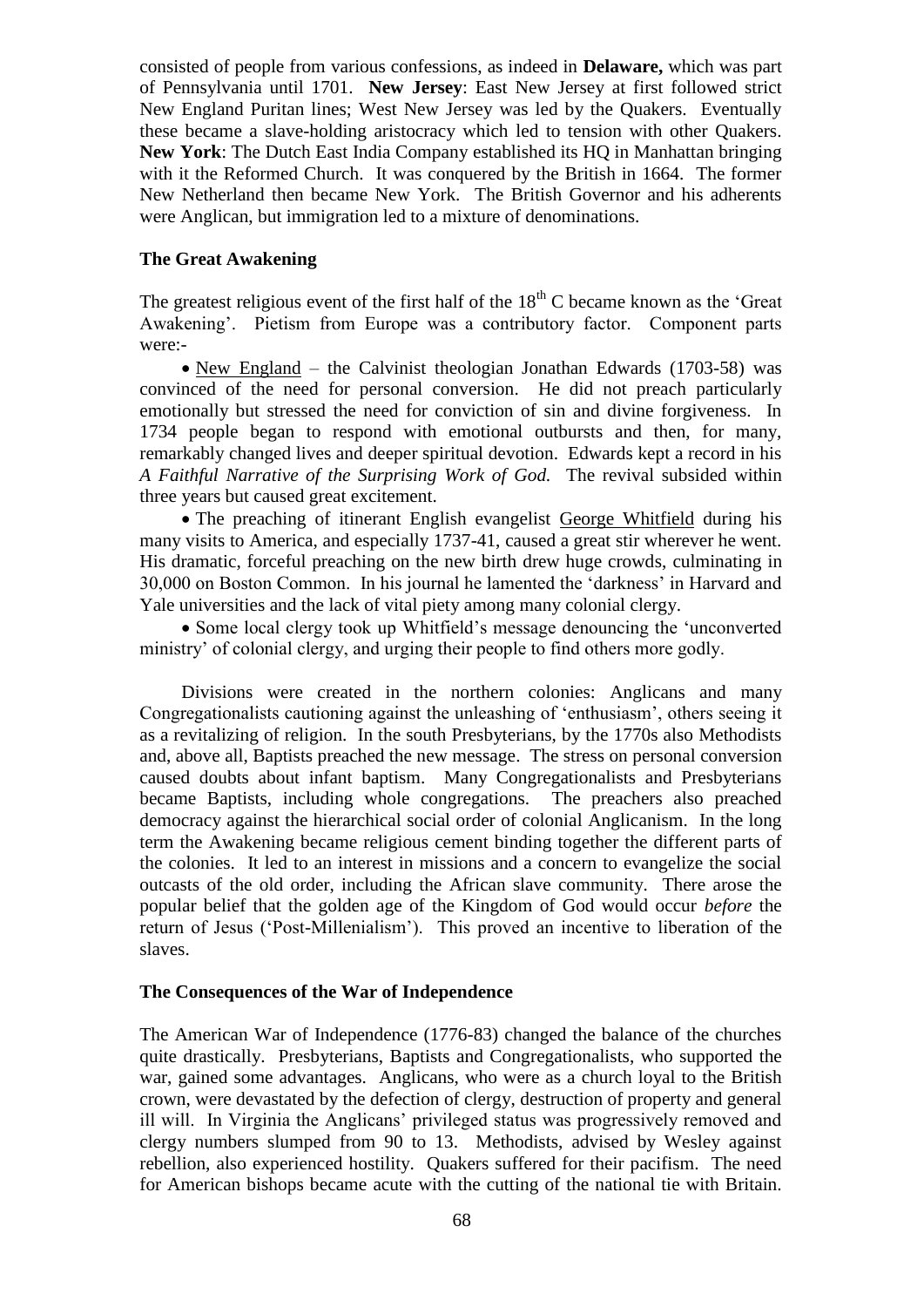In 1784 Samuel Seabury was elected to be bishop by the clergy of Connecticut. He could not be consecrated in England as that would have entailed an oath of allegiance to the Crown. Instead he was consecrated in Aberdeen by the Primus and two other bishops of the Scottish Episcopal Church. By 1786 the British Parliament had passed an enabling act for three American bishops to be consecrated without taking the oath, and so William White and Samuel Provoost were consecrated in 1787, and James Madison in 1790, at Lambeth Palace in London.

In 1790 John Carroll was consecrated as the first Roman Catholic bishop in the country. The Catholics benefited from the removal of the legal restraints that had bound them during the colonial period. In 1791 a 'Bill of Rights' guaranteed religious liberty. During this time too independent African-American churches began to spring up.

In the new democracy of the United States all religious tests for public office were rejected. The First Amendment of the Constitution declared that no religion (or denomination) would be established, i.e. favored above the rest, and none prohibited. All were in open competition. In 1800 there were altogether c.5 million citizens, almost all Protestants, only c.50,000 Roman Catholics. There was a feeling that America was a 'nation under God', 'God's country' and its people were white, Protestant and democratic. This 'one-ness' was much valued and overrode the different denominations.

### **The Denominations**

In 1780 there were 750 Congregational churches, the Presbyterians had nearly 500 churches and the Anglicans over 400. These 'colonial big three' were soon, however, overtaken.

**Congregationalism** was chiefly a church of the northern US. It made significant gains only in areas colonized from New England. It grew only slowly. The majority of its members were Trinitarian. A minority separated as the Unitarians in 1815, making less of the supernatural and miraculous, focusing rather on the benevolence of God and the moral conscience of humans; as time went on they tended to become also universalists<sup>2</sup>. Their intellectual center was Harvard College. Among the Trinitarian leaders were **Lyman Beecher** (1776-1863) who had fallen under the influence of Timothy Dwight, a grandson of Jonathan Edwards, and was first Principal of Yale College where he worked tirelessly to draw his students from the scepticism of the French Enlightenment<sup>3</sup> to a conversion-oriented piety. Beecher, who was minister at different times of Congregational and Presbyterian churches, himself evangelised and became a supporter of the spectacular and controversial evangelist Charles G. Finney. Dwight and Beecher are representatives of the more intellectual and restrained side of the Second Great Awakening (c.1800-35). Beecher also championed various aspects of social reform – temperance, women's right to vote, the anti-slavery cause, and campaigns to abolish duelling. He staunchly opposed both Unitarianism and Roman Catholicism. Another Influential graduate of Yale (and for a while a member of staff there) was **Horace Bushnell** (1802-76). He was considerably more liberal. In 1861 he published *Christian Nurture,* putting forward the view that a child is brought into the Christian community by nurture not conversion. 'The child is to grow up a Christian,' he said, 'and never know himself as being otherwise.<sup> $4$ </sup> This in effect applied evolution to the Christian life and recognized the importance of the family, especially the role of the mother, and proved popular.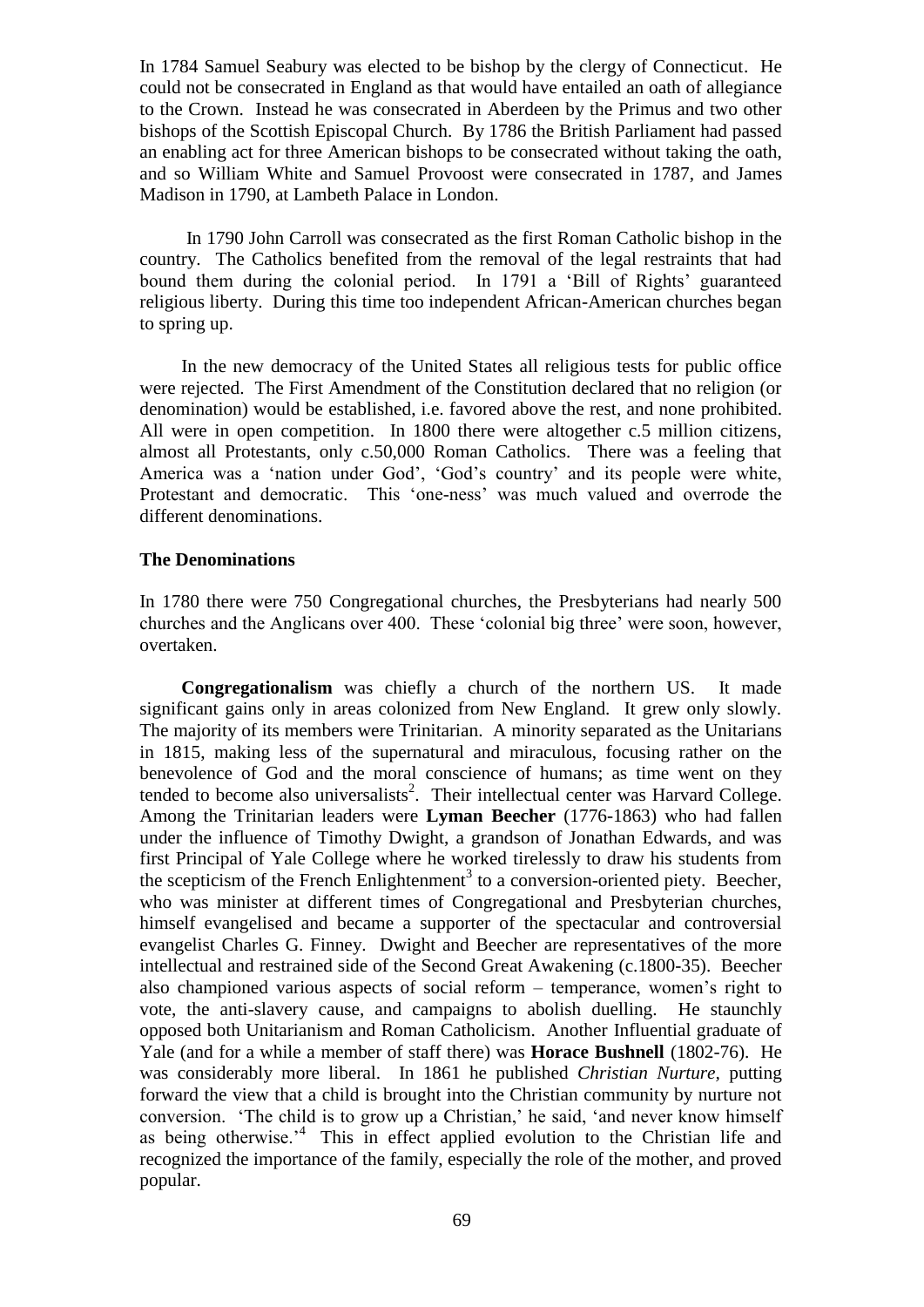**Presbyterianism** was the heir of the Scottish and Irish Protestant immigrations of the  $18<sup>th</sup>$  C. It promoted an educated ministry. Its theological base was Princeton Seminary, whose first president was Jonathan Edwards. It proved more ready than its colonial rivals to embrace revival and therefore continued to grow. It was concerned to spread the Bible and moral reform.

**Anglicanism** had suffered greatly for remaining loyal to Britain in the War of Independence. It lost its hold on Virginia and the south, many of its members emigrating to Canada or England. In 1783 those who remained became the Protestant Episcopal Church. Under their new bishops they rallied. In 1789 a Constitutional Conference established their constitution, set of canons and Prayer Book. They tended to be a church of the educated elite, attracting and producing wealthy people. Thus they had an influence beyond their numbers. Yet they were concerned about mission. In 1820 their General Convention set up a Domestic and Foreign Missionary Society which, in 1835, was superseded by the Convention's Board of Missons. The division between 'high' and 'low' churchmen was exacerbated by the dissemination across the Atlantic of the doctrines and practices of the Oxford Movement and, in the latter part of the  $19<sup>th</sup>$  century the 'high' church took control.

As settlers pushed west throughout the century they were accompanied principally by the 'frontier big three' churches: the Baptists, the Methodists and the Disciples of Christ.

These **Baptists** did not come from the  $16<sup>th</sup>$  C Anabaptists but were an offshoot of New England Congregationalism which started in Rhode Island. They were Calvinists who set high standards for their members and were very active in their evangelism. They spread south and west, entering Virginia and from there penetrating Tennessee and Kentucky. By 1800 they were the largest denomination in the Union. As they moved west with the settlers they were involved in the more emotional, and later anti-intellectual, side of the Second Great Awakening. A notable episode was the week-long Cane Ridge Revival in Kentucky in 1801 attended by about 25,000 people. There seems to have been considerable carousing but also much preaching and many conversions but with bizarre behaviour as people laughed, cried, ran about, trembled and even barked! Both Baptists and Methodists took to using such 'camp meetings', employing preachers with little education, and the revival rapidly spread.

**Methodism** started at a disadvantage having followed Wesley's instruction that they should remain loyal to the British throughout the War. This made them unpopular and afterwards all their preachers returned to England except Bishop Asbury, who remained and worked tirelessly. New preachers were recruited and, in 1784, the American Methodist Church was constituted as a separate body and, involved in the Awakening, grew from an initial membership of c.14,000 to, 60 years later, over 1 million, overtaking and then rivalling the Baptists. By then the two churches made up two-thirds of the Protestant population of America. But their success was accompanied by division and competition.

The **Disciples of Christ** never intended to form a new denomination. Their founders the Scots Thomas Campbell and his son Alexander, who quickly became leader, intended to unite the existing divided Protestant community by restoring New Testament Christianity. They offered the principle: 'Where the Scriptures speak, we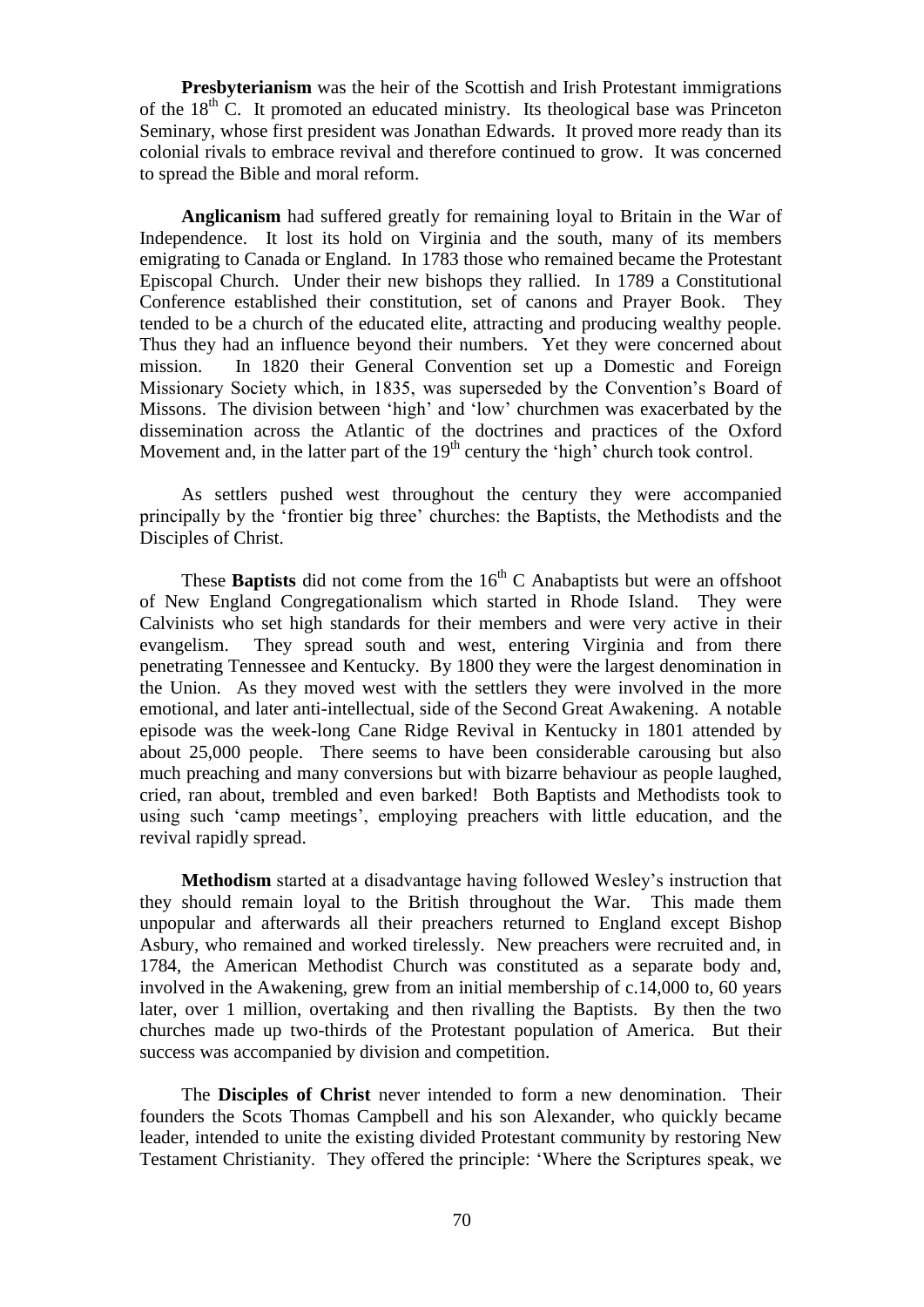speak; where the Scriptures are silent, we are silent.' But their distinctive approach, evangelical yet rational, did not appeal to all and they became a separate body in 1832.

Yet, beneath the divisions lay a deeper unity amongst the evangelical Protestants and they co-operated in forming societies to distribute the Bible, advance education, mission, social reform and the cause of temperance.

If there were only about 50,000 **Roman Catholics** in America in 1800, in the following century there was a huge influx particularly from Ireland, due to the prolonged potato famine there, and from southern Germany. By 1860 there were 3.5 million of them, making them the largest denomination. They were poor, crowded into slums, hard-drinking, unruly and thought to be undemocratic because of the hierarchical nature of their church. They were viewed as urban and working class. French Catholic priests were often in conflict with their Irish congregations. The Catholic population of the Union was further increased by taking considerable territory in the south-west from Mexico. In 1848 a brief war ended with the Treaty of Guadelupe-Hidalgo and, for \$15 million, they acquired New Mexico, Arizona, California, Utah, Nevada and part of Colorado (more than 3 mill. sq. km.). Many Mexicans stayed, assured of their rights though these were violated. The northern Catholics sought to 'Americanize' them, and they resented this.

There was a backlash from the Protestant community to such an influx of Catholics. Some felt it was a papal plot to take over America. 'Nativists' perpetrated occasional acts of violence, such as burning an Ursuline convent near Boston in 1834 and attacking Irish crowds in Philadelphia in 1844 which left some Catholics dead. In 1849 a secret society called the Star Spangled Banner (or 'Know Nothings') was formed to prevent the election of Catholics to public office and, for a decade, had considerable success. Nevertheless, between 1813 and 1893 perhaps as many as 700,000 Americans voluntarily became Roman Catholics.

A substantial number of **Lutherans** came from Germany and later from the Scandinavian countries. They were welcomed as fellow Protestants but their foreign languages somewhat isolated them. They pursued a long quest for unity.

There were also many smaller bodies including the Shakers, Seventh Day Adventists, Moravians, Mennonites, Russian and Greek Orthodox and many Jews. Through the century America gave birth to a number of its own new sects, most notably the Mormons ('The Church of Jesus Christ of the Latter Day Saints') founded by Joseph Smith in 1830, the Jehovah's Witnesses founded by Charles T. Russell in the 1870s, and the Christian Scientists founded by Mary Baker Eddy in 1879. Each in time spread well beyond the borders of the country.

#### **Slavery and the Civil War**

Slavery had existed in English-speaking America since 1619. Gradually a consensus had grown against it as inhuman. In 1776 the Quakers expelled all slave owners from their membership. Methodists and Baptists were at first opposed to slavery then, to win slave-owning whites, moderated their opposition. By 1843 over 1,000 Methodist ministers and preachers owned slaves. Presbyterians too were ambiguous. The economic and social system in the south was based on slave labor. Christians came to justify slavery as good because through it the blacks now heard the Gospel and the master/slave relationship was based on mutual trust and dependence. It was pointed out that nowhere in the Bible is slavery actually condemned. But in the north the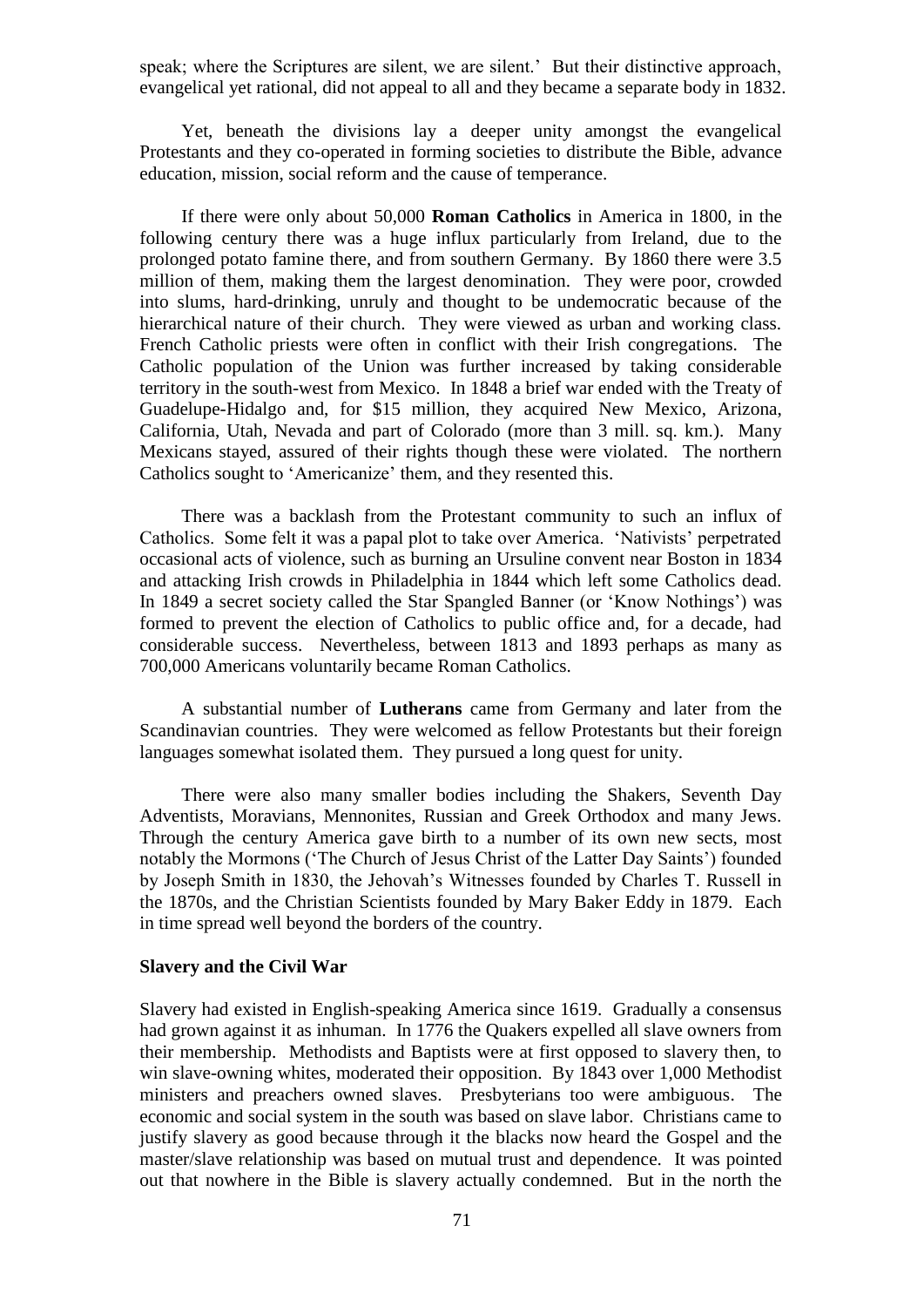conviction hardened that it was an evil in itself. It had been outlawed throughout the British dominions in 1833. The conflicting views led to the splitting of the Baptist, Methodist and Presbyterian denominations into separate northern and southern bodies. Indeed the Episcopal Church was the only mainline church not to do so. Then there was Civil War (1861-5) won by the Federal armies of the north.

### **Post Civil War**

After the war hostility from the defeated whites of the south was turned on the blacks and there was racial segregation. The blacks now openly formed independent Baptist and Methodist churches of their own. As entering the ministry of these churches was the only route to prestigious positions in their community, for a century most black leaders were pastors. Some blacks moved north to better their living conditions and black ghettos were formed in northern cities. Segregation became a feature of life there too. Gradually a middle class of educated blacks began to develop.

The post-war period saw further rapid growth of the white Protestant churches. In the 1870s the former shoe salesman, itinerant evangelist **Dwight L. Moody** (1837- 99) accompanied by the musician **David Sankey**, conducted tremendously successful missions first in Britain, then America. Moody preached the 'three Rs': Ruin by Sin, Redemption by Christ, Regeneration by the Holy Spirit. He effectively unified the American evangelical Protestants. He had started his evangelism through Sunday Schools and the Y.M.C.A. and these (together with the Y.W.C.A.) were avenues used widely by the Protestant community to reach the urban masses out of touch with the Church. A great concern developed too for overseas mission. Some missionary societies had been founded earlier in the century but, in 1886, the Student Volunteer Movement for Foreign Missions was added and, in 1893, the Foreign Mission Conference of North America. By early in the next century over one-third of the world's Protestant missionaries and 40% of mission funding came from the American Protestants. The Federal Council of Churches was founded in 1908 to provide a unified Protestant voice on many of the day's social issues.

The challenges of Darwinism and Biblical Criticism reached America late in the century. Henry Ward Beecher (1817-87), son of Lyman, was able to reconcile biological evolution with the divine plan and purpose, but Biblical Criticism was much more difficult. Had not the Westminster Confession declared the Bible is 'authentical' because it was 'immediately inspired by God' and 'kept pure in all ages'? The Evangelical Alliance had been formed in 1846 to join together all who saw liberalism as a denial of the faith, and at a meeting at Niagara Falls, New York, in 1895, the movement listed five 'fundamentals' that could not be denied without falling into liberalism: The inerrancy of Scripture, the divinity of Jesus, the Virgin Birth, Jesus' death on the cross as a substitute for our sins, his physical resurrection and impending return. From this point on for at least several decades the majority of Protestants, especially in the south, were 'Fundamentalists'.

Some Liberals gave priority to the needs of the poor urban masses. The most notable theologian of their 'Social Gospel' was the Baptist Walter Rauschenbusch (1861-1918), who declared the fruit of the Kingdom of God included social redemption as well as spiritual. He showed that economic liberalism, which said that the law of supply and demand is sufficient to regulate the market place, leads to great inequality and social injustice. Christians should limit unbridled capitalism and make laws to aid the poor and promote justice. The P.E.C. played a considerable part in this movement. In 1887 several of its New York clergy set up the Association for the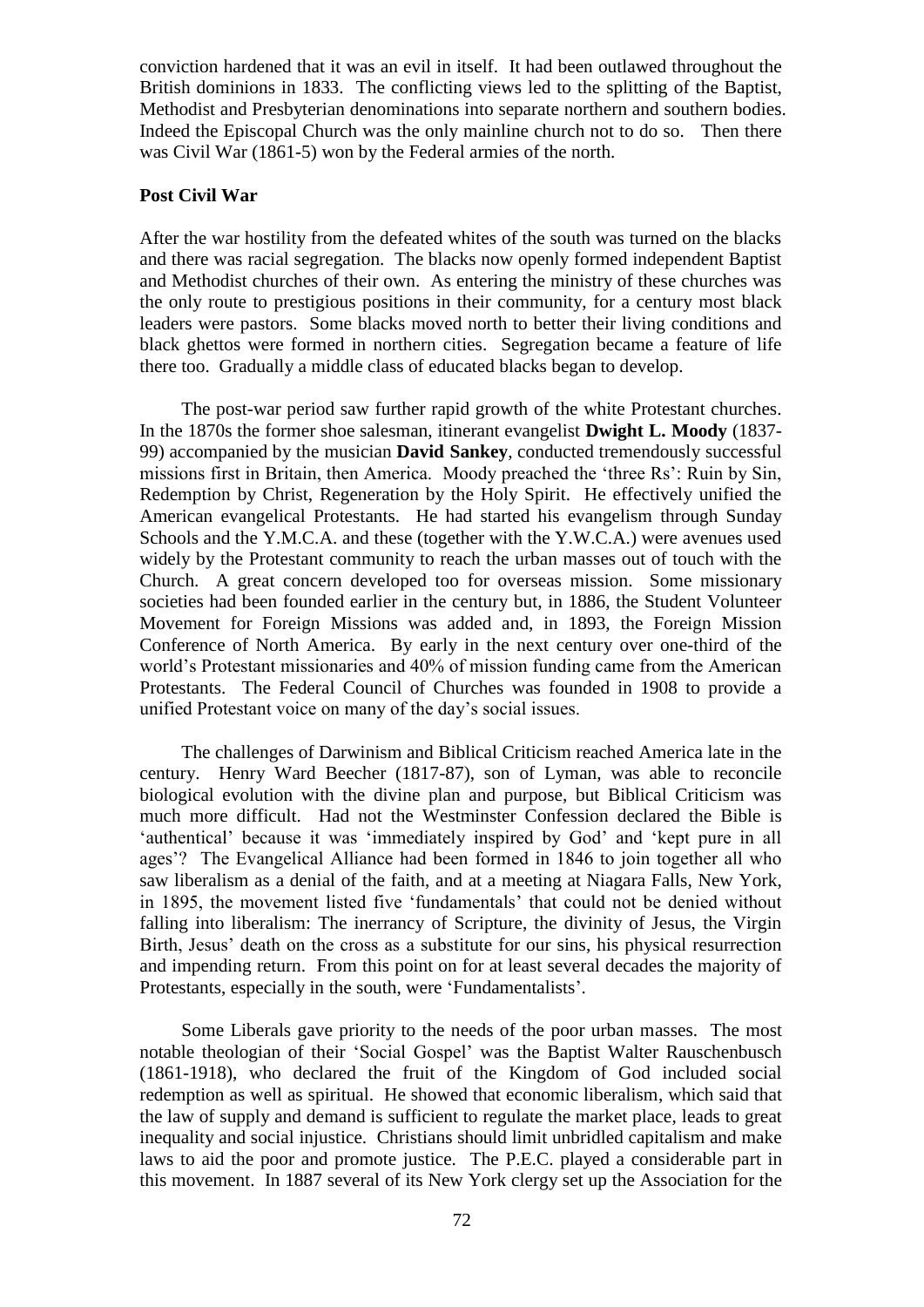Advancement of the Interests of Labor'. In 1911 two Boston priests set up the fairly short-lived Church Socialist League. Of more lasting impact was the Church League for Industrial Democracy set up by priests in New York in 1919.

Towards the end of the century there was a debate in the Roman Catholic Church as to how far it should adopt the American democratic culture. This came to an end when the papal bull *Testem Benevolentiae* (1899) condemned 'Americanism'.

The census of 1906 revealed that there were by then in America: over 10½ million Roman Catholic adults, over 5 million each of Methodists and Baptists, about 2 million each of Lutherans and Presbyterians; then Disciples of Christ, Episcopalians, Congregationalists and smaller bodies.

### **World War 1 and its Aftermath**

The Americans kept out of World War I (1914-18) for a long time and then entered it vehemently to "save civilization". President Woodrow Wilson declared it was "the war to end wars". The victorious allies were in no mood for mercy towards the Germans afterwards.

In the post-war years white Protestants in America, were belligerent. Liberals and conservatives combined in the cause of temperance and saw the manufacture and sale of alcoholic beverages banned in some states and, from 1919 – 1933, by invoking the 18<sup>th</sup> Amendment, banned nationally. The prohibition campaigns had often pitted the native Protestants against new immigrants. A series of immigration laws, culminating in the National Origins Act (1924) set annual quotas of immigrants based on the 1890 profile of the American population which reduced the intake considerably and ensured the bulk of newcomers were from the more Protestant Northern Europe. The Ku Klux Klan also staged a revival in the North as well as the South, and added Catholics and Jews to blacks as enemies of American religion and democracy. The post-war period was also one of a 'red scare', with witch hunts for Communists, radicals and subversives. The Southern Fundamentalists were particularly concerned about the theory of evolution, which they saw as undermining the inerrancy of the Bible and its declaration underpinning democracy – that mankind is made in the image of God (Gen.1:26-27). In the 1920s a number of states banned the teaching of evolution in public schools, culminating in the infamous trial of the Tennessee teacher John T. Scopes in 1925. This discredited the Fundamentalists and, as they failed to win control of the leadership and seminaries of the older denominations, many left to form new churches and Bible Schools.

#### **From the Depression to World War 2**

In 1929 North America, like the rest of the world, entered the Great Depression, though for some time many refused to admit it. One quarter of the workforce became unemployed. As there was no social security the unemployed had to rely on family, friends and the churches for support. Soup kitchens and bread queues became a common sight. In 1932 Franklin D. Roosevelt was elected President. In his administration Catholic politicians and ideas, such as the medieval idea of the 'just wage', came to prominence. The Methodist Church too and the Federal Council of Churches (founded in 1908) urged government participation in economic planning and safeguarding the well-being of the poor. Roosevelt's New Deal implemented many of these moderate socialist policies, though the country did not really pull out of the depression until 1939.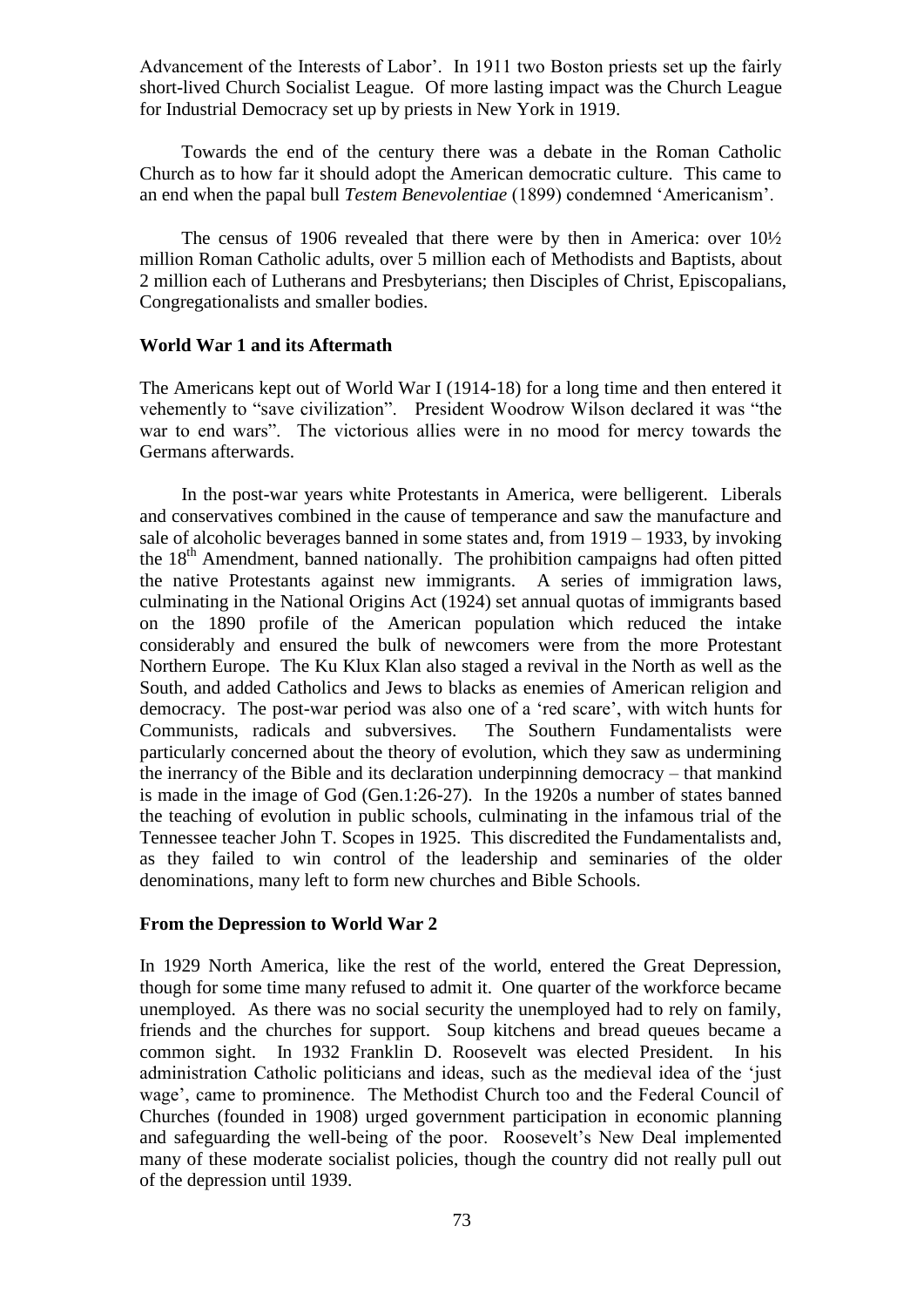In such times Neo-Orthodox theologians were influential. The teachings of Karl Barth were read sympathetically. The two brothers Reinhold (1892-1971) and Richard (1894-1962) Niebuhr, both influenced by Barth, made an impact of their own. The German academic Paul Tillich (1886-1965), who had in 1933 been dismissed by the Nazis from his professorship at Frankfurt because of his socialist views, was taken back by Reinhold Niebuhr to join him on the staff of Union Theological Seminary in New York. Tillich was a liberal, a theologian of culture. In his *Systematic Theology*, 3 vol. (1951-64) he declared that the only non-symbolic statement about God, he believed, was the statement that God is 'being itself', 'the ground of our being'. The story of Adam, he said, was a myth about human nature. A person is first in a state of dreaming innocence; then he becomes aware of his finite freedom - and uses it. Creation is only complete when Adam has fallen. Jesus is the New Being who came to bring a new state of things. The symbol of the cross is that of the divine taking upon himself the estrangement between man and God, and satisfying both his love and justice. The resurrection symbolises the certainty of the disciples that Jesus of Nazareth was the New Being. Those who turn to the New Being join the spiritual community, which is the expression of the New Being in the world, the community of faith and love.<sup>5</sup>

The American nation was very divided as to how to react to the Second War, which began in 1939. Some approved of Fascism's anti-Communist stance; others were pacifists or isolationists. Reinhold Niebuhr, however, declared injustice must be met with force. In the end the Japanese attack on Pearl Harbour (1941) left little choice. The churches sent chaplains with the forces but spoke of the war in more moderate terms than during the First War, being careful not to confuse Christianity with national pride.

### **The Many Currents of the Post-War Era**

The period that followed the war was one of unprecedented economic growth. Whilst Europe and the Far East had experienced so much devastation America had very largely escaped it. This period also witnessed what appeared to be a great religious revival – 69% Americans were closely connected with a church or synagogue. There were spiritual factors in this: the evangelist Billy Graham (b.1918) drew great crowds to his crusades in the 1950s and 1960s and there were many conversions; the Pentecostal churches were growing and the Charismatic Movement was beginning. But there were also sociological factors at work: the Cold War had begun and the Church was viewed as a bulwark against atheistic Communism; suburbanization was proceeding at great speed and in the new suburbs the churches and synagogues were social as well as religious centers. There were also those who viewed faith as of therapeutic value, e.g. Norman Vincent Peale's *The Power of Positive Thinking*  (1952). So perhaps some of this religious devotion was 'faith in faith' rather than genuine trust in God.

The 1960s brought radical changes in American society:

- Protestant dominance somewhat waned. In 1960 John F. Kennedy was elected as the first Catholic President.
- There was a radicalization of the separation of church and state. In the  $19<sup>th</sup>$  C the First Amendment served to prevent an *established* church in the new republic (though, in fact, some states had had one). Now a series of Supreme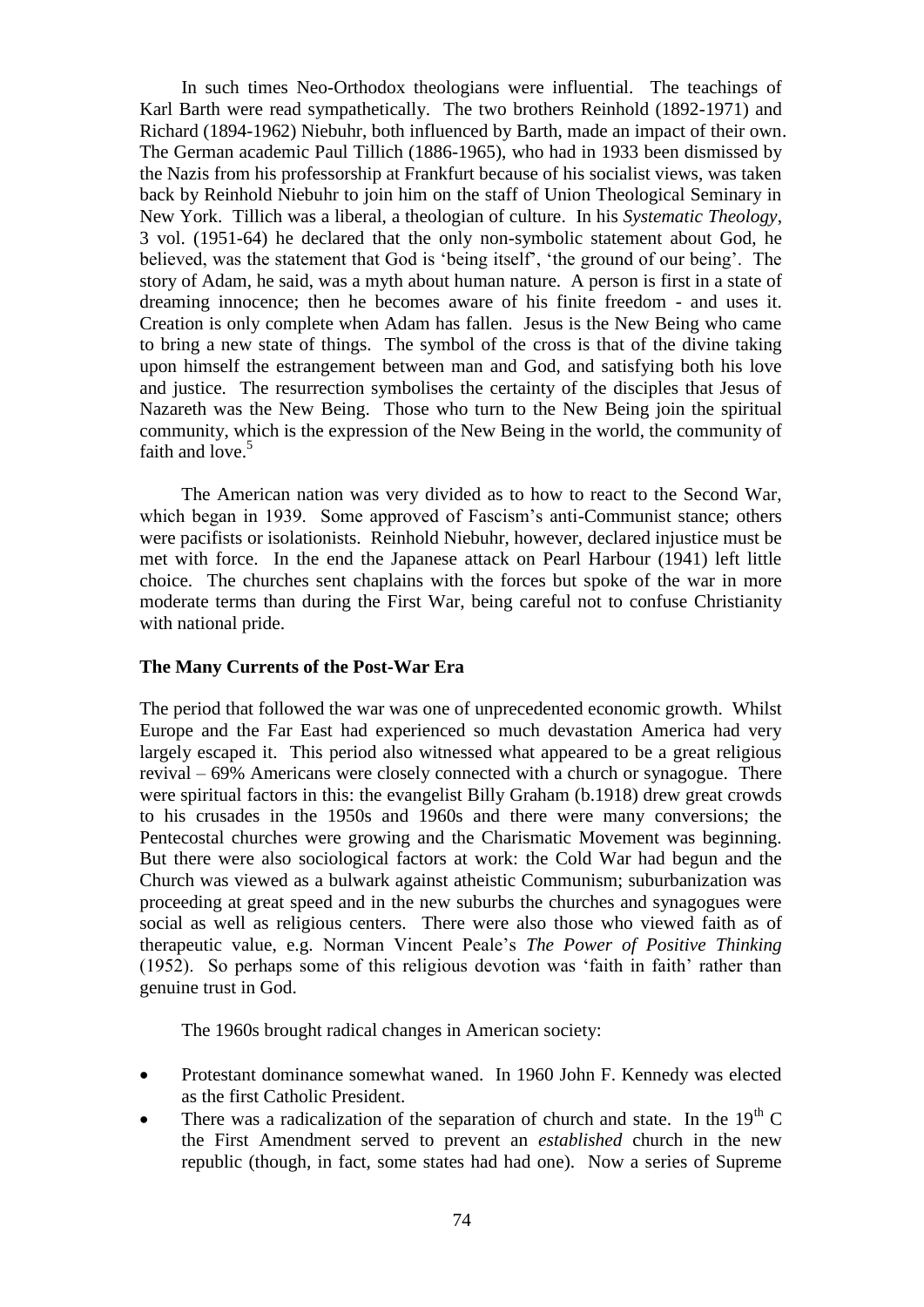Court decisions used it to ban all formal prayer and devotional Bible reading from the public schools.

- The idea that America as a beacon of true Christianity was seriously shaken by the civil rights campaign of the black Southern Baptist minister Martin Luther King (1929-68) and others in the 1950s and 1960s, and from the media pictures of the napalm destruction of people and the environment in the Vietnam war.
- There were also challenges to traditional American cultural and ethical assumptions through feminism, same sex relationships, the contraceptive pill etc.
- Eastern religious movements and practices won supporters : Zen Buddhism, Transcendental Meditation, Yoga etc

Responding to feminism the older English-speaking Protestant communities introduced the ordination of women by the late 1970s. Their use of inclusive language and the questioning of the 'fatherhood of God' were more controversial. They were involved less in evangelism than before. In the three decades after 1965 all the older denominations lost one sixth to one third of their members. Roman Catholicism too experienced decline. Many Catholics were glad of the new liberties granted them by Vatican II but liturgical changes and the decline of the Friday fast removed some of their cultural identity. Many were frustrated that other changes did not go far enough. Pope Paul VI's encyclical *Humanae Vitae* which rejected modern birth control methods, was widely disregarded. In the two decades after Vatican II the number of Roman Catholic seminarians in the US dropped by 75% and many seminaries had to close. Conversely, since the 1960s there has been a remarkable growth in conservative evangelicalism with its belief in biblical inerrancy and conversion oriented piety. Pentecostal churches such as the Assemblies of God have grown particularly fast. By the end of the 1980s Evangelical Protestant Churches equalled in membership the older mainline churches. They have generally rejected America's ethical revolution and have played a significant part in politics via the Moral Majority and the Christian Coalition. Presidents Carter and Bush came from their fold and President Clinton felt the need to make abject public penance to remain in office after the Lewinski affair. The Episcopal Church in contrast has followed a very liberal ethical path and, with the consecration of Gene Robinson, a divorcee and practising homosexual as assistant bishop of the Diocese of New Hampshire in 2004, has not only split itself but also seriously threatened the unity of the entire Anglican Communion.

At the end of the  $20<sup>th</sup>$  C the conservative/liberal split within the Church in America has widened and has largely replaced the old Protestant/Catholic divide, but over 40% of Americans still attend church weekly.

#### **Notes**

- 1. The belief of Jacob Arminius (1560-1609) that *anyone*, not just the elect, could respond to the Gospel message and find salvation.
- 2. The belief that *all* people will be saved.
- 3. The movement in  $18^{th}$ C France that believed that truth was to be found through human reason and scientific experiment not divine revelation.
- 4. 1967 edition, p.4.
- 5. Although this approach has some appeal it fails to take seriously enough the historical nature of the Christian revelation, and its symbolic interpretation is arbitrary.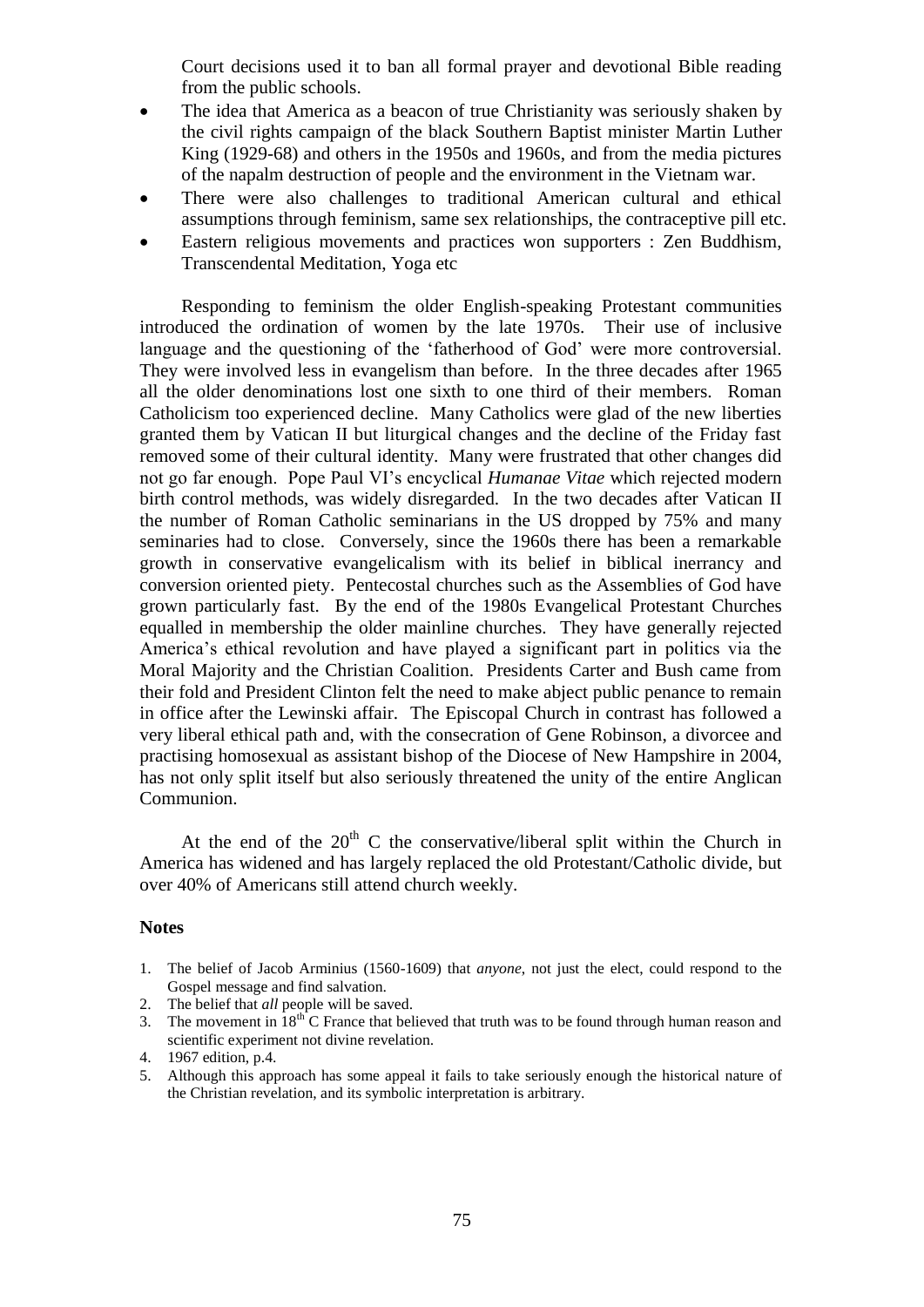The parish system of the Church of England failed to cater for the new towns that sprang up in the  $18<sup>th</sup>$  C, or the expansion of the older towns, as industrialization gathered pace. The leisurely country parson with his 'hunting, shooting and fishing', and other clergy touched by rationalism and Unitarianism, were scarcely adequate for the challenges of reaching a society increasingly characterized by poverty and brutalization. Here the Methodists shone.

**John** (1703-91) and **Charles** (1707-88) were children of the Rev. Samuel Wesley, Rector of Epworth in the English Midlands, and his wife Susanna. Susanna was a remarkable woman who gave time each week to fostering the spiritual lives of each of her children individually. John was educated at Charterhouse School and Charles at Westminster School, both in London, and then both went to Christ Church (College) in Oxford. John was later elected a Fellow of Lincoln College, Oxford. Charles drew together a group of students, which included his brother and **George Whitfield** (1714-70), who met regularly for prayer, Bible Study and fellowship, attended church services and pledged themselves to care for the poor and needy. Fellow students ridiculed them and called them the 'Holy Club'! After ordination (1728), in response to an invitation from Governor James Oglethorpe, the Wesley brothers went out in 1735 to minister in the new settlement of Georgia. Charles served for a while as the Governor's Secretary but returned to England in 1736. John returned in 1737 having antagonized the Georgians with his rigoristic discipline and the consequences of a failed romance.

Both on the way to Georgia and in London after his return John was challenged by the Moravians about his personal relationship with God. In London in May  $24<sup>th</sup>$ 1738 he went unwillingly to one of their meetings in Aldersgate Street where Luther's Preface to the Epistle to the Romans was being read out. At about 8.45pm, he reports in his *Journal*, he felt his heart 'strangely warmed' and that he 'did trust in Christ, Christ alone for salvation: And an assurance was given me, that he had taken away *my* sins, even *mine* and saved *me* from the law of sin and death<sup>1</sup>. Charles had had a similar experience a few days earlier. They both then dedicated themselves to the life of evangelists. John found church doors were progressively closed to him by Church of England clergy so, from 1739, he followed Whitfield's example of openair preaching. His *Journal* records the thousands who stopped to listen to him and the responses he received – often hostile, sometimes violent, but also there were many conversions. He possessed a great gift for organization – the origin perhaps of the name 'Methodist'. Wherever he went he left groups of men and women bound together in a common life. In Bristol in SW England, in 1742, his followers agreed to divide themselves into classes of about 12 each of which one was appointed leader and collected the 'class money' (a penny a week). They met weekly for Bible reading, prayer and reporting on the victories and defeats they were experiencing as Christians. Wesley gave them a code of rules. They were expected to receive the sacraments in their local (Church of England) parish churches, but many clergy were suspicious of their independent activities and inevitably a gulf developed. Wesley instituted a system of lay preachers which, from 1744, were called together for an annual conference. Only in 1784 did he lay down a constitution for this body. In 1746 a system of circuits (groups of local congregations) was instituted. Increased responsibility within the movement meant increased discipline for the person concerned. Breaches of discipline could lead to expulsion.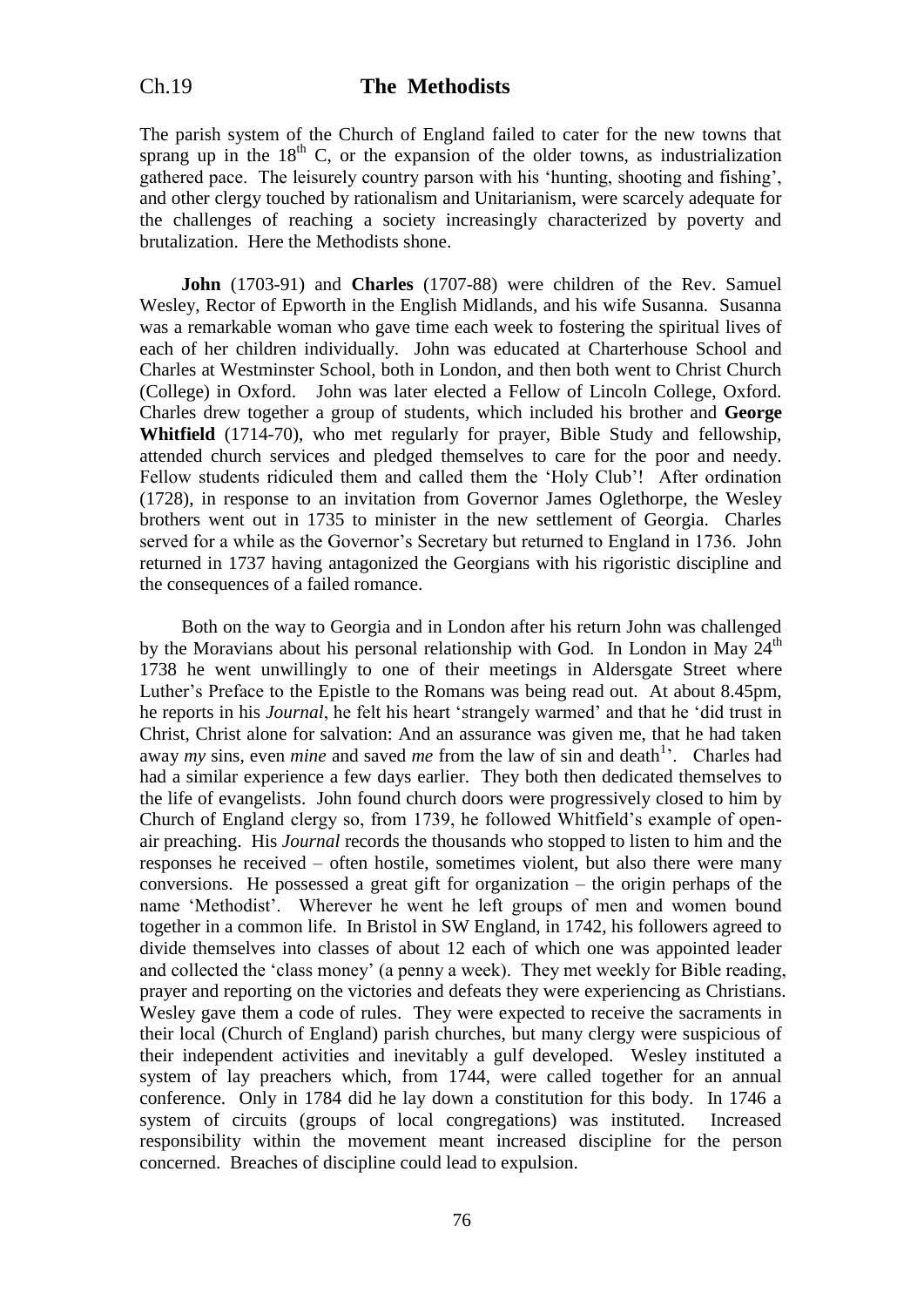Wesley's followers, now sober and hard-working, became prosperous, but he warned them about the effects of riches. He was always concerned for the poor and needy and often raised money to help them. He opened a dispensary, started a loan society, founded a home for widows, a school for poor children etc. Though in politics he was a Conservative (Tory) much later the British Labour Party had its roots in Methodism – a viable alternative to Communism.

In theology Wesley clearly believed in justification by faith, but he was also an Arminian<sup>2</sup>, believing the Gospel was for all. In sacramental doctrine he was similar to Luther and continued to value liturgical as well as extempore (free) prayer. Singing was a marked feature of Methodism. Whilst both brothers wrote hymns hymn-writing was Charles' supreme talent. In all he composed over 5,000 hymns, some of which are still sung far beyond the bounds of Methodism.

John Wesley extended his ministry over the whole British Isles, riding over 30,000 km during his lifetime, preaching over 40,000 sermons and writing, besides his *Journal*, thousands of letters. His *Notes on the New Testament* (1754) and the four volumes of his sermons are the doctrinal standard of Methodism. From the 1760s the movement grew in America. Along with the Baptists it went with the frontier settlers as they constantly pushed westwards. From his studies of the New Testament Wesley believed that bishops and presbyters were the same office and therefore that presbyters could ordain other presbyters. In consequence, in 1784, he ordained Thomas Coke as Superintendent of the American Methodists, instructing him to ordain Francis Asbury to assist him. Soon they were calling themselves 'bishop' (a step of which Wesley disapproved), and so the American Methodists are episcopal. This step of ordaining clergy made a complete break with the Church of England inevitable; though Wesley himself declared he lived and would die a member of the Church of England. When he died in 1791 there were:

- In Britain 71,668 Methodist members and 294 preachers
- In America 43,265 Methodist members and 198 preachers

Later the numbers in America far outstripped those in the 'old' country. Sad to say Wesley's marriage to Mary Vazeille proved very unhappy – but who could enjoy being married to a man who declared 'the world is my parish' and was constantly absent from home?

After Wesley's death British Methodism split into various smaller bodies: the New Connexion, Primitive Methodists, Wesleyans and Bible Christians, but subsequently these have reunited. Today Methodism, a worldwide movement, is strongly ecumenical, being a constituent body of the Church of South India (1947), the Church of North India (1970) and numerous other united churches. After several failed attempts last century conversations about eventual reunion with the Church of England are again in progress.

#### **Notes**

- 1. Rom.8.2.
- 2. From Jacob Arminius (1560-1609) who taught that God foreknew who would respond to the Gospel, rather than predestining some for salvation, others for damnation. Whitfield, however, was a Calvinist and, on this issue, they parted company yet with great respect for each other.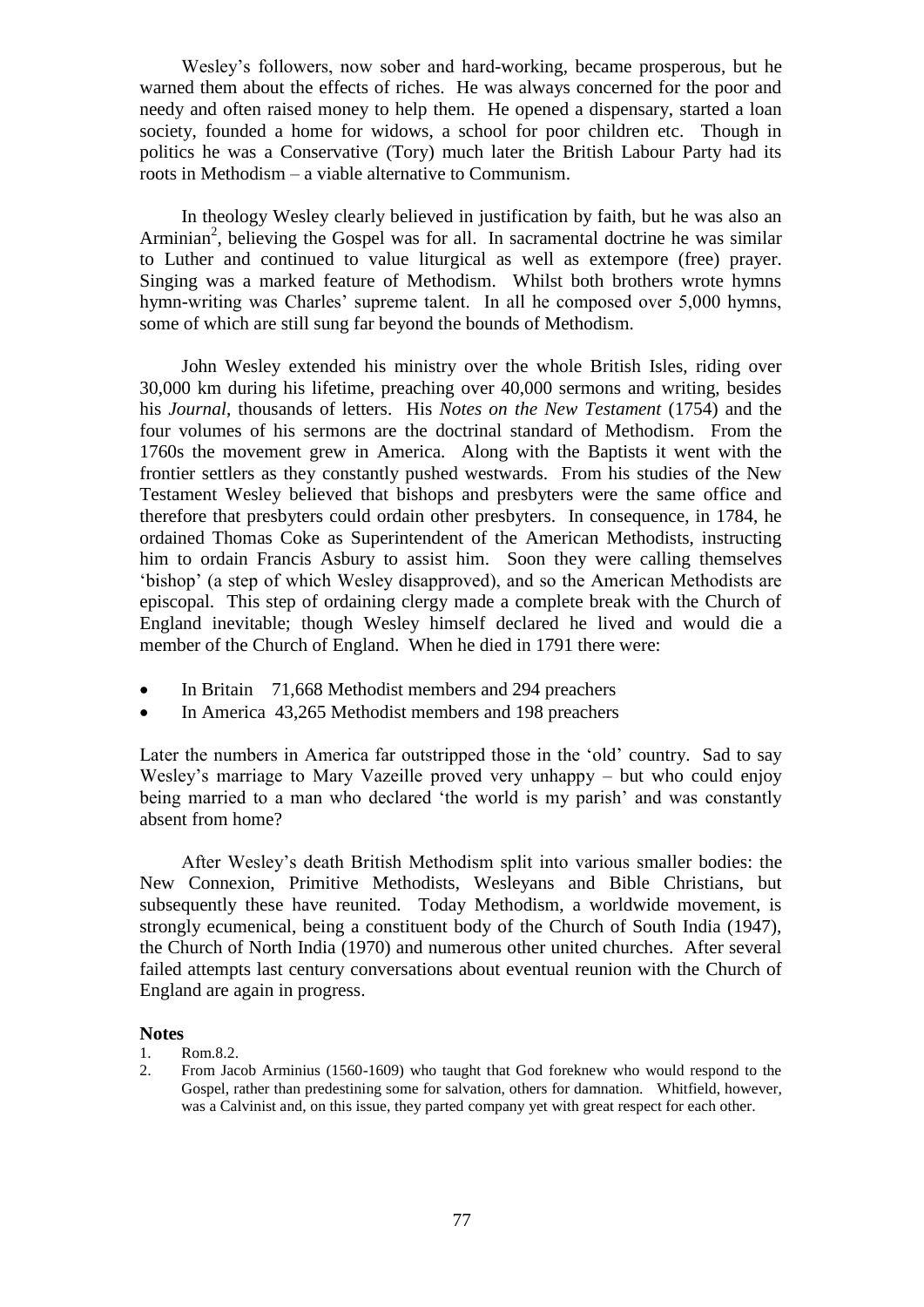# Ch.20 **The Church of England in the Nineteenth Century**

The activities and controversies within the Church of England in the  $19<sup>th</sup>$  century explain to quite a degree the present make-up of the Anglican Communion.

### **The Evangelicals**

'Evangelical' is from the Greek *euangelion* = 'Gospel', 'good news'. Evangelicals are those who make their fundamental aim to spread the Gospel, calling for a response. They stress conversion or commitment to Christ and salvation by faith in his atoning death. As with the Reformers, the Bible is their primary authority and Bible study, both individually and in groups, of great importance.

In the 18<sup>th</sup> century John and Charles Wesley and George Whitfield were all Anglican priests. From the Wesleys we have seen came the Methodist Church, but it was particularly through Whitfield that some Anglican clergy experienced conversion yet decided to continue to serve within the Church of England. By 1800 they were an influential group. They tended to be distrusted, however, by the upper and middle classes and regarded as 'Methodists' trying to corrupt the church from within with their 'wretched enthusiasm'! In turn they claimed many in the church were merely nominal Christians. It was for these that, in 1797 William Wilberforce published his eloquent appeal: *Practical View of the Prevailing Religious Conceptions of Professed Christians in the Higher and Middle Classes in this Country Contrasted with Real Christianity.*

Until the second half of the  $19<sup>th</sup>$  century, when Lord Shaftesbury was put in charge of ecclesiastical patronage, it was almost impossible for Evangelicals to gain appointment to higher positions within the church.

In the early part of the century their recognised leader was **Charles Simeon**  (1759-1836). Educated at Eton School and King's College, Cambridge, of which he was a scholar, he was converted as a student through preparing for a compulsory service of Holy Communion at Easter! In 1782 he was elected Fellow of King's College and entered holy orders. Priested in 1783, he was made Vicar of Holy Trinity Cambridge. He had to overcome initial hostility but then stayed there for the rest of his life, his remarkable preaching ministry influencing generations of students, many of whom served as clergy at home and overseas. Each of his sermons was carefully constructed and took usually 12 hours preparation! He developed a slight work on sermon composition into his massive 12 volume *Horae Homileticae* ('Homiletical Hours')*,* published before his death and containing about 2,000 skeleton sermons. He also bought up the rights of patronage of a number of parishes, mostly in towns, which were then held by the Simeon Trust and used for the appointment of Evangelical clergy.

Of great influence within the country were a group of eminent Evangelical laymen dubbed the '**Clapham Sect**' because of their association with Clapham, a town three miles across fields from the center of London, where the Evangelical clergyman John Venn ministered from 1792-1813. Its members were Henry Thornton, banker and M.P (Member of Parliament); William Wilberforce, brilliant oratorical MP; Charles Grant, a director of the East India Company; James Stephen, an eminent lawyer; Zachary Macaulay, once Governor of Sierra Leone; and Lord Teignmouth, who had been Governor General of India. These great men spent hours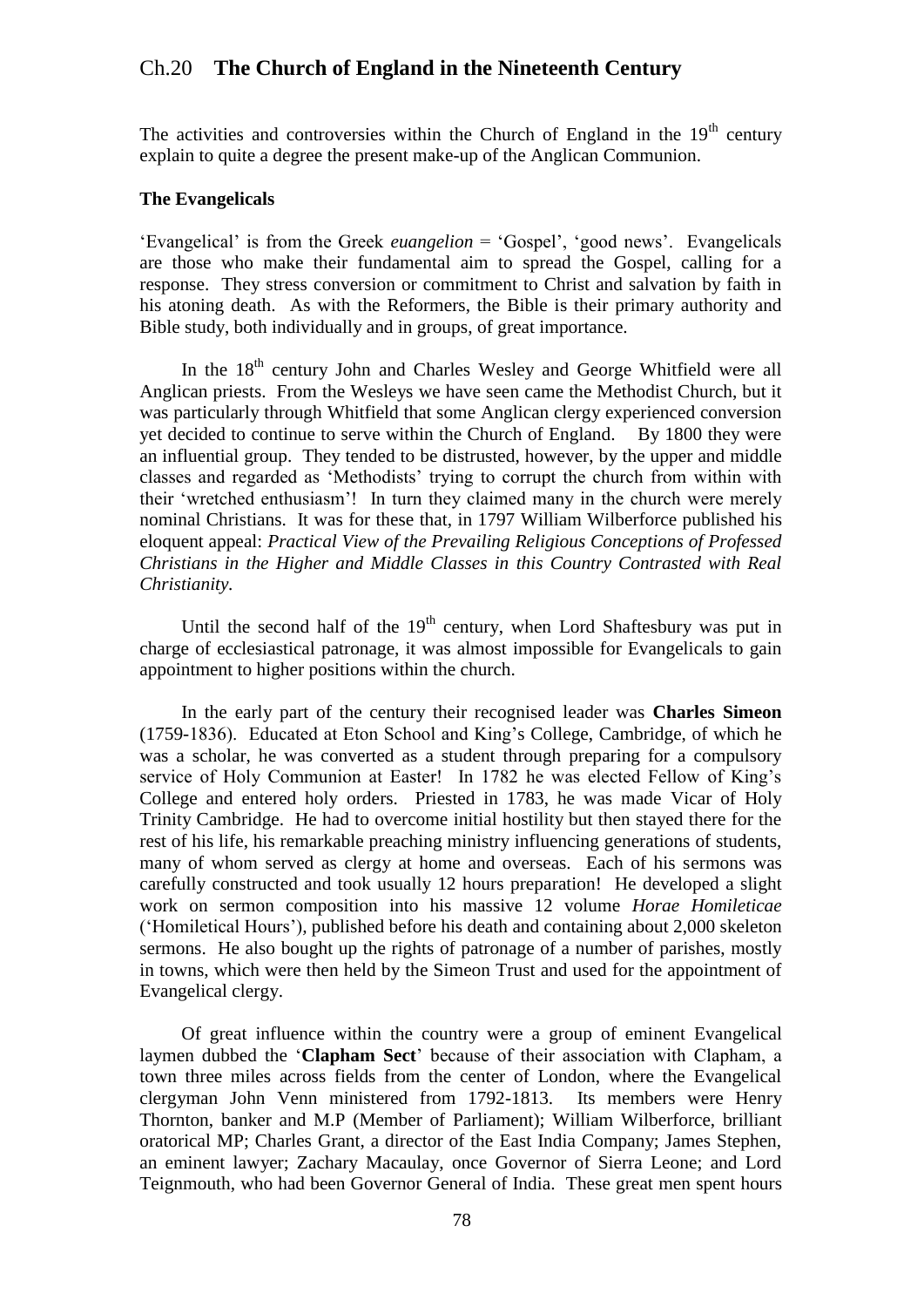daily in prayer and shared intimate fellowship, treating each other as members of one large family; and they became in many respects the conscience of the nation. They are best known for their determined fight against the slave trade perpetrated by British merchants between Africa and the West Indies. Their struggle to get a bill through Parliament took 20 years (1787-1807). Slavery itself was abolished throughout the British Empire in 1833. They also supported the establishment of a number of schools for poor children, such as those of Hannah More in the Cheddar Valley in Somerset in south-west England, and various hospitals, clinics and dispensaries. To attack the anti-Christian political and religious ideas of such men as Paine, Hume, Gibbon, Voltaire and Rousseau, then influencing the intellectual public, they published from 1802 the first quarterly periodical in Britain: *The Christian Observer,* and encouraged Hannah More in the publication of her *Cheap Repository Tracts,* popular stories and ballads with a moral, for circulation among the working classes.

There were a few Evangelicals who became diocesan bishops in the  $19<sup>th</sup>$  C including John Bird Sumner (1780-1862), Archbishop of Canterbury, 1848-62, and John Charles Ryle (1816-1900), long-serving bishop of the new diocese of Liverpool, 1880-1900. They sought to maintain a high standard of episcopal care in their dioceses, especially in the administration of ordination and confirmation.

Outstanding for his social concern was 'the poor man's earl' – Anthony Ashley Cooper, **Lord Shaftesbury** (1801-85). After education at Harrow School and Christ Church, Oxford he entered Parliament in 1826 and was responsible for a huge number of initiatives to improve the state of the poor including:

- The 1828 Lunatics Act that ensured the regular inspection of the conditions under which the mentally ill were held by a commission which included doctors.
- The 1842 Mines Act which forbade the employment of women and girls, and boys under 13.
- The Ten Hours Act (1847), finally implemented by the Factory Act (1874), ensuring employees were not made to work more than ten hours a day.
- The Chimney Sweep Acts (1864, 1875) restricting the conditions under which boys could be sent up chimneys to clean them.

He was also Chairman of the Ragged Schools Union which developed education for children from poor homes. His church activities included advising Prime Minister Lord Palmeston from 1855 on ecclesiastical appointments; being long-serving President of the British and Foreign Bible Society, set up interdenominationally in 1804 to publish Bibles at home and abroad; being first President of the Church Pastoral-Aid Society, founded in 1836 to assist the home mission of the Church of England by making grants money for stipends of curates and lay-workers in Evangelical parishes; and supporting the work of the Church Missionary Society, set up in 1799 to send missionaries to the native peoples of Africa and the East, and the Young Men's Christian Association, founded in 1844 to encourage prayer and Bible reading with young people (known today internationally for its hostels which provide cheap accommodation for young people and sporting and other facilities).

In 1850 Pope Pius IX restored the Roman Catholic hierarchy in England (it had of course been abolished at the Reformation), creating thirteen bishoprics and making Nicholas Wiseman Archbishop of Westminster and a cardinal. Wiseman exulted in the move and congratulated the English people but, by and large they felt affronted and the step boosted the Evangelical party in the Church of England.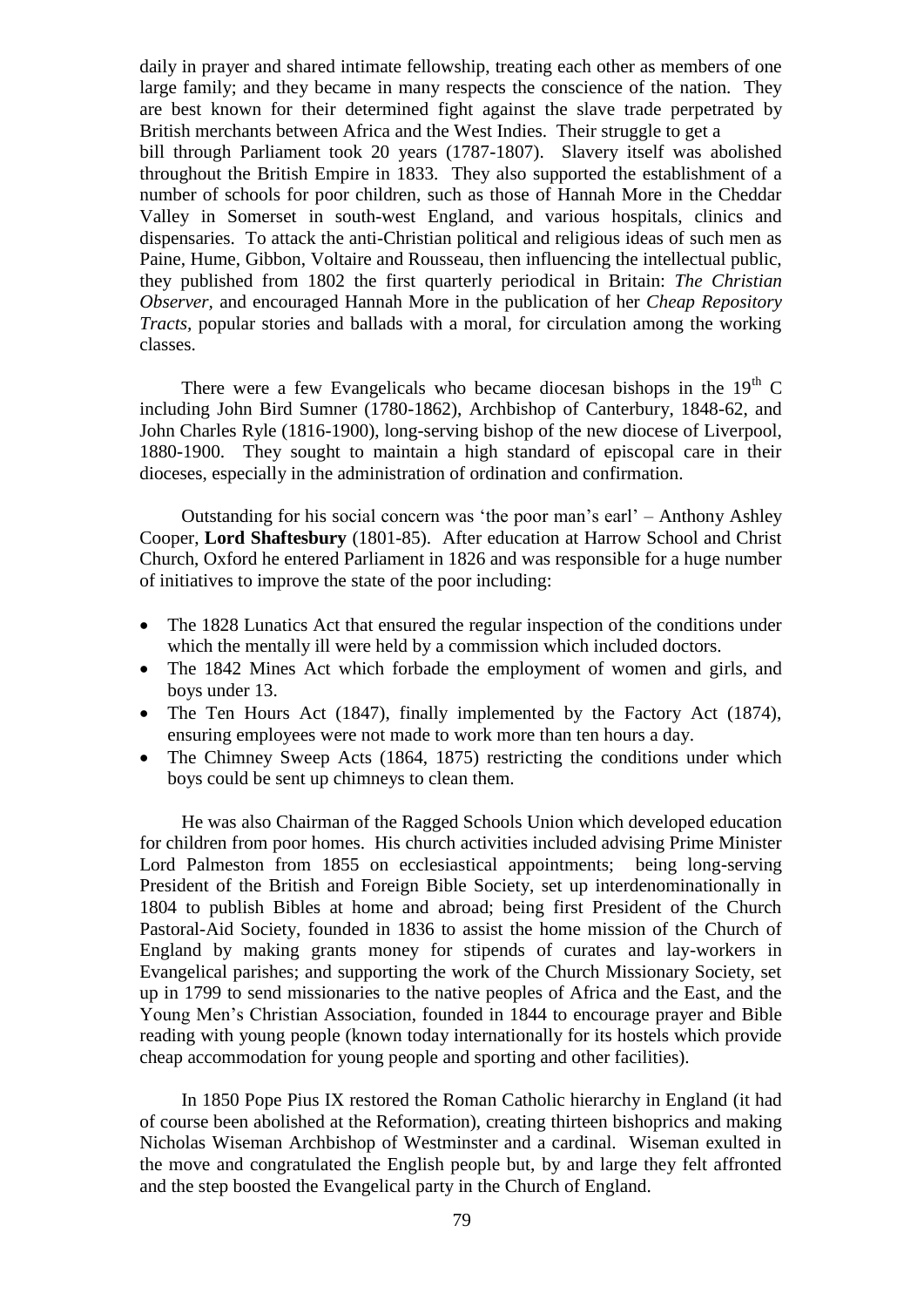These Evangelicals were Conservative in politics, lovers of the BCP and long sermons! They were diligent shepherds within their parishes and instituted more frequent communion. They rejected reading novels, playing cards, dancing and going to the theatre as worldly. They were not teetotallers but condemned drunkenness. They strictly observed Sundays, and opposed using it for sport. They brought up their children with strict discipline. They composed about a quarter of the clergy of the Church of England at this time, but their puritanical lifestyle did not make them generally popular.

Anglican Evangelicalism towards the end of the century was influenced by the American revivalist movements, particularly of the Americans Moody and Sankey in the 1870s and 1880s. The Keswick Convention, set up in 1875 in the beautiful surroundings of the northern English Lake District, provided a rallying point for fellowship and inspiration. Its aim was to promote practical holiness and it provided facilities for prayer, worship, and Bible exposition by outstanding preachers. By then personal devotion and world mission were stressed but social and political reform were disappearing from the Evangelical agenda. Whilst there were differences between more conservative and more liberal Evangelicals, in general biblical inspiration was so upheld that the challenges of science and biblical criticism were not seriously grappled with.

#### **The Oxford Movement**

What became known as the 'Oxford Movement' was led by a group of academics at Oriel College, Oxford: **John Keble** (1792-1866), a gentle, conservative and unambitious man, Professor of Poetry of the University from 1831, but also a parish priest; **Richard Hurrell Froude** (1803-36), impatient and aggressive, whose premature death was caused by tuberculosis; **John Henry Newman** (1801-90), a keen thinker from an Evangelical background whose sermons when he was Vicar of St. Mary's Oxford exercised immense influence among the university population; and **Edward Bouverie Pusey** (1800-82), a humble and stable man, who became Regius Professor of Hebrew of the University in 1828.

The Church of England had long been under fire for its corruption and inequalities. Bishops were hooted through the streets. In 1830 after a long period in opposition the Whigs (Liberal Party) came back into power. The Prime Minister Lord Grey showed their feeling when he told the bishops to 'set their house in order'. Reform was in the air. In 1832 the Reform Bill was passed revising constituencies to give fairer Parliamentary representation and extending the franchise (those eligible to vote). In 1833 the Irish Church Temporalities Act suppressed two archbishoprics and eight bishoprics out of the 22 sees of the Church of Ireland. Panic was at the throat of the Church of England. The alarm was sounded in Oxford by Keble in his Assize Sermon of July  $14^{\text{th}}$  1833. He compared attitude of the British people to that of the Jews when they demanded a king from Samuel (1 Sam.8). It was nothing less than national apostasy. Those loyal to the Church must fervently resist by prayer and protest. The sermon was published under the title 'National Apostasy'. The immediate outcome was a meeting at which an Association in defence of the Church was proposed, but lack of agreement soon rendered it worthless. More significant was an *Address of the Clergy* (with 7,000 signatures) and a *Lay Address* (signed by 230,000 heads of families) presented to the Archbishop of Canterbury in 1834 pledging support for the doctrine and discipline of the Church of England.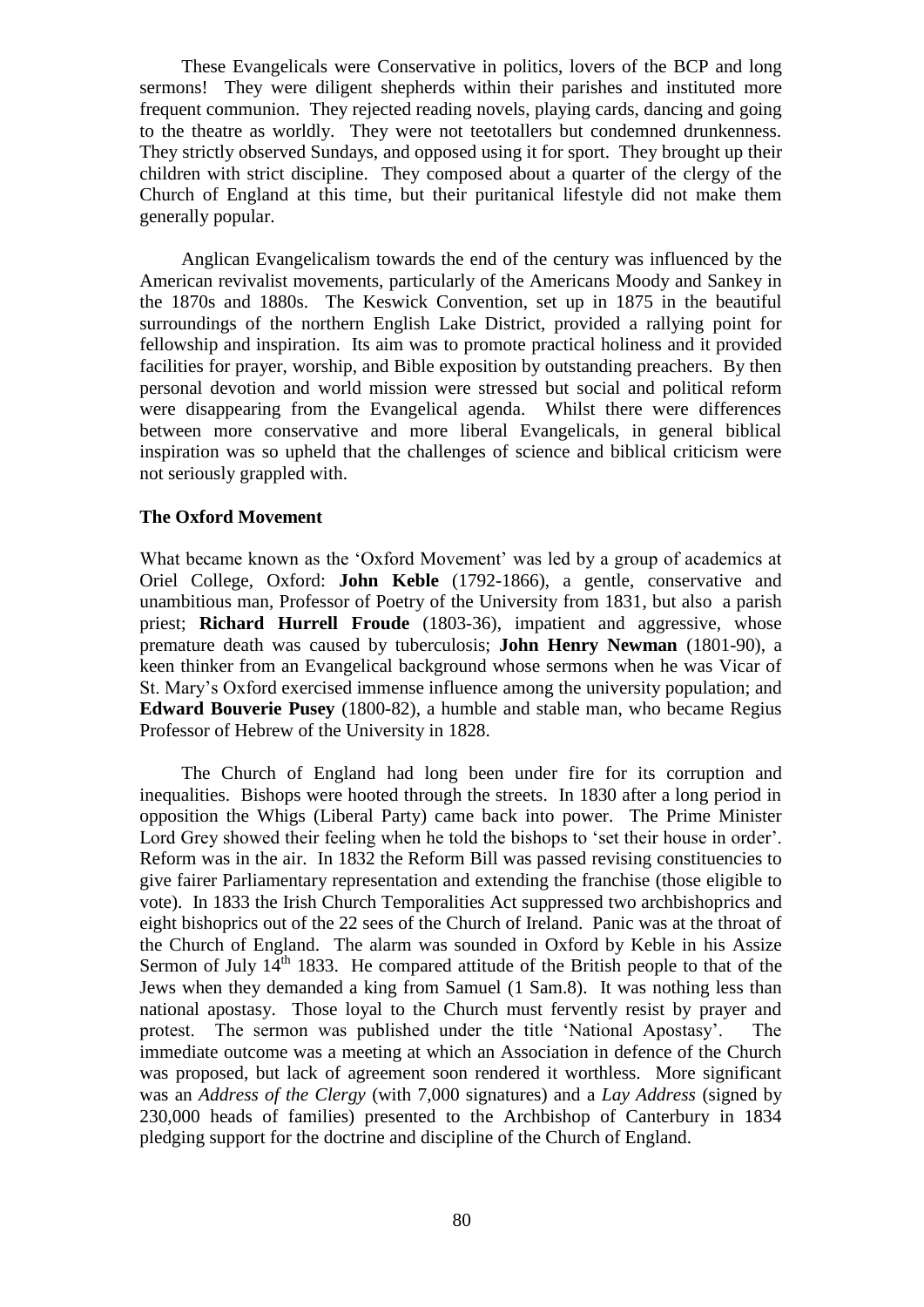Newman wished not merely to arouse sentiment but to instil sound doctrine. He therefore intended to give them 'a dose of volatile salts, pungent but restorative'! And so, from September 1833, there began to appear *Tracts for the Times. Tract 1*  pointed out that the authority of the clergy came not from the ownership of property, nor from popularity, but through their ordination by a bishop who traced his authority through a succession of church leaders back to the apostles. Throughout the autumn and winter more tracts flowed from the pens of Newman and, to a lesser extent, others on many aspects of Church doctrine and practice: the Visible Church, the *Via media*, the sacraments, the value of fasting, etc. They were relatively short documents and their sequence followed no systematic design. Under the influence of Pusey's sombre learning their nature changed. In 1835 he contributed *Tracts 67-9* amounting to over 300 pages of closely printed discussion on baptism. The authors of the *Tracts* and their supporters soon became known as '**Tractarians**'.

The Tractarian leaders saw themselves as introducing a 'New Reformation' based not on the  $16<sup>th</sup>$  C Reformers but on the ancient and undivided Church. In 1836 they began to prepare the *Library of Fathers of the Holy Catholic Church anterior to the Division of the East and West.* This was the first systematic publication in English of Patristic works. Newman used the term 'Anglo-Catholic' to describe the new movement but, to rebut the charge of popery, he sought to give shape and form to the doctrine of *Via media* evident in the writings of the  $17<sup>th</sup>$  century Caroline divines and, in 1837, published *The Prophetical Office of the Church viewed relatively to Romanism and Popular Protestantism.* Any doubts allayed by this work were soon resurrected by the publication by Newman and Keble, in 1838-9, of Froude's *Remains*, extracts from the latter's *Journal* and private correspondence. Froude's ultra asceticism, his pro-Roman sentiments and hostility to the Reformers shocked many. Meanwhile criticism for the movement came from many quarters. J.B. Sumner of Chester was the first bishop to denounce it. In his 1838 charge he wrote that it was the "undermining of the foundations of our Protestant Church by men who dwell within her walls."

In 1839 Newman began to have doubts about the legitimacy of the Church of England. A debate raged within him. Many of his younger supporters were veering towards Rome. Though they accepted the Anglican liturgy they found in the Thirty-Nine Articles the breath of Protestantism. Newman wished to show that the Articles did not oppose Catholic teaching generally, only some Roman dogma. This was his contention in *Tract 90* (1841). By fastidiously picking on details he found loopholes. For instance, he pointed out that Article 31 opposed not 'the sacrifice of the Mass' but 'the sacrifice of Masses' - certain prevalent practices of the Roman church of those days, he presumed. His approach provoked a universal storm of indignation – his treatment was avoiding the plain meaning of the text! The Heads of the Oxford Colleges met and declared the *Tracts* were in no way sanctioned by the University. The popular press<sup>1</sup> quipped, "According to the authors of the *Tracts* we are all good papists without knowing it." In 1842 Newman retired to his small monastic complex in the nearby village of Littlemore. In February 1843 he formally retracted all his public criticisms of Rome. In September he resigned his living of St. Mary's Oxford with St. Mary's Littlemore. In 1845 he published his *Essay on Doctrinal Development,* and seceded to Rome, in company with a number of others.

The leadership of the movement now fell to Pusey. His solidity enabled the majority of the Tractarians to stay within the Church of England. They were prepared to accept that it was part of the catholic Church because it had maintained the apostolic succession. They emphasised the 'real presence' of Christ in the eucharist,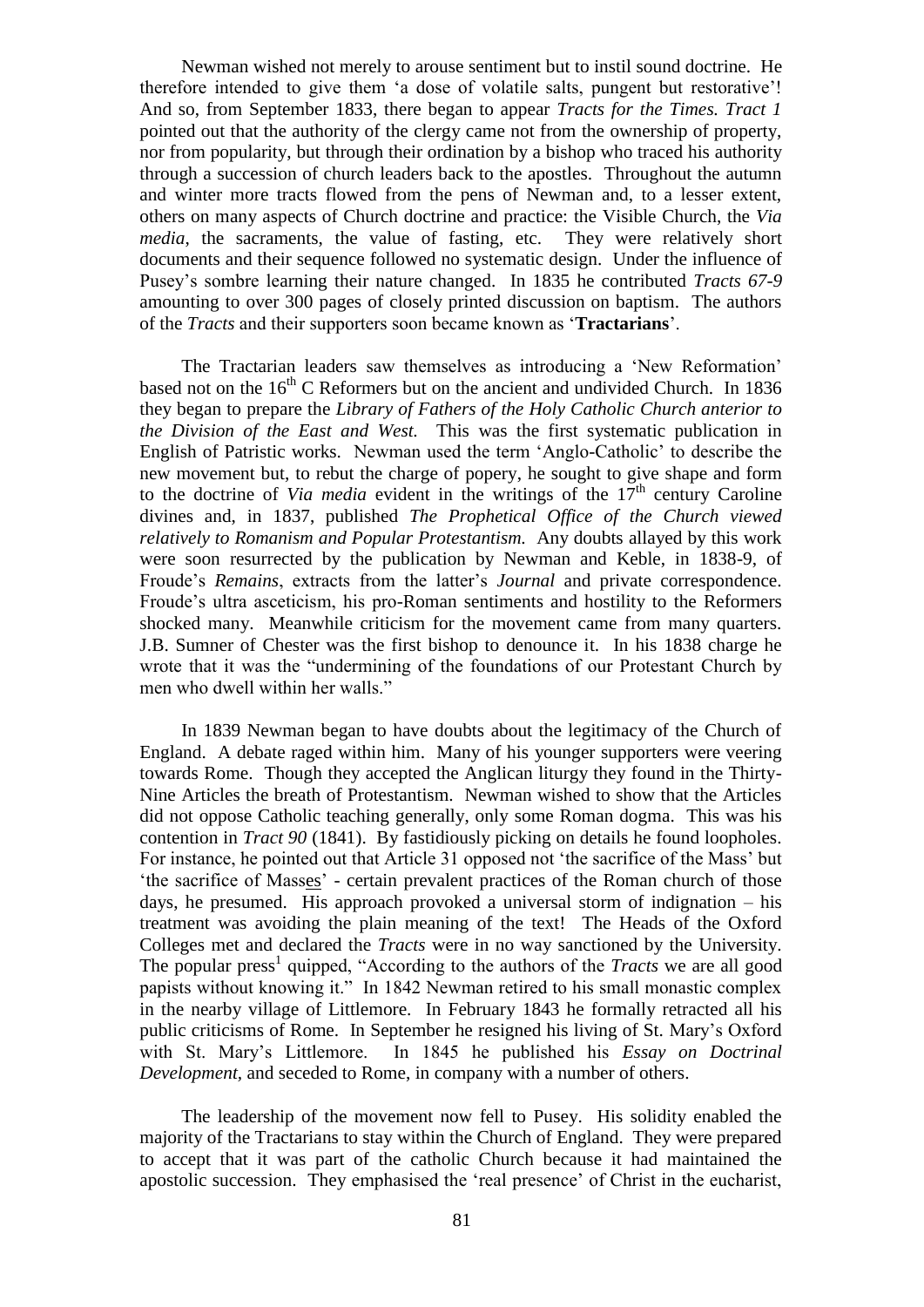and regeneration at baptism in contrast to the Evangelical emphasis on new birth through conversion. These sacraments they saw as the divinely appointed channels through which the life and holiness of Christ are transfused into individual souls. They also revived private confession and monastic orders within the church. (Bishop Charles Brent had contacts with the American branch of the Society of St. John the Evangelist, the 'Cowley Fathers', founded at Cowley, Oxford in 1865.)

Parallel to the doctrinal crusade of the Tractarians and a little later ran another stream. In 1839 hymn writer J..M. Neale and other high churchmen founded the Cambridge Camden Society. Their concern was church architecture, decoration and internal design. They nurtured the ritual that had survived the Reformation, preserved especially in the cathedrals. They put robed choirs back into cleared chancels. The said services of parish churches, under their influence, began to adopt the sung responses of the cathedrals.

The rubrics (instructions, originally in red) of the BCP declared a clergyman should wear a surplice when preaching in the pulpit and bishops began to insist on this. An 'ornaments rubric' had been inserted in the 1559 (Elizabethan) revision of the Prayer Book stating that the ornaments of the church and minister that were in use in 1549 should be retained. This clearly referred to more elaborate vestments than the surplice but, though the rubric had been retained in the 1662 BCP, it had not been observed for 200 years. Now, in the late  $19<sup>th</sup>$  century, some wishing more ceremonial and colour in worship began to introduce chasubles and other vestments appealing to this rubric. Its continuing validity was strongly rejected by their opponents and there were violent protests against what was seen as popery. Court cases lead to some clergy being put in gaol for wearing vestments. Eventually, in 1908, a committee of bishops declared the use of vestments was permissible because of the ornaments rubric. More recently it has been officially declared that, within the Church of England, such vestments have no doctrinal significance.<sup>2</sup>

The legacy of the Oxford Movement to Anglicanism has been seen as one primarily of enriched prayer and worship, only secondarily of belief. $3$  In some sense it formed a continuity with the earlier Evangelical movement with its emphasis on religious feelings, only its appeal was through art and beauty (combined with asceticism and liturgy). Samuel Wilberforce, third son of William and future Bishop of Oxford, was among those who did not find the transition from one movement to the other difficult to make.

### **Christian Socialism**

As a result of the industrial revolution England saw a vast emigration of people from the country to the cities. The 1851 census reveals that, for London for instance, more than half the population aged 20 or above had not been born there. The old parish churches could not cope with the influx, nor could the cities' infrastructure generally. The outcome was the development of the slums – unsanitary, impoverished and hotbeds of crime. Every effort was made to build new churches to serve the increased population, but then only about one in ten attended. Apathy and hostility were the chief causes. The literature influencing the working people was violently anti-clerical and anti-church. The Chartists who, in their six-point Charter (1838), demanded the vote for every man over 21 and the right of working (class) men to serve as MPs, were heirs of the Deist Tom Paine and the other English friends of the French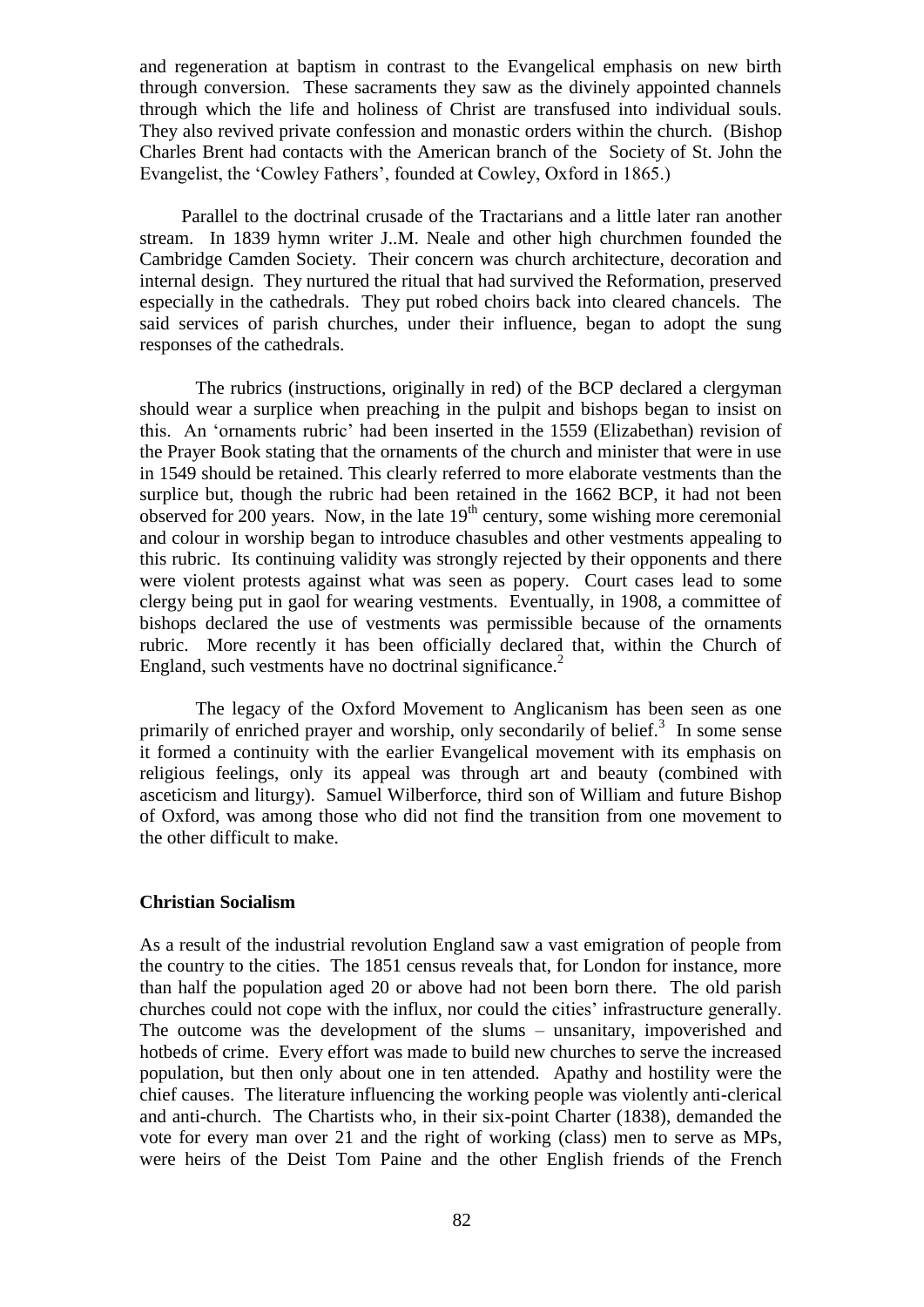Revolution. The Christian Socialists sought to present a Christian alternative to atheism and Deism and to provide positive ways forward.

**John Malcolm Ludlow** (1821-1911), rightly viewed as the founder of Christian Socialism, was a brought up a Protestant in Paris and was always concerned that England should avoid the excesses that had afflicted France since the revolution of 1789. In 1838 he came to London, qualified as a barrister at Lincoln's Inn in 1843, and wished to undertake social and missionary work in the surrounding slums. The chaplain of Lincoln's Inn was **Frederick Denison Maurice** (1805-72), who was also Professor of Theology at King's College. In 1848 Ludlow returned to Paris following the social revolution of that year and wrote to Maurice that the new Socialism must be Christianized or it would rock Christianity to its foundations.

In consequence Ludlow, Maurice and **Charles Kingsley** (1819-75, one of Maurice's former students, a novelist and priest) attended the huge Chartist rally in London in 1848. Then they began to publish the penny journal *Politics for the People.*  Although it was prepared to treat such matters as the extension of the vote, the relation of capitalist to laborer and how far a government can find work or pay for the poor, it was against universal suffrage (vote), monster meetings and violence. Its standpoint was explicitly Christian and most of its contributors believed in a classstructured society. It seemed moreover too academic and few workers read it, but it was noticed enough to be attacked by the Chartist *Commonwealth* for being too clerical and by the *Oxford Herald* for being too democratic! Kingsley was attacked for saying the Bible was the poor man's book. It only lasted from early May to the end of July 1848.

In addition Tavern meetings were arranged between Ludlow, Maurice, Kingsley and others sympathetic to their cause (including the gentleman-boxer Tom Hughes) with anti-Christian Chartists. Maurice presided but allowed the workmen to talk freely and afterwards summarized what they had said. He wanted to learn from them. They had never met any cleric like him and were impressed. He found they were more interested in social than political reform.

Ludlow returned from a holiday in France with a program for Christian cooperatives or associations based on the *Associations Ouvrières* in Paris, where the workers would own the business and receive the profits. A similar idea had in fact already been adopted in the north of England. In December 1849 Maurice, Ludlow and others decided to establish a working tailors' association under the management of Chartist tailor Walter Hooper. Before long, twelve workshops were scattered over London - for tailors, builders, shoemakers, piano makers, printers, bakers and smiths. The movement was greatly assisted by grants from wealthy philanthropist Vansittart Neale. Lord Shaftesbury helped found an association of needlewomen. It was in 1850 that Maurice first accepted publicly the name 'Christian Socialist'.

In November 1850 the new penny journal, *Christian Socialist,* appeared, edited by Ludlow. This embodied the first coherent attempt to state a Christian view of a socialist society. The Church, he said, must assert the rule of God over every act of common life, embodying its Gospel in forms of social organization. It must attack sweated labor and commercial fraud. No godless system of socialism is adequate because socialism rests on moral grounds of righteousness and self-sacrifice and common brotherhood which are in fact inseparable from religious faith. Ludlow wanted a society where every citizen was well educated and employed. To achieve this the economy of the State must be controlled. He attributed the slums to political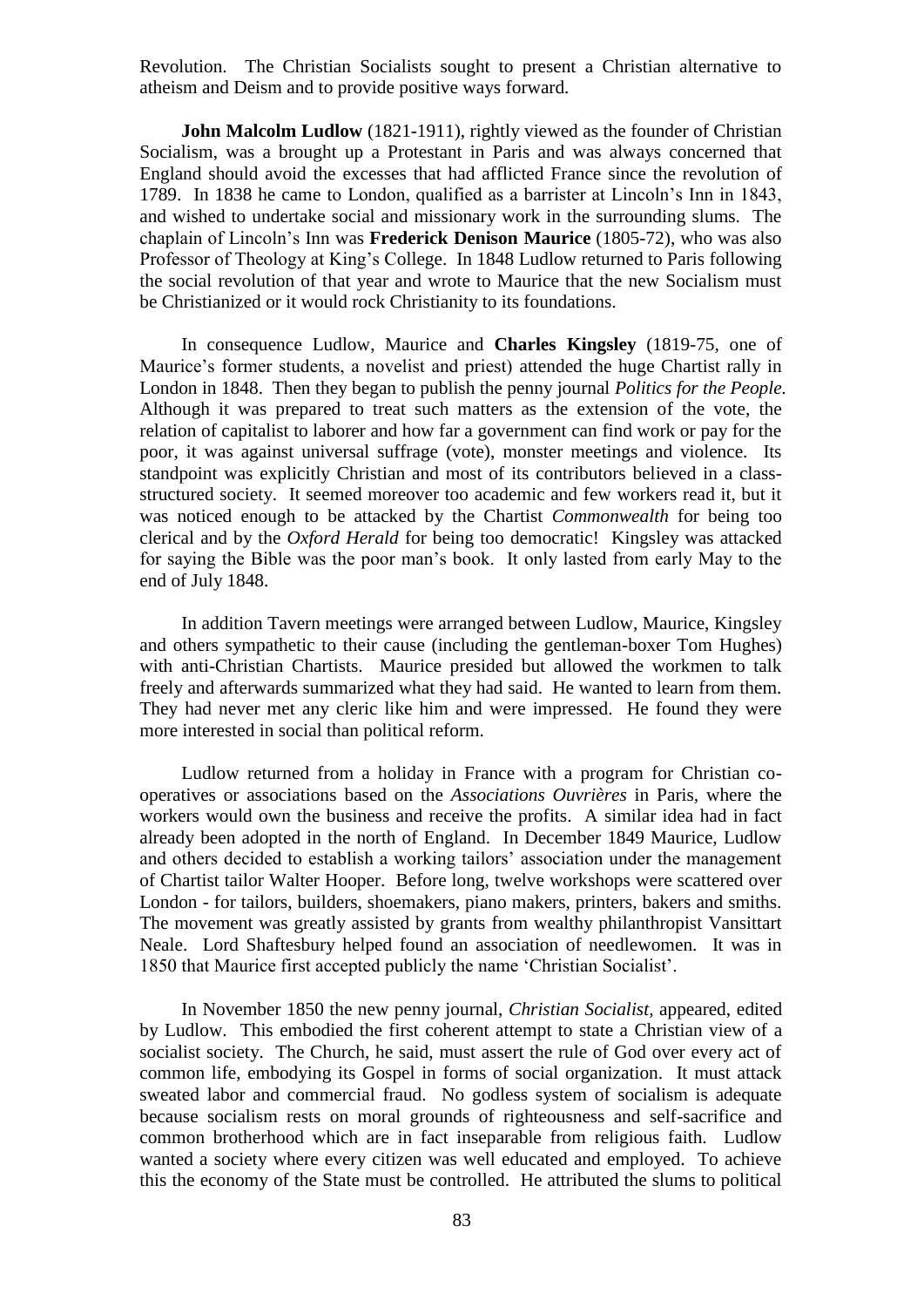economists who thought economic life should be left to follow its own laws unfettered. He declared that Christianity was not compatible with an economy and trade based wholly on profit. He wanted co-operatives to spread throughout the country until wages and prices could be fixed for the good of all. But he did not believe everyone should have the same wage or an equal position in society, though he wanted a more democratic society, a more 'Americanised' one, he called it.

Late in the summer of 1850 Kingsley published the novel *Alton Locke* founded on the life of the Chartist tailor-poet Thomas Cooper. He denounced the privileged in society and everything that allowed the squalor and brutality of the slum. In June 1851 he was invited to preach on 'The Message of the Church to the Labouring Man' as part of a series of sermons at St. John's Church, Charlotte Street, London, by the Vicar, G.S. Drew. In his sermon he seemed to identify as the enemy the English clergy and to say that the Gospel was 'liberty, equality and fraternity' (the slogan of the French Revolution). He declared that all systems of society that favored the accumulation of capital in a few hands, or ousted the masses from the soil, are against the kingdom of God. The Gospel proclaims freedom to the poor; all are equal by their baptism and the Lord's Supper proclaims their brotherhood. He qualified this by saying freedom is to do what is *right,* and equality is not absolute but is of opportunity for developing unequal talents. But at the end of the service the Vicar stood up and declared that much of what he had said was unwise, much he believed untrue, and the subject to be addressed had been forgotten. People left the church in vigorous debate, and the drama was reported in the national press. Whilst this left Kingsley and the other Christian Socialists who supported him under something of a cloud, the Chartists now looked much more sympathetically upon them, admitting they were the leaders of the co-operatives, and were prepared to ask their advice.

Maurice came under fire from the journals for his support for the sermon and a supposed link between Christian Socialism and French socialist revolutionaries. A committee was appointed to investigate his writings, but its report cleared him declaring his 'Christian Socialism' was an effective antidote to socialism itself. He continued in his post until, in his *Theological Reviews* (1853), he attacked the generally accepted view that eternal punishment for the wicked would be endless. 'Eternity' in the New Testament, he said, had nothing to do with time. But his view caused a storm of protest and this time he was dismissed.

Maurice and Ludlow turned to the education of working (class) men and, in 1854, founded the Working Men's College in London, which was soon followed by similar institutions in the provinces. In 1866 Maurice was appointed Professor of Moral Philosophy at Cambridge. Ludlow continued to teach for many years at the London Working Men's College. Kingsley's interest cooled off and, by 1855, he confessed he had come to believe one should not tinker with the economy.

But the Co-operative Movement continued to prosper. Neale and Hughes remained leaders within it. In 1883 even Queen Victoria expressed her support for it. Though Christian Socialism did not continue as a specific movement it contributed to the improvement of the position of the working man, and did much to prevent in England the antagonism between the Church and socialism that existed in many other countries.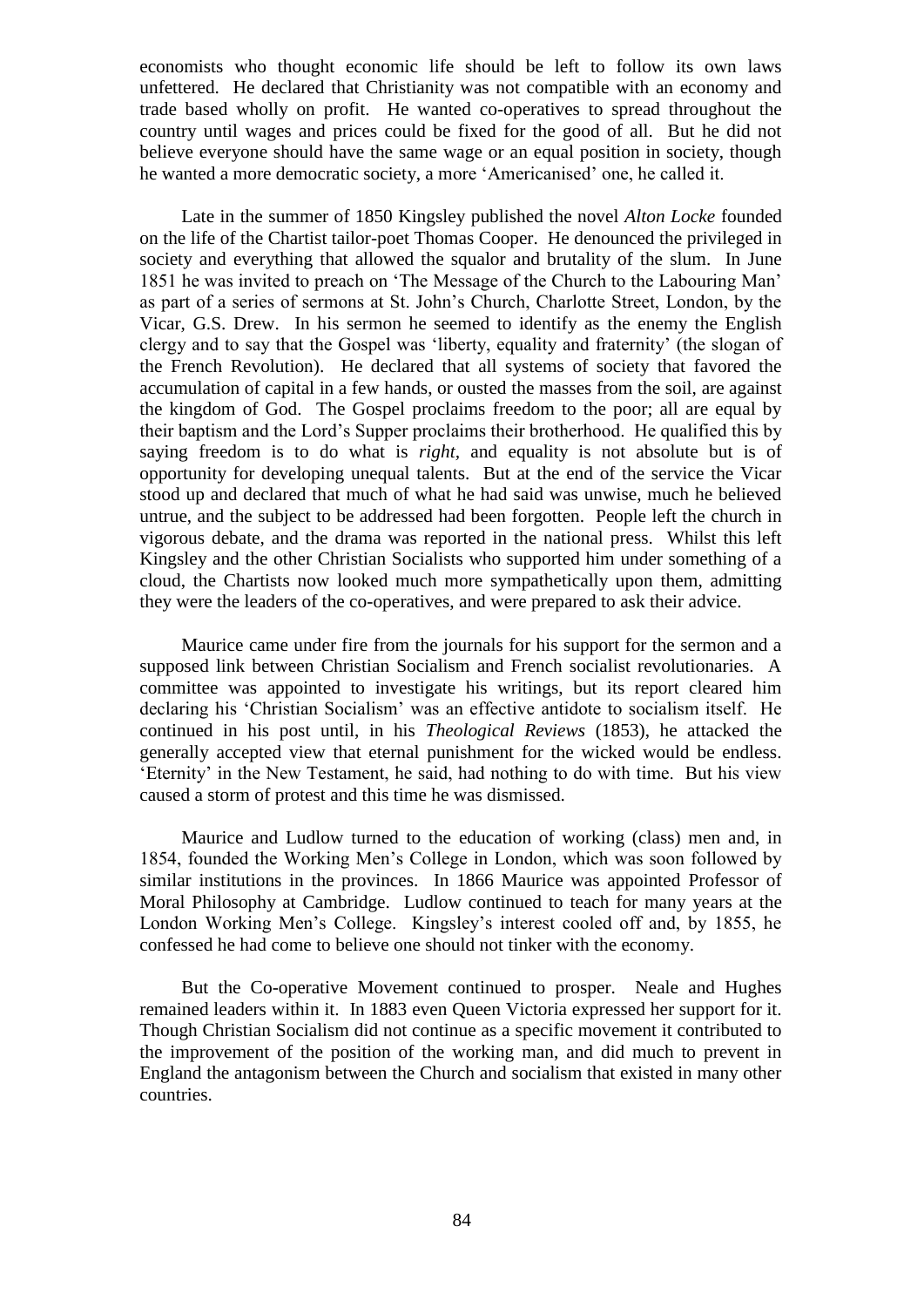## **Challenges from Science and Biblical Criticism**

#### Science

The Church was too preoccupied with internal problems to be prepared for the series of thunderbolts from the realm of science in the mid- $19<sup>th</sup>$  century. The first blows came form the field of geology. In 1830 Sir Charles Lyell published his *Principles of Geology*. He declared that the present condition of the earth's surface is best explained as the result of a gradual, uniform process, e.g. chalk cliffs are the remains of marine creatures deposited on the sea bed at the rate of 1-2 inches (2-5cm) a century and then upheaved from the floor of the sea by pressures beneath the surface. Such a process required that the earth be far older than the traditional date for the Garden of Eden – 4004 BC. Fossils found in cliffs in the West of England were so old that they defied dating.

Various attempts were made at reconciliation with traditional belief. Already in 1820 the eccentric clergyman William Buckland, Professor of Geology at Oxford, had declared that Gen.1:1 'In the beginning' described an immense period of time and the 'six days' of creation (Gen.1) were eras of unspecified length not twenty-four hours. By 1836 he, who had previously thought that vestiges of the last ice age were striking proofs of the biblical flood<sup>4</sup>, had come to accept that Noah's flood had, in reality, been a local affair in the Euphrates valley killing just those who lived there. From the conservative side, in 1857 P.H. Gosse published *Omphalos<sup>5</sup>*: An Attempt to *Untie the Geological Knot.* He pointed out that, in the nature of things, anything created instantaneously by God would appear to be older than it was, e.g. a tree would contain the rings of a mature tree. So also with rocks and men.

In 1844 *The Vestiges of the Natural History of Creation* was published anonymously. Four editions sold out in six months! God had created living things, it said, using an evolutionary process regulated by fixed natural laws. The writer of the book – the Scottish journalist and publisher Robert Chambers, whose name was not discovered until well after his death – was only an amateur. He often misinterpreted his evidence. His work was easily discredited by professional scientists.

Such was not the case with Charles Darwin's *Origin of the Species* (1859). Darwin (1809-82) had noticed that horticulturalists and pigeon breeders produced different varieties of a species by selective breeding. Could not all the varieties of species of plants and animals in the world have arisen in the same way – by a process of *natural* selection over millions of years? In the competitive struggle for life only those best adapted to their environment survived. He had gathered much evidence for this on his voyage on the Beagle (1836-9) to the Galapagos Islands. The last chapter of the book contained a significant sentence: 'In the distant future I see open fields for far more important researches…Light will be thrown on the origin of man and his history.' He would not say more on this subject for fear of prejudicing the reception of his book.

The book in fact caused a storm of protest. Bishop Samuel Wilberforce of Oxford spearheaded the church's attack. In 1860 he wrote in an article in the *Quarterly Review*, 'The principle of natural selection is absolutely incompatible with the word of God,' and he said that Darwin displayed 'a tendency to limit God's glory in creation.' The same year he clashed with Darwin's 'bulldog' T. H. Huxley at a meeting of the British Association in Oxford… The debate raged far and wide. In 1871 Darwin published his two-volume *The Descent of Man.* Frequent trips to zoos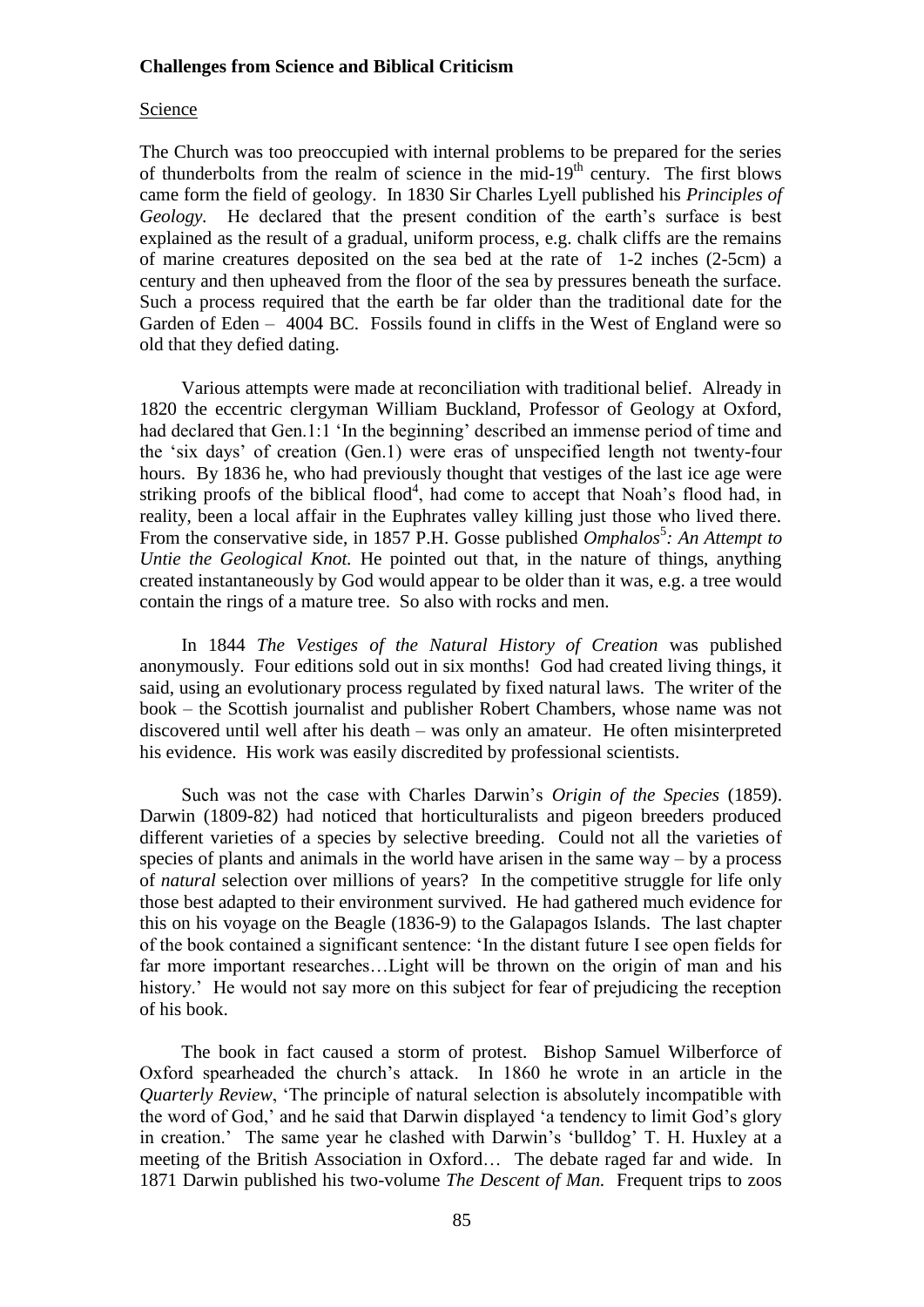to examine the habits and mental powers of monkeys had led the author to the conviction that the difference between man's mind and that of a monkey is one of degree not kind. Our primitive ancestors he considered were covered with hair, lived chiefly in trees, and possessed the formidable weapon of great canine teeth! It was language and the use of tools that made man dominant. Then his brain developed greatly. Morality sprang from the social instinct. He declared that there is no evidence that, from the start, man believed in an omnipotent God, though this is quite different from asserting there is no Creator and Ruler of the universe.

Critics of Darwin picked on his broad generalisations from relatively little evidence. Beside them there were three main grievances against his position:

- The apparent insult to the dignity of man
- The undermining of the literal inerrancy of Scripture

 The apparent rendering obsolete of the whole plan of salvation (in Scripture). Evolution ruled out the idea of restoration to a state of original perfection, from which man had fallen for, it said, there had never been such a state.

Particularly the third of these points led a number of intellectuals to declare that one cannot be a thinking person and remain a Christian. Darwin did gradually lose his faith though he was never hostile to the Church. Neither Huxley, who coined for himself the term 'agnostic', nor Herbert Spencer, who extended the evolutionary concept to all fields of human experience, including sociology and ethics, ruled out belief in God entirely. But physicist John Tyndall displaced religion from the realm of objective knowledge to those of poetry and emotion, and atheists, such as C. J. Holyoake, proclaimed materialism the only possible philosophy of the age of science. As one of the early workers for cooperatives, he profoundly influenced the working masses in England, telling them that science had exploded religion.

Not all churchmen were antagonistic to evolution. Leading theologians F. J. A. Hort, R. W. Church (Dean of St. Paul's Cathedral, London) and F. W. Temple (Archbishop of Canterbury, 1897-1902) were prepared to see God's creative hand operating in this new way. Hort applied the term 'parable' to the early chapters of Genesis. But in most quarters of the Church in England the theory of evolution met with outright rejection. Some found solace by ridiculing it.

### Biblical Criticism

The Bible had been studied critically in Germany for fifty years, but conservatism prevented it from gaining a foothold in British theology. H. B. Wilson suggested to Benjamin Jowett, tutor of Balliol College, Oxford, the publication of a volume of essays advocating free enquiry in the field of religion as everywhere else. The outcome was the appearance, in February 1860, of the symposium *Essays and Reviews.* It caused a great furore, particularly as its contributors were all priests of the Established Church:

- Frederick Temple, then headmaster of Rugby School, contributed the opening essay, 'The Education of the World' speaking of the need of the present age to make a careful study of the Bible.
- R. Williams, Professor of Hebrew at St. David's College, Lampeter, Wales, under the title 'Bunsen's Biblical Researches', commended the critical approach to the Bible of the German theologian Baron Bunsen.
- Baden Powell, Savilian Professor of Geometry at Oxford, contributed the third essay, 'On the Study of the Evidences of Christianity'. He considered the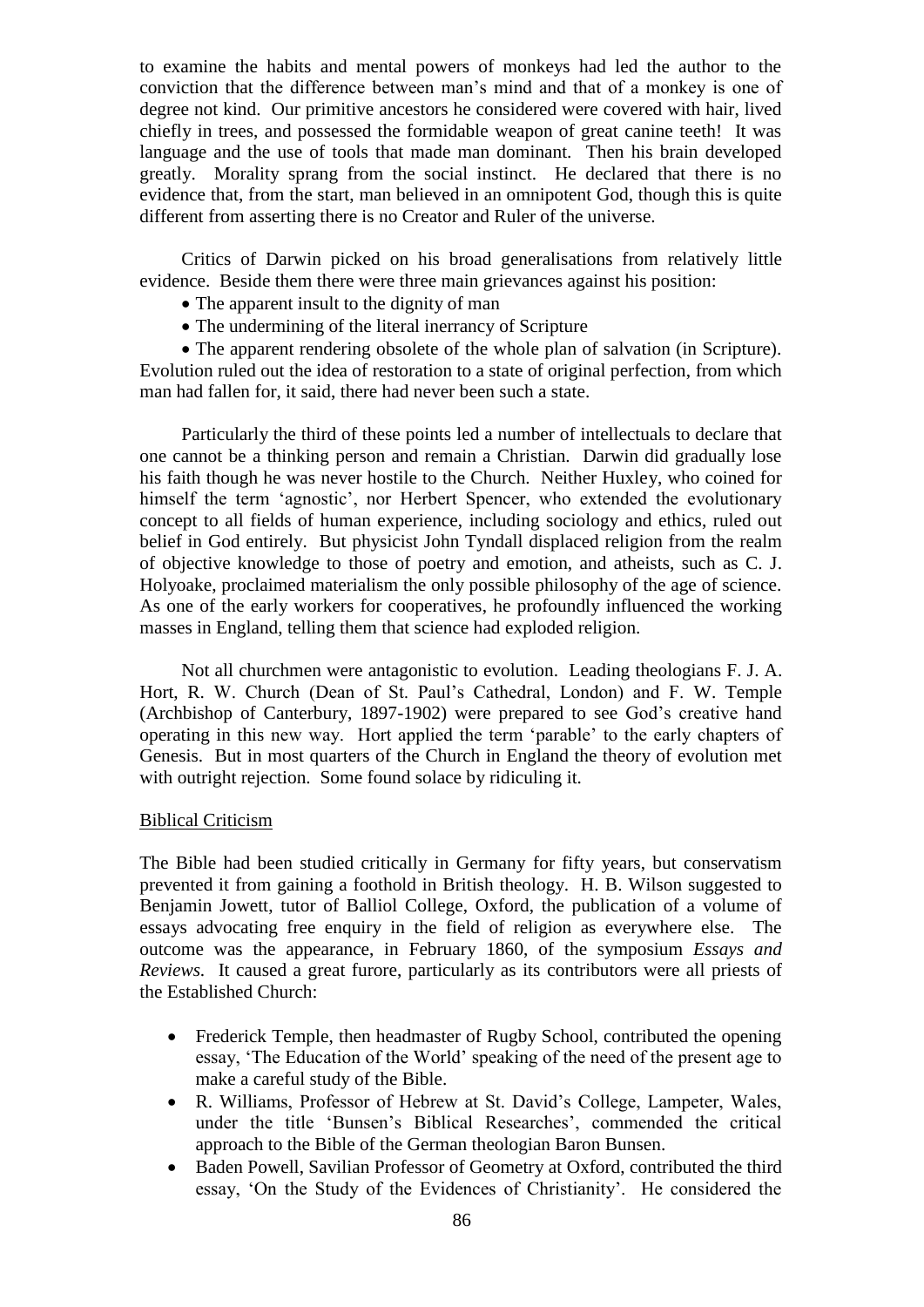'proof value' of miracles and concluded that the real verification of Christianity comes rather from moral and spiritual experience.

- H. B. Wilson wrote on 'The National Church', seeking to embrace all elements of the spiritual life of the nation, and disclosing his belief in universalism.
- C. W. Goodwin in 'The Mosaic Cosmogony' supported the progressive beliefs of William Buckland against the conservative Archdeacon Pratt, and accepted the creation story as simple Hebrew myth.
- M. Pattison, Rector of Lincoln College, Oxford, produced a masterly survey in his 'Tendencies of Religious Thought in England, 1688-1750' and was particularly concerned with the dominance of rationalism.
- The final essay by Benjamin Jowett, then Regius Professor of Greek at Oxford, was entitled 'On the Interpretation of Scripture'. His major concern was to distinguish between the exegesis (finding the original meaning) and application of the text of Scripture. He thought it incredible that people should be content to let it mean one thing to one person, another to another (e.g. 'You are Peter and on this rock will I build my Church') or to treat it as a mine of proof texts. Scripture has in reality only one meaning, he said, *that conveyed by the original writers to their readers*. We must seek to get back to this by immersing ourselves in the Scriptures, i.e. Scripture must be allowed to speak for itself and not just be viewed through later interpretations. Further, 'inspiration' is not a notion of infallibility we take to Scripture. It is rather, 'that idea of Scripture which we gather from the knowledge of it.'<sup>6</sup> This welcomes the findings of history and science rather than ignoring them for, 'Doubt comes in at the window, when Inquiry is denied at the door.'<sup>7</sup> Scripture must be examined as any other book, then its differences from any other book will be seen. In Scripture we see God's progressive revelation of himself in the world.

Complaints about the opinions of these writers rained upon the bishops and they held an urgent private consultation from which their condemnation of the book emerged in the form of an encyclical issued by Archbishop Sumner in 1861 to reassure the faithful. The two parish clergy, Williams and Wilson, were prosecuted and the Court of Arches suspended them for one year. They appealed to the Judicial Committee of the Privy Council which, after a long drawn-out case, reversed the judgement and acquitted them. The episcopal bench could then do no more than solemnly, synodically condemn the writers. Pusey and Shaftesbury united to sponsor a declaration of belief in the infallibility of Scripture, gaining the signatures of 11,000 clergy and 137,000 laymen. Gradually the uproar abated, only to break out afresh when Temple was appointed Bishop of Exeter.

The stoutest answer to biblical liberalism, especially from the Baur School at Tübingen in Germany came from the trio of Cambridge scholars B. F. Westcott, J. B. Lightfoot and F. J. A. Hort. The classic commentaries of the first two, the Greek New Testament of Westcott and Hort, and the Patristic work of Lightfoot restored faith in the genuineness of biblical and other early Christian writings. $8$  But there was no scholarly Old Testament counterpart of these three Cambridge theologians. In fact uncertainty as to the Old Testament's authenticity was redoubled through the labours of J. W. Colenso, Bishop of Natal in South Africa. His work, *The Pentateuch and the Book of Joshua Critically Examined* (published in parts, 1862-79) challenged traditional authorship and historical accuracy. Following his *Commentary on the Epistle to the Romans* (1861), which denied eternal punishment for the wicked etc, he had been deposed by Gray, Bishop of Cape Town, but had appealed to the Judicial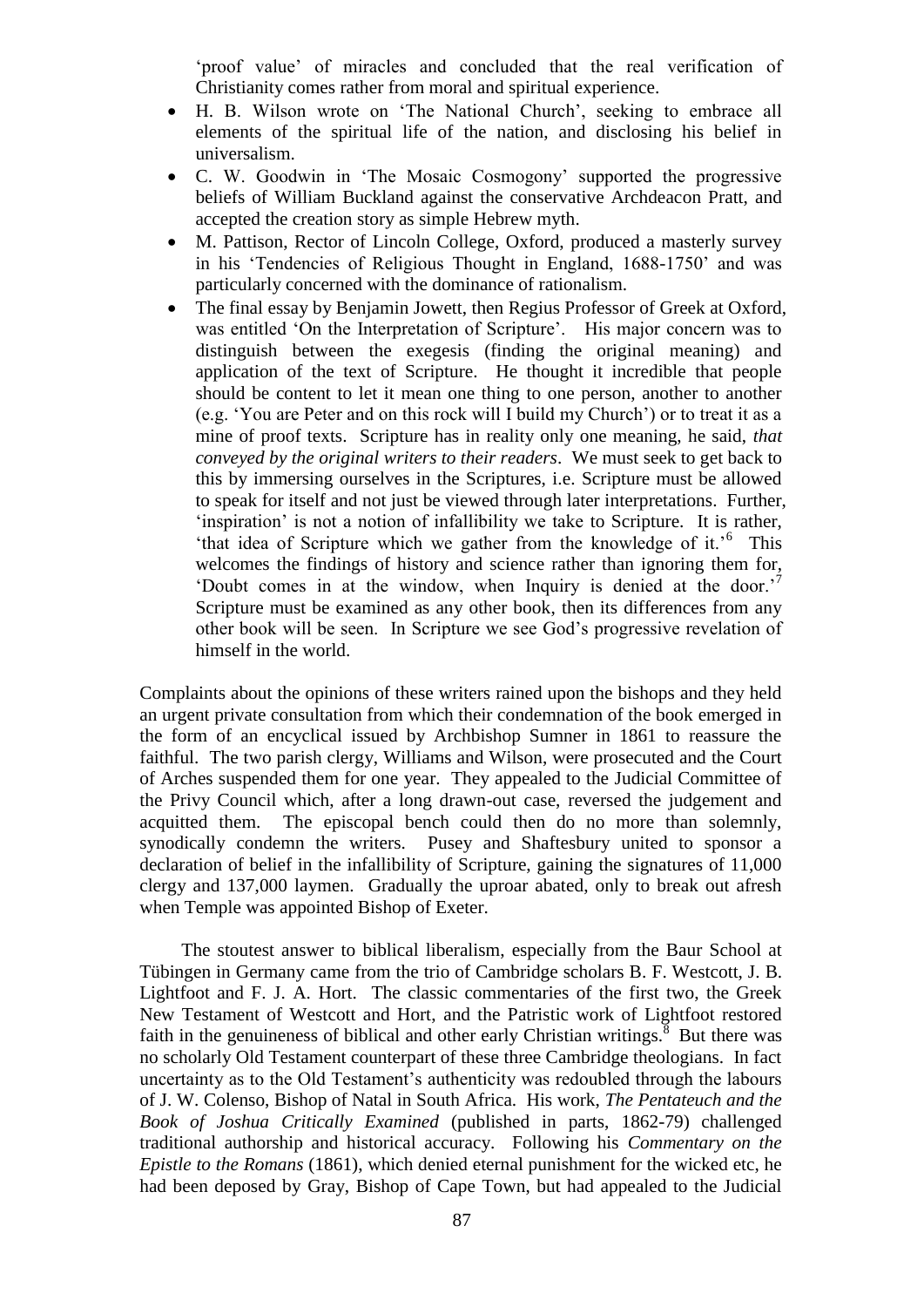Committee of the Privy Council and been acquitted. He remained in his see until his death in 1883.

Further protests were caused by the publication in 1889 of *Lux Mundi*, a volume of essays by Tractarians, edited by Charles Gore, Principal of Pusey House. Gore's own essay 'The Holy Spirit and Inspiration' gave greatest offence. He declared that inspiration was compatible even with narrative that was not history, and he used the word 'myth' of parts of Scripture. For some years after this publication there was a gap between the approach to the Bible in people's homes and in scholarly circles. A useful compromise was to say that the Bible *contains* the word of God rather than that it *is* the word of God. The Church of Rome was the slowest of all to adapt to the new knowledge.

#### **Notes**

- 1. The Morning Chronicle.
- 2. See Owen Chadwick, *The Mind of the Oxford Movement*, pp.11-12.
- 3. Cf. Canon B8.1 of the current Canons of the Church of England.
- 4. *Reliquiae deluvianae* (1826).
- 5. Gk. for 'navel',' belly button'. He asked: if Adam had not been born but was just put by God in the Garden of Eden, did he have a navel?
- 6. *Essays and Reviews,* p.347.
- 7. *Ibid.,* p.373.
- 8. In a dissertation on 'St. Paul and the Three' in his Commentary on Galatians Lightfoot examined and dismissed the supposed deep-seated antagonism between Peter and Paul.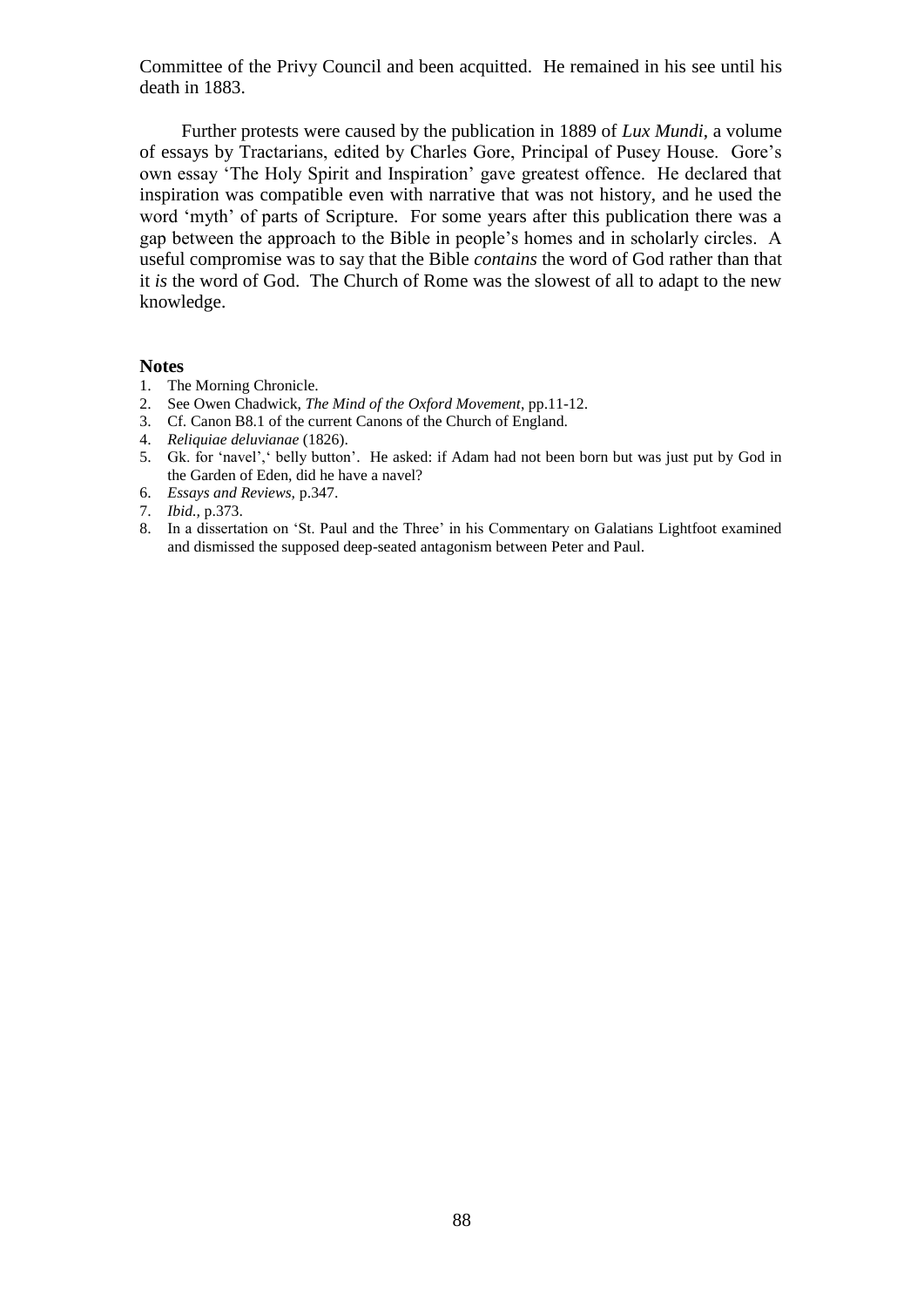# **The First Wave of Colonial Expansion: Spain and Portugal**

It was in the 1480s that Portuguese and Spanish expeditions set out to explore the world. To avoid conflict between them Pope Alexander VI issued in 1493 a papal bull, subsequently confirmed and modified by the Treaty of Tordesillas, defining their spheres of influence. A line was drawn in the Atlantic Ocean east of which was the Portuguese sphere, west of which was the Spanish. (Subsequently it was moved further west to allow Brazil to remain Portuguese and the Philippines to be a Spanish possession.) The Pope commissioned the kings of Spain and Portugal to bring the peoples of the conquered territories to the Christian faith and to send to them upright and virtuous men to instruct them in good morals and the Catholic faith. The Pope gave the kings the right to appoint bishops and other clergy, to send missionaries and oversee the organization of the church in their areas. Such evangelism and subsequent church building and maintenance would be at the kings' expense. So they were patrons of the church. The system was called *patroado* (from the Portuguese word for patronage). Thus the spread of Christianity was intertwined with imperialism. Portugal, being a smaller nation, established trading bases on the coasts of countries, e.g. Goa in India. Spain, being considerably larger, set about conquest and settlement of whole countries.

### Spain and the New World

In 1492 Christopher Columbus set foot in the New World. In fighting the Moors the Spaniards had drawn on the ideals and principles of the Crusades. Now they applied the same principles to the conquest of the Indian 'infidels'.

On his second voyage Columbus took seven missionaries to the island Hispaniola, next to Cuba, to convert the Indians. But riots and mismanagement led to his being taken back to Spain in chains. Under his successors the Indians were taxed and, if they could not pay, enslaved. The missionaries appear to have done little except take sons of Indian chiefs into their homes to educate them as Christians. In 1503 orders came from Spain that the Indians should live in their own villages, each with a representative of the Spanish government and a chaplain. In some cases this was obeyed, but then those able to work were marched off to mine for gold. Forced labor, the spread of diseases from Spain, and mass suicides destroyed most of the native population. It was a similar story in Puerto Rico, Cuba, Jamaica and several lesser islands. The loss of Indian labor led, in the  $16<sup>th</sup>$  century, to the importation of tens of thousands of black slaves from Africa.

One of the few to complain about the treatment of the Indians was Bartolomé de Las Casas in Santo Domingo. He had originally held some Indians in *incomienda*  $(virtual slavery)$ <sup>1</sup> but, conscience-struck through the preaching of Dominican Antonio Montesinos, released them and turned against the system. He went to Spain several times to get the system outlawed and, in 1542, was pleased to get new laws enacted by Charles V. Sadly, these were largely ignored in the New World. In the next century Las Casas' books were placed on the Inquisition's list of forbidden books. Other theologians who protested were complaining not about the treatment of the Indians but about how profits from their labours were distributed.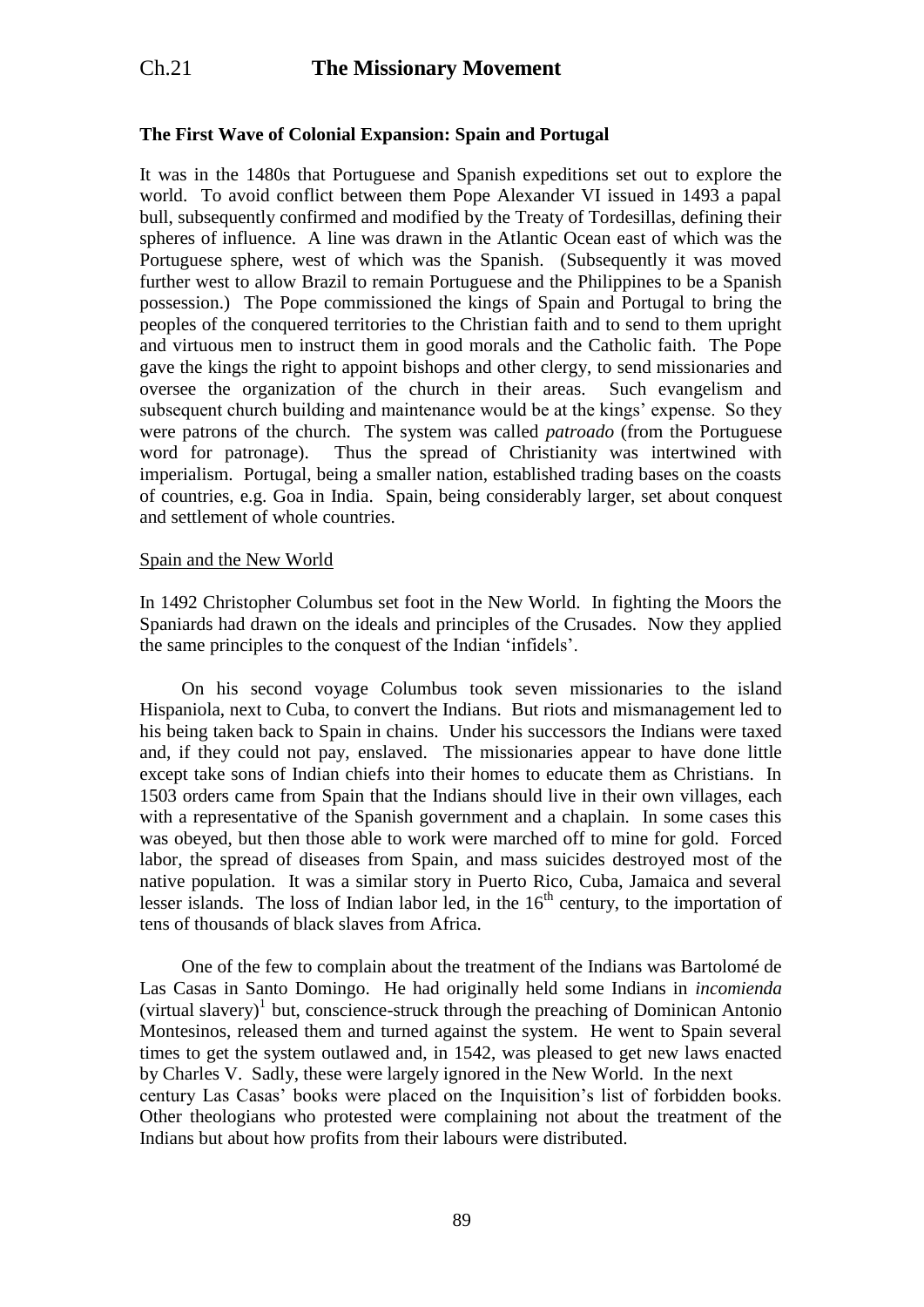In **Mexico** Cortez generally destroyed the idols of the tribes he visited. Despite his greed and violence, as a sincere Catholic, he asked Charles V for friars who would live in poverty (not luxury like the secular priests). Twelve Franciscans were sent, but had to overcome great resentment against the Spanish. Many nevertheless rushed for baptism, recognizing the Christian God must be greater than their own. Little by little the friars won respect, even love. Baptismal preparation was superficial and the secular priests did little to rectify this. In consequence much of the old paganism persisted under an outward profession of Christianity. The first bishop of Mexico (later archbishop), the Franciscan Juan de Zumárraga, however, wanted an educated priesthood and instruction of the laity and had a printing press taken to Mexico, which was used to print many books. He also took steps towards founding the University of Mexico. He was also an ardent defender of the Indians. But he was not tolerant of heresy. During 1536-43 he put 131 people on trial. There was a considerable debate as to whether Indians should be allowed education – it might make them dangerous! The Dominicans declared they should not be educated or ordained at all. A gathering of church leaders under Zumárraga in 1539 decided Indians could be admitted into the four lowest levels of orders but not have sacramental functions. The Franciscans let them live in monastic communities and wear a brown cassock but not take permanent vows or become even lay brothers.

From Mexico the Spanish sailed west across the Pacific to the **Philippines**. Magellan had visited the islands in 1521 but been killed by natives. In 1565 Miguel Lopez de Legazpi undertook the conquest. The Muslims found there were called 'moros' after the Moors who had ruled Spain for centuries. The Spanish acted in the Philippines much as they had done in the Americas.

The conquest of what is now is now **Colombia** failed in 1508 but was more successful in 1525. Santa Marta was founded by Rodrigo de Bastides. He was concerned to treat the Indians humanely but was rejected by the other settlers who sent him back to Hispaniola. Then started a wave of terror against the Indians. The Spanish moved west and founded Cartagena and south, where they defeated chief Bogotá and founded Santa Fe de Bogotá. Very soon a series of bishoprics was set up and the Inquisition introduced. The oppressed Indians and enslaved blacks (imported early) learnt, if their masters were about to punish them to cry, "I deny God", which placed them at the mercy of the more benevolent Inquisition! Eventually only extreme cases were referred to the Inquisition.

The huge Inca empire covered **Peru**, **Ecuador**, **Bolivia**, **Chile** and **Argentina** – some 750,000 sq. miles. Even after the Inca leader Atahualpa was captured the Indians fought valiantly. The Spanish settlers proved rebellious and hard to govern. The priest who had betrayed Atahualpa was rewarded by being made Bishop of Cuzco, the capital of the empire. Separate churches were established for whites and Indians. Some Indian chiefs killed those who had been baptized, viewing baptism as a symbol of subjection.

Argentina, Uruguay and Paraguay were the last countries to be occupied by the Spanish. After a number of failures, in 1537 they built a fort in what is now Asuncion, Paraguay. It was isolated so they needed to be on good terms with the Indians and they treated them moderately. Many were gathered into a number of small towns founded by Franciscans who taught them European methods of agriculture as well as rudiments of the Christian faith - the policy of *reduccion*  practised also in the Philippines.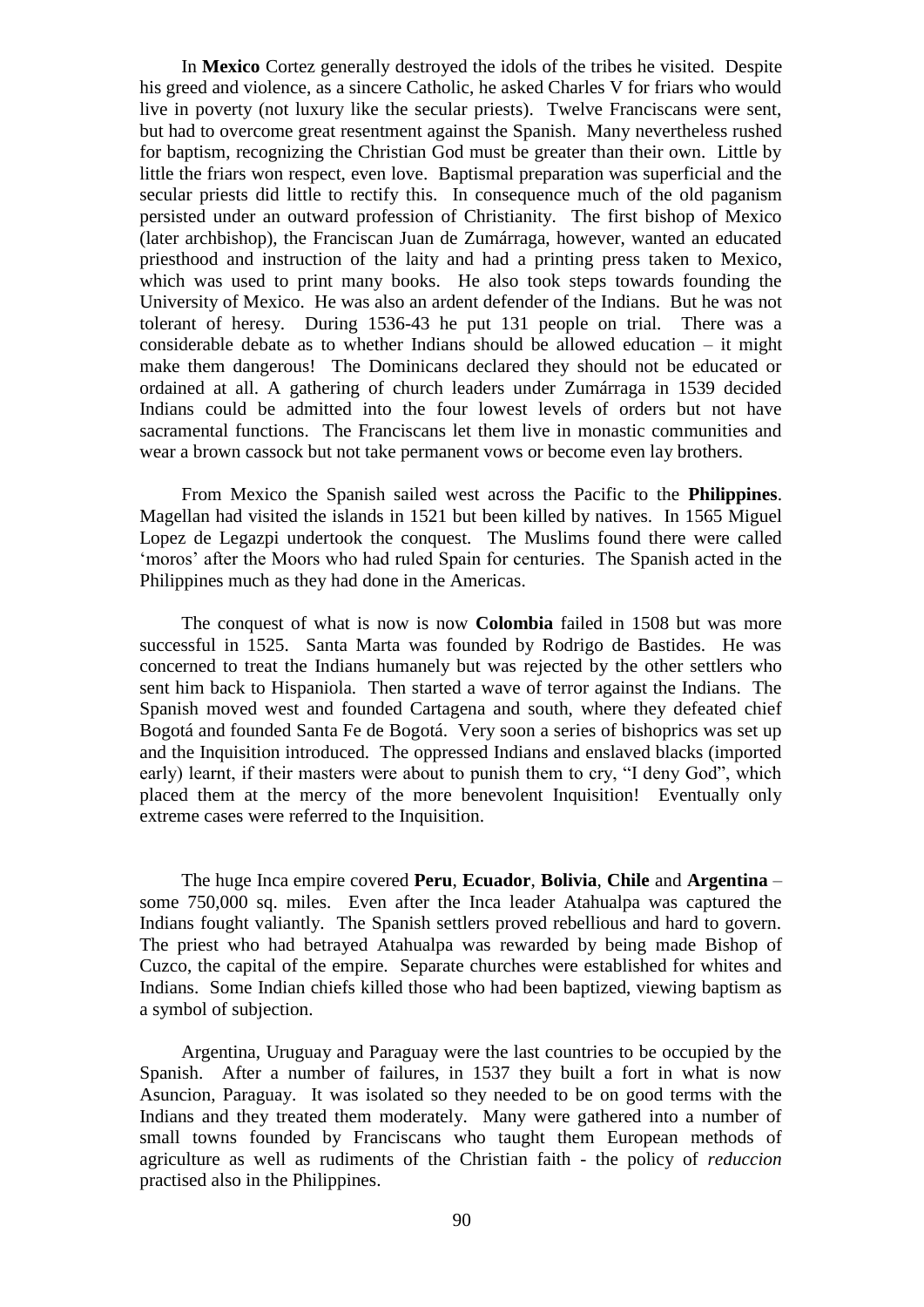### The Portuguese Enterprise

The Portuguese hoped by sailing round Africa they could circumvent the Muslims who controlled the most direct routes between Europe and the Far East. In 1487 Vasco da Gama sailed around the Cape (southern tip of Africa) and showed this was indeed possible. A few years before, in 1483, an expedition had landed at the mouth of the Congo river and met the ruler of that vast land, the Manicongo. The Manicongo was favourably impressed by them, especially when four of his subjects were received as guests at the Portuguese court in Lisbon and returned telling of its wonders. After a month of teaching he was baptized. His successor was even more pro-Portuguese and, in 1520, the pope consecrated his brother Henrique as Bishop of the Congo, but he found the European priests would not submit to him. After his brother died resentment against the Portuguese presence led to war. In 1572 the Manicongo Alvaro declared himself a vassal of the Portuguese, but the relationship remained uneasy. The Portuguese established themselves on the coast of Angola south of the Congo and made that country a source of slaves. The church in Angola received the 'dregs' of Portuguese clergy.

Relations on the east coast of Africa proved even more violent. Vasco da Gama, arriving at Mozambique and finding many of its inhabitants Muslim, bombarded the city. He did the same at Mombasa. In five years the entire coast was subject to the Portuguese. The first priests in 1506 were really just chaplains to the Portuguese garrisons. Later other priests were deployed along the coasts under the protection of Portuguese canons. Some Jesuits and Dominicans ventured inland. The most famous was the Jesuit Gonzalo de Silveira, who reached Zimbabwe and through him the king was converted and baptized. African traders, though, convinced the king that he was a spy and he had him strangled in his sleep. Many other missionaries gave their lives in the next 50 year but most clergy, like the rest of the Portuguese, showed little interest in Africa. Their eyes were on the Far East.

After da Gama's return home the Portuguese decided on a policy of trading posts. Silk and spices were the products they wanted. Their African bases would be for the refitting of their ships. They next closed the Red Sea by taking the island of Socotra and neighbouring areas. In India they took and fortified Goa on the west coast. They established a base in Ceylon (Sri Lanka) to control shipping round the tip of India. Their presence in Malacca (Malaya) closed the way to China. In China itself they established a trading base at Macau. King Joao III of Portugal, having heard of the zeal of the recently formed Jesuits asked the pope for six to be sent to his colonies in the Orient. In the end just one was provided, **Francis Xavier** (1506-52). Son of an aristocratic Spanish Basque family he met St. Ignatius Loyola while studying at the University of Paris, and became one of the founder members of the Jesuits. He was ordained priest in 1537. At just two days notice he left Rome and sailed from Lisbon in April 1541, arriving at Goa in May the next year. From there as a base he went south to the Paravan fisherfolk and spent some time among them. His method of evangelism was to gather the children together, teach them the Lord's Prayer, Apostles' Creed, Ten Commandments and Ave Maria. When they had learnt them word perfect he sent them to teach their parents. When the whole family knew these statements by heart he baptized them. He went back to Goa and from there travelled to Travancore (India), Malacca, the Molucca islands (Indonesia) and Ceylon. In 1549 he reached Japan, where again he made many contacts. He died in 1552 on his way to China. Jesuits have attributed to him more than 700,000 conversions. Everywhere he went he left behind organized Christian communities. Whilst he did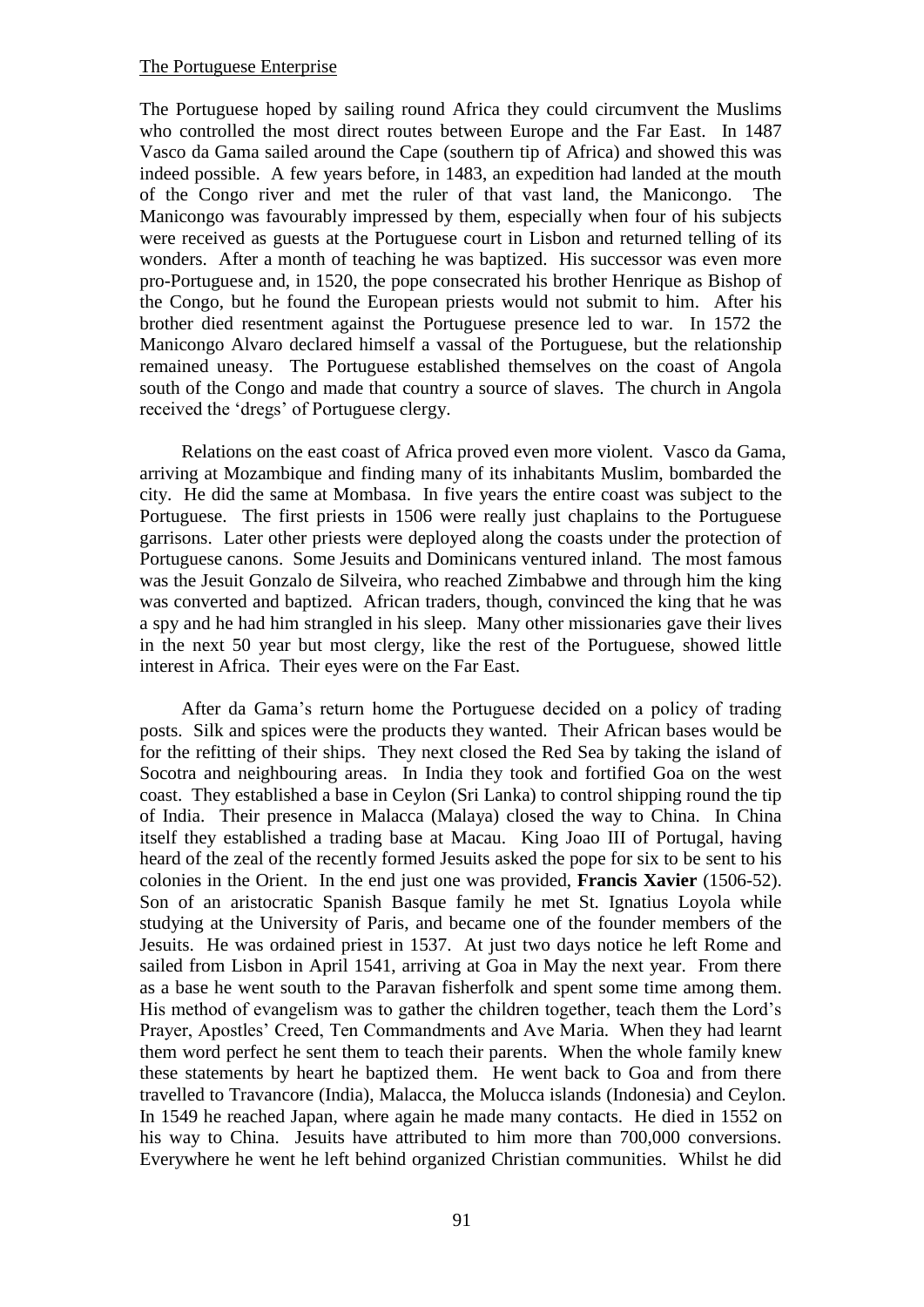not attempt 'inculturization', his methods were not violent and were less superficial than many.

When the pope partitioned the world between the Spanish and the Portuguese he did not know that the eastern tip of South America reached across his demarcation line. In 1500 the Portuguese naval squadron sailing for the Orient and giving Africa a wide berth to avoid contrary winds, struck **Brazil**. At first they thought its only value was to provide brazilwood for dyes; later they turned to sugar cane. The Indians were enslaved to grow and process the sugar. Then African slaves were used. Reports of the cruelty and loose living of the settlers reached Lisbon and the king of Portugal bought their land and pronounced Brazil a royal colony. The Jesuits went out with the first governor. They did not have a high view of the Indians. The first bishop, appointed in 1551, quarrelled with the colonizers and paid no attention to the plight of the Indians and Africans. Trying to return to Portugal he was shipwrecked and he and his entire crew were eaten by Indians. The Jesuits planted their mission stations conveniently for the Indians to serve on the plantations. So they provided virtual slave labour.<sup>2</sup> The Indians reacted by starting a Messiah cult combining Christian elements with elements of their own religion. They looked forward to the day when their saviour, Santo, would free them from the Portuguese yoke. They called their religion *santidade.* The black slaves too developed syncretistic cults.

### **The Second Wave of Colonial Expansion : The British, Dutch and others**

The  $19<sup>th</sup>$  century was for the Protestants what the  $16<sup>th</sup>$  century had been for Roman Catholics: a century of great geographical extension. As a result the Church became truly universal. Missionaries often worked within the context of trade and colonialism, which could open up new territories and grant them a measure of protection, *but their motives generally were to give not to get, to enrich not to deprive the native peoples.* They felt passionately they must share the Good News of eternal life through Jesus Christ, and the other benefits of Western civilization. Most Western governments had no connection with missionary efforts. For a long time the British East India Company tried to ban missionaries from the lands under its control, fearing they would arouse opposition and be bad for trade!

One marked feature of the missionary enterprise was the formation of missionary societies. Some were denominational, others interdenominational, but all were voluntary, for churches as a whole seldom supported missions. In **England** the first were:

- The Baptist Missionary Society founded in 1792
- The London Missionary Society established by Congregationalists, Anglicans, Presbyterians and Wesleyan Methodists in 1795
- From the Evangelical wing of the Church of England came the Church Missionary Society in 1799

In **America:**

- The American Board of Commissions for Foreign Affairs, an interdenominational body, was founded in 1810
- The American Baptist Missionary Board come into being in 1814

In **Switzerland** the Basel Mission began in 1815.

In **Germany** the Berlin Missionary Society was founded in 1824.

Women played an important role in missions. Catholics went out as nuns, Protestants went in nursing, teaching or organizational roles they did not have at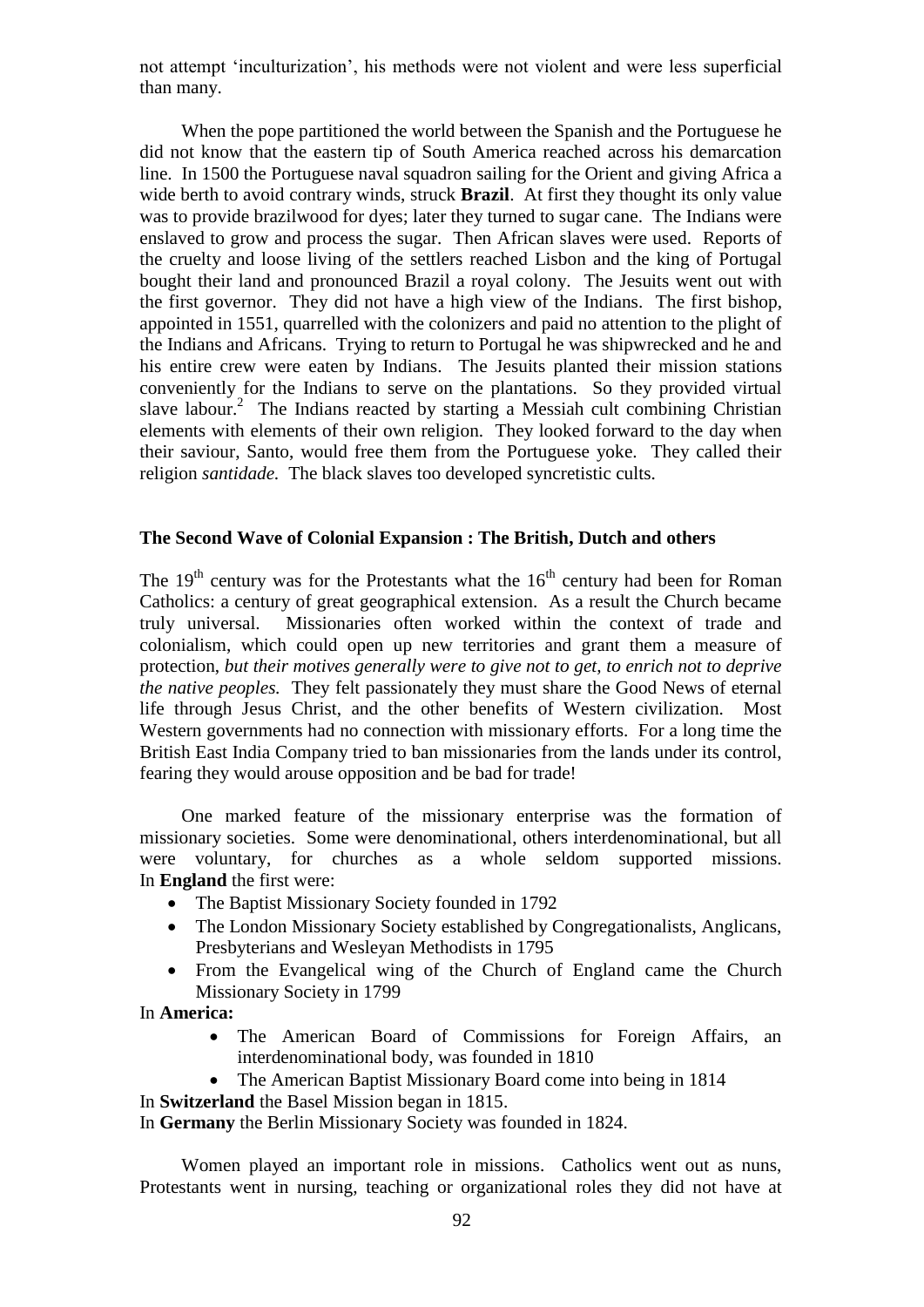home. This appears to have been one of the roots of later feminist agitation at home. Ecumenical cooperation was a considerable feature of mission work.

### Africa

This huge continent was generally seen by European traders more as an obstacle to reaching the Far East. The north had long been held by the Muslims. Various coastal enclaves were in time established on the west coast, some of which facilitated the slave trade as others on the east coast similarly served the Arabs in this heinous commerce. The Dutch had held the Cape with its equable climate from 1652. White explorers were long held back from penetrating the interior, chiefly by the mosquito.

In 1787 associates of the 'Clapham Sect' bought **Sierra Leone** as a homeland for freed black slaves. Its capital was called 'Freetown'. In 1804 CMS sent in some German missionaries; in 1811 Methodists arrived. There was horrible loss of life among the whites – in the first 20 years more than 50 lost their lives. In 1827 Fourah Bay College was established to provide higher education. By 1846 50,000 slaves had been brought in, but they really were a motley collection speaking more than 100 languages.

**Nigeria**: The Portuguese had established coastal settlements in the late  $15<sup>th</sup>$ century, and in the  $16<sup>th</sup>$  century the Capuchins had been responsible for missions there. During 1843-5 a CMS party including the freed slave **Samuel Crowther** (c.1809-91), who had been educated at Fourah Bay College and then at the CMS college in London and had recently been ordained, visited the Yoruba area of south-west Nigeria. There Crowther recognized his own mother and sisters, who were soon among the first converts. He translated the BCP baptism service into Yoruba for his mother's baptism. From 1857 he was leader of the Niger Mission with an all African staff, fulfilling the dream of CMS General Secretary Henry Venn of a self-supporting, self-governing, self-propagating church. In 1864 he was consecrated Bishop of West Africa beyond the Queen's jurisdiction, a position he held until his death. But in his closing years his authority was bypassed and his African Niger mission virtually dismantled by European missionaries. (No doubt it was in penitence that CMS called its mission partner training college in Birmingham 'Crowther Hall'.)

There was little attempt to evangelize the blacks in **southern Africa** until the British captured the Cape in 1795. Then the first notable figure was the LMS missionary J.T. Vanderkemp. He arrived in Cape Town in 1799 and established work mainly among the native Hottentots. In identifying with the non-whites he married one which aroused great hostility from the other whites. He died in 1811.

The greatest of a number of other notable missionaries was the Scot **David Livingstone** (1818-73). Arriving in Africa in 1841 he spent ten years evangelizing the Bechuana people before embarking on his great exploratory, missionary tours. His first journey led him to both the west and east coasts of central Africa. He was very patient with his African porters. His scientific and geographical observations were detailed and accurate. His greatest concern was for the Gospel and he was horrified by the signs of desolation caused by the slave trade. He wrote to a director of LMS, 'Can the love of Christ not carry the missionary where the slave trade carries the trader?' In 1856 he returned to England to report on his discoveries and to urge the missionary enterprise. His aim was to open up a path in Africa for commerce and Christianity – legitimate commerce to replace the slave trade. His second major tour (1858-67) led him to the heart of Africa. In 1871 he was found in a state of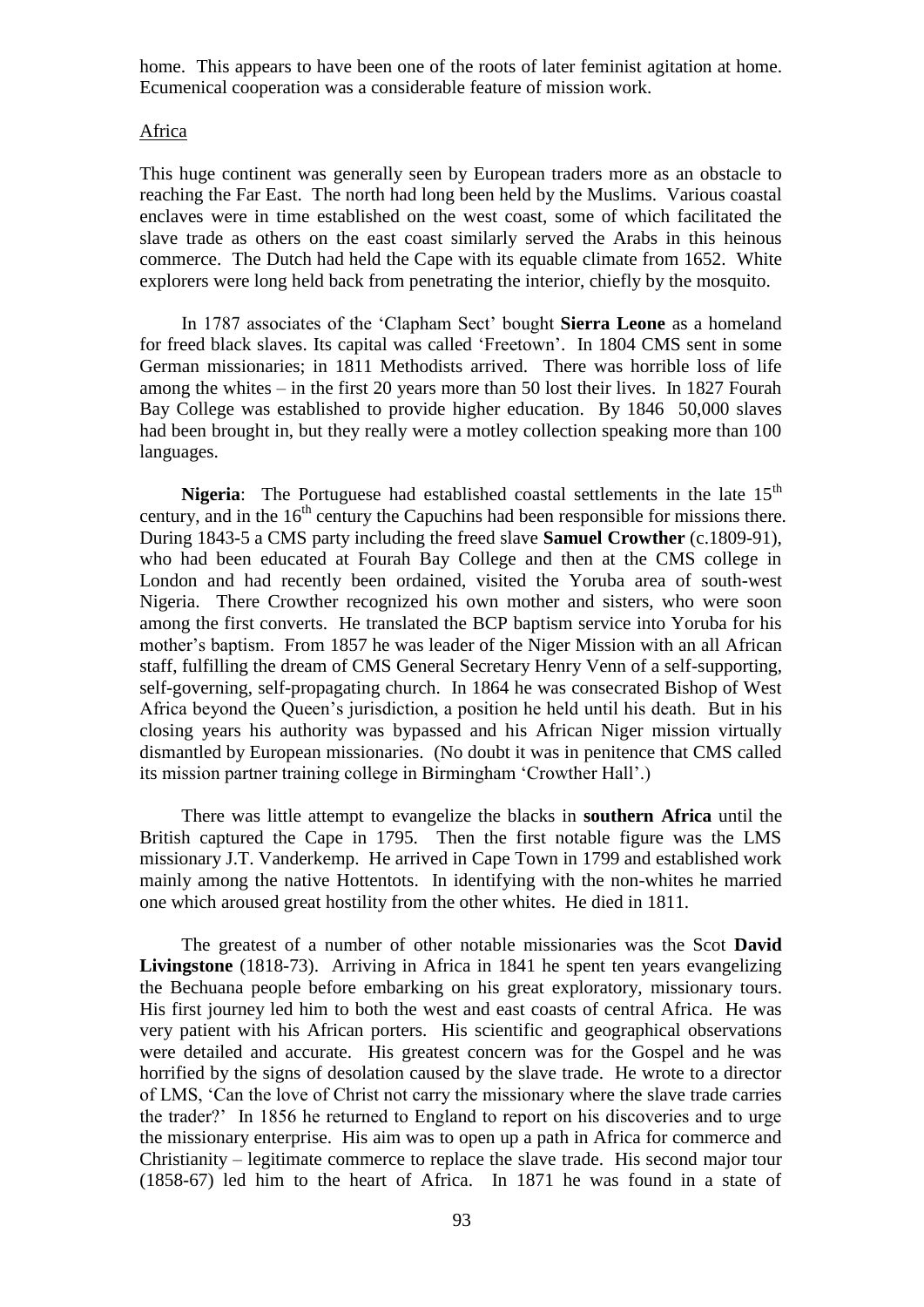exhaustion by H. M. Stanley of the New York Herald. After his death in 1873 he was buried in Westminster Abbey, London, as a national hero.

There was no missionary contact with **east Africa** until, in 1844, J. L. Krapf established a mission station at Mombasa (Kenya). He learnt Swahili and made journeys inland, but achieved little because of hostility from Arabs afraid he would uncover their slave trade. The first missionaries came to Buganda (SW Uganda) in response to an appeal by Stanley. They were from the CMS and reached Kampala in 1877. Two years later the Roman Catholic White Fathers arrived. Chief Mutesa kept both groups at his court but was bemused by their conflicting claims and soon their adherents took to armed conflict. His son Mwanga committed some atrocities. In 1885 he had the newly appointed Anglican bishop James Hannington speared to death before he even entered the country. Hannington approached from the east, the direction enemies normally came from. A considerable number of the young people at the court had become Christians. Their refusal then to satisfy Mwanga's lusts led to their being roasted alive. Between 1885 and 1887 over 40 of these, Anglican and Roman Catholic, were martyred. Yet the Church grew. Conflict between Anglicans, Roman Catholics and Muslims, however, continued until Uganda became a British Protectorate in 1894. This favored the Anglicans and also enabled evangelism to spread throughout Uganda.

In 1818 CMS sent five missionaries to **Egypt**. Two went on to **Ethiopia**, but were later expelled (one was Krapf). The remaining three co-operated with the Copts, trying to help them to adapt to the modern world, but it was an unrewarding task and in 1862 the mission was withdrawn. In 1854 the (American) United Presbyterians established a separate church, which disrupted the Copts. There were Anglican missionaries working among Jews in Tunis from 1829 (with interruptions) and in 1875 the work was extended to Morocco. In 1882 the interdenominational North African Mission began low-key evangelism in Morocco, Tunisia, Algeria and Libya.

#### India

The Thomas Christians of the Malabar (west) coast of India claim their church was founded by the Apostle Thomas. Whether this claim is justified is not certain but, undoubtedly, from the early centuries their forbears had contact with the Syrian Church. Roman Catholic missionary work began after Vasco da Gama's arrival in Goa in 1498.

In 1793 **William Carey** (1761-1834), known as the 'Father of Modern Missions', arrived in Bengal, NE India. He and his wife Dorothy were the first missionaries of the newly founded English Baptist Missionary Society. His great slogan 'Expect great things from God, attempt great things for God' was tested to the full through his experiences. A cobbler by trade he had a wonderful gift for languages and, in England, taught himself Hebrew and Greek. On board ship for India he learnt Bengali, and, having arrived in Bengal, made Bible translation a priority. In 1801 his Bengali New Testament was printed (though he would revise it 8 times to make it more accurate!), then in 1809 the whole Bible. His mission's base was at Serampore near Calcutta. Early in the  $19<sup>th</sup>$  century he was appointed Professor of Sanskrit, Bengali and Marathi at the newly opened Fort William College in Calcutta, a post he held for thirty years. During this time he translated the Bible in whole or part into twenty-four other languages and dialects and wrote grammars and dictionaries in various languages. He also founded an agri-horticulture society to improve methods of agriculture. He experimented with coffee, cotton, tobacco, sugar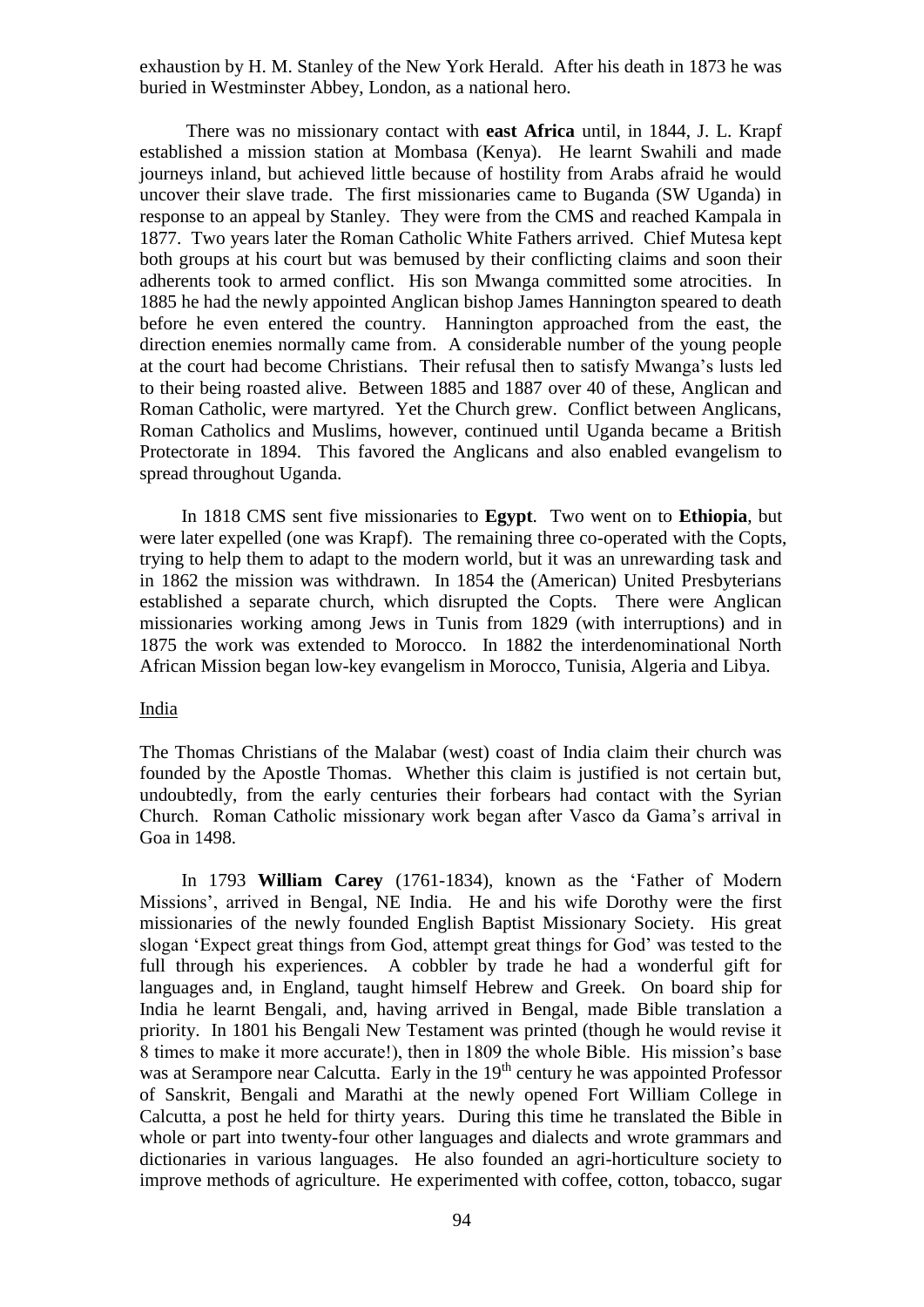and cereals. In 1829, chiefly due to his agitation the ancient practice of *suttee* (burning a widow on her husband's funeral pyre) was abolished in India.

The British East India Company, which had long been establishing trading posts in the country, opposed missionary activity but, in 1813, due to pressure from Anglican Evangelicals in the British Parliament, its charter was changed and in consequence the first Anglican Bishop of Calcutta, Thomas F. Middleton, was appointed in 1814. He built many schools and churches and established Bishop's College, Calcutta for the preparation of Indians for ordination. CMS also became active in India and, in the decade following 1813, sent out 26 missionaries and more later.

There were different attitudes to the Indian caste system. The Danish Halle Mission that Carey had links with made allowances for it. The different castes entered church by different doors, sat separately and received communion separately. Daniel Wilson, Anglican Bishop of Calcutta 1837-58, called the caste system a 'cancer' in the Church which must be completely abolished. Many high caste Anglicans, including some clergy, then left the Anglican Church for the new Leipzig Lutheran Mission which was more sympathetic to them.

Outcastes formed about one-sixth of the Indian population. They owned no land. They did work considered by others to be degrading or unclean. Evangelism amongst them was often by Indian Christians and proved most productive, leading to mass conversions. Missions founded among them schools, hospitals and orphanages.

### **China**

From  $7<sup>th</sup> - 9<sup>th</sup>$  and  $13<sup>th</sup> - 14<sup>th</sup>$  centuries Nestorian missionaries from Persia were active in China. From  $16<sup>th</sup>$  -  $18<sup>th</sup>$  centuries Roman Catholic missionaries worked there very imaginatively. The first Protestant missionary was Robert Morrison, a Presbyterian, who arrived at Canton in 1807 and, because of his proficiency in Chinese, was soon employed as an interpreter for the East India Company. By 1813 he had translated the New Testament into Chinese and, by 1819 the Old Testament, and he produced a dictionary. In 1818 he founded an educational institution. Though he made few converts he established a foothold on the vast continent.

After the first Opium War with Britain (1839-42) five 'treaty ports' were opened to foreigners. Many missionary societies took advantage of this opportunity and sent in representatives. Jointly they produced a more literary but somewhat inaccurate version of the Bible (1852), and then a more mundane but accurate one (1862). After the second Opium War (1856-60) further ports were opened to foreigners, who were now allowed to travel freely into the interior. Lord Shaftesbury led a campaign against the opium trade in the British Parliament and missionaries also denounced it, but then took full advantage of the opportunities to enter the country. In 1865 **James Hudson Taylor** (1832-1905), a northern English Methodist, established the China Inland Mission – an interdenominational faith mission, directed in China. In 1885 its recruitment of the 'Cambridge Seven' (scholars and sportsmen) caused a national sensation, but many of its missionaries were skilled artisans. Women were accepted on the same basis as men. It was a revolutionary idea in Victorian England for single ladies to work in remote areas. All missionaries had to wear Chinese dress and as far as possible adopt Chinese customs. They travelled with Chinese colleagues. Arriving in a town they would preach the Gospel in market places and temple courts, sell or give away literature and perhaps open a clinic. One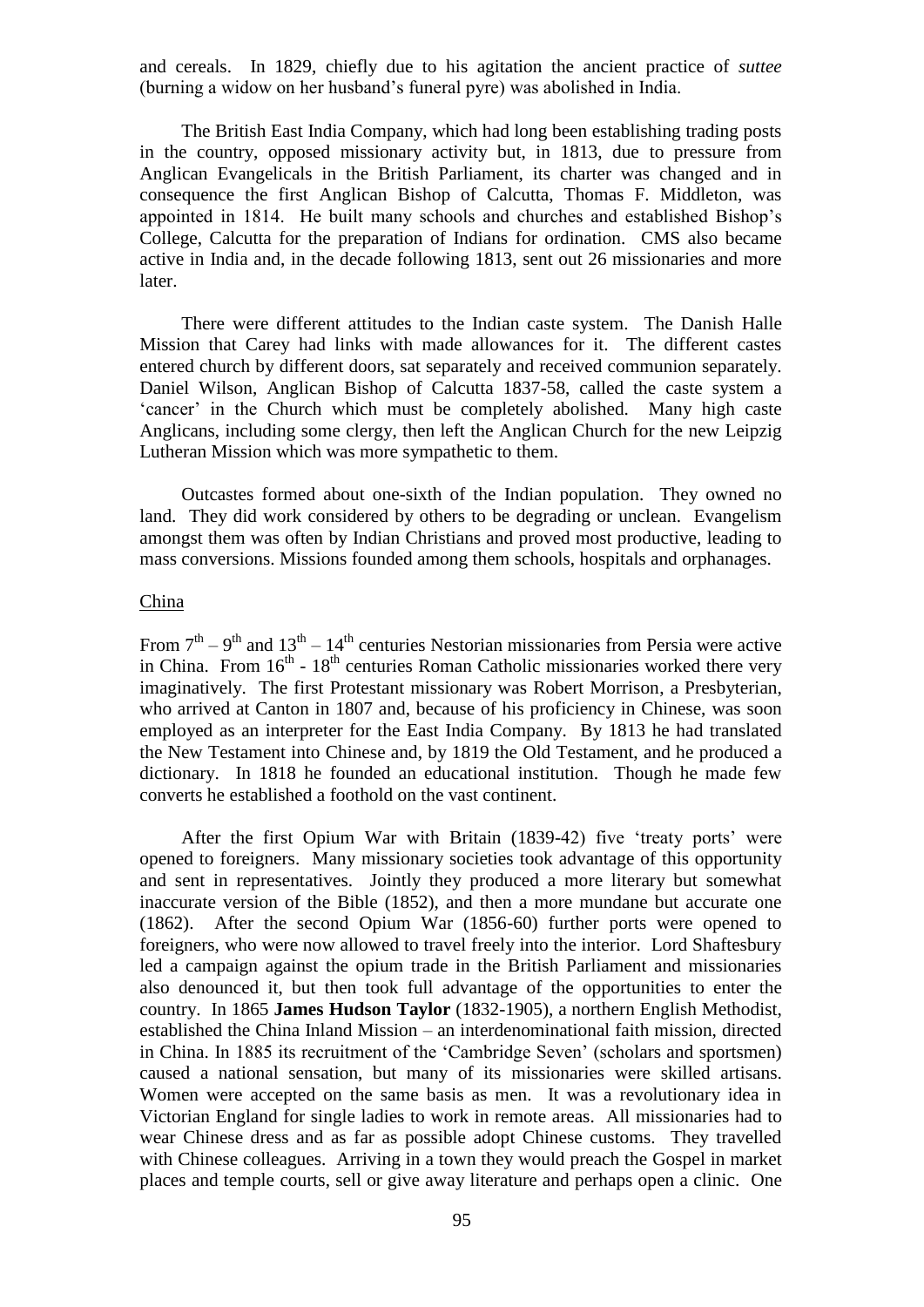or two families would rent a house as a missionary outpost. By 1905 the CIM had established 110 such outposts, 7 hospitals, 16 clinics, and 128 opium rehabilitation centers. There were 550 missionaries and 4,000 recorded Christian converts (out of a total Protestant population then of 40,000). Taylor employed the 'diffusion' method of evangelism, not targeting any particular section of society but preaching the Gospel in the streets to all who would listen. There were other missionaries, such as Timothy Richards (1845-1920), a Welsh Baptist, who arrived in China in 1870 and focused specifically on the upper classes, hoping through them to change society. He planned schools in the capital city of each Chinese province. He published learned journals. Others followed his lead and schools and colleges were opened all over China. Towards the end of the century Christian universities were opened, including one by the Anglicans in Shanghai.

By the end of the century Chinese hatred of foreigners and of Christians as 'agents of imperialism' boiled over. The Dowager Empress called the Chinese to use their fists to destroy the foreigners. The result was the Boxer Rebellion. Some 50 Roman Catholic missionaries and 30,000 Chinese Roman Catholics were killed and 200 Protestant missionaries and 2000 Chinese Protestants. Church houses and property were burnt. The Western powers and Japan dealt violently with the rebellion and China was ordered to pay compensation. Some missionary societies, including the CIM, refused to accept compensation as a witness to the gentleness of Christ.

#### **Notes**

1. Gonzales, *Story of Christianity,* vol.1, p382

2. *ibid,* p.410.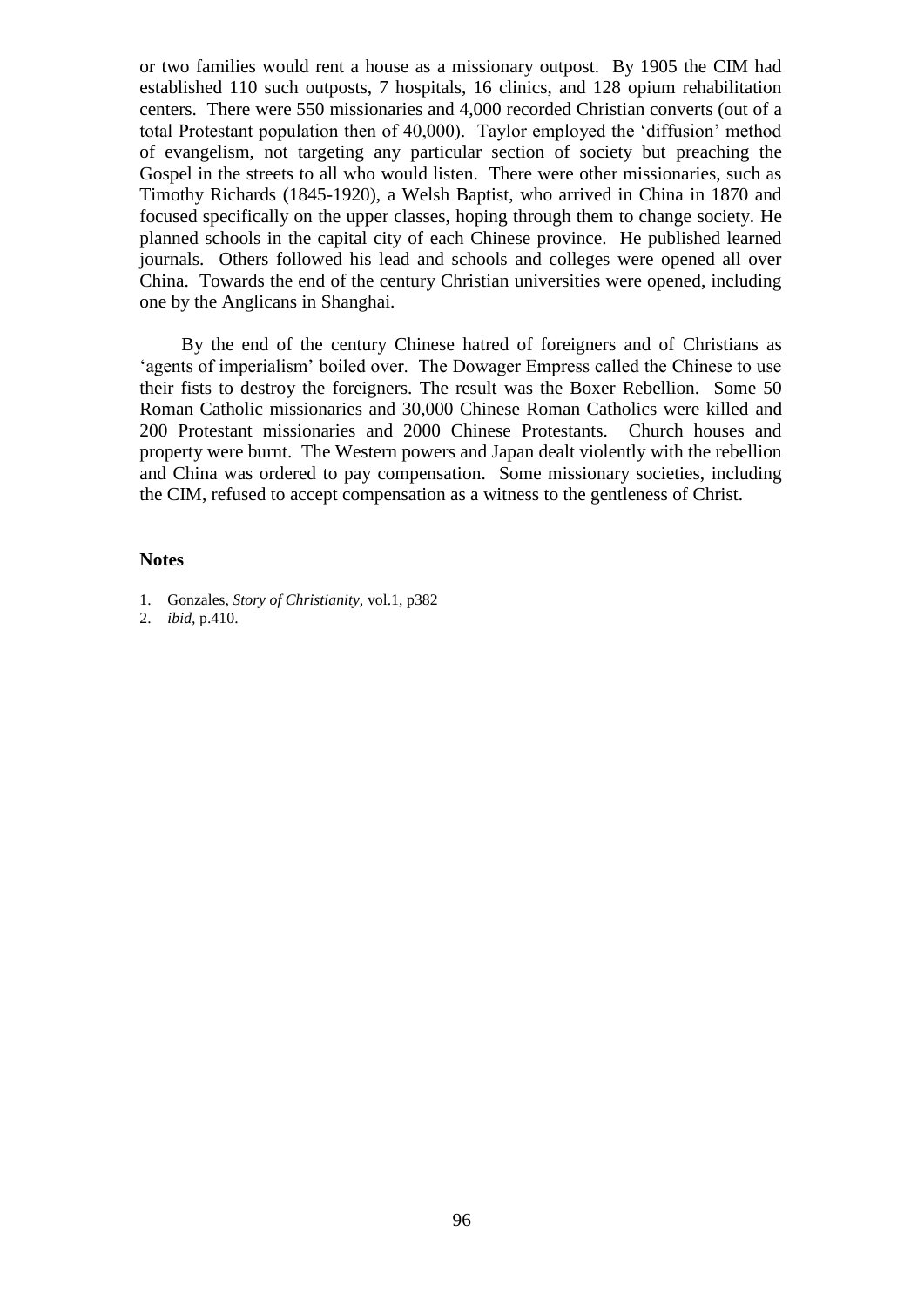# Ch.22 **Eastern Orthodoxy to the Present Day**

The long period to be covered is most conveniently divided into three sections: 1453- 1700, 1700-1917, and 1917 to the present.

### **1453 -1700**

The Ottoman Turks conquered not only Constantinople (1453) but later the mainland of Greece itself. The Orthodox Church and its liturgy preserved a sense of Greek identity through long centuries of occupation. From the start the Church was allowed a measure of freedom. Bishops could elect a new patriarch. When the Turks conquered Syria and Palestine Christians there were placed under this patriarch; when they conquered Egypt Christians there were placed under the oversight of the Patriarch of Alexandria. But the office of patriarch soon became obtainable only by paying a massive bribe to the Grand Vizier (chief minister of the Sultan). Patriarchs who did not implement the Sultan's policy were quickly deposed. In the  $17<sup>th</sup>$  century the office of patriarch changed hands some 60 times. Apart from this two features of government profoundly affected the Church:

*Devşirma –* compulsory enrolment of Christian boys into the military and administrative service of the empire. They had to become Muslims, learn Turkish, and were not allowed to marry. This did allow children of poor families to reach the highest offices of state, including that of Grand Vizier.

*Millet –* the 'community' system for Christians and Jews (a privilege for 'the peoples of the book') administered by their own leaders. The millets conducted trade for the empire and provided most of its professional specialists and, in return, under certain restrictions, were allowed to practise their religion.

For several centuries the Greek-speaking Church's theology was dominated by Western influence. There was some contact with Protestant thought because of a desire, it seems, for an anti-Catholic consensus. One consequence was that in 1629 Patriarch Cyril Lucaris issued a strongly Calvinistic 'Confession of Faith'. This did not, however, win general support. There was an anti-Protestant backlash and the Confession was condemned at the Councils of Jassy (1642) and Jerusalem (1672). Contrary statements of faith were issued that were strongly influenced by Catholicism, and used such terms as 'transubstantiation'.

The center of gravity of the Orthodox world had by then moved from Constantinople and Greece to the daughter church in Russia, free from Turkish rule. Moscow viewed itself as the 'third Rome' whose task was to uphold Orthodoxy. Ivan IV took the title of tsar (or czar – successor to the ancient Caesars of Rome and Constantinople). In 1598 the metropolitan of Moscow took the title 'Patriarch'. The Russian Church then produced polemical writings against the Greek Church, Catholics and Protestants. When later Tsar Alexis I Mikhailovich (1645-76) encouraged Patriarch Nikon to revise the liturgy to bring it into agreement with Greek practices some, especially from the lower classes in Russia, reacted violently leading to the schism of the 'Old Believers'. Patriarch Nikon (1652-8) had also taken to himself the title *Veliki Gosundar* ('Great Lord') previously reserved for the tsar, basing his claim to temporal as well as spiritual power on the forged 'Donation of Constantine'. He was condemned for desiring to establish the supremacy of the patriarch over the tsar.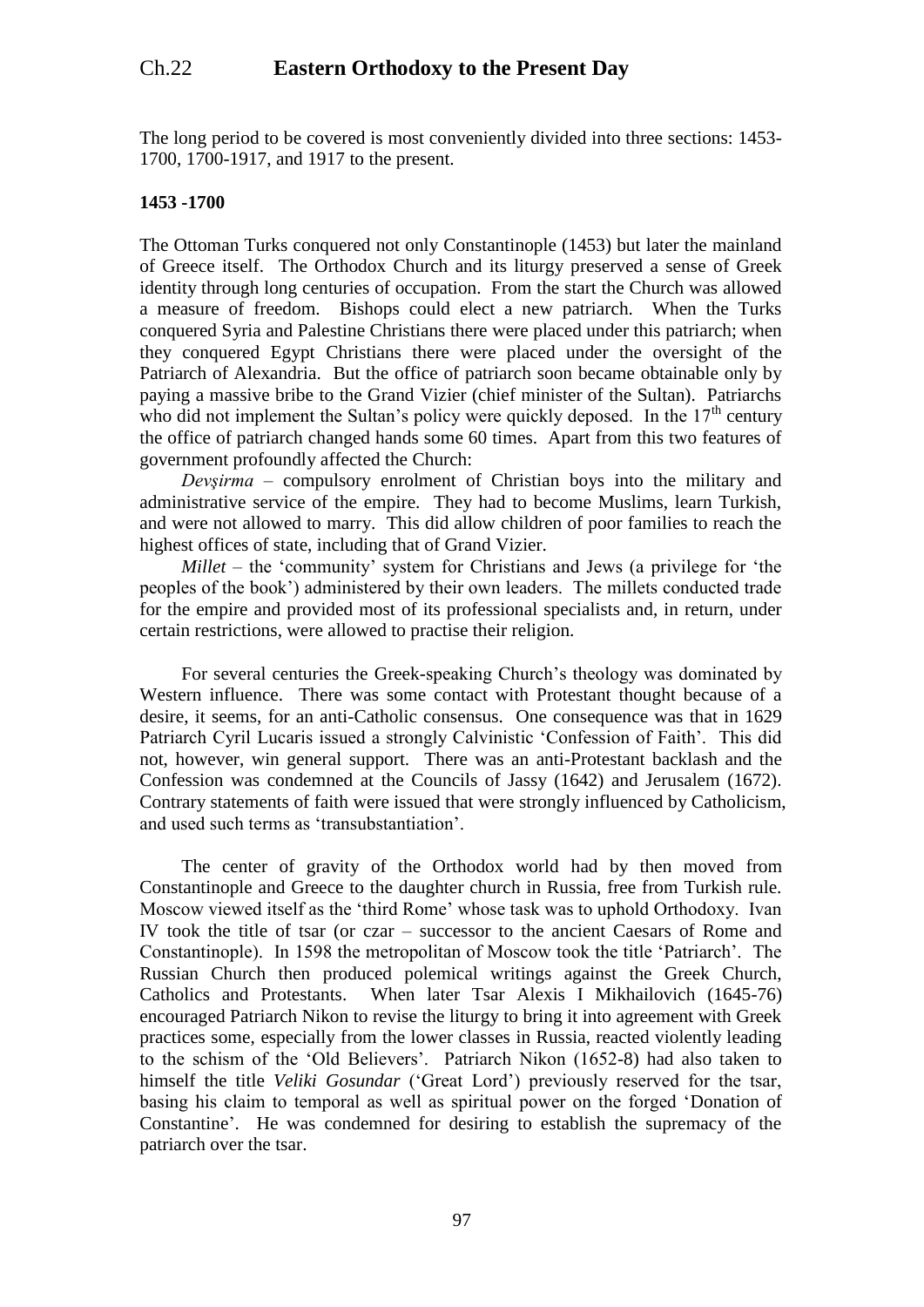### **1700 – 1917**

### Russia

Tsar Peter the Great (reigned 1682-1725) opened his country to Western influences, both Catholic and Protestant. He was also determined that, after his father's experience with Nikon, he would have no rivals from the Church. When Patriarch Adrian died in 1700 he did not fill his post. Eventually he brought a churchman from Kiev with some knowledge of Lutheran traditions to draw up new Church Regulations and, using these, in 1721 he abolished the Moscow patriarchate altogether and replaced it with a Holy Synod in St. Petersburg under a chief procurator (*Oberprokuror*), a layman appointed by the tsar. Originally the procurator was to communicate the tsar's wishes to the Synod and make sure it did not violate the laws of the land. By the end of the  $19<sup>th</sup>$  century he was in reality ruler of the Church. The bishops, who were always monks, were controlled by the Synod. The parish clergy were married men, whose job as priest tended to become hereditary. Parishioners now had no say in appointing their own priest, yet they had to provide his upkeep. Such an arrangement sowed the seeds of anti-clericalism.

Amongst the holy men of the  $18<sup>th</sup>$  century was Paisi Velichkovsky (1722-94) who, in his monastery in Moldavia (Romania), translated the Greek Church's classics on asceticism and contemplation into Russian and helped revive Orthodox monastic traditions which had fallen into decay. His disciples took his teachings to Russia and established monasteries including Optino near Tula where in the late  $19<sup>th</sup>$  century the great writers Tolstoy and Dostoyevsky encountered *starets* ('elders') who, nurtured on the hesychast tradition (inner stillness associated particularly with constant repetition of the Jesus Prayer), offered spiritual counsel.

During his campaign against Napoleon (1812-14) Tsar Alexander I was attracted to German pietism and mysticism. His openness to non-Orthodox initiatives allowed the Russian Bible Society to be founded on a Protestant model. He thought too of political reform but, when he saw the Europe-wide revolutionary forces apparently overthrowing legitimate authority, he drew back.

The mid-19<sup>th</sup> century saw a great expansion of missionary activity of the Russian Orthodox Church. By 1899 it had 20 missions within the Russian Empire and foreign missions in Alaska, Korea, China, Japan and Persia. It also ran an efficient system of parish primary schools throughout the empire.

#### **Greece**

In 1821 there was a successful nationalist uprising against the Turks and, emboldened, in 1833 the Greek bishops declared their church 'autocephalous' (self-governing). The wary secular Greek government cut the church's bishoprics form 33 to 10 but, after the Ecumenical Patriarch of Constantinople accepted Greek autocephaly in 1850, the dioceses were increased to 24.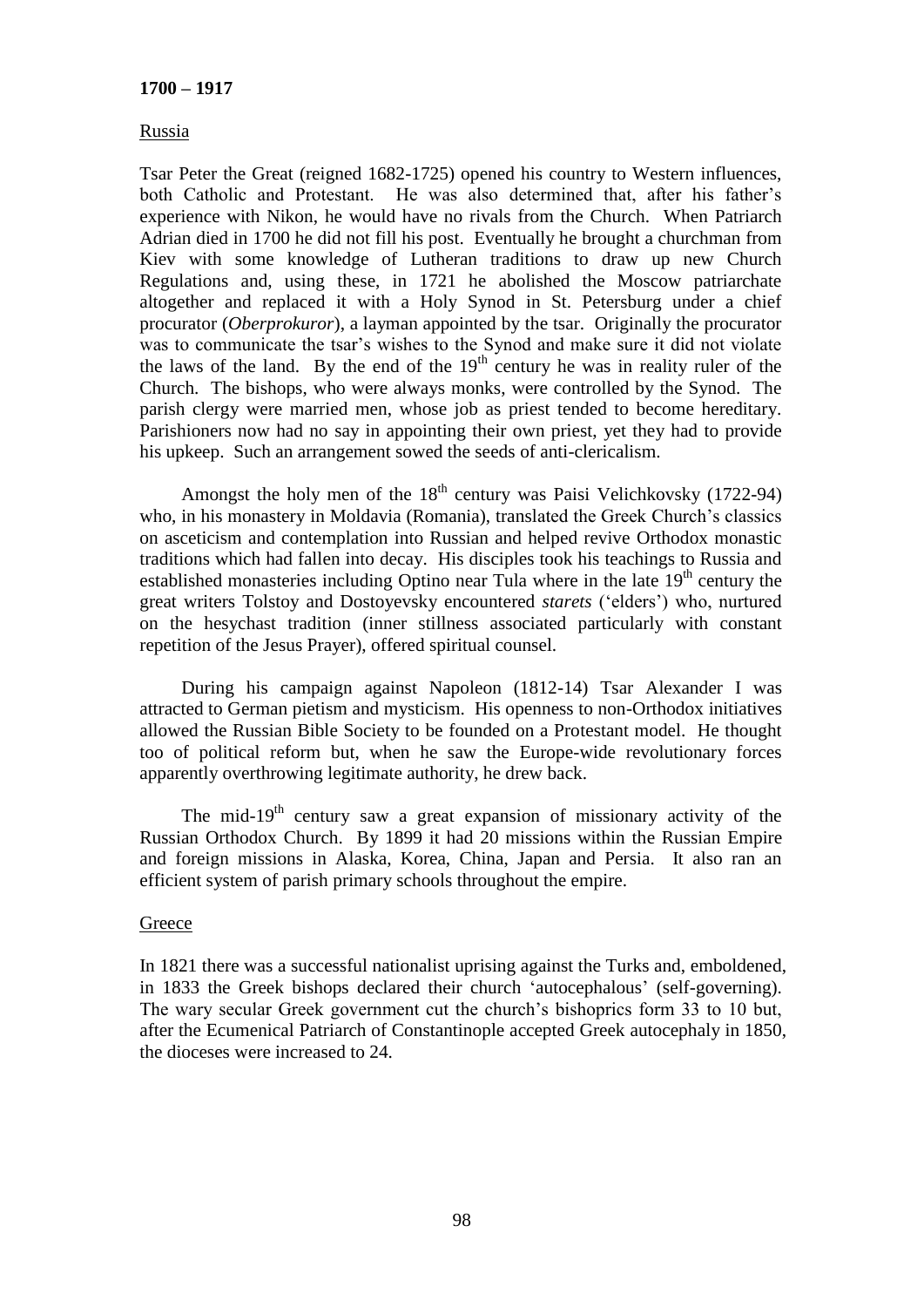#### **1917 – 2000**

### **Greece**

A storm was caused on Mt. Athos over the Jesus Prayer ('Lord Jesus Christ, Son of God, have mercy on me a sinner.') Some Russian monks were teaching that, as the name 'Jesus' was divine, its invocation brought about communion with God who is present in the name. Other Russian monks there accused them of 'onomatolatry' ('making an idol of the name'). When condemnation of the teaching by both the Patriarch of Constantinople (1912) and the Holy Synod of St. Petersburg (1913) failed to bring an end to the dispute a Russian gunboat was sent in and 833 Russian monks were forcibly returned to their homeland!

Greek Church and State were united in their desire to bring Turkish-speaking Greeks in Anatolia (Asia Minor) back into the Greek fold. After World War I the Greek nationalists seized Smyrna on the west coast of Turkey. But in 1922 the Turks under Atatürk seized it back, killing perhaps 30,000 Greeks. The number of Greeks in Constantinople was then reduced to 80,000 and many restrictions were placed on the movements of the Ecumenical Patriarch. In 1923 an exchange of Turks and Greeks resident in each other's country was arranged and, as a result, c. 1,100,000 Christians were returned to Greece. The Greek presence on the western coast of Asia Minor thus ended traumatically after some 2,500 years.

In the 20<sup>th</sup> century, to the ancient patriarchates of Constantinople, Alexandria, Antioch and Jerusalem, were added Georgia (1917), Russia once again (1917), Serbia (1920), Romania (1925) and Bulgaria (1953). In addition, Orthodox archbishoprics were established in Finland (1924), Poland (1924) and Czechoslovakia (1947).

### Russia

The Russian Revolution of 1917 put the Church in a crisis situation. Marxism declared religion to be 'the opium of the people'. In 1918 Lenin decreed the separation of Church from State and from all the schools of the country. All seminaries were closed. During 1925-43 the Russian Patriarchate was again abolished. By 1939 only a few hundred churches were still allowed to be open out of the 46,000 before the Revolution. All the 1,000 or so monasteries and convents were closed. Many church leaders had been arrested and killed. Yet, as the Soviet census of 1937 revealed, the majority of people still believed in God. In 1941, when Hitler invaded Russia, Metropolitan Sergi was quicker than Stalin in appealing to the nation to rise and defend their Motherland. Recognizing the Church as a valuable ally, in 1943 Stalin allowed Sergi to be elected patriarch. The policy of closing churches, seminaries and monasteries was relaxed somewhat.

Only in 1961 was the Russian Orthodox Church allowed to join the World Council of Churches, and it was expected to deny any restrictions on religious freedom in the USSR, despite the massive repression then taking place under Krushchev (1959-64) as a result of which the number of legally open churches was reduced from 20,000 to a mere 7,000.

There followed a long period of stagnation under Brezhnev, indeed until the rise to power of Mikhail Gorbachev in 1985 and the implementation of his policies of *glasnost* ('openness') and *perestroika* ('reconstruction'). In 1988 the Russian Church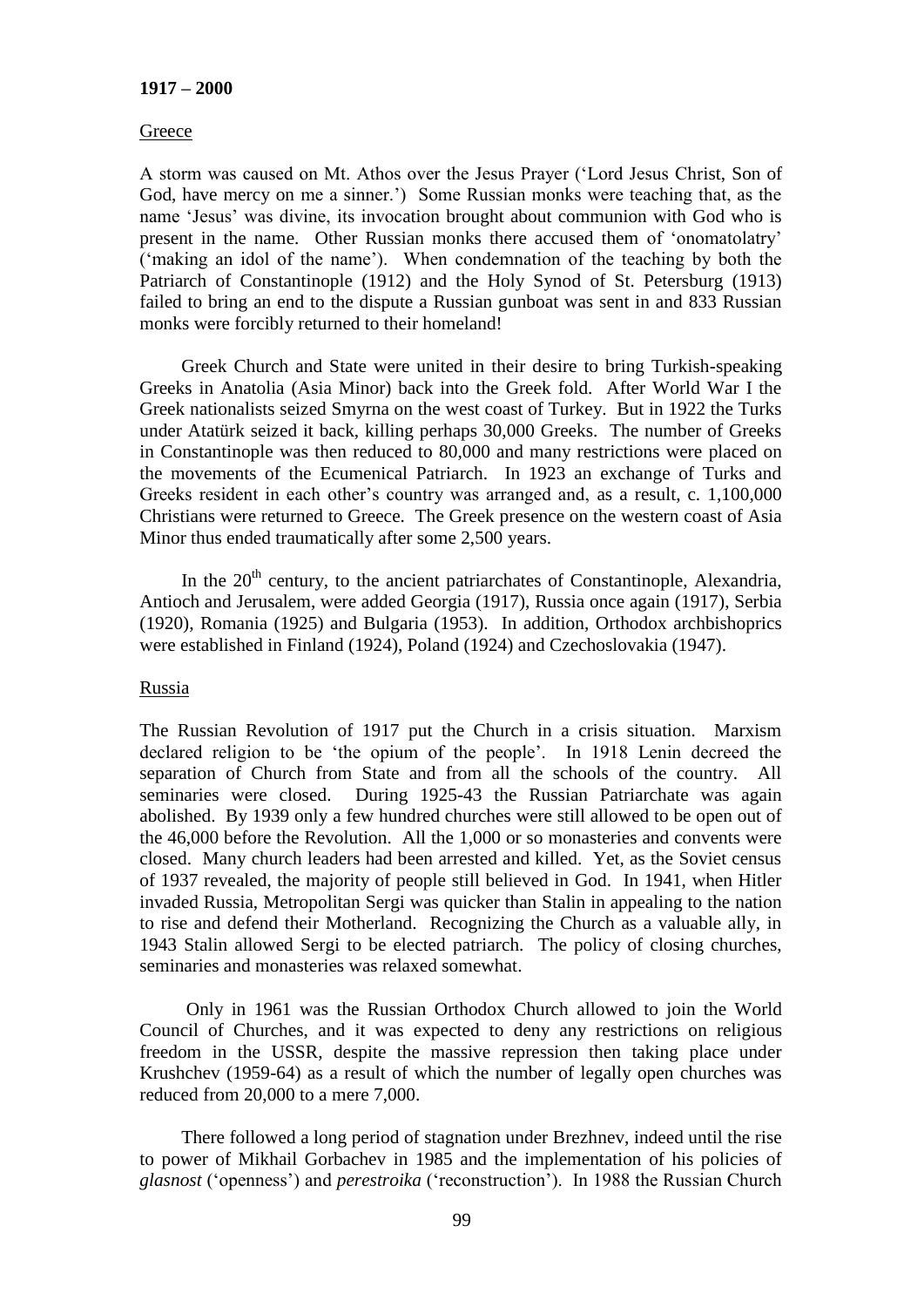was allowed to celebrate its Millennium. At last, in 1990, a new Freedom of Conscience law was passed, revoking Stalin's law of 1929. All religions could now engage in worship, teaching and social activities. Churches and monasteries began to be handed back in large numbers. Similar freedom came to all the former Communist countries of Central and Eastern Europe. New problems followed. Resources were lacking to take up effectively all the opportunities for work, witness and the repair of buildings. Moreover all kinds of foreign missions and sects flooded in to influence the newly open countries. The Russian Orthodox Church was horrified to see the erosion of its dominant position in the religious scene. Subsequently some of the freedoms granted to other religious bodies have been withdrawn.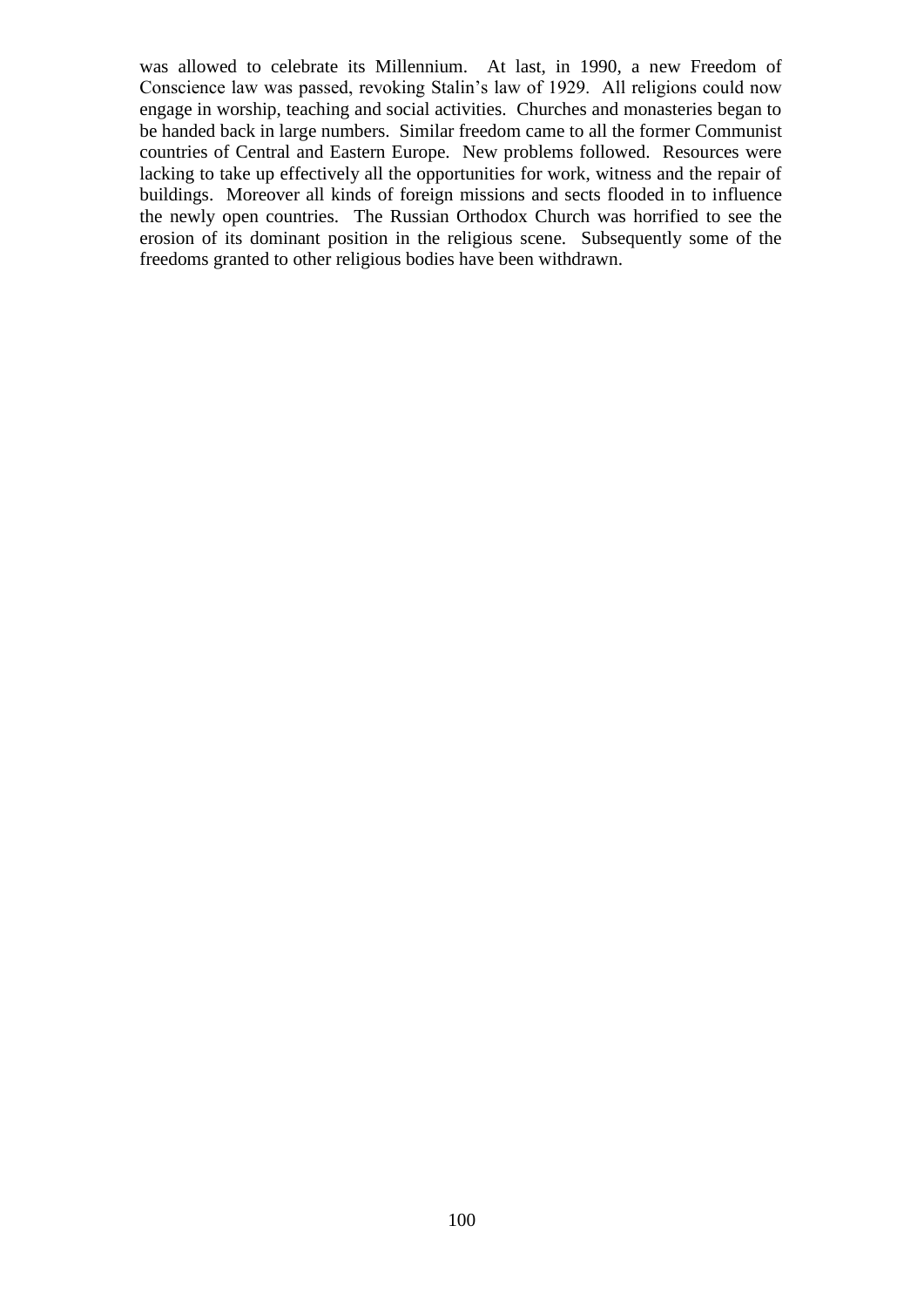# Ch.23 **Modern Roman Catholicism**

With the revolution in France in 1789 the Roman Catholic Church suffered grievously for its privileged existence under the monarchy. Papal power in that country was seriously restricted in the 1801 Concordat between Pius VII and the First French Republic under the leadership of Napoleon Bonaparte. After the latter's fall in 1815, however, the Church experienced a remarkable revival. In part this came from a widespread desire in Europe to put the clock back to before 1789, though in fact the revolutionary movements had not ceased, only paused. In part it displayed a great vitality.

In 1814 the Pope formally revived the **Jesuits** (suppressed in 1773) and they were readmitted to France and Spain. In Spain the Inquisition was re-established. Between 1815 and 1914 more **new orders** came into being than in any other single century. Among them –

- The **Oblates of the Immaculate Virgin Mary**, founded by Charles de Mazenod in Provence in SE France in 1816 to win back those de-Christianized by the Revolution.
- The **Society of St. Vincent de Paul**, founded by Antoine Ozanam in France in 1833 for Catholic laymen to serve the sick and poor. It spread rapidly in France and other lands.
- The **White Fathers** (Society of Missionaries of Our Lady in Africa), founded in 1868 by Charles Lavigerie, Archbishop of Carthage, for mission work in Africa. Their white tunic or cloak resembled to some extent those of the Muslims amongst whom they lived. They prepared Africans for baptism and then trained them for trades, agriculture, mission work or the priesthood. In 1869 Lavigerie founded the **White Sisters** (Congregation of Missionary Sisters of Our Lady in Africa) to work alongside them. They were devoted to teaching, nursing and pastoral work in urban areas.

Many Catholic educational institutions were founded including the University of Louvain in Belgium in 1834. From 1875 on no less than five Catholic universities were founded in France.

The period was marked by rising devotion to the **Virgin Mary**. In 1854 her **Immaculate Conception** (at her conception, by virtue of being the mother of Jesus Christ, she was preserved free from original sin) was defined by Pope Pius IX as an official dogma. In 1858 a peasant girl Bernadette Subirous claimed the Virgin had appeared to her eighteen times in a grotto near **Lourdes** in the Pyrenees. Pilgrims thronged to the place and healings were reported. Within fifty years the shrine of Our Lady of Lourdes had attracted over five million visitors.

Devotion to the **Sacred Heart of Jesus**, emphasising the sacrificial love of Christ and symbolized by his physical heart, can be traced back to the Middle Ages. In 1856 the Pope extended the feast of the Sacred Heart (established in 1765) to the whole Catholic Church. Late in the 1890s Pope Leo XIII formally consecrated the whole of humanity to the Sacred Heart.

In 1868 **Catholic Action** was founded in Bologna, Italy to band youth together in defence of the Church with the motto: 'Prayer, Action, Sacrifice'.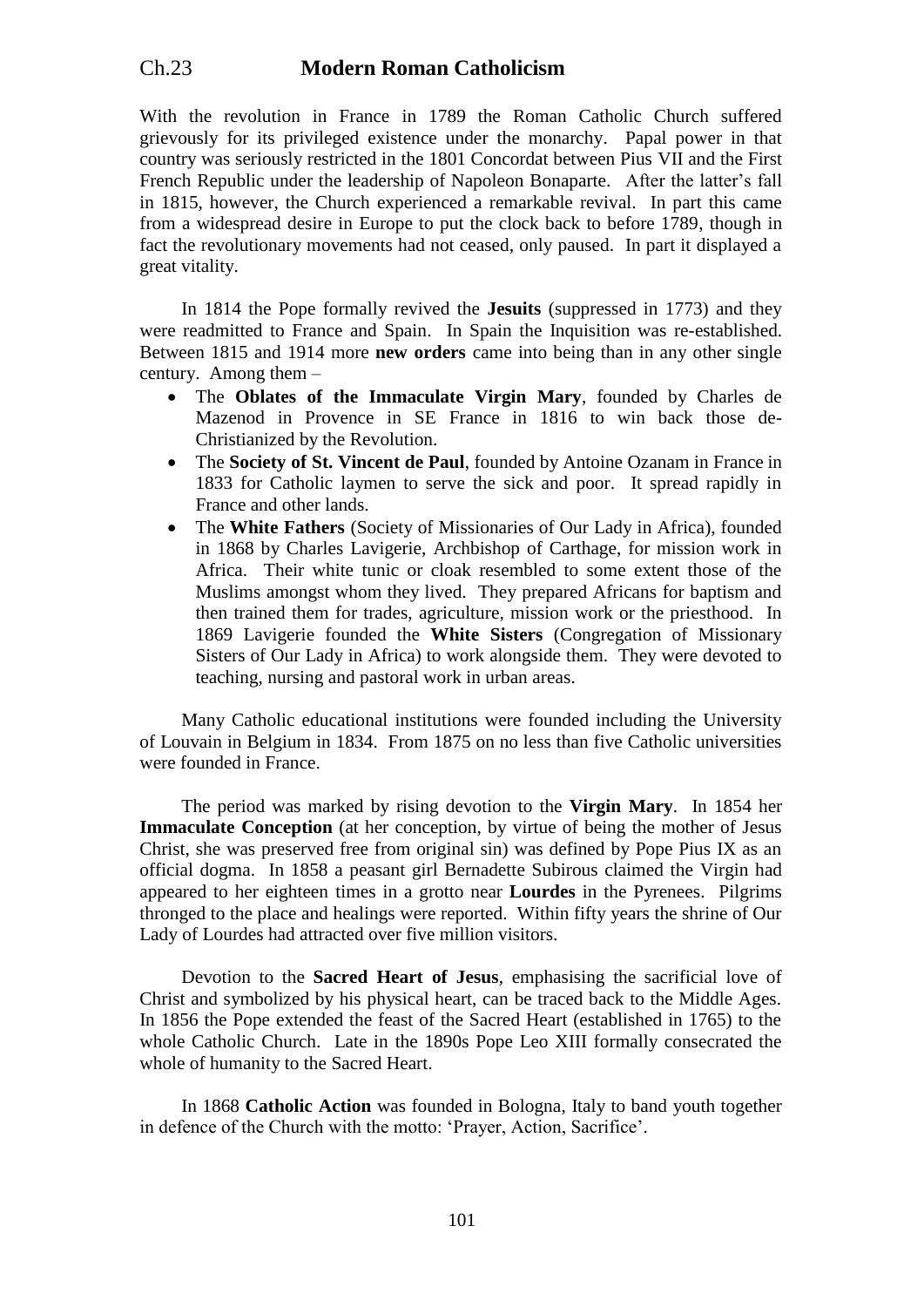### **Lamennais**

Félicité Robert de Lamennais (1782-1854) was born at St. Malo, Normandy, into a merchant family. He became a disciple of Rousseau but, influenced by his brother who was a priest, was converted at 22. Then he devoted himself to reading the Bible and other Christian writings. In 1804 he was appointed Professor of Mathematics at the Episcopal College of St. Malo. Encouraged by his brother he began to write in defence of the faith but then seems to have been pushed, somewhat against his will, into ordination in 1816. Between 1817 and 1823 he published his *Essay on Indifference in the Matter of Religion,* a fresh apologetic work for Christianity against 18<sup>th</sup> century rationalism. It proved very popular. He included an attack on Protestantism, saying that the Protestants' authority Scripture, interpreted by the individual, becomes the authority of reason. Further, he pointed out the essential role of religion in society: it guarantees the rule of justice not simply the will of the strongest, and it not only restrains people externally by law but also inwardly produces virtue. He also argued that common consent (*sensus communis*) gives us certainty of many things that Descartes' principle of doubt would sweep away, e.g. that the sun will rise tomorrow. Common consent also points to the existence of God, who then guarantees the truth of his revelation. Pope Leo XII commended Lamennais' work.

Having tasted the authoritarian rule of the Bourbon kings (1815-30) Lamennais concluded Church and State must be separated for absolute monarchs will always seek to use the church for their own ends. In 1830 he, with like-minded friends, began to publish a daily paper *L'Avenir* ('The Future') advocating a more liberal regime with freedom of the press, freedom for the practice of all forms of religion, voting rights for all, and all this guaranteed by the Pope. He and his friends went to Rome to appeal directly to Pope Gregory XVI for his support for the scheme, but the latter, scared of the effects of liberalism, instead condemned it in the bull *Mirari vos*  (1832). Shattered, Lamennais retired to his family home in the country and wrote an answer *Paroles d'un Croyant* ('Words of a Believer', 1834). That too received a papal condemnation in *Singulari nos* (1834). Lamennais left the church and turned to politics. In 1848 he became a member of the French revolutionary Parliament. His religious belief had become a vague pantheism.

#### **Vatican I**

The longest pontificate in history was that of **Pius IX** (1846-78). Giovanni Maria Mastai-Ferretti (1792-1878) came from the lesser nobility of Italy. As a young man he was a soldier in the papal troops until his epilepsy blocked his promotion. Then he prepared for the priesthood and was ordained priest in 1819. He served some of his early ministry in South America. In 1827 he was appointed Archbishop of Spoleto, a poor part of the Papal States, then in 1832 Bishop of Imola (again in the Papal States), where he impressed people by his charitable works and liberal outlook. In 1840 he was made a cardinal before, in 1846, being elected pope. At first he instituted some liberal reforms: a general amnesty for political prisoners, more freedom for the press etc. But in 1848 there was revolution in France and in Italy too and, when he refused to support the revolutionary cause in driving the Austrians out of Italy, he lost favor and had to flee from Rome. With the aid of French troops he returned in 1850 but had finished with liberalism. If his temporal power had proved shaky he was determined to assert his ecclesiastical power. In 1850 he re-established the Roman Catholic hierarchy in England and, in 1853, in the Netherlands. In 1854 he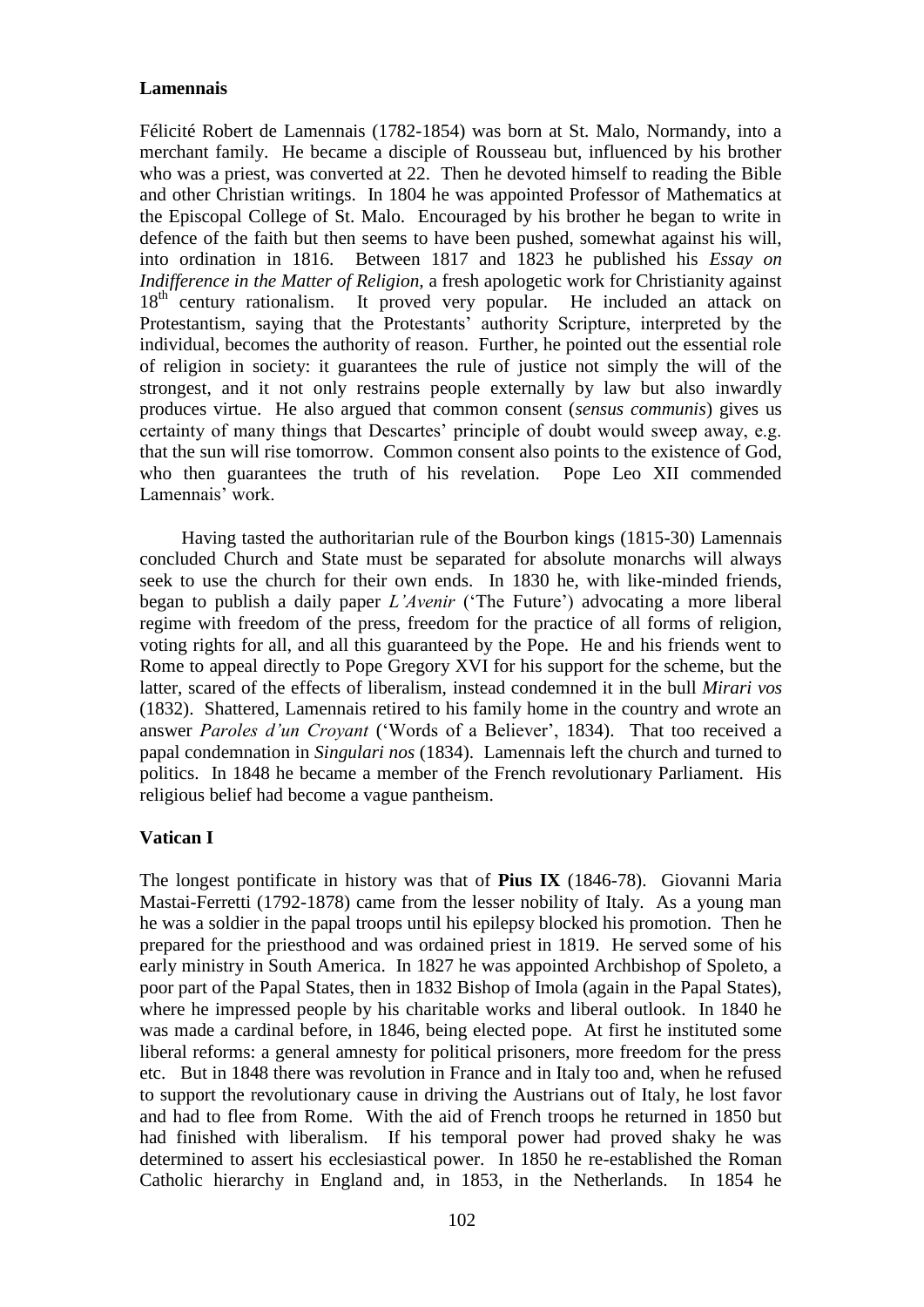proclaimed on his own authority the dogma the **Immaculate Conception**. It was the first time a pope had defined a dogma on his own without the help of a council, yet he encountered very little opposition. In 1864 he published a *Syllabus of Errors* listing 80 propositions Catholics must reject, including:

- $\bullet$  that each person is free to follow whatever religion seems to him best (15)
- $\bullet$  that in a Christian country the State should control education (45)
- that there ought to be separation between Church and State (55)
- that the Roman Pontiff should accept progress, liberalism and modern civilization (80)

In 1869 he summoned all Catholic bishops to Rome. Nearly 700 attended for what was considered the  $20<sup>th</sup>$  Ecumenical Council to deal with a vast array of subjects on faith and dogma, ecclesiastical discipline, canon law, missions etc, but the centerpiece was a declaration of **papal infallibility**. On July  $18<sup>th</sup>$  in the constitutional declaration of the council, *Pastor Aeternus,* it was stated:

That the Roman Pontiff, when he speaks *ex cathedra* (that is, when – fulfilling the office of Pastor and Teacher of all Christians – on his supreme Apostolical authority, he defines a doctrine concerning faith or morals to be held by the Universal Church), through the divine assistance promised him in blessed Peter, is endowed with that infallibility, with which the Divine Redeemer has willed that his Church – in defining doctrine concerning faith or morals – should be equipped: And therefore, that such definitions of the Roman Pontiff of themselves – and not by virtue of the consent of the Church – are irreformable. If any one shall presume (which God forbid!) to contradict this our definition; let him be anathema. (Bettenson)

533 bishops voted in favor, 2 against, 80 abstained (60 others against had already left). Only two months after Pius achieved this peak of ecclesiastical authority, on September  $20<sup>th</sup>$  Rome surrendered to the armies of the Kingdom of Italy, and he was deprived of almost all his temporal power. He protested vigorously.

In 1871 some academics from Germany, Austria and Switzerland met at Munich, declared they would not accept the declaration of papal infallibility but rather held to the decrees of the Council of Trent. They also abolished compulsory celibacy for their clergy. As there were no bishops among them they received the apostolic succession from the small Dutch Church of Utrecht that had separated from Rome, partly over the issue of Jansenism, in the previous century. They took the name of **Old Catholic Church**. (They are now in full communion with the Anglican Communion and the I.F.I.)

### **Subsequent Popes**

The pontificate of Pius IX was followed by another long one, that of **Leo XIII** (1878- 1903). Leo continued many of the policies of his predecessor but exhibited more diplomacy. Some important points:

- he did not repudiate the discoveries of modern scientific research and himself added to the equipment of the Vatican observatory
- he declared the church is not hostile to liberty and Catholic governments are not bound to crusade against liberalism
- he defended the rights of the poor *(Rerum novarum,* 1891)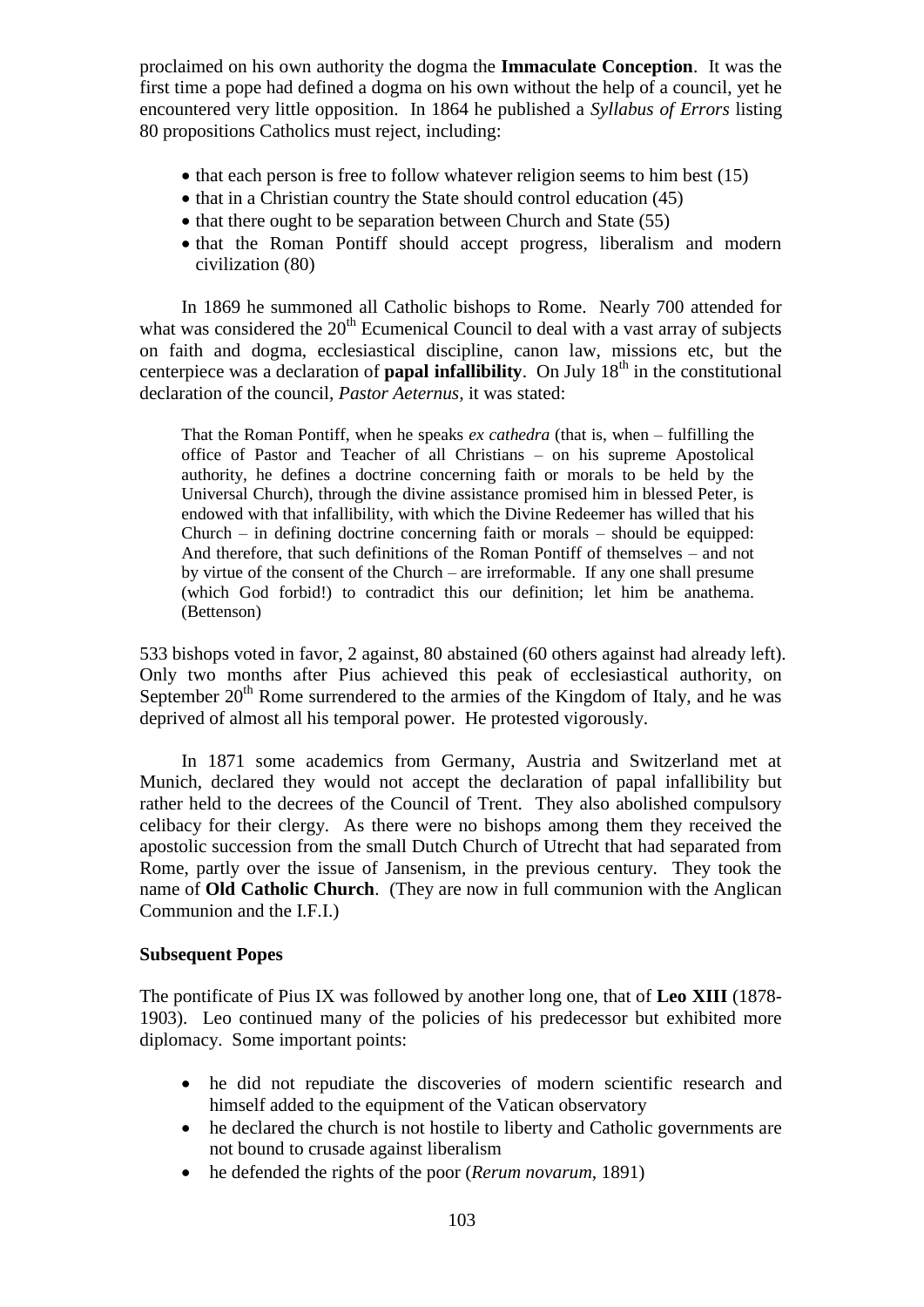- he threw open the Vatican archives to historical research (1883) and encouraged the study of the Bible (1893)
- he declared Anglican ordinations defective in form and intentions (*Apostolicae Cura,* 1896)

His successor **Pius X** (Pope, 1903-14) was very conservative. He condemned all who applied new methods of research to Scripture or theological matters – thus rejecting Catholic 'Modernism'. He reformed Canon Law. He recommended daily communion and children's communion. Many miracles are said to have come from his prayers. With particularly the first of these points in mind Gonzales says that, by the start of World War I:

Protestants and Catholics were as far apart from each other as they had been at any previous time. Protestants looked upon the Catholic Church as a relic of bygone ages, while Catholics were convinced that Protestantism had confirmed its heretical character by capitulating before the challenges of the modern world. (*Story of Christianity* II, p.302)

**Benedict XV** (1914-22) protested against inhuman methods of warfare and strenuously sought to bring about peace in World War I but without success. He was concerned that missionary bishops should develop indigenous (native) clergy, and encouraged Uniat Churches (Eastern Churches which acknowledge the authority of the pope and are in communion with Rome) to retain their own languages and traditions – hoping that this would encourage more Eastern church to acknowledge the authority of Rome.

**Pius XI** (1922-39) was a scholar and an administrator. He too was concerned to support the apostolate of the laity though under clerical supervision. He was strongly aware of the importance of the non-European world and required each religious order to take part in missionary work; as a result the number of missionaries was doubled during his time. He insisted mission must adapt to local customs and encourage indigenous clergy. He consecrated the first Chinese bishops. He was very concerned about Communism but not, for some time, so perturbed by Fascism. As early Fascism in Italy favored Catholicism he worked with it. In 1929, in a signed agreement, Mussolini acknowledged the existence of the papal sovereign state of 'Vatican City' while Pius in return endorsed the kingdom of Italy with Rome as its capital. In 1933 Pius signed a concordat with Hitler, seeing Nazism as an acceptable alternative to Communism. By 1937, however, he condemned both ideologies. Seeing the progress of Communism in Asia he declared there could be no grounds for Christian collaboration with it. As Hitler and Mussolini drew closer his support for Italian Fascism cooled.

Upon the death of Pius XI his Secretary of State, Cardinal Pacelli, was quickly elected pope. Taking the name **Pius XII** (1939-58) he sought to continue his predecessor's policies. He was a diplomat, a mystic and a tireless worker, a man of personal magnetism yet also highly authoritarian. He tried to prevent World War II and then to keep Italy out of it, but failed in both endeavors. Once war broke out he followed a policy of neutrality, hoping he could be a mediator in due time. It meant he did not condemn the German atrocities against the Jews, though he did denounce the atrocities against the Catholics in Poland. Certain other Catholics did, however, risk life and freedom by helping Jews escape from Germany. After the war his international policy was almost entirely focused on Communism. In 1949 he decreed automatic excommunication for any Catholic anywhere who supported it. In 1953 he signed a concordat with the Fascist regime of Franco in Spain again as an alternative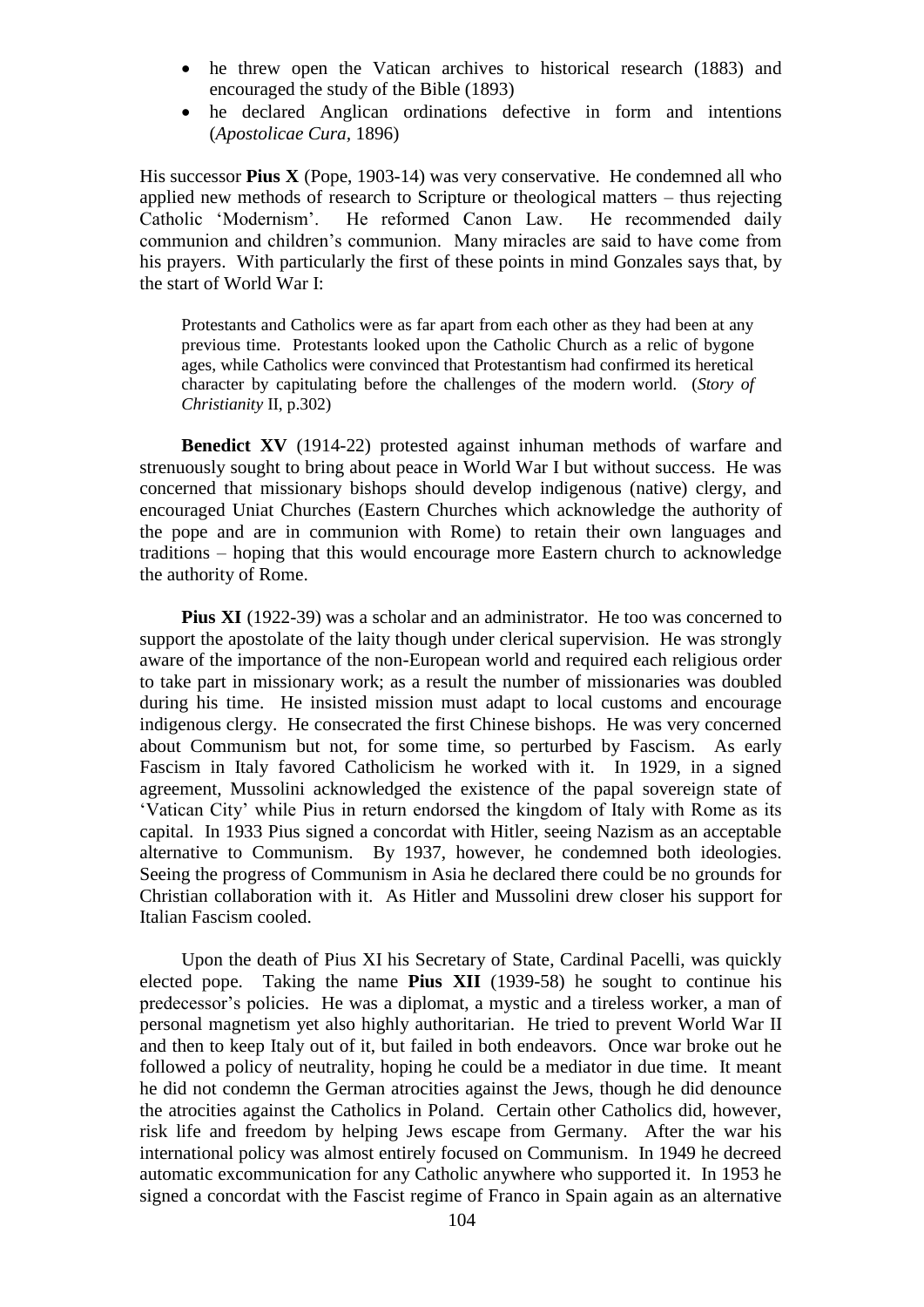to Communism. Yet, he would not condemn Cardinal Wyszynski's experiment at coexistence with the Communist government of Poland.

Whilst Pius favored the Ecumenical Movement he put an obstacle in its path by defining the dogma of the **Bodily Assumption of the Blessed Virgin Mary into Heaven** in his bull *Humani generis* (1950). He also showed himself very suspicious of theological innovation by stifling the work of creative thinkers like Pierre Teilhard de Chardin, forbidding the publication of his works. Pope Pius first supported the French 'worker priests' but later, when several became *leaders* in the labor movement and declared against capitalism, he withdrew his support and closed the seminary where most of them had been trained. Yet, in 1943, in *Divino afflante Spiritu* he encouraged the use of modern methods of Bible study, and cautiously supported liturgical reform. He also forwarded the policy of strengthening churches outside Europe and encouraged the independence of colonies and the development of indigenous churches under native leadership. He established the Conference of Latin American Bishops (CELAM) – the first such official regional organization. He also internationalized the Curia so that, by his death, only one third of its membership was Italian.

### **De Chardin**

Pierre Teilhard de Chardin (1881-1955) came from the aristocracy near Clemont in central France. He joined the Jesuits, and was ordained priest in 1911. In 1922 he obtained his doctorate in paleontology<sup>1</sup>. His first writings were on the relation between faith and evolution and drew condemnation from Rome. He was therefore sent to serve in China, where it was thought he could do little damage. He pursued his paleontological and theological writing there. In 1929 he helped to identify the Sinanthropus skull which won him international scientific acclaim. His writings were published after his death. Best known in English translation are *The Phenomenon of Man* (1959, from Fr. 1955) and *The Divine Milieu* (1960, from Fr. 1957). Whilst generally accepting the principle of evolution he denied that the guiding force was 'the survival of the fittest'. Instead he proposed 'the cosmic law of complexity and consciousness' – that there is a pull in evolution towards the more complex and the more highly conscious. Evolution is still continuing with mankind, he said, but we are involved in our own evolution. The goal of the process (the 'omega point') is Jesus Christ. In him a new stage, the final stage of evolution has appeared - the 'Christosphere'.<sup>2</sup> De Chardin defends a 'Christianity of incarnation' and attributes a high value to man's secular activities which, especially if man is working under the Spirit of God, can make a positive contribution to the coming of the Kingdom of God. Others take a less optimistic view of the activities of man.<sup>3</sup>

### **Vatican II**

Angelo Guiseppe Roncalli (1881-1963), came of a large peasant family near Bergamo in Italy. From the seminary in Bergamo he won a scholarship to Apollinaire College in Rome. He was priested in 1904 and became Secretary to the Bishop of Bergamo (1905-14). In the war he worked as a hospital orderly then as an army chaplain. In 1921 he was made Director of the Society for the Propagation of the Faith in Italy, which he reorganized. In 1925 he was sent as Vicar Apostolic to Bulgaria, and in 1934 Apostolic Delegate to Turkey and Greece. He established good relations with the Orthodox, visiting the Ecumenical Patriarch in 1937. In World War II he organized relief supplies in German-occupied Greece and helped Jews in Istanbul. In 1944 he was sent as Papal Nuncio to Paris. In 1953 he was made a cardinal and then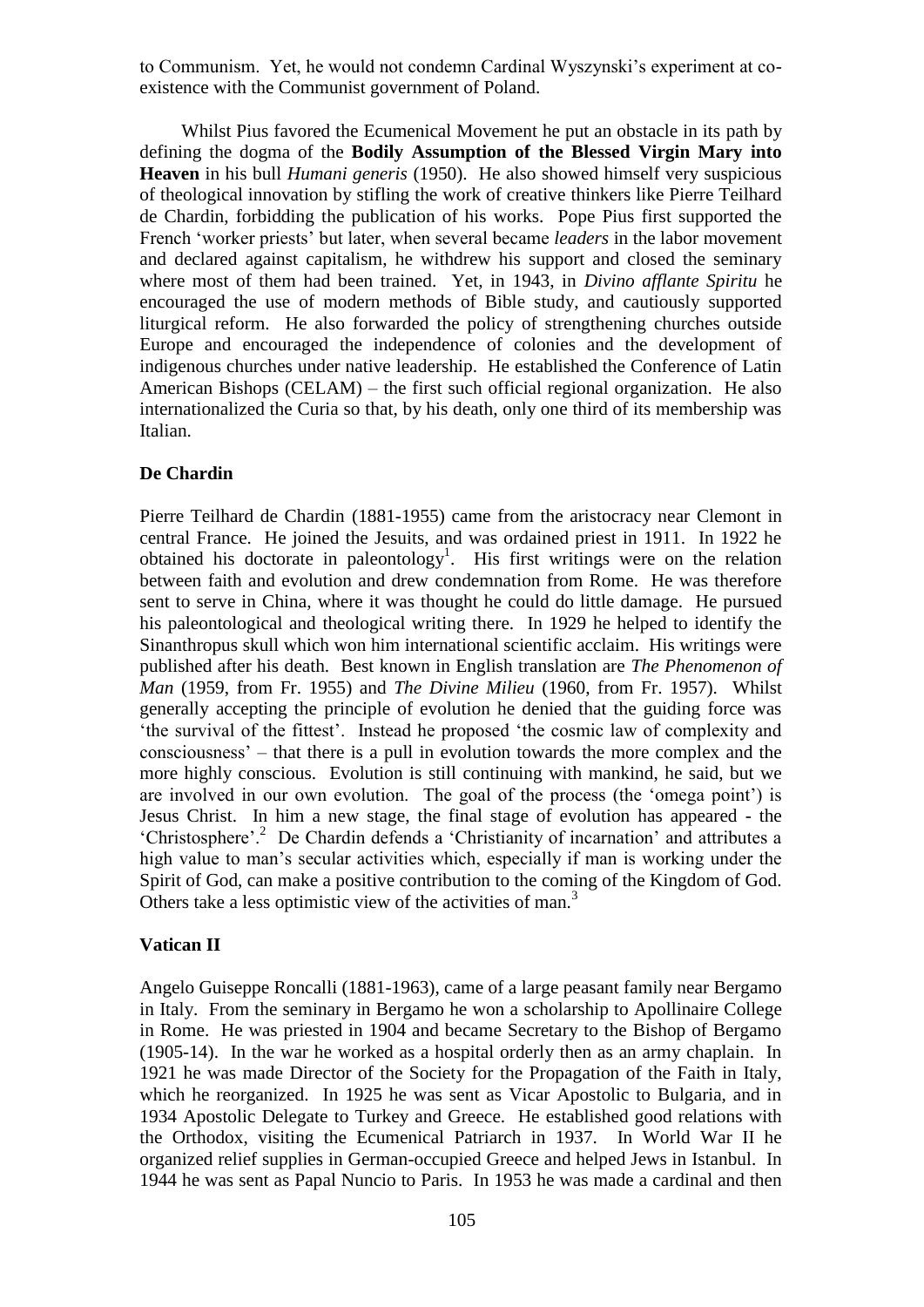went to be Patriarch of Venice. He was elected pope at 77 in 1958 and took the name **John XXIII**. Three months after his election he revealed his plan for an ecumenical council. He felt inspired by the Holy Spirit to call one and he wanted to consult his 'brother bishops' for a total updating (It. *aggiornamento*) of the Church, with the unity of all Christians as the ultimate goal. In 1960 he called a Synod in Rome to deal with local problems, and the same year set up the Secretariat for Promoting Christian Unity. It was in 1960 too that he received Archbishop Geoffrey Fisher in Rome, the first time an Archbishop of Canterbury had been received there since the Reformation. In October 1962 he opened Vatican II. It was a truly global council. While 46% of the bishops came from Europe, the United States and Canada, 42% came from Latin America, Asia and black Africa, many from poor churches needing support from richer churches to attend.

In his opening speech he called for the 'medicine of mercy'. A major concern of that first session was liturgical renewal. He brought the Council to a close in December. The next year, in his encyclical *Pacem in Terris,* he encouraged the end of colonialism, the improvement of the position of women, and pleaded the abandonment of the arms race. He died in June.

His successor Giovanni Battista Montini (1897-1978), who took the name **Paul VI**, promised to continue the Council. Opening the second session in September 1963 he called all present to 'build a bridge between the Church and the modern world'. This session published the 'Constitution on the Sacred Liturgy', authorizing the use of vernacular languages and declaring there could be local variations to suit particular situations. The third session (September – November 1964) produced more reforming documents on the Church, the Eastern churches and ecumenism. This more conservative pope added a note saying episcopal collegiality must be understood in terms of the primacy of the pope. Also, while many in the Council wished to stress the centrality of Christ, he declared the Blessed Virgin to be the 'Mother of the Church'. At the fourth session (September – December 1965), after a bitter debate on the question of religious freedom, the progressives won the day. The document issued on religious freedom stress that individuals as well as groups should be respected. The 'Pastoral Constitution of the Church in the Modern World' insisted on Catholic principles of faith and morality but was genuinely open to positive aspects of the modern world and deals with issues of family life, economic, social and political matters, science and technology, culture etc. A new epoch had begun.

At the close of the Council Paul VI proclaimed an extraordinary Jubilee from January  $1<sup>st</sup>$  1966 to May 29<sup>th</sup> (Whitsun, 1966) to allow all the faithful to hear the teaching of the Council and the Church to be renewed. A new Missal was published in 1970, and a Breviary in 1971. Pope Paul's own encyclicals were more conservative, including *Mysterium fidei* (1965) reaffirming the traditional doctrine of the Eucharist; *Sacerdotalis coelibatus* (1967) insisting on clerical celibacy; and *Humanae vitae* (1968) condemning artificial methods of birth control (the 'rhythm method' alone being acceptable). But he kept up the ecumenical momentum. In 1964 he had visited Jerusalem and there embraced Athenagoras, the Ecumenical Patriarch of Constantinople. At the close of Vatican II a joint declaration was read out in which these two expressed mutual regret for the events of 1054 when Cardinal Humbert and Patriarch Michael Cerularius had excommunicated each other. During the course of his pontificate the pope also received two more Archbishops of Canterbury (A. M. Ramsay and F. D. Coggan), addressed the World Council of Churches in Geneva and travelled to many countries including the Philippines.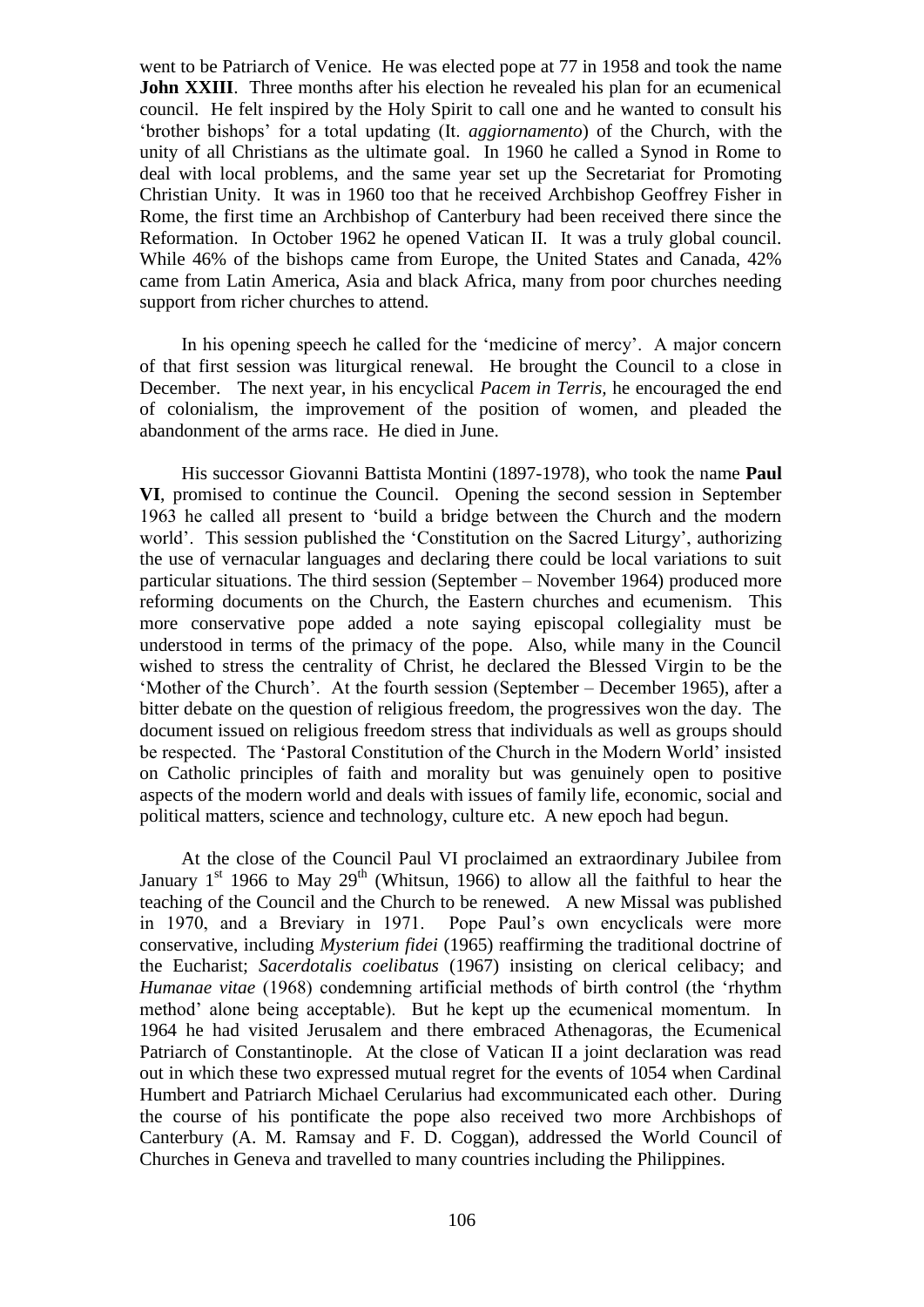### **Subsequent Popes**

Pope **John Paul I** (1978), another Italian, sought by choosing this name to indicate he would carry on the work of both of his predecessors. He started his pontificate with a simplified ceremony. After only 33 days in office he died of a heart attack. His premature death was much lamented.

His successor, the Pole Karol Wojtyla, was the first non-Italian pope since the 16<sup>th</sup> century. He came from a poor family. He studied at Cracow University and was ordained in 1946. He served as parish priest and university chaplain. He lectured on ethics and moral theology and published plays and poetry pseudonymously. He has an outstanding gift for languages. In 1964 he became Archbishop of Cracow and in 1967 was made a cardinal. He attended all the sessions of Vatican II. He was a leading figure in the Polish Church's struggle against Communism. When elected pope in 1978 he chose the name **John Paul II** to show continuity with his predecessors. Early on he began his trips abroad which took him to over 100 countries. As long as he was fit he always marked his arrival in a country by kissing the soil. In 1981 he survived an assassination attempt in Rome, forgiving his assassin.

In Mexico at the beginning of his pontificate he showed caution about 'Liberation Theology', insisting politics was the business of the laity. But he has always made clear his commitment to human rights and dignity. He is rightly credited with a crucial role in the collapse of Communism, which spread from Poland but later he warned former Communist countries of the danger of materialism and was strongly critical of capitalism.

John Paul II showed himself a theologically conservative pope, reaffirming the Roman Catholic Church's traditional position on moral issues and celibacy and withdrawing the licence to teach theology of such liberal theologians as Hans Küng (1979). He strongly affirmed the importance of the Blessed Virgin Mary in Catholic theology. Nevertheless he, like his predecessors, showed himself a committed ecumenist though he was strongly against the ordination of women within the Anglican Communion, seeing it as an obstacle to reunion. He died to global lamentation in 2006, to be succeeded by Cardinal Ratzinger, now **Benedict XVI**.

### **Notes**

- 1. The study of fossils.
- 2. Gonzales, p.357.
- 3. Aubert, p.73.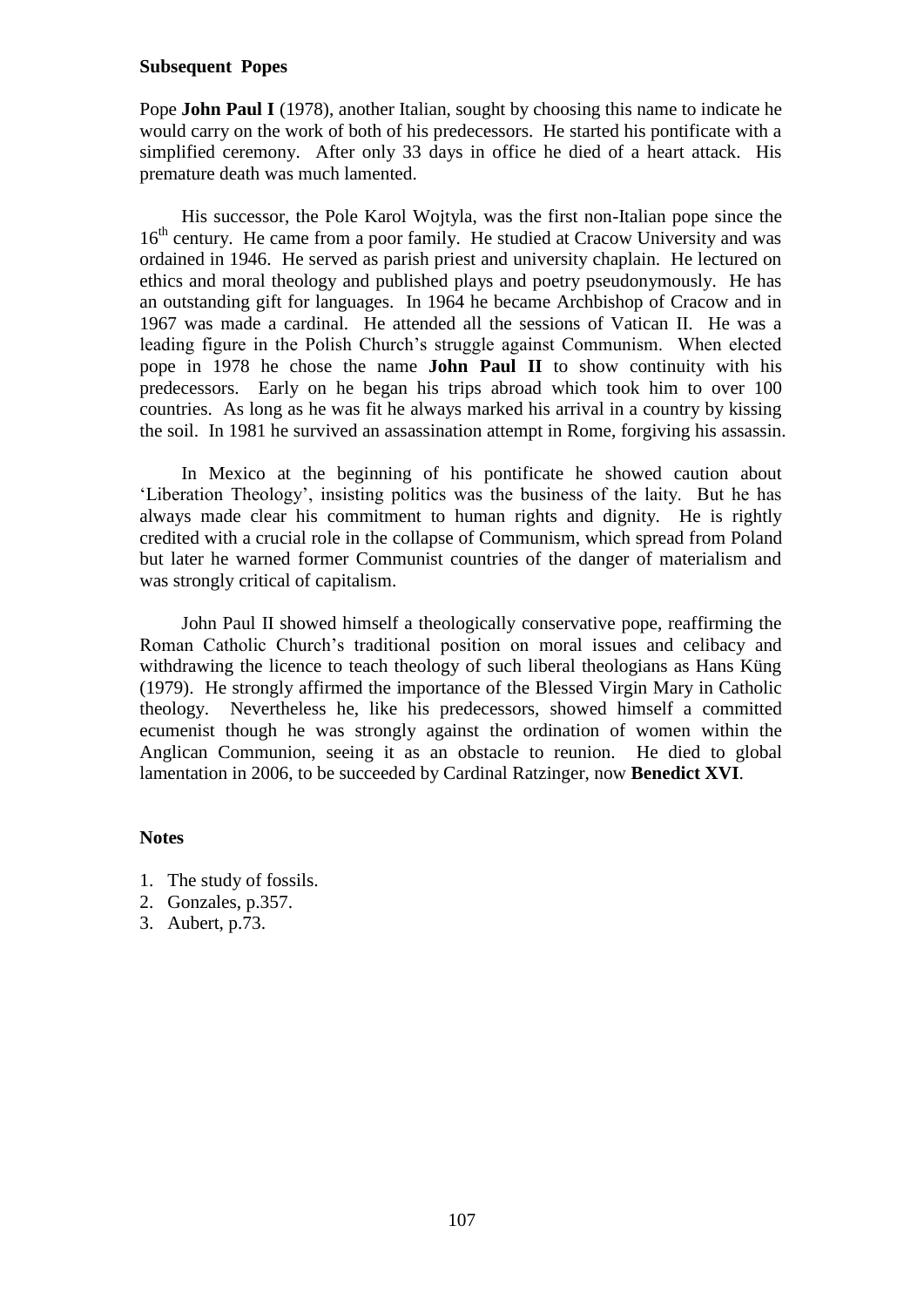The word 'ecumenical' is from the Greek *oikoumenē* meaning 'the whole inhabited world'. The 'Ecumenical Patriarch' of Constantinople (modern Istanbul) claims worldwide leadership over the Orthodox Communion. Since the early  $20<sup>th</sup>$  century, however, the term ecumenical has been applied to the movement drawing together churches from across the world into fellowship, common action and, ultimately, actual church union. It is the large numbers of churches involved and the quest for church union that distinguishes it from earlier interdenominationalism which characterized, for instance, the London Missionary Society (1795), the British and Foreign Bible Society (1804) and the Y.M.C.A (1844).

## **The Origins of the World Council of Churches**

Nowhere were the denominational differences felt to be more injurious to the development of the Church than on the mission field, when energy and resources were wasted in competition and conflict. Accordingly an International Missionary Conference was organized in Edinburgh in 1910. It was attended by 1,200 delegates from 160 mission boards and societies. The chairman of its planning committee was the American Methodist Dr. John Mott whose watchword was 'the evangelization of the world in our generation'. The conference, in confident mood, worked on concrete plans to achieve just that. Its General Secretary of the Conference was the Scottish layman Joseph H. Oldham.

One of its participants was Bishop Charles Brent. He was convinced that the churches represented should face up to the doctrinal differences that separated them. The outcome was a proposal laid before the General Convention of PECUSA to issue an invitation to prepare a conference on Faith and Order. Other churches felt similarly and, in 1927, the first World Conference on Faith and Order was held at Lausanne in Switzerland with 400 delegates representing 108 churches, Protestant, Orthodox and Old Catholics. Bishop Brent was elected President. There were frank and open discussions but the matters on which they agreed were more numerous than those on which they disagreed. The next Faith and Order Conference was held in Edinburgh in 1937.

Meanwhile, triggered off by the problems resulting from World War I, in 1925 another international conference had been held on 'Practical Christianity' (Life and Work) in Stockholm. Its outstanding figure was Nathan Söderblom, Archbishop of Uppsala in Sweden. He wanted the churches to *take responsibility* in the social and political life of the nations. The Conference saw its task as being to make the Gospel 'the decisive force in every area of the life of man'. The subjects it considered included unemployment, disarmament, work for children, and the care of prisoners. Prior to that the churches had merely focused on charity and relief work. Oldham was chairman of the Study Commission which prepared for the Second Conference on Life and Work which was held in Oxford in 1937 and had as its theme 'Church, Community and State'. By that time the National Socialist Party (Nazis) had achieved prominence in Germany. The Conference condemned all totalitarianism and war as a method of settling international conflict. It also spoke of the Church's presence in the world in the persons of its laity. Oldham was strongly critical of the clerical understanding of the Church. It also called upon the Faith and Order movement to join with it to form the World Council of Churches.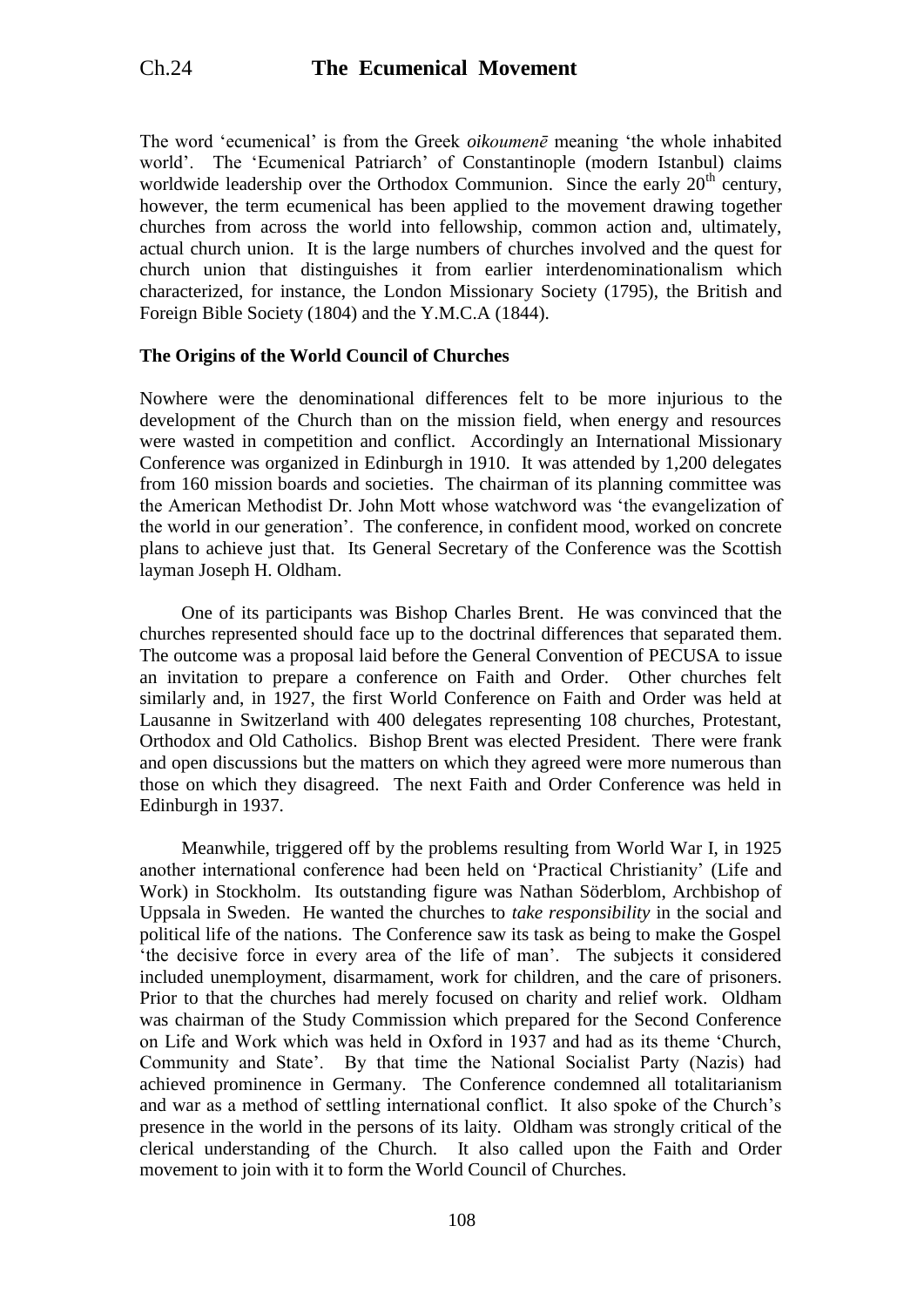Accordingly, in 1948 the First Assembly of the World Council of Churches was held at Amsterdam. Its delegates represented 107 churches (including the Eastern and Oriental Orthodox) from 44 nations. Amongst its speakers were the theologians Karl Barth and Reinhold Niebuhr. The Council called on all churches to reject Communism and liberal capitalism. The chairman of the Council's central committee from 1948-54 was George Bell, Bishop of Chichester. In 1954 163 churches were represented at the WCC's Second Assembly, in Evanston, Illinois. At its Third Assembly, in New Delhi, in 1961 there were 197 churches, including the Russian Orthodox Church and two Pentecostal churches from Chile (the first Pentecostals to join), and Roman Catholic observers were present. At this Assembly the International Missionary Council finally joined the WCC, though sadly many of the Evangelical missionary societies had dropped out feeling it was too liberal and political. In 1964 Vatican II issued a 'Decree on Ecumenism' which described members of other churches as 'separated brethren' rather than regarding them still as totally outside the Church.

## **Church Unions**

Parallel with the WCC there developed national, regional and local Councils of Churches. During the  $20<sup>th</sup>$  century there were also some actual church unions, including the formation of the United Church of Canada, in 1925, the last of nineteen mergers in that country uniting in all 40 denominations. New ground was broken when, in 1947, the Church of South India was formed, bringing together for the first time episcopal (Anglican) and non-episcopal (Methodist and United churches). These churches, though they adopted an episcopal form of governance for the CSI, at its institution merely accepted each others ministries as valid, which did not satisfy Anglo-Catholic clergy in the Church of England who considered 30 years needed to elapse before all serving clergy of the CSI were considered validly episcopally ordained. The CSI reintroduced to Christendom the 'kiss of peace' in the eucharist. In 1970 Anglican and non-episcopal churches combined to form the Church of North India and the Church of Pakistan. The former included amongst its merging churches the Baptists and therefore infant and believer's baptism were accepted as parallel practices within the one body. In both united churches the procedure for accepting each others ministries was more complex, allowing the Church of England to conclude all had then and there received episcopal ordination; accordingly she entered into full communion with both in 1972. In the last few decades of the  $20<sup>th</sup>$ century two schemes for union between the Church of England and free churches in England (principally the Methodists) failed to win the necessary two-thirds majority in General Synod's House of Clergy. Only early in the new millennium have the first cautious steps been taken to try again.

## **Other Initiatives**

Meanwhile various bilateral investigations have made progress in overcoming doctrinal barriers between churches. Pope Paul VI and Archbishop Michael Ramsey set up the Anglican-Roman Catholic International Commission (**ARCIC**) in 1966. Its Final Report in 1982 brought together its earlier reports on the Eucharist, Ministry and Ordination, and Authority in the Church. Whilst a number of common perspectives were achieved, still such stumbling blocks as the refusal to accept the validity of Anglican orders, papal infallibility etc remain. An **ARCIC II** was appointed in 1982 and has produced the less contentious reports *Salvation and the Church* (focusing in part on 'justification by faith') in 1987 and *Church as Communion* in 1990.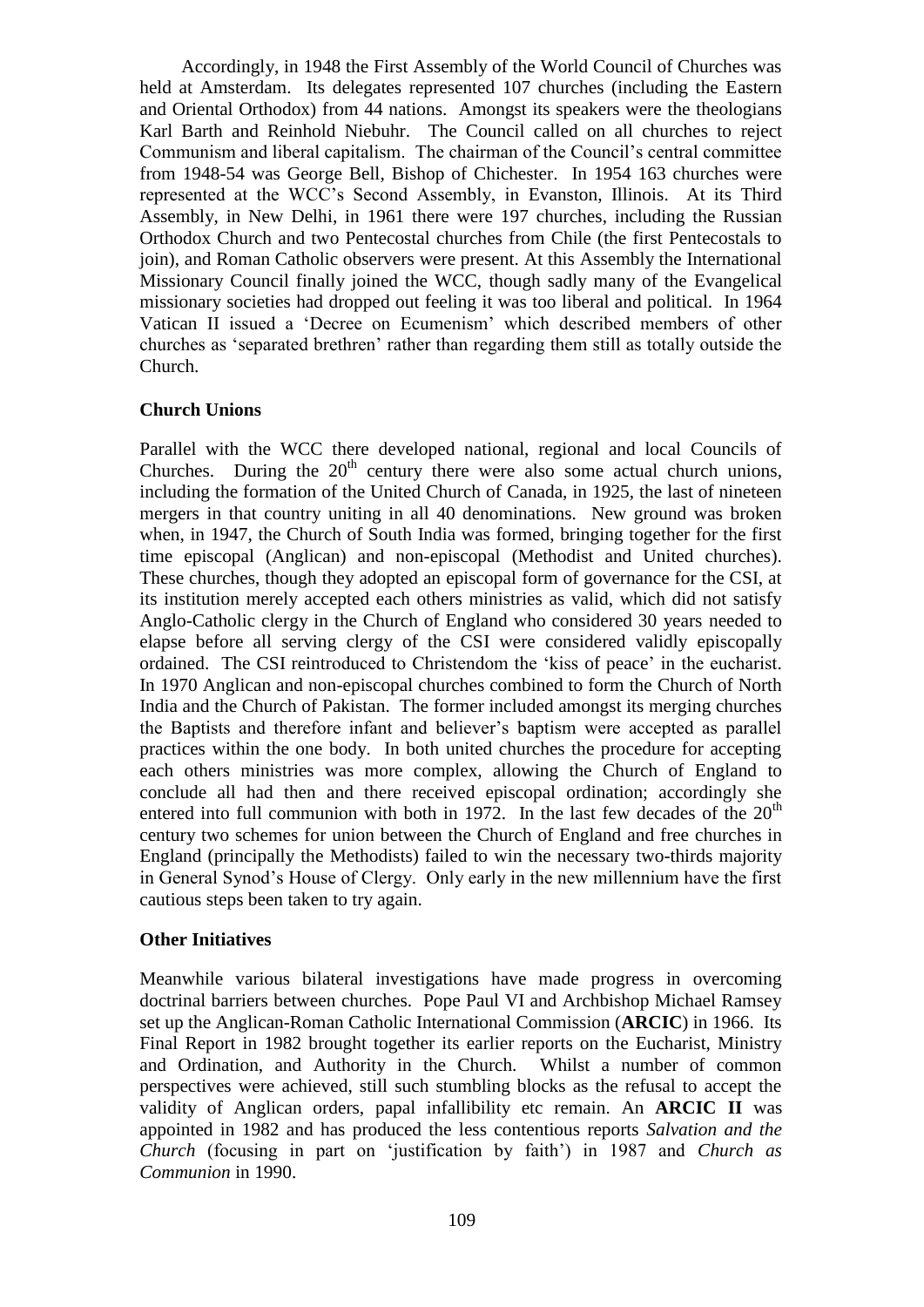In 1988 the **Meissen** Agreement brought the German non-episcopal Evangelische Kirche and the Anglican Communion to a high degree of cooperation, but the **Porvoo** Agreement (1992) brought the episcopal Nordic and Baltic Lutheran Churches into full intercommunion with the Anglicans.

In 1982 the Faith and Order Commission of the WCC produced the report *Baptism, Eucharist and Ministry* (BEM) which has been widely accepted by member churches.

#### **In the Philippines**

In the Philippines in 1901 the main Protestant missions formed the 'Evangelical Union of the Philippine Islands' intending that only one Protestant Church should be formed. It divided the country into separate spheres for the different denominations. Bishop Brent refused to join declaring his was not an 'evangelical' but 'catholic' church. There were soon various splits from the original constituent churches. But in 1932 various Presbyterian and Methodist splinter groups combined to form Iglesia Evangelica Unida de Cristo (UNIDA), and there have been other unions.

The present ecumenical umbrella organization to which both the ECP and the IFI belong is the National Council of Churches of the Philippines (**NCCP**), inaugurated in CSMSJ in 1963. It has proved effective in lobbying the Government on social issues.

It is strange indeed that, after Vatican II's recognition of other denominations as Christian (albeit 'separated') brethren with valid baptisms, if in the three-fold Name, an agreed statement had to be signed between the Roman Catholic Church and what was then the Philippine Episcopal Church recognizing each other's baptisms as valid.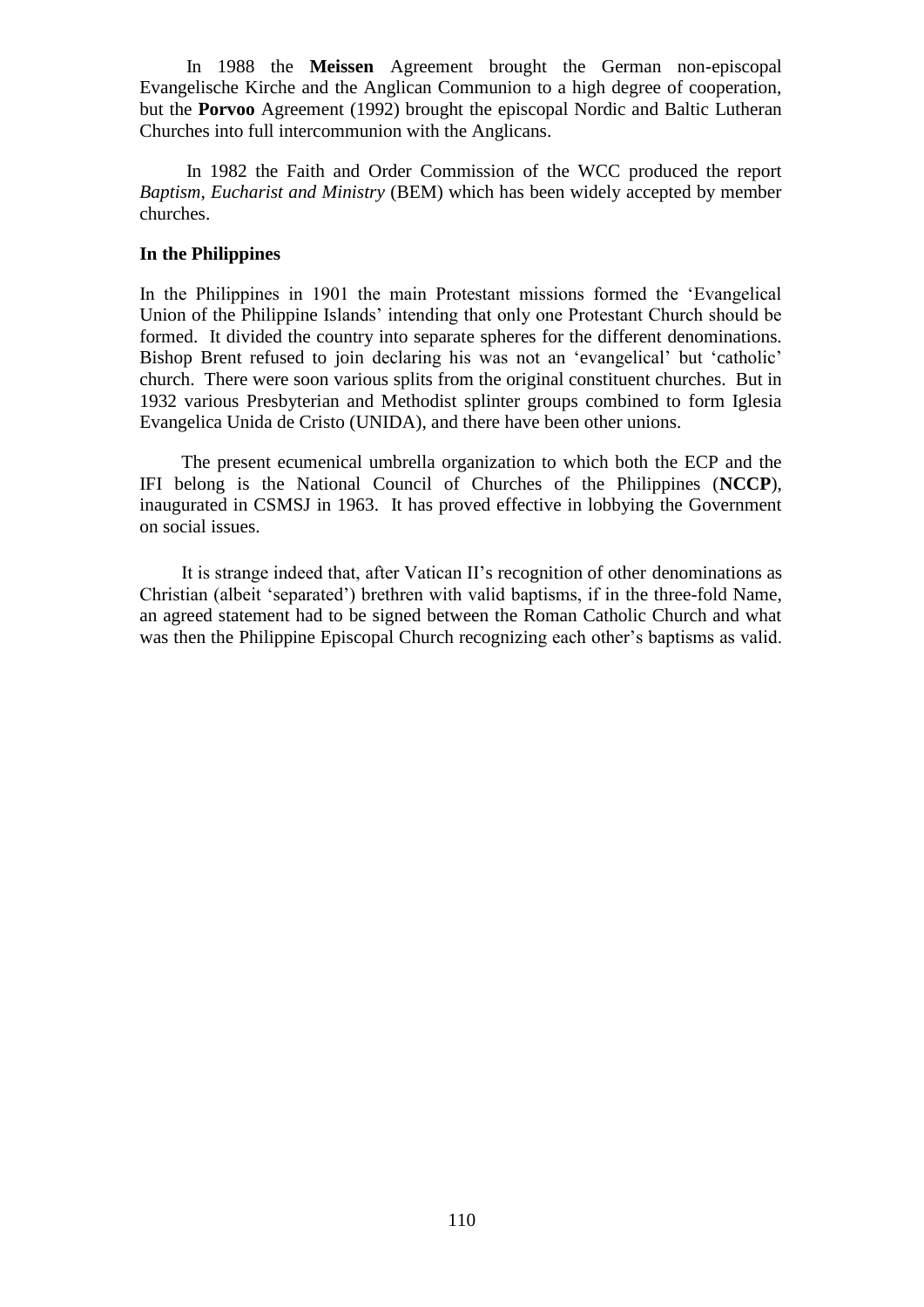# Ch.25 **Pentecostalism and the Charismatics**

'Pentecostalism' emphasises the work of the Holy Spirit, declaring that 'baptism in the Holy Spirit', an experience like that of the apostles at the first Christian Pentecost, awaits every believer and is accompanied normally by the 'gift of tongues' (speaking in a language, known or unknown, that one has never learnt). Pentecostal churches are denominations with this perspective, e.g. the Assemblies of God. 'Charismatic' is from the Greek *charisma,* a 'gift', and refers particularly to the gifts of the Spirit listed in 1 Corinthians 12 and Romans 12. Charismatics, like Pentecostals, have received the baptism of the Spirit, tongues and some of the other gifts but remain *within* the mainline Christian denominations. Pentecostal and charismatic forms of Christianity are the most vigorous in the worldwide Church today.

It seems that Luther was convinced of the continuing validity of divine healing, Xavier sometimes spoke in languages he had never learnt, and supernatural gifts were experienced by some Huguenots, Jansenists, Quakers and Methodists. D. L. Moody's preaching could lead to people speaking in tongues and prophesying. He and other leaders of the Holiness movements in America in the late 19<sup>th</sup> century taught the importance of a 'second blessing' or 'baptism in the Spirit' after conversion.

#### **The Beginnings of Pentecostalism**

The Pentecostal movement is generally considered to have started when Charles Parham, founder of a Methodist Bible School in Topeka, Kansas, went away for a few days leaving his students to investigate what was the biblical evidence of 'baptism in the Holy Spirit'. He returned to find them excited to have discovered it was 'speaking in tongues as the Spirit gives utterance.' After the laying on of hands one of them, Agnes Ozman, began to speak in tongues. It was December  $31<sup>st</sup> 1900$ . Soon after, Parham himself and a number of others had the same experience. Friends and neighbours were unimpressed. The movement did not make much headway until, in 1905, W. J. Seymour a black student of Parham was invited to Los Angeles to preach at a black Holiness church, the Church of the Nazarene. He declared that a Christian could not have baptism in the Spirit without speaking in tongues, and they excluded him because they had long believed one could. He then rented a disused Methodist chapel that had been turned into a warehouse at 312 Azusa Street. There meetings went on all night long as hundreds received the baptism. Many who came to contest what was happening ended up flat on their faces! People came from all over the world and many others wrote for information. At first Azusa Street taught a three-stage salvation: conversion (or regeneration), sanctification (or second blessing), and baptism in the Spirit indicated by the gift of tongues. Later it was held to be a two-stage process, the middle stage dropping out. Azusa Street accentuated the outpouring of the Spirit on the poor and oppressed – African and Hispanic Americans. Later, people from other social strata shared in the blessing including T. B. Barratt, a Methodist minister from Oslo, and Cecil Polhill, an English squire who, as one of the 'Cambridge Seven', had gone to join the China Inland Mission and served as a missionary in Tibet. Back in England he founded the Pentecostal Missionary Union.

Pentecostalism spread to various parts of Europe, Barratt playing a considerable role in this. By 1908 it had reached South Africa, where it gave rise to white and independent black churches, and by 1910 Brazil where, as well as in Chile and other South American countries, it became the dominant form of Protestantism. In America in 1914 a number of assemblies federated to form the Assemblies of God,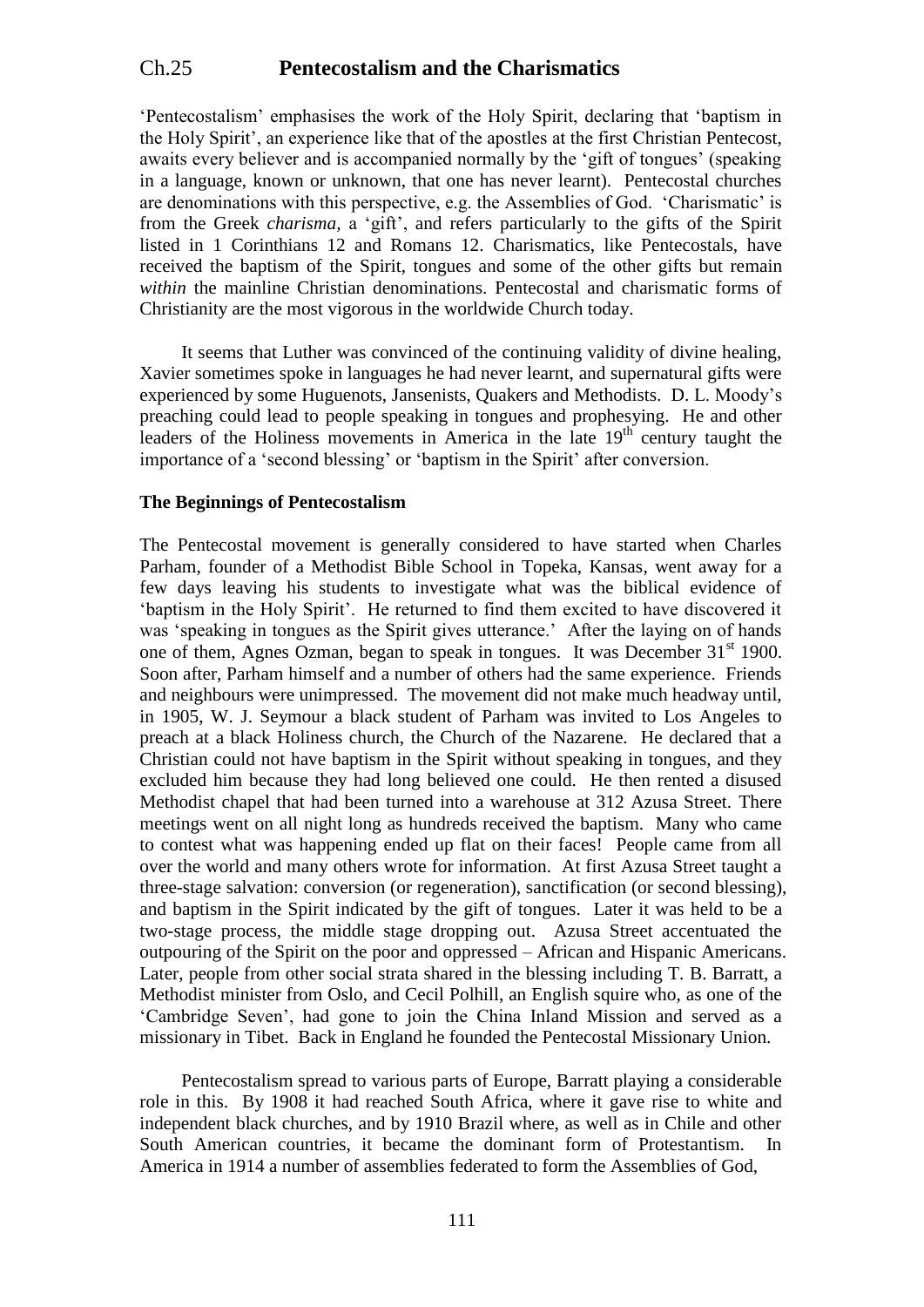which remains the largest Pentecostal denomination in the U.S. In 1953 the Full Gospel Businessmen's Fellowship was founded and has proved very influential.

### **British Origins**

In 1907, at the invitation of the Vicar Alexander Body, T. B. Barratt went to preach at All Saints Bradford in the North of England. Several members of the church were filled with the Spirit leading to reports in the national press such as, 'Strange Revivalist Scenes – Vicar's Child Talks Chinese'! The church soon became the Azusa Street of Britain as people travelled from far and wide to receive the baptism. Amongst the people who came into the experience through the ministry of Mrs. Body was the shy and uneducated plumber Smith Wigglesworth. He went on to become a forceful evangelist with a dramatic healing ministry.

Meanwhile, in 1905, a revival had broken out in Wales in which singing played a large part. Amongst those spiritually set on fire were the brothers George and Stephen Jeffreys. Their father was a miner and Stephen worked with him earning his living. George was a salesman. Both brothers became powerful preachers and evangelists. In 1915 George set up the Elim Evangelistic Band to support him in his huge mission meetings. Later he set up the Elim Four Square (Pentecostal) Gospel Church. In time, however, centralized control was exerted by other leaders and he left and founded the Bible Pattern Church Fellowship.

The Assemblies of God in Britain and Ireland was constituted in 1924 from about 70 independent assemblies. In 1953 immigrants from Jamaica established the New Testament Church of God.

#### **The Neo-Pentecostal or Charismatic Movement**

This was the second wave of Pentecostalism working within (and beyond) the mainline churches, Protestant, Catholic and ultimately Orthodox. Its start is generally held to be the baptism in the Spirit, with tongues, experienced by the Episcopal Rector of Van Nuys in California, Dennis Bennett in 1959. When he announced in church what had happened to him it aroused such opposition that he resigned. He was eventually offered a bankrupt mission church in Seattle (St. Luke's). A year later 85% of the congregation had been filled with the Spirit and the church had risen out of bankruptcy. The renewal spread to some other Episcopal churches and denominations, including the Roman Catholics in 1967.

In the 1960s it crossed the Atlantic to Britain where Michael Harper, a curate at one of the leading Anglican Evangelical churches in London, All Souls Langham Place, clashed with his Rector John Stott and left to found the Fountain Trust which organized huge rallies to encourage the charismatic fraternity of London and beyond. In time the Fountain Trust disbanded feeling it had served its function. Many other organizations now provide opportunities for fellowship and teaching, but Michael Harper has joined the Orthodox Communion.

The worldwide Charismatic Movement has generated a great quantity of new worship songs and choruses, many of which are very fine and have gone into general church use alongside more traditional hymns.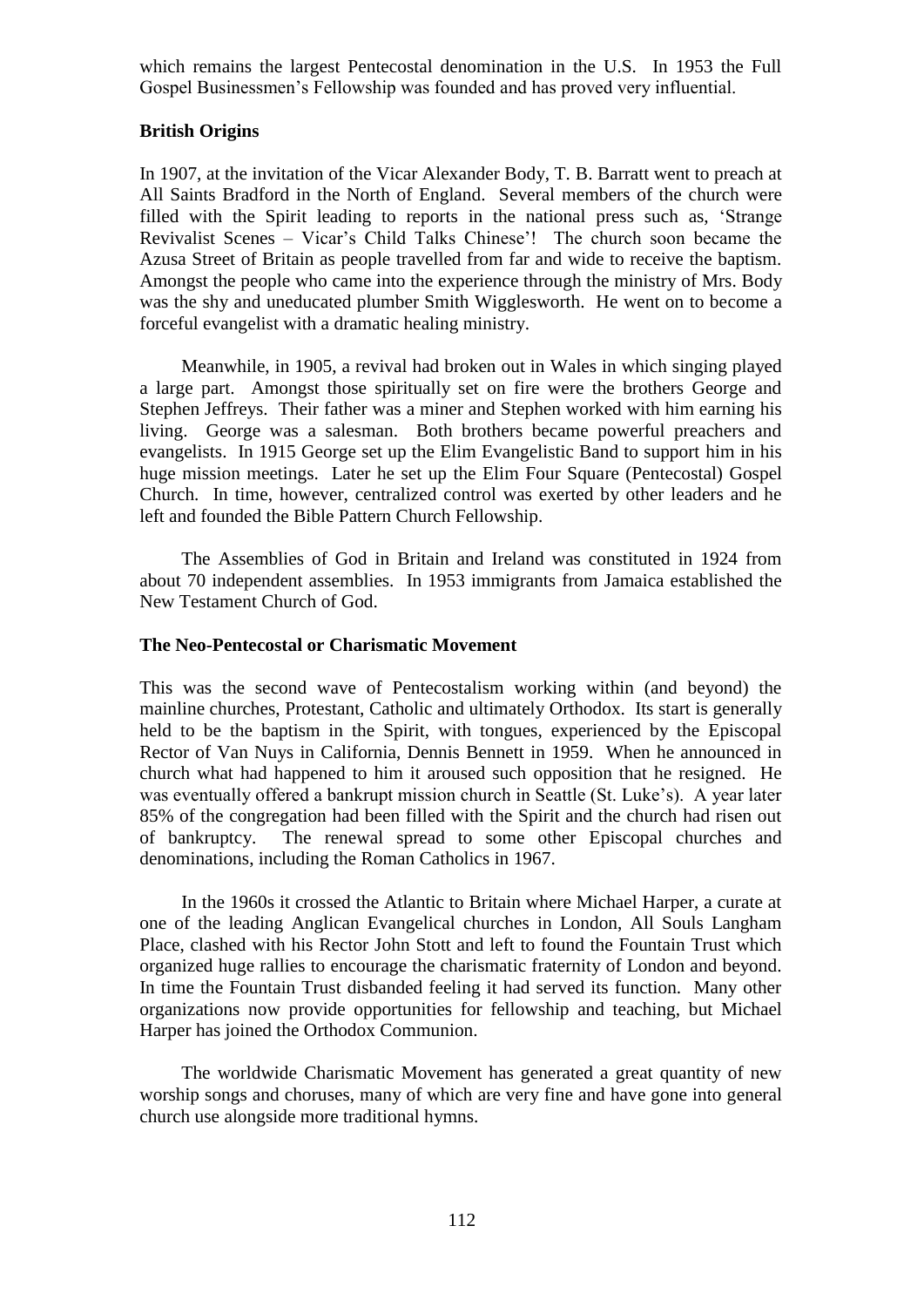#### **Pentecostalism in Asia**

Pentecostalism in Asia reflects more diversity in beliefs and practices than its Euro-American counterparts. It has been easily contextualized. In some places women have played influential roles. Often it has appealed to marginalized people, such as the lower castes of India; however, now it also affects the middle classes. It is very strong in Korea and China. In Singapore the Anglican Church became strongly charismatic under the leadership of Bishop Chiu Ban It (baptized in the Spirit in 1973) and his successor Bishop Moses Tay. This brought great growth in membership and many new churches were founded throughout the island.

In the **Philippines** various ECP clergy found renewal through spending time in Singapore, though some have subsequently left the ECP. Independent Pentecostal fellowships have drawn large numbers from all social classes. Brother Eddie Villanueva, a professor at Polytechnic University, began a small Bible study in 1978 which has now grown into the Jesus is Lord Fellowship, the largest Pentecostal church, claiming some 5 million members. The Catholic Charismatic Movement came to the Philippines in 1969 under Brother Aquinas and Mother Marie Angela, who began prayer groups and organized large conferences. The church leadership reluctantly responded and permitted El Shaddai, Couples for Christ and other fellowships. There are now perhaps 12 million Catholic charismatics.

## **A Theological Assessment**

The New Testament does speak of 'the gift of the Spirit' or 'receiving the Spirit' as part of the initiation process (Acts 2:4, 38; 8:17…) and John the Baptist refers to Jesus' work as 'baptizing with the Holy Spirit and with fire' (Mt.3:11, Lk.3:16, cf. 1Cor.12:13). The receiving of the Spirit is clearly marked by something noticeable: tongues (Ac.2:4, 10:46), tongues and prophecy (19:6), unspecified though possibly tongues in the light of the previous passages (8:17-18), joy (8:39, 16:34). It would seem fair to conclude that, in the earliest Church, receiving the Spirit was an emotional experience that could not pass unnoticed. If today then a person at baptism or confirmation is unaware of any powerful experience perhaps it is because s/he lacks repentance, faith or expectation at that time (cf. Ac.2:38, 8:16). Perhaps on a subsequent occasion that could be rectified, the person experiencing 'conversion', 'second blessing' or 'baptism in the Holy Spirit'. This may or may not be accompanied by tongues.

If we gladly accept the New Testament's teaching that a Christian should possess the 'fruit of the Spirit' (Gal.5:22-23) why should we not also accept its teaching about the gifts of the Holy Spirit? (1 Cor.12:7-11) But St. Paul is clear that the gifts are scattered *among* church members rather than, including tongues, being given to *all* (vv.11, 27-31). Tongues clearly can be valuable to an individual Christian in prayer (1 Cor.14:4-5), and to the church *if* there is also interpretation (vv.13, 27-8) but it is love that is the indispensable sign of the Spirit's presence (Gal.5:22, 1Cor.13).

*What is the secret of Pentecostal and charismatic success? What might be the weaknesses of these movements?*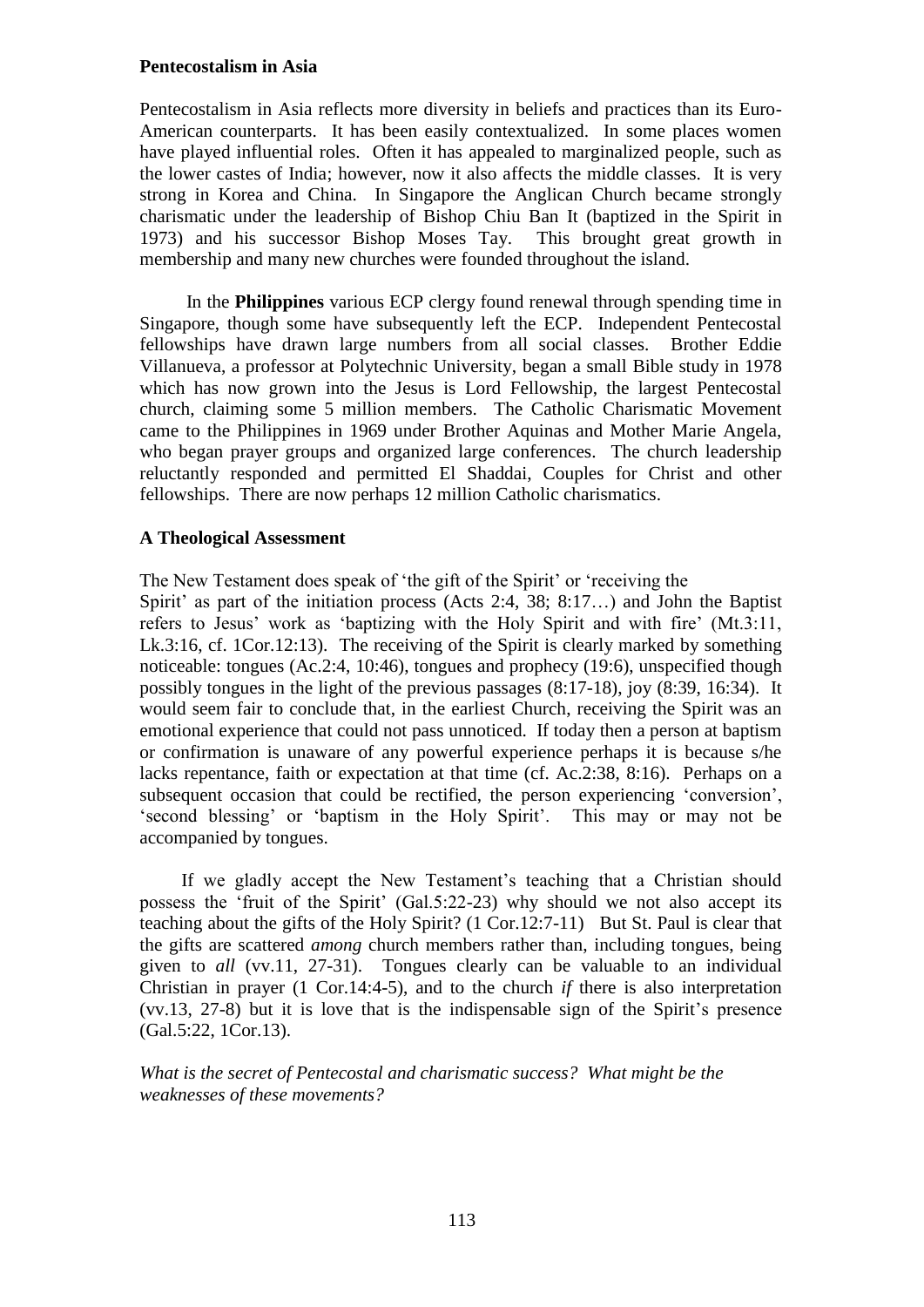# Ch.26 **Churches of the Third World Take the Lead**

1970: World Population 3,696 million. Christians 1,236 (33%) - 56% Western, 44% Non-Western. 1990: World Population 6,055 million. Christians 1,747 (29%) - 44% Western, 56% Non-Western. (*World Christian Encyclopedia*, ed. D. B Barrett, 2nd ed., 2001)

So at the beginning of the  $3<sup>rd</sup>$  millennium c.60% of all Christians live outside Europe and North America.

After the surge of colonization and founding new churches in the  $19<sup>th</sup>$  century, the  $20<sup>th</sup>$  century was marked by the handing over of these churches to indigenous leadership. The missionary societies assisted with the strengthening of theological education but also by sending many personnel into the fields of education generally, medical work, development etc. (CMS no longer speaks of 'missionaries' but 'mission partners', i.e. those who work *with* the local churches, and her name is now the 'Church Mission (not Missionary) Society'.) In recent times the 'new' churches have paid more attention to indigenizing their life and worship.

#### **Africa**

A feature of the Church in black Africa in the  $20<sup>th</sup>$  century was the development of independent churches. As they were most numerous under the repressive white apartheid regime in South Africa (3 such churches in 1904, over 2,000 by 1960) and fewest of all in Tanzania (from where the German missionaries departed in 1914) it seems fair to deduce that they offered an outlet for black Christian leadership and culture when it was denied in the official churches. These independent churches have been usually led by a 'prophet' (sometimes female). Some at least offered baptism without conditions, many accepted polygamy and other traditional African practices. Their members wear flowing robes, and their worship usually employs drums and responsive chanting. In the more extreme ('Zionist') churches dance-trances and animal sacrifice take place. They claim to offer genuinely African worship. Christians in the mainline churches accuse them of being syncretistic and superficial in their knowledge of the Gospel.

The  $20<sup>th</sup>$  century witnessed impressive growth in the mainline churches too. From the 1930s the East African Revival (*Balokole* , 'saved ones') made a big impact on particularly Uganda and Rwanda. Bishop Festo Kivengere, known as the 'African Billy Graham', was one converted through it. In 1977 Ugandan Anglicanism produced a notable martyr in Archbishop Janani Luwum, shot dead after daring to stand up to the ruthless dictator Idi Amin.

In South Africa black churchmen, including most notably Desmond Tutu Anglican Archbishop of Cape Town 1986-96, assisted in the downfall of apartheid (1989) and ensured that the church had a great influence on the regime that followed it. Further north various countries have experienced fierce rivalry between Islam and Christianity. In the Sudan the church has thrived despite suffering greatly during the prolonged civil war. In Nigeria the resilient church refused to give up the north of the country to Muslims but rather, in the Decade of Evangelism (1990-2000), established six missionary dioceses there. The Nigerian Anglican Church is now the largest church in the Anglican Communion, has quite recently founded its own missionary society, the Nigerian CMS, and has taken led the opposition to the liberal practices of the American Episcopal Church over gay matters.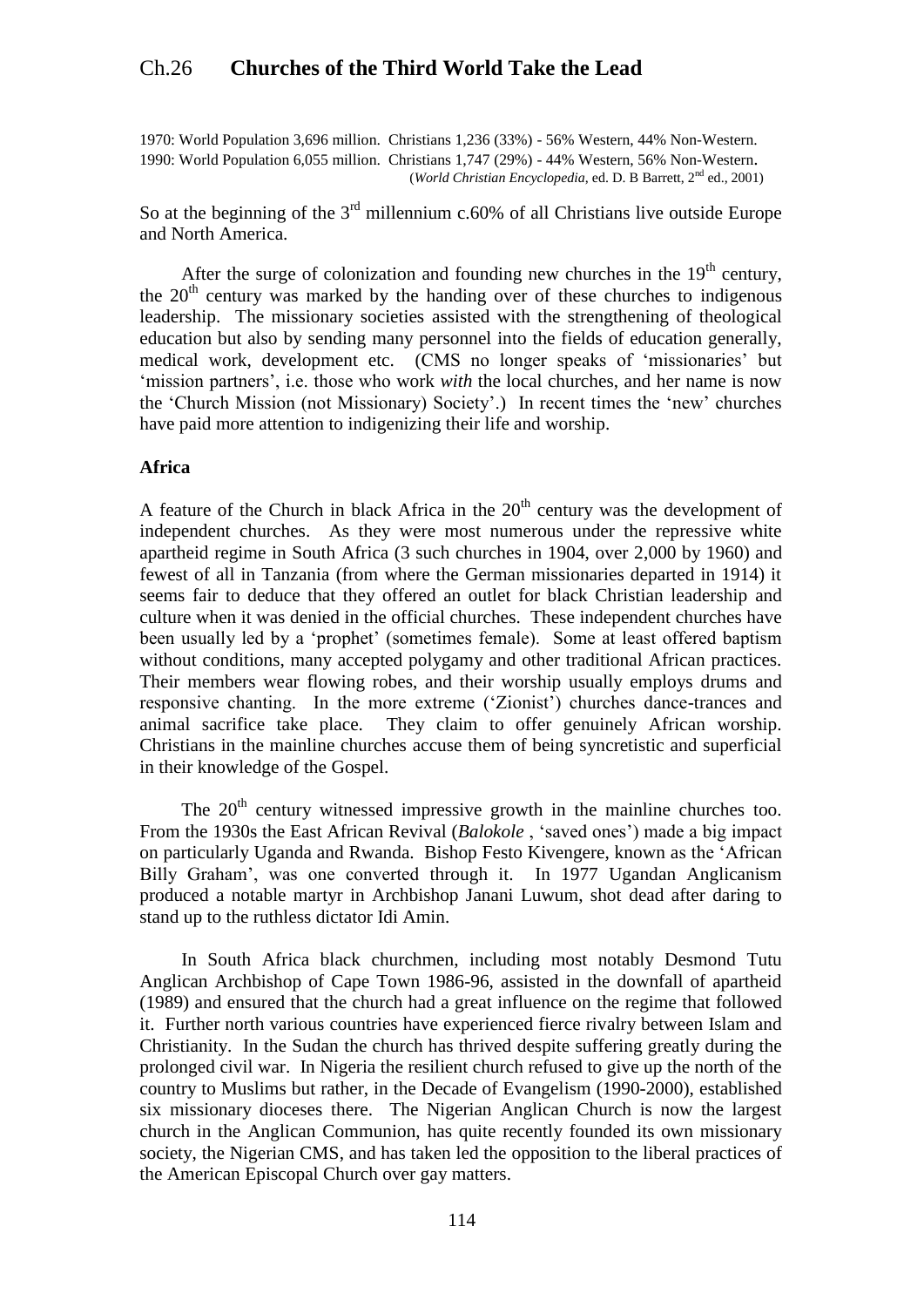## **Latin America**

In the  $19<sup>th</sup>$  century the Church in Latin America had declined in influence, but in the 20<sup>th</sup> century its influence increased. Latin America's population rose from 61m in 1900 to 390m in the mid-1980s (including 40m abandoned babies). By 1960 the continent held 35% of the world's Roman Catholics. But there is a great shortage of indigenous priests. In 1960 37% of the clergy were foreign.

There had long been a huge inequality between wealthy landowners and the upper middle-class townspeople, on the one hand, and the peasantry and urban poor on the other. The Church as an institution had been tied to the former. In the 1940s, however, an increasing number of clergy and laity began to focus attention on improving the conditions of the poor. In the 1950s and 1960s a strong Christian Democrat movement built up, prepared to criticise capitalism and demanding state intervention in the social and economic spheres. By the 1960s, however, many Latin American thinkers found this tame. Vatican II had focused in part on social and political issues, and at the second Conference of Latin American Bishops (CELAM II) at Medellín, Columbia in 1968 the participants rejected capitalism and communism, calling on Christians to side with the peasants and Indians in struggling for dignity and better living conditions. **Liberation theology** was one of the main developments. A key exposition of this is Peruvian Gustavo Gutierrez's *Teología de la Liberación* (1971, Eng.tr. 1973). Other thinkers include Leonardo and Clodovis Boff (Brazil), José Bonino (Argentinean Protestant), and José Miranda (Mexico). They are prepared to use Marxist analysis in their critique of capitalism. Their key teachings are:

- 1. Preferential support for the poor.
- 2. Liberation as an essential part of salvation.
- 3. The Exodus as the biblical model.
- 4. Christ's teaching is highly political.
- 5. Right practice is more important than right belief.
- 6. Unfair structures of society constitute 'institutional violence'.

Influenced by this teaching some Catholic clergy have fully supported revolutionary movements, e.g. the Sandanistas of Nicaragua. In 1980 Oscar Romero, Archbishop of San Salvador, who had become a supporter of liberation theology in El Salvador, was shot dead while celebrating Mass. In 1984 the Sacred Congregation for the Doctrine of the Faith (under Cardinal Ratzinger, now pope) responded to liberation theology by accepting the bias towards the poor but rejecting the Marxist analysis, especially point 5. Conservative bishops have been appointed to vacant sees in Latin America. The most practical outcome has been the development of **Base Communities**. These consist of 15 to 20 families usually led by a layman and combining Bible Study, worship and social action, including 'conscientization' making people aware of the causes of their situation and their rights. There are over 70,000 of them in Brazil alone. Another feature of the Latin American church scene especially in the  $20<sup>th</sup>$  century was the growth of Protestantism in its fundamentalist and especially Pentecostal forms. This has made advances not only among the poor but also among the military, students and business people. It has been seen as an effective answer to communism and Marxist-slanted Catholicism. Generals Pinochet in Chile and Samora in Nicaragua have looked to it for support. It has been positive towards business enterprise whereas Catholicism has found it hard to encourage this. Protestantism in Latin America has received strong support from North America.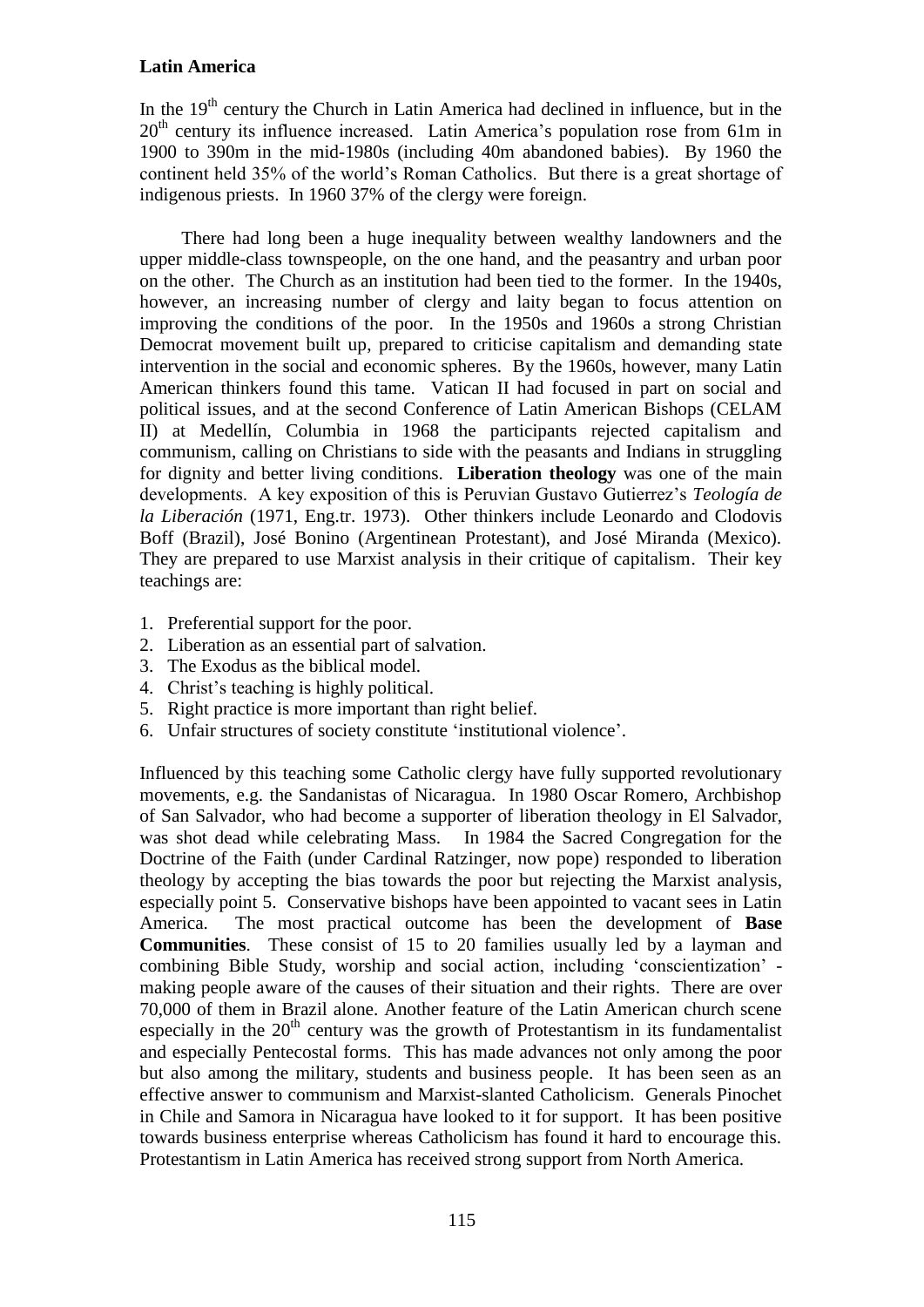## **Asia**

## China

The population of this country is some 1.3bn. It has been Communist since 1949 though it has adopted some capitalist trade practices since 1980. From the start the Communists sought to control the Church, hoping it would wither away. All missionaries were forced to leave in the early 1950s. The Protestants were ordered to unite to form the one Three-Self Church; Roman Catholics were ordered to cut their tie with Rome. Congregations had to register with the government. A large underground Church also developed. Many Christians were 'criticized', often by members of their own families, for association with imperialism and other claimed evils, and suffered gravely. The last decades have seen spectacular growth particularly in Protestantism: 1949 700,000 Protestants 1984 3 million 1992 63m Protestants (12m Roman Catholics). It is impossible to give an accurate figure but Christians may now constitute as much as 10% of the population.

## India

Out of a total population of 1.15bn, Christians number some 2-3%, some 70% or more of them being Catholic. The  $20<sup>th</sup>$  century witnessed various steps towards the Indianization of Christianity. Sadhu Sundar Singh (1889-1929) dressed as an Indian holy man while he proclaimed Christ. In 1912 Bishop Azariah was appointed Bishop of Dornakal in southern India, the first Indian Anglican bishop. United churches: the Church of South India (CSI) was established in1947, the Church of North India (CNI) in 1970. Just now attempts to express Christian life and worship more in terms of Indian culture are beginning to be attempted and evangelism has been reinvigorated.

#### Indonesia

Out of a population of 240m 87% are Muslims, 10% are officially said to be Christians but the real figure could be considerably higher. Christianity is one of the officially accepted religions but even in recent times there has been conflict with Islam – churches burnt etc. Recently there has been some Pentecostal growth.

## **Japan**

Some 90% of the population of 127m are Shinto/Buddhist (though it seems many do not believe in a deity); only some 1-2% are Christian. In this fiercely nationalistic country there is little inclination for people to join a 'foreign' religion, but Christianity has a far greater influence than its membership would suggest. The Bible has long been a best-seller. Church weddings are eagerly sought after. Sadly the very traditional Anglican Church is in serious membership decline.

#### Philippines

Out of a population of 92m Roman Catholics comprise over 80%, IFI, Protestants, and Muslims each around 5%. The Roman Catholic Church has mostly Filipino priests but many expatriate monks. It is generally conservative, but has experienced considerable charismatic renewal leading to the formation of such movements as El Shaddai, and lay leadership is developing. Liberation theology is influential. In 1963 the National Council of Churches in the Philippines brought together large Protestant denominations and the ECP and IFI.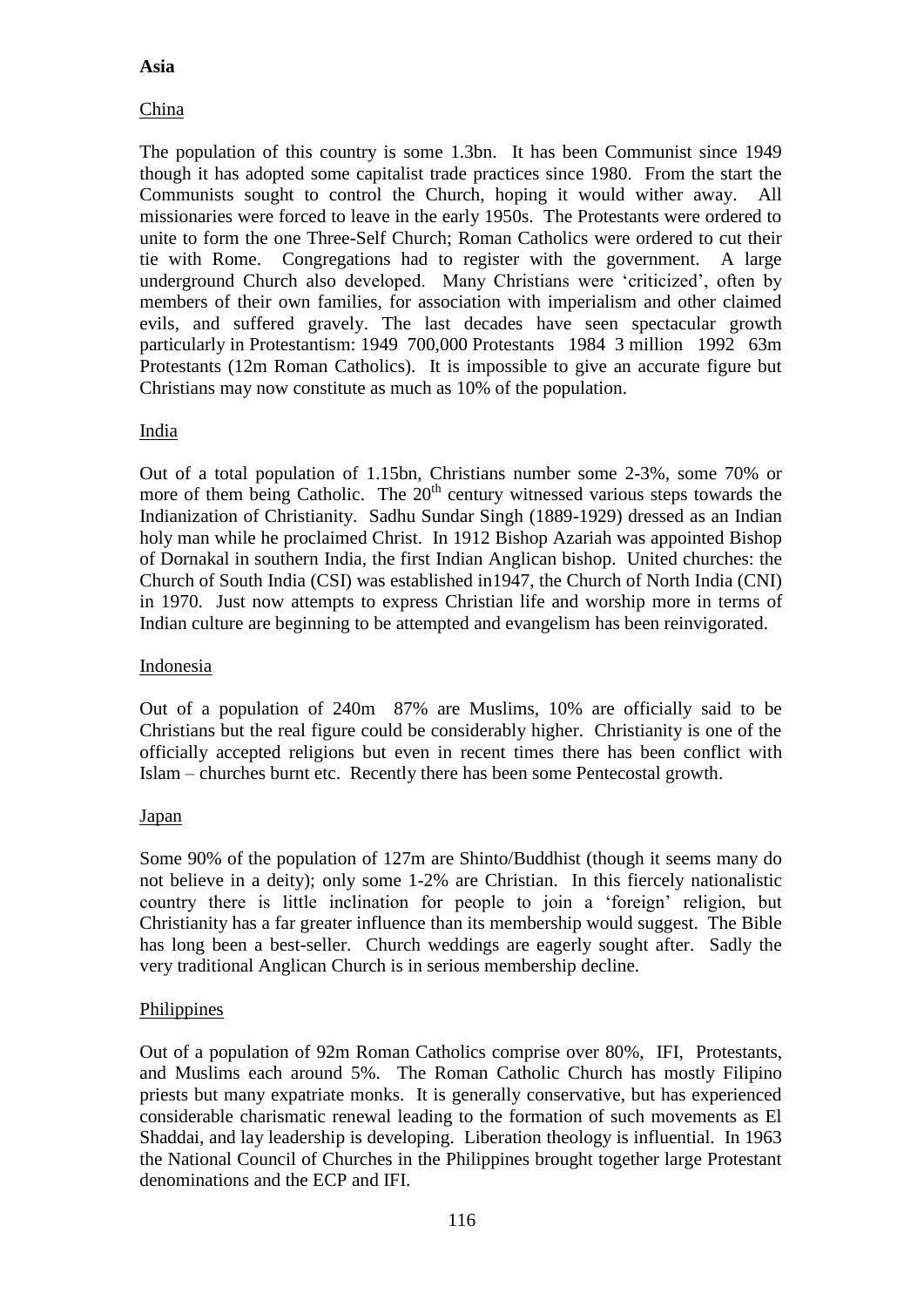#### Ch.27 **Iglesia Filipina Independiente (Philippine Independent Church)**

Most members of the Iglesia Filipina Independiente (IFI) take pride in the notion that their Church is nationalist and the "only one" that can teach patriotism or love of country to the Filipinos. They romantically picture their church as the "remaining tangible result of the Philippine Revolution". Such description could have been the source of the erroneous but widespread idea that it was founded by Gregorio Aglipay during the Revolution against Spain. The Visitation - Secularization - Filipinization controversies in the church during the Spanish colonial period found its successful culmination or crowning success in the establishment of the IFI. Though there is truth in that description, there is a lot more that was glossed over. The account of its founding is not in its proper historical context and thereby diluting the primary mission of the Church. A fuller presentation on the founding of the IFI can be outlined in the following paragraphs.

The end of the Filipino-American war as officially proclaimed by then US President Theodore Roosevelt on July 4, 1902 did not mean the end of Filipino resistance or in a more positive manner, the Filipino desire for liberty. The laws passed by the Philippine Commission (which was the legislative body in the colony until the establishment of the Philippine Assembly in 1907) could be seen as evidence of continuing Filipino aspiration for liberty. Three of these were the Sedition Law (1901) which forbade advocacy of independence even by peaceful means; the Brigandage Act (1902) which classified all armed resistance as pure banditry; and the Reconcentration Act (1903) which gave legal justification for hamletting to deny support for the guerilla's from the populace. A later one was the Flag Law (1907) that prohibited the display of the flag (the one used in the proclamation of Independence on June 12, 1898) and the playing of the Philippine National Anthem (Marcha Nacional Filipina). The Filipinos' expressions of their desire for liberty were varied and these laws could be seen as a response to these expressions.

In the urban centers most particularly Manila and Cebu, journalists like Aurelio Tolentino, Juan Matapang Cruz, Juan Abad, Vicente Sotto and many others continued to write in symbolisms, some of which were so blatant that a number of their writings were judged as seditious. Many of the then known bandits were actually revolutionaries continuing the struggle for liberty like Macario Sakay and the lieutenants of Vibora (the Viper which was Artemio Ricarte). Even millenarian movements joined the fray or even if they did not, they were suspected as such and therefore suffered persecutions. In this period of continuing resistance when the (institutional and missionary) churches were cooperating (explicitly or otherwise) with the American colonial government, the Iglesia Filipina Independiente was founded.

It was Sunday, August 3, 1902 when in a meeting of the General Council of the Union Obrera Democratica (UOD), its head, Isabelo de los Reyes, Sr. (popularly known as don Belong), proclaimed the establishment/founding of the IFI. To give shape to this proposed Church, he nominated prominent lay and clerical persons to compose two councils to operate in one level: Executive for the Lay people and the Doctrinal for the Clergy. Those for the Doctrinal Council were also nominated to become bishops of envisioned dioceses with Gregorio Aglipay as the Obispo Maximo (Supreme Bishop). He even nominated the Civil Governor, William Howard Taft and Emilio Aguinaldo as Honorary Presidents.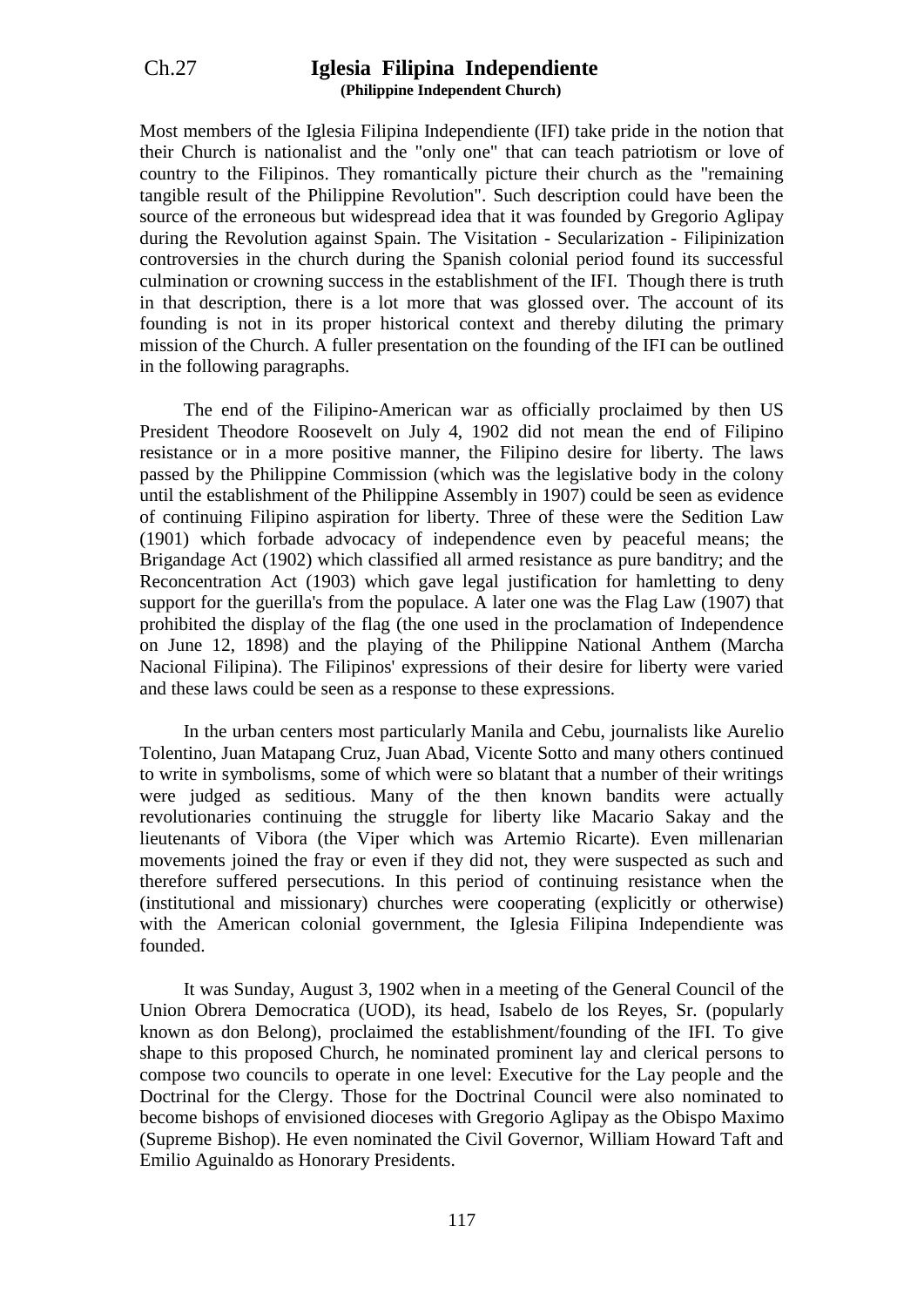In the following two weeks, many disclaimers were published. Except for Aguinaldo, all the lay people rejected their nominations. Most took pains to deny any involvement in the movement. The most telling blow came from Gregorio Aglipay whose circular to the Filipino clergy dated August 16 was published on August 20 called them for a meeting to give assurance that there was yet no schism. A newspaper, the *Manila American* published the following day a derisive article picturing the IFI as a "Church that died before it was born."

Nevertheless, one year afterwards, the IFI was believed to have one and a half million members, which was roughly one fourth or 25% of the population. The start of the swelling membership was given an account by the *La Iglesia Filipina Independiente: Revista Catolica* (LIFIRC) in one of the earliest issues on October 1903 in two articles - one on the founding and another a list the First Adherents. The first explained that while the prominent persons nominated to fill the two governing councils declined or denied any involvement, the people including Protestants, on the other hand, joined or pledged allegiance to the new church.

The second listed the following groups as the First Adherents (*Primeras Adhesiones*): sixty Navotas Residents with Saturnina Bunda first on the list; numerous Tondo residents; officers and members of the UOD; some clergymen; 3 seminarians and several individuals. Further research proved that many groups joined the church. Even millenarian groups like the Sagrada Familia in the Ilocos provinces joined the IFI in the first year of its existence. For the administration of the new church, a new Executive Council composed of officers of the UOD was created and which came out with circulars and the First Fundamental Epistle.

These developments and others affecting his personal life could have been the reasons why Aglipay eventually joined the Church and headed the signatories of the Temporary Constitution and the Second Fundamental Epistle on October 1, 1902. Also on this day, the eminent priest, Pedro Brillantes who accepted the position of Bishop of Ilocos Norte occupied Baccara Church and proclaimed the place as his Cathedral See. In his action, he had the support of all except one priest in the province. That was not surprising since most of these priests-heroes were with Aglipay in the famous Kullabeng Assembly of May 8, 1902. In that gathering attended by Aglipay and his wartime comrades, it was agreed by all who attended that they will separate from the Vatican and establish a Filipino Church and residents of the place also renewed their resolve to found a new town with the site as the center.

These evidences show that many people were involved in the eventual birth and early existence of the IFI. These people more than anybody else should be considered rightfully as the founders of this nationalist church. Such was in accordance to the thinking of the First Obispo Maximo. On the celebration of the 30th year of the IFI, in an interview with the correspondent of *Herald Week Magazine* he repeated what he has written in a letter to the Papal Nuncio When asked about the founding of the IFI by saying:

The Filipino people are my witness that I am not the author of the Philippine Independent Church; neither did I intervene in its preparation. I was sleeping in Ezpeleta Street when I was awakened and told that in a meeting at the Centro de Bella Artes in Manila, August 3, 1902, the Filipino people proclaimed the new church...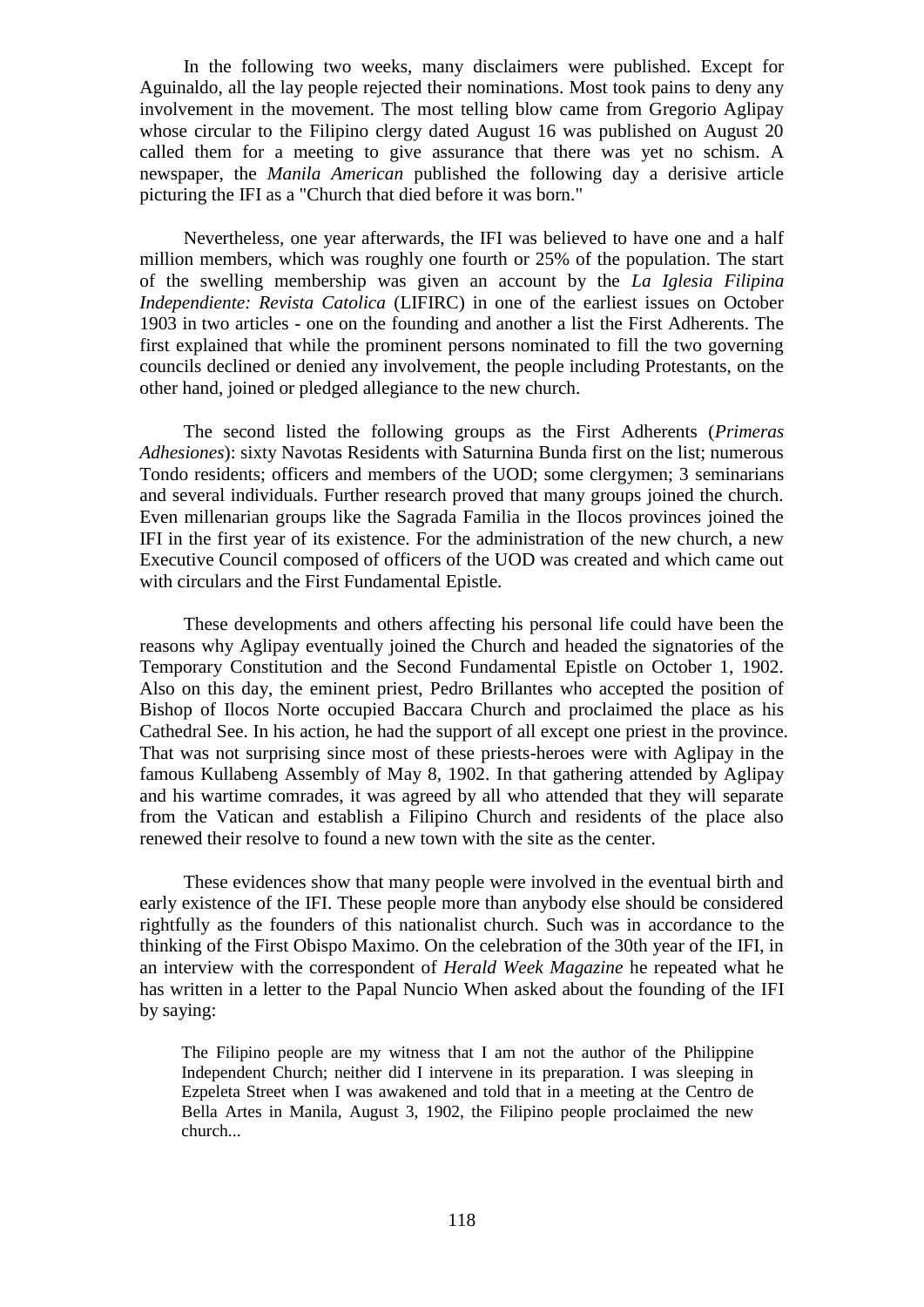The Philippine Independent Church was founded by the people of our country. It was a product of their desire for liberty - religiously, politically and socially. I was only one of the instruments of its expression.

That the Filipino people founded the IFI as a product of their desire for liberty was explained in accordance to the will of God in the *Fundamental Epistles* and *Doctrinas y Reglas Constitucionales* (DRC). The DRC's provision on Catholicity is very revealing:

Our Church is Catholic or Universal for it considers all men equally children of God and it bears the designation "Philippine independent" to identify this association of free men who, within the said universality, admit servility to no one. (Part One, chapter Two, Section IX)

Such belief would be the theme of the early songs and prayers of the IFI. The standard prayer book was the *Oficio Divino* from 1906-1961. In the songs and prayers, the theology can be aptly considered as not very consistent, sometimes Unitarian, sometimes Trinitarian. Relations with the Unitarians, which started in the late twenties, could have been the reason why the leadership gradually turned Unitarian. Rank and file clergy and membership seemed to have rejected such doctrinal direction. It became however the bone of contention after the death of Aglipay. The struggle for leadership between Santiago Fonancier and Isabelo de los Reyes, Jr. after the Japanese Occupation proved costly and sapped the strength of the Church. The majority of members followed or supported Isabelo de los Reyes, Jr. who eventually won the court struggle in 1955.

Even earlier than that, he has entered into relations with the Episcopal Church of the United States of America (ECUSA). Such relations led to the clarification of the theology of the IFI, which was laid down in two documents: *Declaration of Faith and Articles of Religion*; and *The Constitution and Canons*, 1947.

One lasting product of such relations was the training for the priesthood in the IFI at St. Andrew's Theological Seminary (SATS), which started in the year when SATS began to operate in its new site at Cathedral Heights, Quezon City. The adoption of the new *Filipino Missal* and *Filipino Ritual* of 1961 was the last step of the preparation for the Concordat of Full Agreement between the Churches, which was signed on the 22nd of September of that same year.

The assurance of the IFI's place in the mainstream of Christianity was another lasting product of such relations. A Joint Council was put up to give flesh to such Concordat and joint programs were implemented. The Joint Council was eventually phased out in 1978-1979 and programs were pursued independently. One very significant criticism towards the Joint Council and the training of clergy at SATS was the Anglipayanization of the IFI. The IFI was being made to ignore if not to forget its nationalist heritage.

St. Andrew's listened to such criticism and so made changes (though slower than desired) in its curriculum. Presently, in the IFI, there is now a significant portion of its membership that is spearheading the movement to recapture its nationalist heritage. Such movement has documentary evidences: the *Statement on Church Mission*, 1976; the *Constitution and Canons* 1977; *Statement and Development*, 1987; and the two SCB Pastoral Letters, 1988 and 1989. All these are the guiding documents for the IFI in its quest to recapture its nationalist heritage.

#### **Rev. Fr. Apolonio Ranche**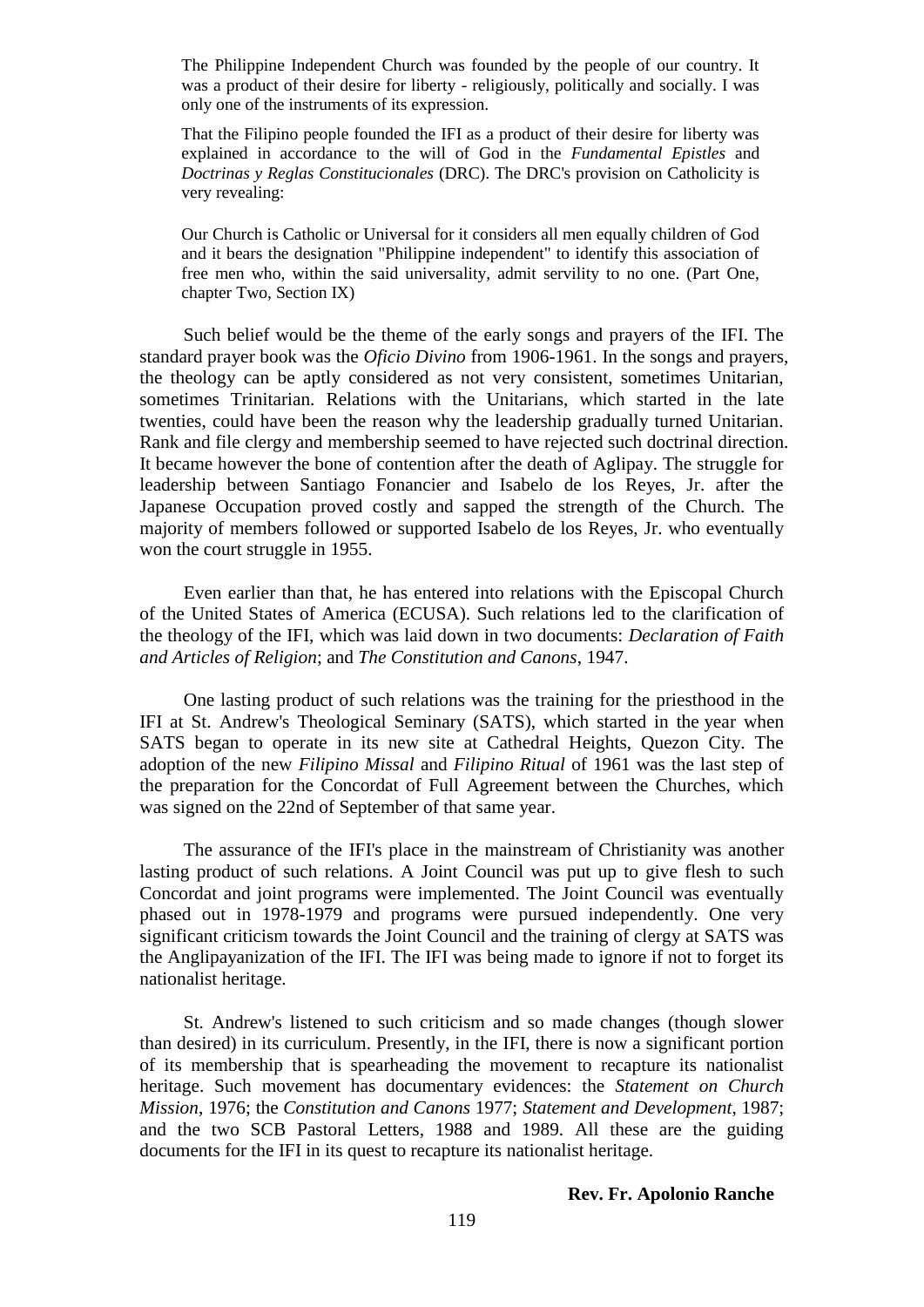## Ch.28 **The Episcopal Church in the Philippines**

#### **First Episcopal Services and Creation of the Missionary District**

The first recorded Episcopal Church service in the Philippines took place on September 4, 1898 and was conducted by Chaplain Charles Pierce who came with the American occupation forces. This service was mainly attended by Americans and other English-speaking residents of Manila. On Christmas Day that same year, the first Eucharist was conducted by Chaplain Pierce for Filipinos who were disgruntled with their former allegiance. This was held in what is now the Metropolitan Theater in Liwasang Bonifacio. Not long after, Chaplain Pierce, who also acted as a military spy for Admiral Ovenshine of the U.S. Navy, was able to organize a congregation which was called the Anglo-Saxon Church holding services in a temporary church built at Calle Nueva. The congregation was later renamed the Anglo-American Church. With the assistance of the first representatives of the Brotherhood of Saint Andrew who came to the country with the 21st Infantry in the early part of 1899, the congregation was able to secure a two-storey house near the military barracks. The second floor was used as the military headquarters while the first floor was used as the chapel for the Anglo-American congregation which now calls itself the Holy Trinity Church.

In September 1899, the then Presiding Bishop of the Episcopal Church in the United States of America, Thomas Clark, appointed Bishop Frederick Graves of Shanghai, China, to oversee the church work in the Philippines. He visited Manila in that same month and confirmed some English speaking members and received a few Filipinos into the Episcopal Church. Work among the Chinese residents of Manila began in 1901 through the efforts of another military Chaplain, John Marvine, who baptized 15 members before his regiment was sent to China to suppress the Boxer rebellion.

After his initial visit to the country, Bishop Graves expressed the need for more missionaries to come to the Philippines. He also recommended to the House of Bishops that a permanent resident bishop be provided for the islands. There was an initial opposition to these proposals from anti-imperialist bishops of ECUSA. Bishop Graves had to wait for the next General Convention for the matter to be decided.

On October 11, 1901, the General Convention of the ECUSA meeting in San Francisco and acting on a memorial presented by Bishop Frederick Graves, voted to create the Philippines as a Missionary District and elected Charles Henry Brent, then Rector of St. Stephen's in Boston, as its first bishop. On August 24, 1902, Bishop Brent arrived in the Philippines with a huge amount of money to support the beginnings of his work.

#### **The Formative Years and the Expansion of the Church**

A month after the General Convention which created the Philippines as a Missionary District, the Rev. John Staunton and the Rev. Walter Clapp arrived as missionaries duly appointed by ECUSA's Board of Managers. The Rev. Clapp's immediate task was to continue the work with the Anglo-American congregation while the Rev. Staunton accepted the offer for him to become Deputy Superintendent of Schools in Cebu. In February 1902, the first missionary appointed by Bishop Brent, the Rev. Russel Talbot, arrived in Manila to assist both Clapp and Staunton. He wanted so much to begin work among the people of Mountain Province and Mindanao but was discouraged by the Secretary of Public Instruction. He stayed in Manila instead to assist the Rev. Clapp, later replacing him as Rector of Holy Trinity Church which he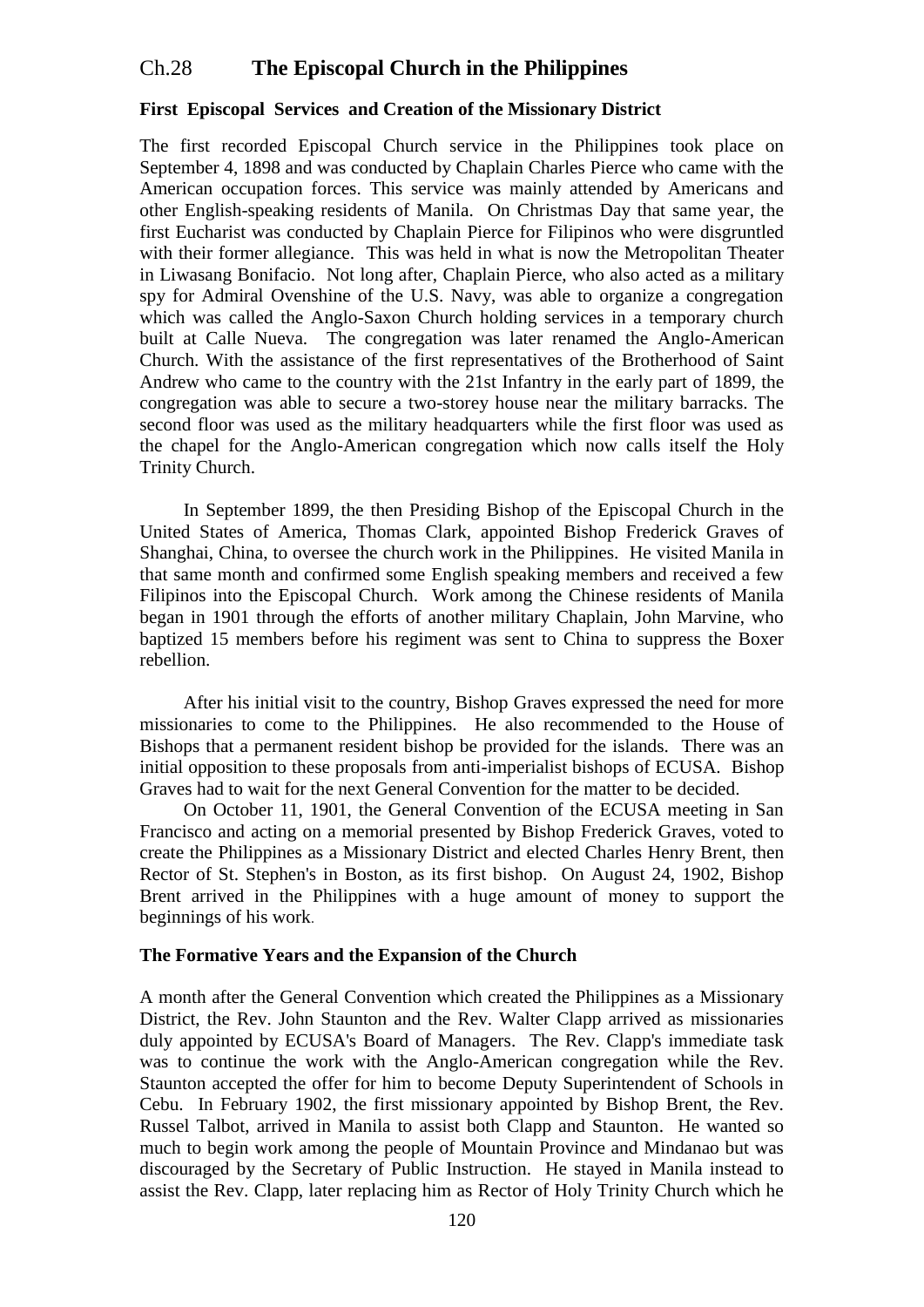promptly renamed Saint Stephen's Church. On January 13, 1903, he had to leave the country due to severe kidney ailment and was replaced by the Rev. Irving Spencer. Upon his arrival in Manila in August 1902, Bishop Brent established the Settlement House in Trozo, Tondo, Manila with the help of Margaret Waterman and Harriet Osgood, for the purpose of introducing Filipinos to the American style of living. This Settlement House formally opened on December 13, 1902 with Governor-General William Howard Taft in attendance. Several Filipinos were brought into the Settlement House where they were given lessons in sewing, writing and singing. A kindergarten class was also opened and in 1903, Clara Thatcher, an army nurse, began operating a dispensary in the same house.

In February 1903, Bishop Brent and the Rev. Walter Clapp made a survey trip to the Cordillera. Six months after, the Rev. Clapp was sent to Bontoc to open the mission of the Holy Comforter. The Rev. John Staunton, on the other hand, was sent to Baguio to establish a Rest House for missionaries and to do mission work among the natives. He built the house of the Resurrection where he and his wife Maria resided and distributed soap, bread, and medicines to needy residents. The house also served as a chapel for a small American congregation until April 24, 1904 when a new Church of the Resurrection was consecrated by Bishop Brent after a second visit to Bontoc. Later that year, the Rev. John Staunton opened the mission of St. Mary the Virgin in Sagada, Mountain Province, and on October 2, 1904, baptized his first Sagada convert.

On September 27, 1904, the first Episcopal service was conducted by Col. Edward Davies in Zamboanga. Later, the Rev. Irving Spencer was sent by Bishop Brent to this place to care for the American congregation. Bishop Brent visited Zamboanga in the same year and was invited by General Wood to chaplain the soldiers who were on a punitive expedition against those who ambushed the 17th American Army Detachment. Bishop Brent accepted the invitation. That same year (1904), the Columbia Club was established by the Rev. Mercer Johnston, for the purpose of drawing away young American soldiers from the red light district of Mabini where gambling and alcoholism were rampant. In the same year, St. Luke's dispensary began to operate with initial eight beds under the direction of Radcliff Johnson.

In early 1905, the Rev. Hobart Studley, a former missionary of the Dutch Reformed Church in China and received into the Episcopal Church, took over the work for the Chinese mission in Manila. By this time, the Chinese congregation had acquired a building at Calle Nueva in Binondo. It was named by Bishop Brent as the Cathedral Mission of Saint Stephen with the Cathedral Vestry exercising oversight of the congregation. Before the end of 1905, however, St. Stephen's Mission achieved self-supporting status and even paid the salary and rent of the Rev. Studley. It was also able to establish a night school for Chinese boys.

In October of the same year, Bishop Brent visited Zamboanga for the second time and consecrated the Holy Trinity Church. He also transferred the Rev. Irving Spencer to Kabayan, Benguet, after a bad business deal on a piece of land in Cotabato.

On January 25, 1905, the foundation stone of what would become the Cathedral of Saint Mary and Saint John was laid in a piece of land along Calle Isaac Peral (now United Nations Avenue) where the Manila Doctors' Hospital stands today. The construction was completed and the cathedral was consecrated on February 3, 1907 with the Rev. Mercer Johnston, founded of the Columbia Club, as its first Rector.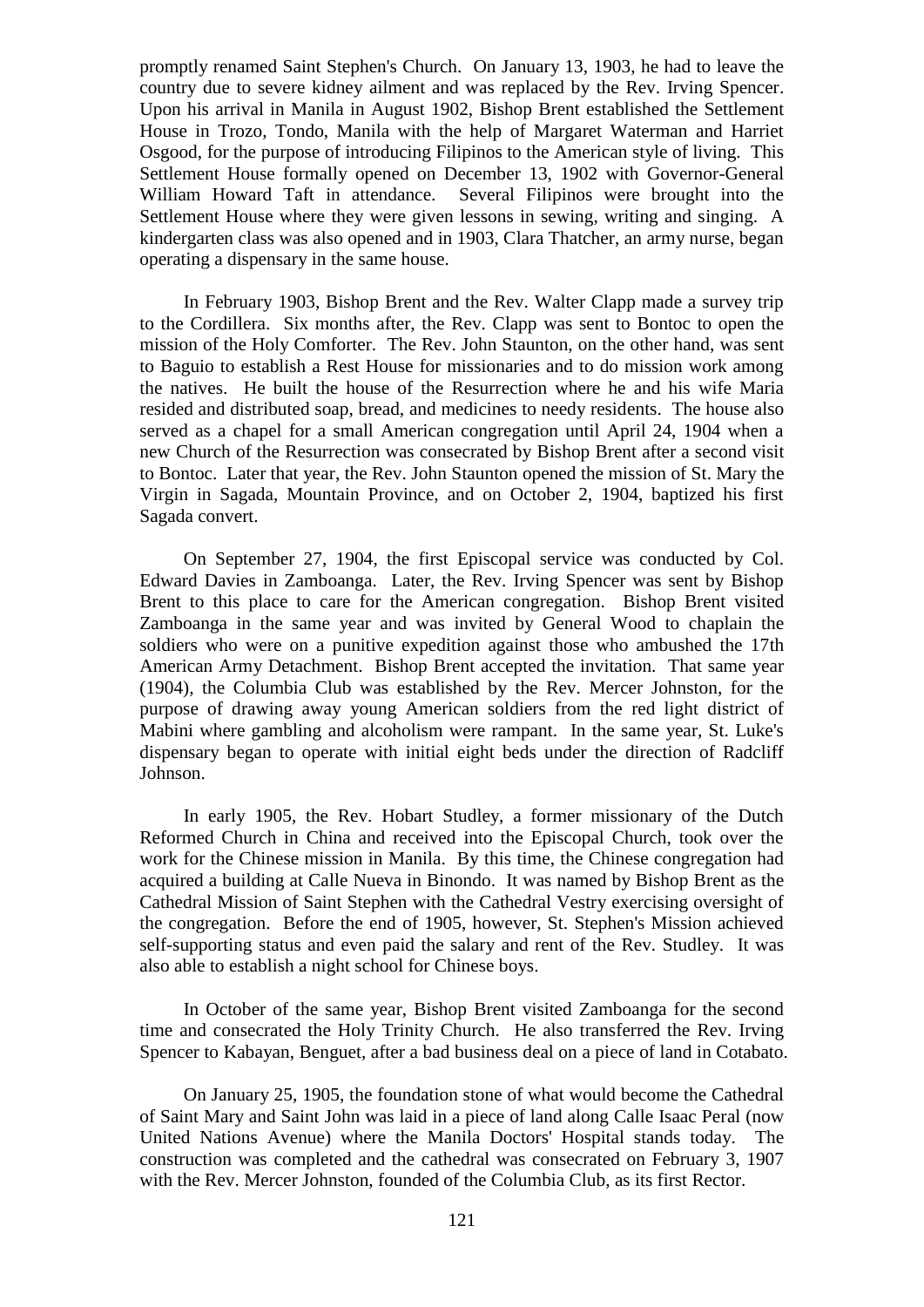In Easter Week of 1906, Easter School was opened in Baguio with Samuel Drury as headmaster. It was established on a piece of land bought by Bishop Brent from his honoraria as a member of the Opium Commission created by Governor-General Taft. The first students were eight boys from Bontoc who hiked all the way to the School from that town. The school was to provide continuing education for those who initially received schooling in Bontoc and Sagada and training for future leadership in both public life and in the Church. Among the first students was the first convert of the Rev. Walter Clapp in Bontoc, Hilary Pitapit Clapp, who would later continue his education at Trinity College of Port Hope in Toronto, Canada under the auspices of Bishop Brent, and the University of the Philippines, where he completed his medical studies in the mid-twenties. He worked for a time as a doctor at the Philippine General Hospital and then continued in what is now the Provincial Hospital in Bontoc.

In 1907, Methodist missionaries working among the Chinese gave up their mission work due to lack of personnel in favor of the Rev. Hobart Studley's work. In consultation with Bishop Brent and the Rev. Studley, the Methodist Pastor Homer C. Stuntz turned over the congregation to St. Stephen's. As a result, the congregation grew in number and Rev. Studley moved his congregation to the third floor of a business building formerly used by the Chinese Methodists since it was more spacious.

In May 1908, the Rev. Rob White, the Rev. Sibley and the Rev. Meredith arrived. White was assigned to take care of Resurrection Church in Baguio, Sibley was assigned in Bontoc to assist the Rev. Clapp who went on a furlough while Meredith was sent to Besao to start work in Kin-iway. In November 1909, the Baguio School for Boys opened at the YMCA building in Manila with Fr. Remsen Ogilby as Head Master. It was supposed to open with new buildings in Baguio but a strong typhoon destroyed communication facilities so that the first students could not go up to Baguio in time for opening of school. This school would later be called Brent School.

In 1910, regular services began to be held at Saint Benedict's Mission in Kiniway, Besao, Mountain Province. In February 26, 1912 Deaconess Anne Hargreaves went to Besao as a resident Missionary. Prior to this, she was assisting the Rev. Staunton in work at Pico, La Trinidad, which led to the establishment of Holy Guardian Angels Mission. In 1907, when Samuel Drury, headmaster of Easter School, left the Philippines to pursue studies for ordination, Deaconess Hargreaves was pulled out of Pico to care for Easter School. She brought along with her the girls she had been training and teaching at Pico. As a result, Easter School became co-educational.

At the beginning of the second decade of Bishop Brent's leadership, work among the Moslems of Mindanao began. Not getting any financial support from the Board of Missions in the United States, Bishop Brent financed the work through donations from friends in the U.S. who guaranteed a total of US\$100,000 a year. Thus he was able to establish the Zamboanga Hospital at Kawakawa. In 1914, a school for girls of Muslim descent was also established in Kawakawa. The Jolo Agricultural School was also established in the same year. In 1915, a dispensary in Jolo began operating under Ms. Leslie Thomsol1. The most daring project undertaken by Bishop Brent in Mindanao, however, was the roving dispensary. It was a boat named "Peril" which traveled from shore to shore with its nurses providing care and cure for sick people. It is sad to note however that after Bishop Brent's departure from the country, none of his projects were able to continue operation.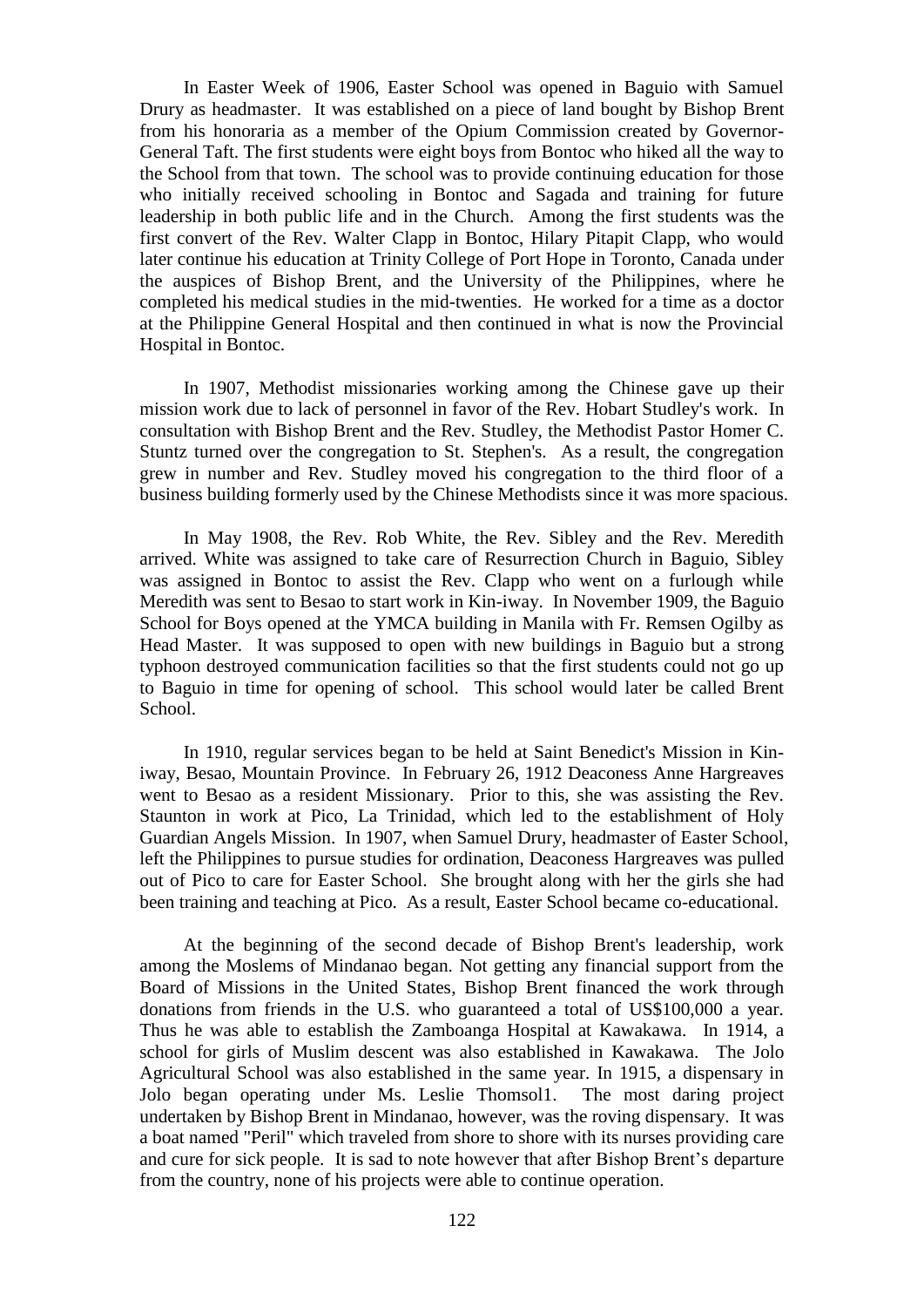#### **The Church through World Wars I and II**

In October 1917, just a few months after World War I began, Bishop Brent was invited by General John Pershing of the American Expeditionary Force in Europe to become its chaplain. At about the same time, he was elected bishop of the Diocese of Western New York which he accepted on the condition that he first be allowed to join General Pershing in Europe until the cessation of war. The Diocese of Western New York acceded to the condition.

On October 20, 1917 Bishop Brent left the country to consult with the Standing Committee of the diocese of Western New York which had elected him as its bishop. They reached an agreement that he would officially take office on January 10, 1918 with the proviso that he may come when he thought it necessary so that he could fully serve the American troops in Europe. From New York he went to France and was appointed by General Pershing as the Chief of Chaplains with the rank of Major. It was in this capacity that he was able to iron out some misunderstandings between the British and American forces. It was also through his efforts that the various war agencies became well-coordinated in their services.

Meanwhile, the House of Bishops was not able to elect an immediate replacement for Bishop Brent and so the Presiding Bishop assigned Bishop Graves of Shanghai again to oversee the work in the country. He did so for two years. On February 25, 1920 the Rev. Governeur Frank Mosher was consecrated and became second bishop of the Missionary District. As soon as he arrived in the country that same year, he made a survey trip to Upi, Cotabato among the Tirurays. Work among the Tirurays began largely through the efforts of Captain Irving Edwards of the US Army who was Deputy Govemor of Cotabato. He called on the Rev. Leo Gay Macaffe who was stationed in Zamboanga who agreed to open a mission among the people of Cotabato. In 1927, he moved permanently from Zamboanga to Upi and opened the Mission of Saint Francis of Assisi.

In November 1925, Deaconess Chaflotte Massey began holding clinic in Balbalasang, Kalinga. Later Bishop Mosher and the Rev. Willis Sibley followed to explore possibilities of work there. Two years after, the Rev. Arthur Richardson was sent to the place to start the Mission of St. Paul. In 1929, the Rev. Robert Wilner started his outreach ministry among those working in the gold mines around Baguio.

In February 1932, St. Stephen's Church split up into two congregations. The Amoy-speaking congregation retained the name St. Stephen's while the Cantonesespeaking group organized what would later be called St. Peter's Church. The Rev. Hobart Studley was assigned to St. Stephen's while the Rev. Henry Mattocks was assigned with, St. Peter's Church.

In the same year (1932) the Sagada Training School for lay and clergy ministry opened in Sagada with the Rev. Wayland Mandell and Rev. Ramsey as its first teachers. They were later to be joined by Deacon Raymond Abbit. This training school was to be the forerunner of St. Andrew's Theological Seminary. Among its first students were Eduardo Longid and Mark Suluen who were admitted as postulants for Holy Orders in January 1933 with the object of being advanced through Candidacy for Holy Orders and later be ordained to the diaconate. Indeed, along with Albert Masferre, they were to become the first Filipino clergy of the Church.

On October 13, 1937 the House of Bishops in the Cincinnati General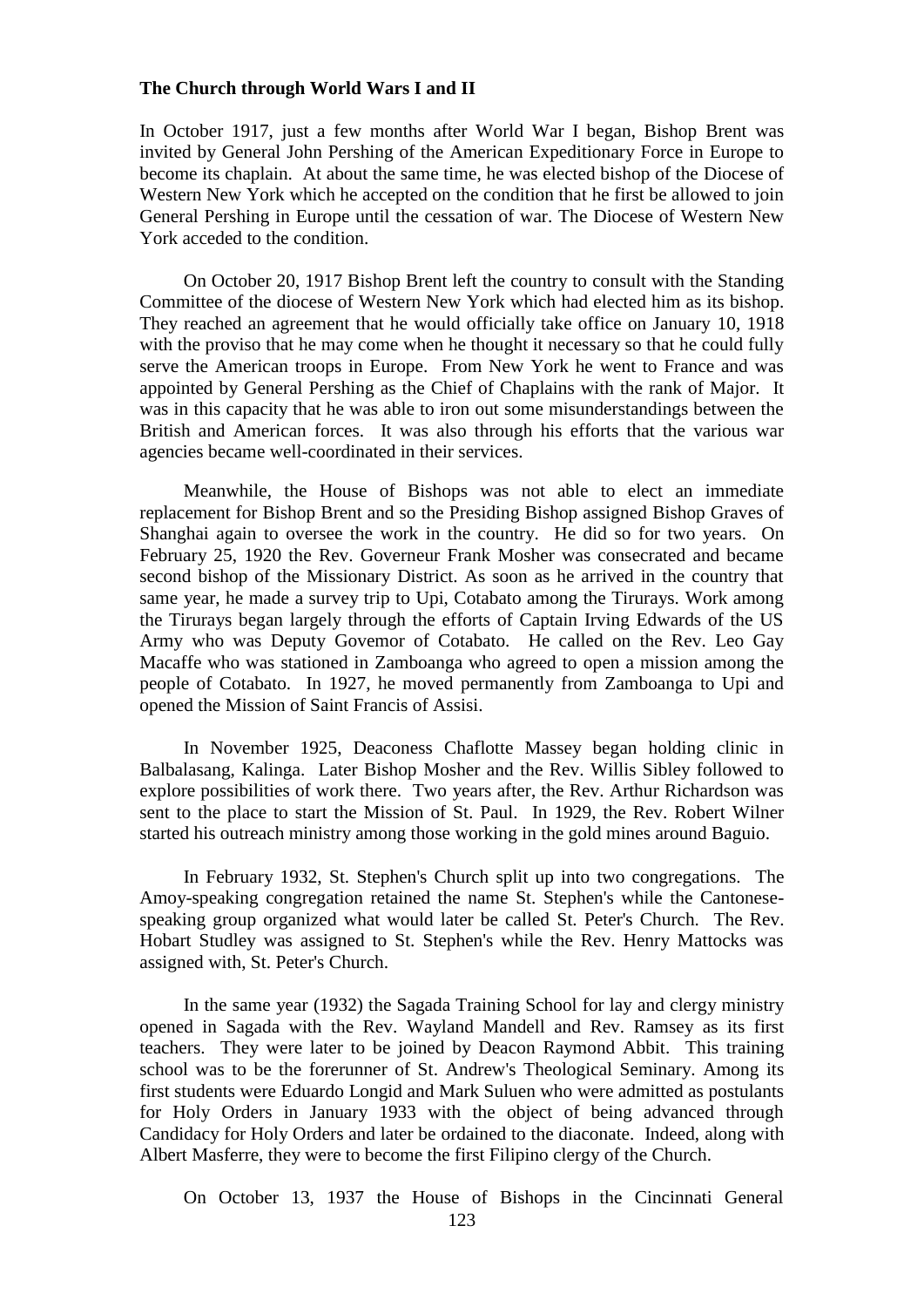Convention elected Robert Wilner as Suffragan Bishop of the Missionary District. In his first-address recorded in the Thirtieth Annual Report of the Mission District of the Philippine Islands covering the year 1938, he said that the most urgent missionary work that needs to be done in the country is the establishment of a native ministry. He also expressed intention to ordain two men from Sagada and one from Bontoc to the diaconate. True to his word, on January 25, 1939, Eduardo Longid, Albert Masferre and Mark Suluen were made deacons. During the 1938 Convention, the name Philippine Episcopal Church was adopted in place of the "Missionary District of the Philippine Islands."

On January 6, 1940 Bishop Mosher tendered his resignation to Presiding Bishop Saint George Tucker stating poor health as reason. He was then 70 years old. Upon his retirement on October 1940, he was succeeded by Norman Spencer Binsted who was then the bishop of Tohuco in Japan. Like Bishop Mosher, Bishop Binsted also believed that a strong native ministry is needed in the country but this would take years to build up. The ordination of the first three natives to the diaconate was a good beginning and he expressed hope that he would be able to ordain them priest before long. Deacons Eduardo Longid and Albert Masferre were ordained priest just before the beginning of the Second World War. On December 7, 1941 Pearl Harbor was bombed by Japan. World War II began. The next day, both the cities of Baguio and Davao were also bombed. Between 1941 and 1945 all missionaries in the country were interned by the Japanese. During these years, about 85 to 90 percent of the members of the Church were in the Mountain Province. The care of the congregations in the Mountain Province was left entirely in the hands of the three native clergy. At no other time in the history of this Church was it autonomous. With no foreign bishop to lead and no dollar support from the U.S. the native clergy did their work with zeal and yet they and their families did not starve.

During the war, most of the church's structures were destroyed through American bombings. The Cathedral of St. Mary and St. John was totally destroyed. And so were the Church of St. Mary the Virgin in Sagada, St. Stephen's Church, the church and hospital in Zamboanga and many others. Among the church buildings that escaped destruction were St. Stephen's School, St. Luke's Hospital, and Brent School in Baguio which was used by the Japanese as a hospital during the war and for the same purpose by the Americans during the war for liberation. It should be noted that the staff of St. Luke's Hospital remained in their posts throughout the duration of the war and faithfully attended to their duties even during the most dangerous days of the Battle of Manila. During the war for liberation 120 Filipino women took entrance exams at St. Luke's School of Nursing. Of these, 40 were admitted. Many of them rendered services in Bataan and Corregidor during the war. When the war ended in 1944 with the surrender of Japan, Bishop Binsted decided to repatriate all remaining missionaries who survived internment in Japanese concentration camps to enable them to fully recover from the traumas of war before coming back. Only he and the Rev. Harry Burke remained in the country to face the work of post-war rehabilitation.

I

In March 1945, diggings through the debris of the Cathedral and the Bishopric yielded land titles and deeds, and certificates of stocks and bonds belonging to the Cathedral Chapter. With these, Bishop Binsted was to start post-war reconstruction work. From the sale of stocks and bonds and some of the Church's properties, he bought the land where now stands Cathedral Heights. He envisioned to build a cathedral, a hospital, a modem seminary, a school and a training center for women church workers within the property. A small church property was retained in Manila. A church was built there right after the war which was called Holy Trinity and which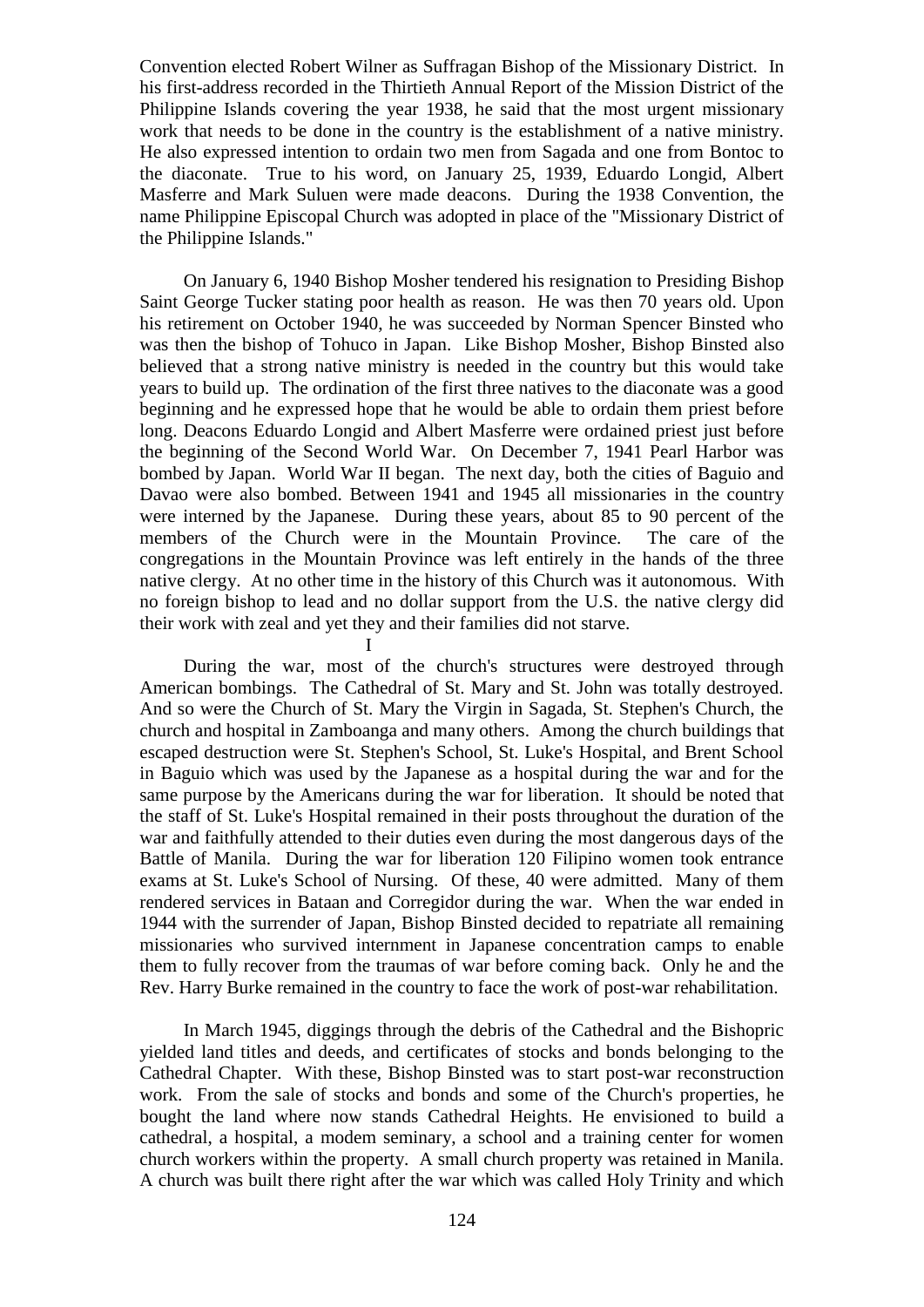served the remaining members of the American congregation of the old cathedral who were mostly businessmen. In the late fifties and early sixties most of these Americans transferred to Forbes Park in Makati which was at that time being developed. The Church of the Holy Trinity in Manila was sold and the congregation transferred also to Forbes Park where it continues to this day.

#### **The Division into Dioceses and Localization of Leadership**

Part of the post-war reconstructions vigorously pursued by Bishop Binsted was providing the Church with local leadership who would receive education, training, and formation according to the standards set by the Canons of ECUSA. It is thus not surprising that the first institution to be built within Cathedral Heights was St. Andrew's Theological Seminary, which, on September 16, 1947, under the deanship of Wayland Stearns Mandell, opened its doors to the first batch of students including the remnants of the Sagada Training School and some from the Iglesia Filipina Independiente. It offered a four to five-year curriculum based on a student's educational background, ability and academic and spiritual maturity. Between 1949 and 1950, St. Andrew's graduated James Kollin Sr., Robert Pekas and Ramon Armiro Alipit. They were the last of the students who began theological studies in Sagada.

Of Bishop Binsted's efforts, Fr. Eduardo Longid had this to say in the March 1957 Convocation: "He was determined to push through the unvarying policy of churches within the Anglican Communion, when establishing mission in foreign lands, to lay the foundations of autonomous churches... He realized that an essential step towards the completion of the Church's task here as in other mission fields, is first and foremost, the securing of and provision for adequate training of local ministers. Decided to push the Filipino and the Chinese clergy to the front line in the work, he assigned some as priest-in-charge of mission stations or encouraged their election as rectors of parishes. He often had seminarians for meals and conferences in his home. When they graduated he followed them into the field by letters and personal contacts, always encouraging and inspiring them and sending them books to further their education... We can thus rejoice in the increase in the number of our Filipino clergy and take pride in the splendid work which they are doing. We pray that through their labors the Church may be more and more integrated into the life of this nation and the gospel preached in an ever widening field."

In March 1957, Bishop Binsted resigned because of poor health. Elected in his stead was Lyman Ogilby who shared his dream of strengthening local leadership. A year after Bp. Ogilby took office as bishop, Benito Cabanban was elected Suffragan Bishop by the ECUSA House of Bishops, becoming the first Filipino to be elevated to the Episcopate of this Church. He was consecrated on February 2, 1959. During the 1961 Detroit General Convention, Eduardo Longid was elected suffragan bishop and was consecrated on February 24, 1963. The election of both Bishop Cabanban and Bishop Longid was indeed a significant step towards localization of leadership in the Church.

There were other notable developments taking place during this period: On February 9, 1962 the new Cathedral of St. Mary and St. John was consecrated. The PECUSA General Convention of 1962 approved the Concordat of Full Communion between the Protestant Episcopal Church in the United States of America and the Iglesia Filipina Independiente. In 1963, the National Council of Churches in the Philippines was inaugurated with the Philippine Episcopal Church as one of the first members. At about the same time, the PEC purchased Capitol City College and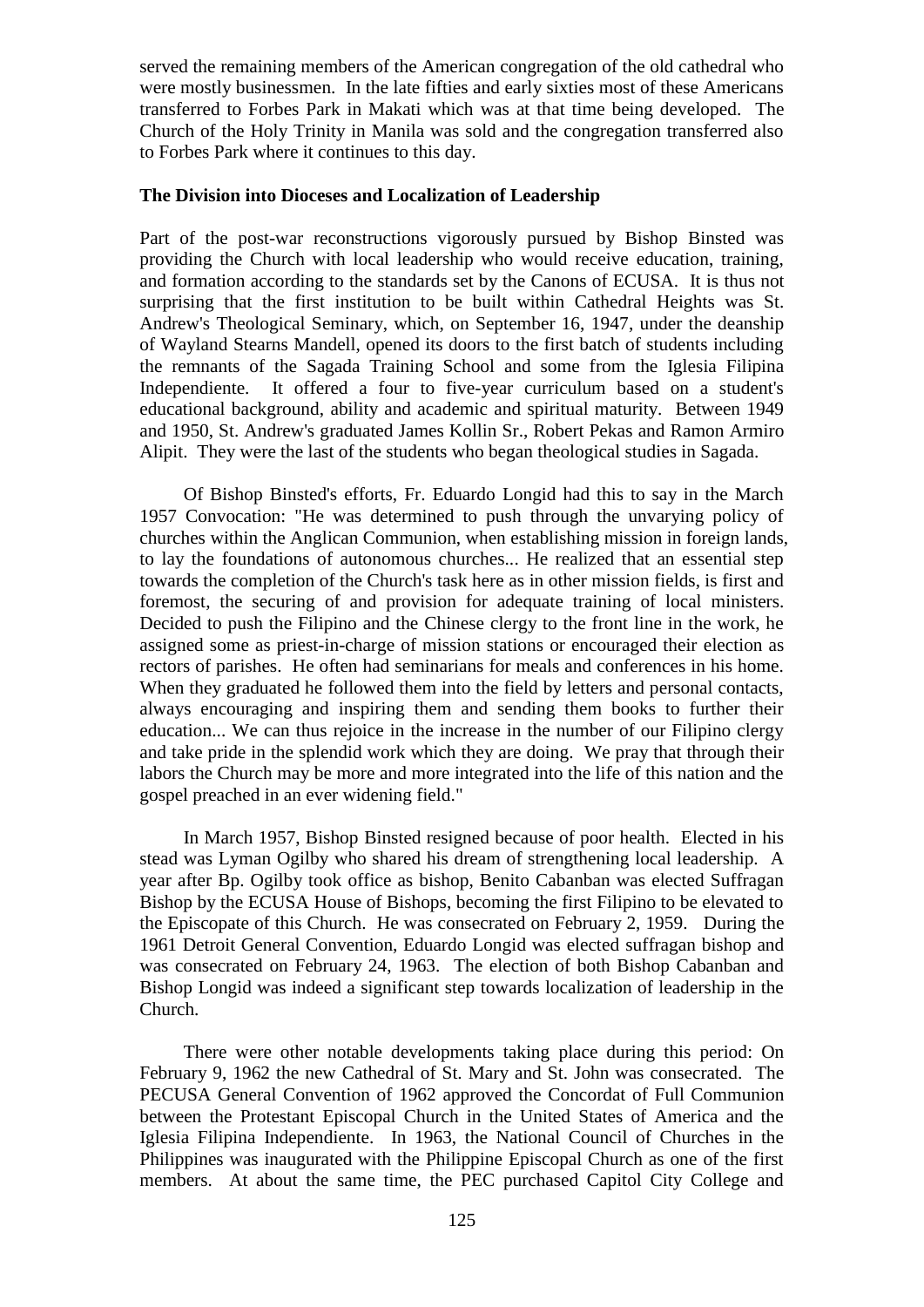renamed it Trinity College of Quezon City. The curriculum of St. Andrew's Theological Seminary was revised to include the Associate in Arts Program which lengthened preparation for the ordained ministry by a full year.

In October 1966, Bishop Benito Cabanban was elected bishop-coadjutor by the House of Bishops. A year later, on May 1, 1967 Bishop Ogilby resigned to become coadjutor of the diocese of South Dakota and Bishop Cabanban became the first (Diocesan) Filipino bishop of the Philippine Episcopal Church. On January 25, 1969, Constancio Manguramas was consecrated bishop. Two weeks later, Bishop Cabanban was unanimously elected by the PEC House of Bishops as the first Prime Bishop.

In 1971, the PEC National Convention approved a resolution to be presented to the ECUSA House of Bishops calling for the division of the PEC into three distinct dioceses. It was felt that this was necessary in view of the significant increase in membership, a very large Convocation, and to prevent administrative encumbrances through decentralization. On October 1971, the PECUSA House of Bishops, meeting in Pacono Manor, Pennsylvania, approved the division of the PEC into three dioceses.

On January 13, 1972 Constancio Manguramas was elected bishop of the Diocese of Southern Philippines. A week later, Eduardo Longid was elected bishop of the Diocese of Northern Philippines while Benito Cabanban chose to become bishop of the Diocese of Central Philippines. In January 1975, the Diocese of Northern Philippines elected Richard Abellon, Sr. as bishop-coadjutor. In May 1978, Bishop Cabanban retired and Manuel Lumpias was elected in his stead. With these developments, the Church could now set its face towards the road to eventual autonomy.

#### **The Road to Autonomy**

It is to be noted that even during the post-war reconstructions, Bishop Norman Binsted had already envisioned the day when this Church would become autonomous. He thus took steps towards setting the Church on this path. With the turn over of leadership to Filipinos and the division of the church into three dioceses, the Church was on its way.

In June 1978, National Convention approved, on first reading, a proposed Constitution and Canons for the Church. The same Constitution was carefully reviewed and approved during the special Constitutional Convention in December of the same year. In 1979, the Joint Council, which was the implementing arm of the IFI-PECUSA Concordat, was phased out and replaced by a Concordat Council tasked to study the implications of eventual autonomy to the relationship between the PEC and its mother Church, the PECUSA. On March 1980, National Council appointed members of an Ad Hoc Committee on Covenant Relations with eight members, to study the possibility of a covenant relationship between the two churches and submit its recommendations.

The Committee promptly met and worked out the various components of a plan towards the Church's eventual autonomy, which included, among others: a Constitution and Canons which would adequately cover Church organization and structure, polity, Convention and a National Council; Worship which would include a Book of Common Prayer and Hymnal; a Financial plan to include a pension system for church workers; management of Buildings, lands, and other resources of the Church; and the Church's relations with such bodies as the ECUSA, the Council of Churches in East Asia, the National Council of Churches in the Philippines, and the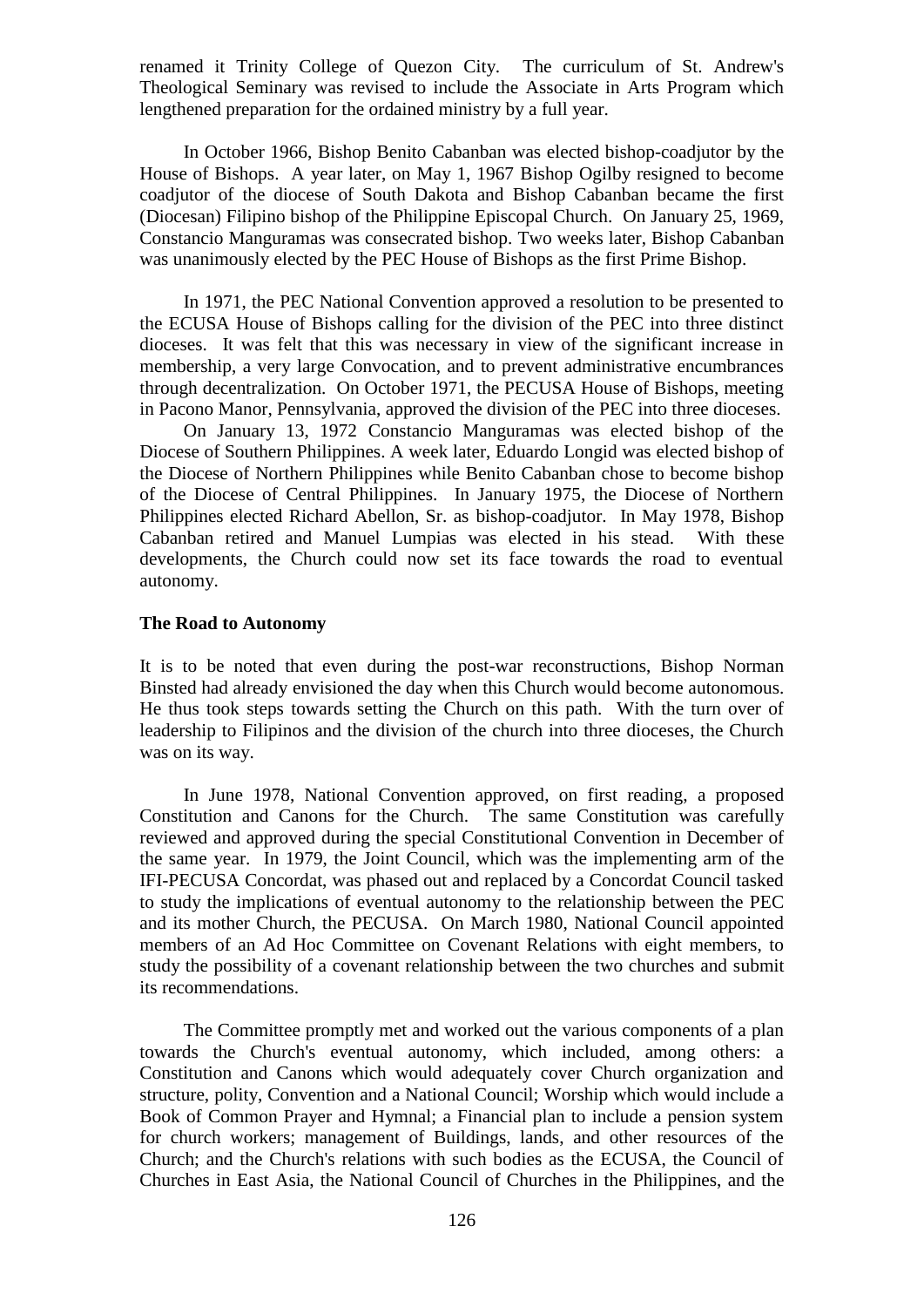World Council of Churches.

In May 1982, National Convention adopted a proposed Covenant Relation between the PEC and PECUSA. General Convention of PECUSA meeting in New Orleans that same year approved the resolution establishing that covenant relationship as a preliminary step towards the establishment of the projected Autonomous Church Province of the PEC. In June 1985, the National Commission on Liturgy and Church Architecture began its work of drafting the rites which would eventually form part of the Church's Book of Common Prayer. On September of the same year, PECUSA's General Convention in Anaheim approved a Notice of Intention for the granting of the PEC constitutional autonomy provided that all its constituent dioceses express their consent.

On November 28, 1985 Manuel Lumpias was elected Prime Bishop by the PEC House of Bishops. His election was confirmed during the National Convention of May 1986. Meanwhile, the Diocese of Northern Philippines was divided into two dioceses. Robert Lee Longid was elected bishop of the Diocese of Northern Philippines and Bishop Abellon elected to become bishop of the new Diocese of Northern Luzon. On July 27 of the same year, Narciso Ticobay became bishop of the Diocese of Southern Philippines. In July 1987, the Joint Committee on the Philippine Covenant with representatives from both the PEC and the ECUSA was created. This body was tasked to define the covenant relations between the two churches in view of the planned autonomy.

In this same year, the PEC Unified Five-Year Plan (1988-1992) and Budget Projection was completed. On December 10, 1987 Standing Committee on Church Autonomy presented a proposed resolution for the release of the PEC dioceses from the jurisdiction of ECUSA to form a new Anglican Province. The resolution was adopted by the National Council which met the next day. In May 1988, National Convention approved the same resolution for presentation to the next ECUSA General Convention. On July 5, 1988 the  $6<sup>th</sup>$  General Convention held in Detroit, Michigan, approved the resolution. The same General Convention approved the request of the Diocese of Central Philippines to divide into two dioceses. It also adopted the Covenant between the two churches which defined the new level of relationships to be pursued when autonomy is achieved by the PEC.

In January 1989, a Mission Conference of the PEC drafted a statement of mission for the Church. This was endorsed to the dioceses for discussions. In February 1989, Artemio Zabala was elected bishop of the new diocese of North Central Philippines in its initial Convocation. He was consecrated and installed on October 28. In May 1989, Special National Convention adopted the Constitution and Canons of the PEC. It also elected Richard Abellon Sr. to become the first Prime Bishop of the Province. In August 1989, the revised Statement of Mission was endorsed by the National Council for further study and finalization and to be presented to the first Synod scheduled for May 1, 1990.

On April 30, 1990 Special National Convention discussed and approved final proposed amendments to the Constitution and Canons. The next day, May 1, 1990, the Autonomous Province of the Episcopal Church in the Philippines was inaugurated and Bishop Abellon was installed as its first Prime Bishop. This event completed the process of the Church's gaining of its autonomy. A new Anglican Province was born! [Our present Prime Bishop, Ignacio Soliba, was installed on 15 March 1997.]

(From the Centennial Brochure of the ECP; based on notes of the **Rt Rev. Edward P. Malecdan)**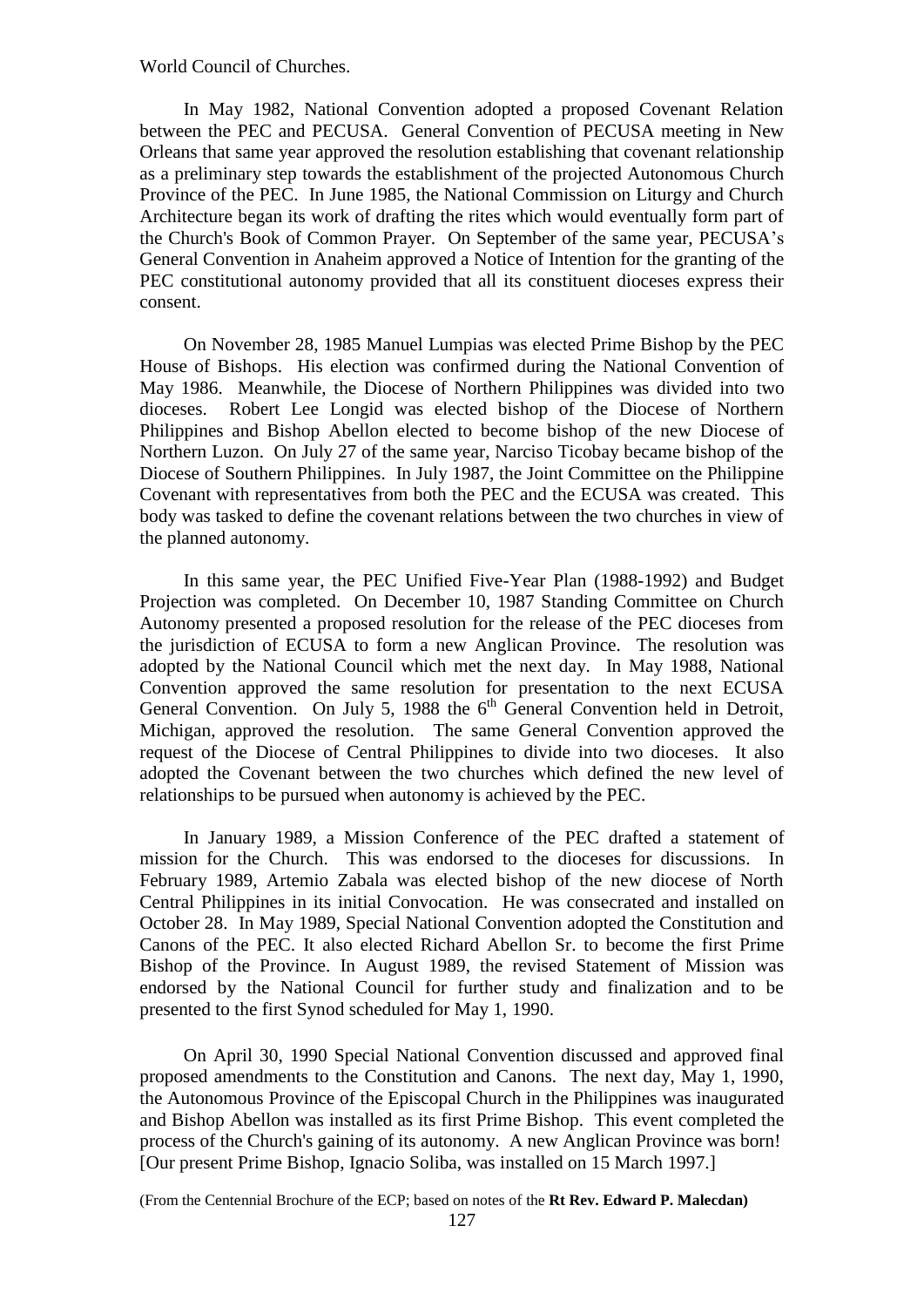# **Bibliography**

## **General**

- Barrett, D. B. ed. *World Christian Encyclopedia*, 2<sup>nd</sup> ed. (Oxford: University P., 2001)
- Bettenson, H. ed. *Documents of the Christian Church* (Oxford: University P., 1947)
- Cross, F. L. & Livingstone, E. A. eds. *The Oxford Dictionary of the Christian Church*, 3rd ed. (Oxford: University P., 1997)
- Gonzales, J. *The Story of Christianity*,
- vol.1 *From Pentecost to the Dawn of the Reformation* (San Francisco: Harper Collins, 1975) vol.2 *The Reformation to the Present Day* (New York: Harper Collins, 1985)

Hastings, A. ed. *A World History of Christianity* (London: Cassell, 1999)

Latourette, K. S. *A History of Christianity*,

 vol.1 *Beginnings to 1500*, rev. ed. (San Francisco: Harper Collins, 1975) vol.2 *Reformation to the Present* (New York: Harper & Row, 1975)

- McManners, J. ed. *The Oxford Illustrated History of Christianity* (Oxford: University P., 1990)
- Sunquist, S. W. ed. *A Dictionary of Asian Christianity* (Grand Rapids: Eerdmans, 2001)

## **Special Areas**

- Albright, R. W. *A History of the Protestant Episcopal Church* (New York: Macmillan, 1964)
- Balleine, G. R. *A History of the Evangelical Party in the Church of England*, 3<sup>rd</sup> ed. (London: Church Book Room, 1951)
- Carpenter, S. C. *Church and People 1789-1890*, 3 vol. (London: SPCK, 1933 (1959))
- Chadwick, O. *The Reformation* (Harmondsworth: Penguin, 1964)
	- ed. *The Mind of the Oxford Movement* (A. & C. Black: London, 1960)
	- *The Victorian Church I*, 3rd ed. (London: SCM, 1971)

Church, R. W. *The Oxford Movement: Twelve Years 1833-1845* (London: Macmillan, 1892) Cragg, G. R. *The Church and the Age of Reason, 1648-1789*, rev. ed. (Harmondsworth: Penguin, 1966)

Deansley, M. *A History of the Medieval Church 590-1500*, 4<sup>th</sup> ed. (London: Methuen, 1941) Foster, J. *Church History 1: The First Advance, AD 29-500* (London: SPCK, 1972) *2: Setback and Recovery* (London: SPCK, 1974)